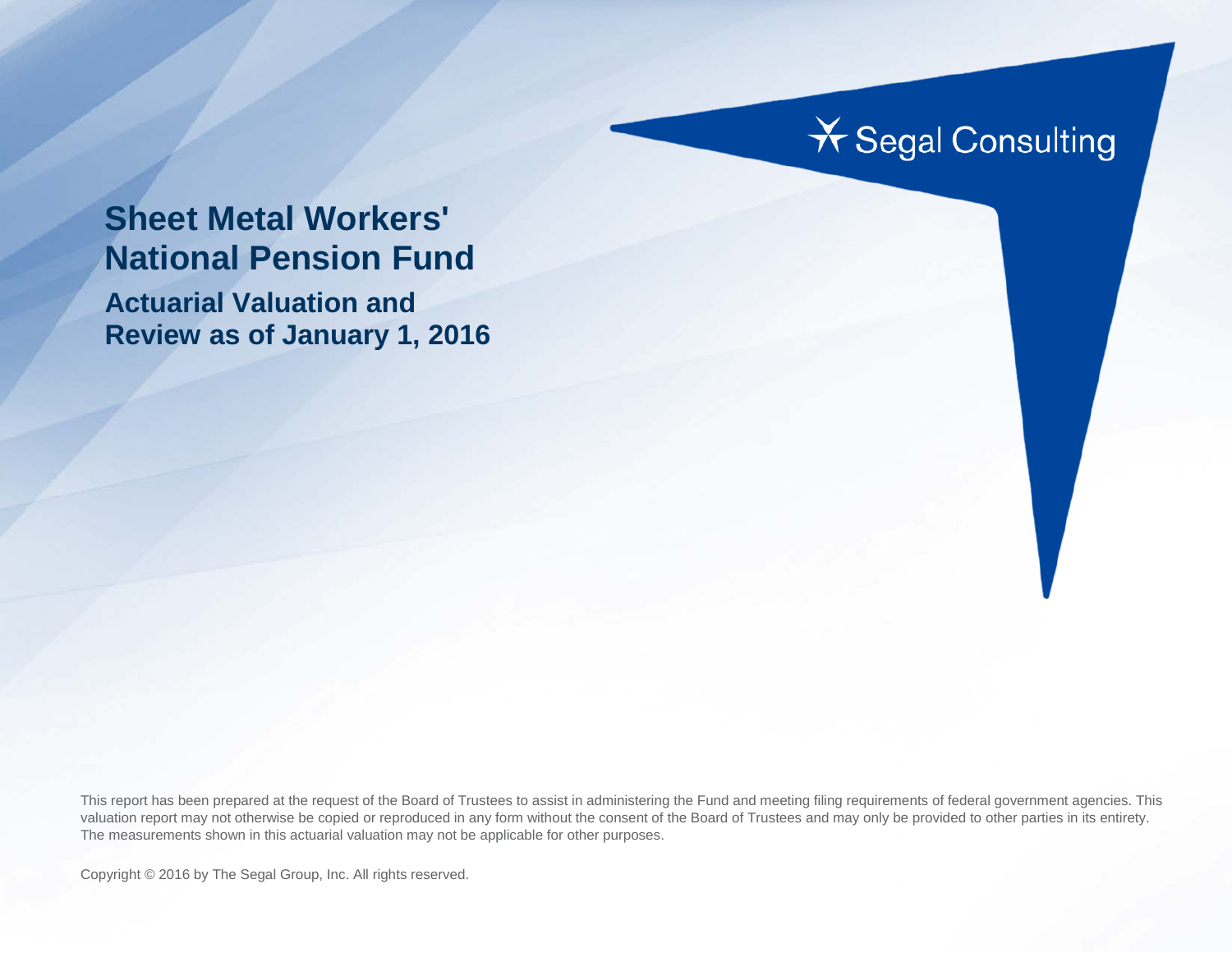

101 North Wacker Drive, Suite 500 Chicago, IL 60606 T 312.984.8500 www.segalco.com

October 10, 2016

Board of Trustees Sheet Metal Workers' National Pension Fund Fairfax, Virginia

Dear Trustees:

We are pleased to submit the Actuarial Valuation and Review as of January 1, 2016. It establishes the funding requirements for the current year and analyzes the preceding year's experience. It also summarizes the actuarial data and includes the actuarial information that is required to be filed with Form 5500 to federal government agencies.

The census information upon which our calculations were based was prepared by the Fund Office, under the direction of Ms. Debbie Elkins. That assistance is gratefully acknowledged. The actuarial calculations were completed under the supervision of Daniel V. Ciner, MAAA, Enrolled Actuary.

We look forward to reviewing this report with you at your next meeting and to answering any questions you may have.

Sincerely,

Segal Consulting, a Member of The Segal Group

By:

Richard G. Gerasta Daniel V. Ciner, MAAA, EA Senior Vice President Senior Vice President Senior Vice President and Actuary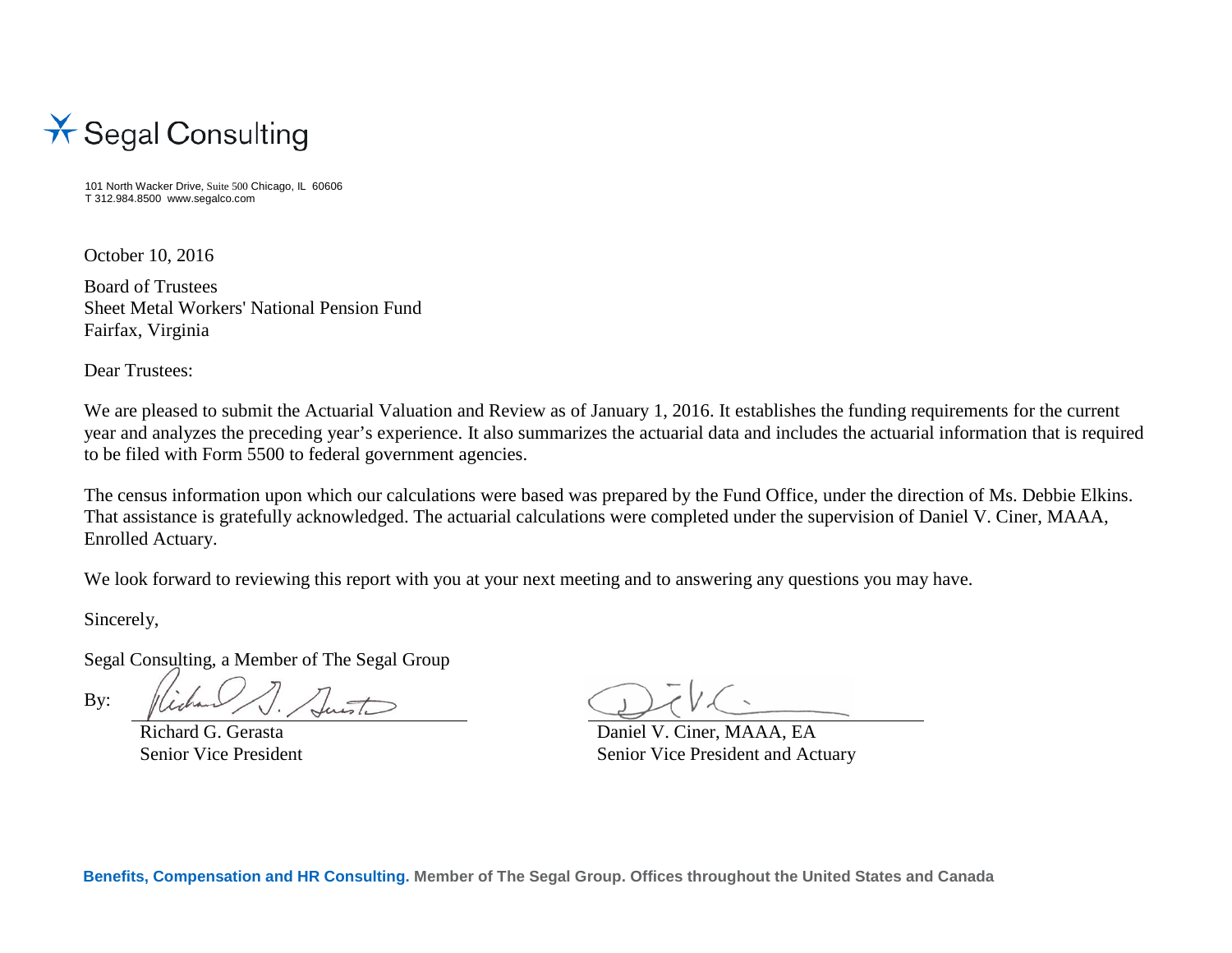# **Table of Contents**

**Sheet Metal Workers' National Pension Fund Actuarial Valuation and Review as of January 1, 2016**

#### **Section 1: Actuarial Valuation Summary**

#### **Section 2: Actuarial Valuation Results**

#### **Section 3: Supplementary Information**

| Exhibit D - Comparison of Active Participants by Local39             |  |
|----------------------------------------------------------------------|--|
| Exhibit E - Summary Statement of Income and Expenses on an           |  |
|                                                                      |  |
| Exhibit G - Investment Return – Actuarial Value vs. Market Value 44  |  |
| Exhibit H - Annual Funding Notice for Plan Year Beginning January 1, |  |
|                                                                      |  |
|                                                                      |  |
|                                                                      |  |

#### **Section 4: Certificate of Actuarial Valuation**

| Exhibit 1 - Summary of Actuarial Valuation Results52               |  |
|--------------------------------------------------------------------|--|
| Exhibit 2 - Actuarial Present Value of Accumulated Plan Benefits53 |  |
|                                                                    |  |
| Exhibit 4 - Information on Plan Status as of January 1, 201655     |  |
|                                                                    |  |
| Exhibit 6 - Statement of Actuarial Assumptions/Methods66           |  |
| Exhibit 7 - Schedule of Projection of Expected Benefit Payments 73 |  |
|                                                                    |  |
|                                                                    |  |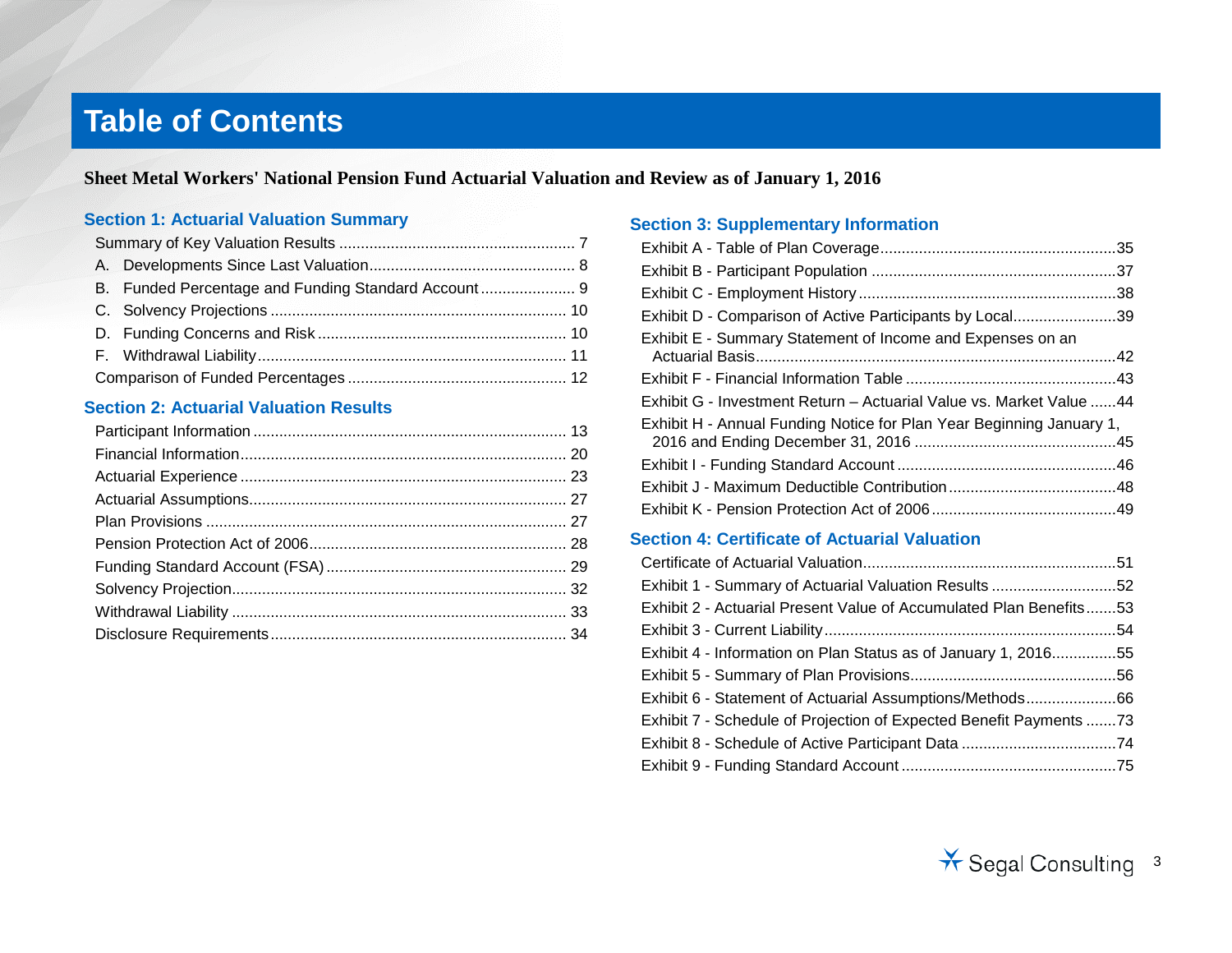# Introduction

There are several ways of evaluating funding adequacy for a pension plan. In monitoring the Plan's financial position, the Trustees should keep in mind all of these concepts.

| ĦĦ<br>鼺 | <b>Funding</b><br><b>Standard</b><br><b>Account</b> | The ERISA Funding Standard Account (FSA) measures the cumulative difference between actual contributions and the<br>minimum required contributions. If actual contributions exceed the minimum required contributions, the excess is called<br>the credit balance. If actual contributions fall short of the minimum required contributions, a funding deficiency occurs.                                                                                                                                                                                    |
|---------|-----------------------------------------------------|--------------------------------------------------------------------------------------------------------------------------------------------------------------------------------------------------------------------------------------------------------------------------------------------------------------------------------------------------------------------------------------------------------------------------------------------------------------------------------------------------------------------------------------------------------------|
|         | Zone<br><b>Information</b>                          | The Pension Protection Act of 2006 (PPA'06) called on plan sponsors to actively monitor the projected FSA credit<br>balance, the funded percentage (the ratio of the actuarial value of assets to the present value of benefits earned to date)<br>and cash flow sufficiency. Based on these measures, plans are then categorized as critical (Red Zone), endangered<br>(Yellow Zone), or neither (Green Zone). The Multiemployer Pension Reform Act of 2014 (MPRA), among other things,<br>made the zone provisions permanent.                              |
|         | <b>Solvency</b><br><b>Projections</b>               | Pension plan funding anticipates that, over the long term, both contributions and investment earnings will be needed to<br>cover benefit payments and expenses. To the extent that contributions are less than benefit payments, investment<br>earnings and fund assets will be needed to cover the shortfall. In some situations, a plan may be faced with insufficient<br>assets to cover its current obligations and may need assistance from the Pension Benefit Guaranty Corporation (PBGC).<br>MPRA provides options for some plans facing insolvency. |
|         | Withdrawal<br>Liability                             | ERISA provides for assessment of withdrawal liability to employers who withdraw from a multiemployer plan based on<br>unfunded vested benefit liabilities. A separate report is available.                                                                                                                                                                                                                                                                                                                                                                   |

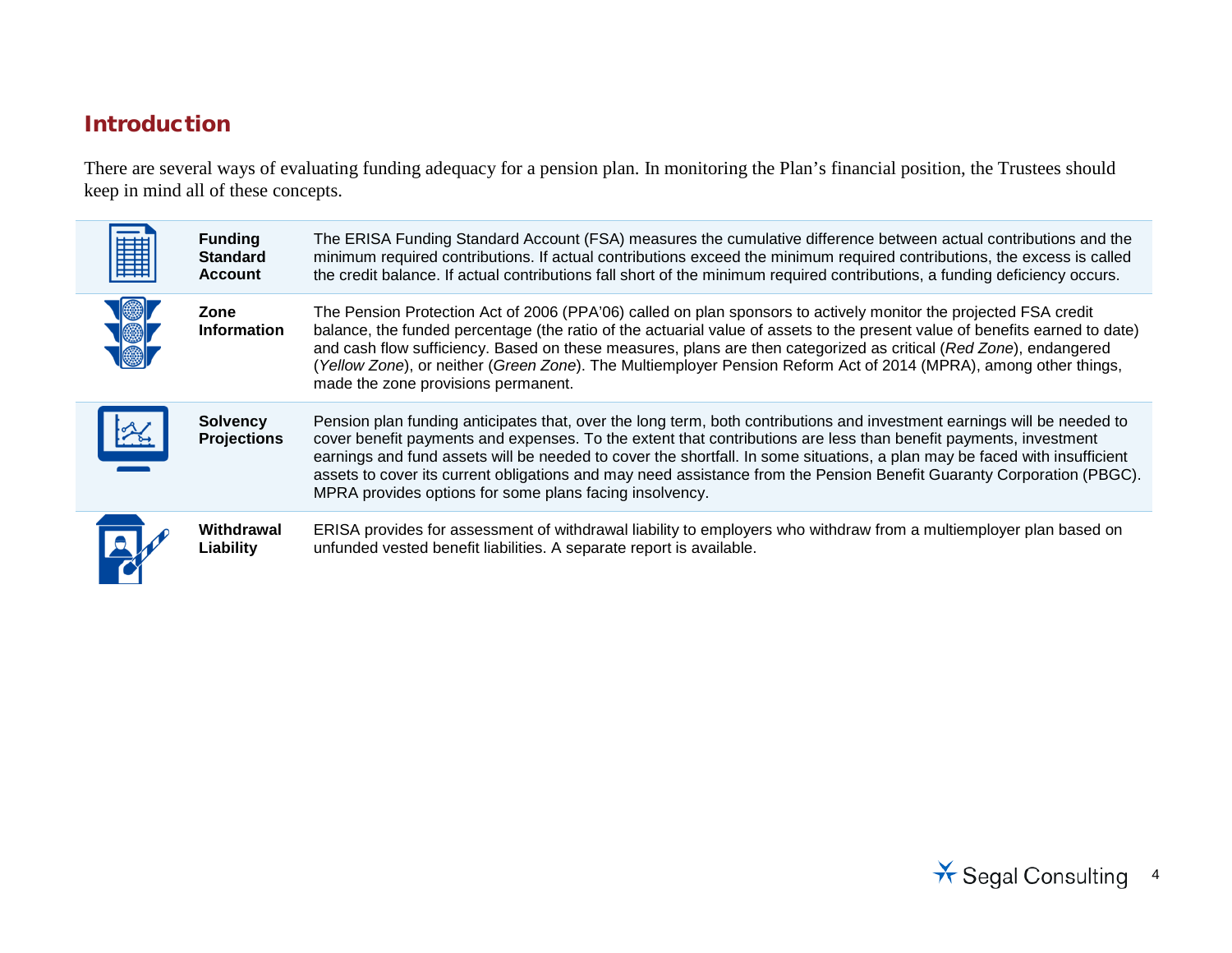### Important Information about Actuarial Valuations

An actuarial valuation is a budgeting tool with respect to the financing of future uncertain obligations of a pension plan. As such, it will never forecast the precise future contribution requirements or the precise future stream of benefit payments. In any event, it is an estimated forecast — the actual cost of the plan will be determined by the benefits and expenses paid, not by the actuarial valuation.

In order to prepare a valuation, Segal Consulting ("Segal") relies on a number of input items. These include:



Plan provisions define the rules that will be used to determine benefit payments, and those rules, or the interpretation of them, may change over time. Even where they appear precise, outside factors may change how they operate. For example, a plan may require the award of a Social Security disability pension as a condition for receiving a disability pension from the plan. If so, changes in the Social Security law or administration may change the plan's costs without any change in the terms of the plan itself. It is important for the Trustees to keep Segal informed with respect to plan provisions and administrative procedures, and to review the plan summary included in our report to confirm that Segal has correctly interpreted the plan of benefits.



An actuarial valuation for a plan is based on data provided to the actuary by the plan. Segal does not audit such data for completeness or accuracy, other than reviewing it for obvious inconsistencies compared to prior data and other information that appears unreasonable. For most plans, it is not possible nor desirable to take a snapshot of the actual workforce on the valuation date. It is not necessary to have perfect data for an actuarial valuation: the valuation is an estimated forecast, not a prediction. The uncertainties in other factors are such that even perfect data does not produce a "perfect" result. Notwithstanding the above, it is important for Segal to receive the best possible data and to be informed about any known incomplete or inaccurate data.



Part of the cost of a plan will be paid from existing assets – the balance will need to come from future contributions and investment income. The valuation is based on the asset values as of the valuation date, typically reported by the auditor. Some plans include assets, such as private equity holdings, real estate, or hedge funds, that are not subject to valuation by reference to transactions in the marketplace. A snapshot as of a single date may not be an appropriate value for determining a single year's contribution requirement, especially in volatile markets. Plan sponsors often use an "actuarial value of assets" that differs from market value to gradually reflect year-to-year changes in the market value of assets in determining the contribution requirements.



In preparing an actuarial valuation, Segal starts by developing a forecast of the benefits to be paid to existing plan participants for the rest of their lives and the lives of their beneficiaries. This requires actuarial assumptions as to the probability of death, disability, withdrawal, and retirement of participants in each year, as well as forecasts of the plan's benefits for each of those events. The forecasted benefits are then discounted to a present value, typically based on an estimate of the rate of return that will be achieved on the plan's assets. All of these factors are uncertain and unknowable. Thus, there will be a range of reasonable assumptions, and the results may vary materially based on which assumptions the actuary selects within that range. That is, there is no right answer (except with hindsight). It is important for any user of an actuarial valuation to understand and accept this constraint. The actuarial model may use approximations and estimates that will have an immaterial impact on our results and will have no impact on the actual cost of the plan (the total of benefits and expenses paid out over time). In addition, the actuarial assumptions may change over time, and while this can have a significant impact on the reported results, it does not mean that the previous assumptions or results were unreasonable or wrong.

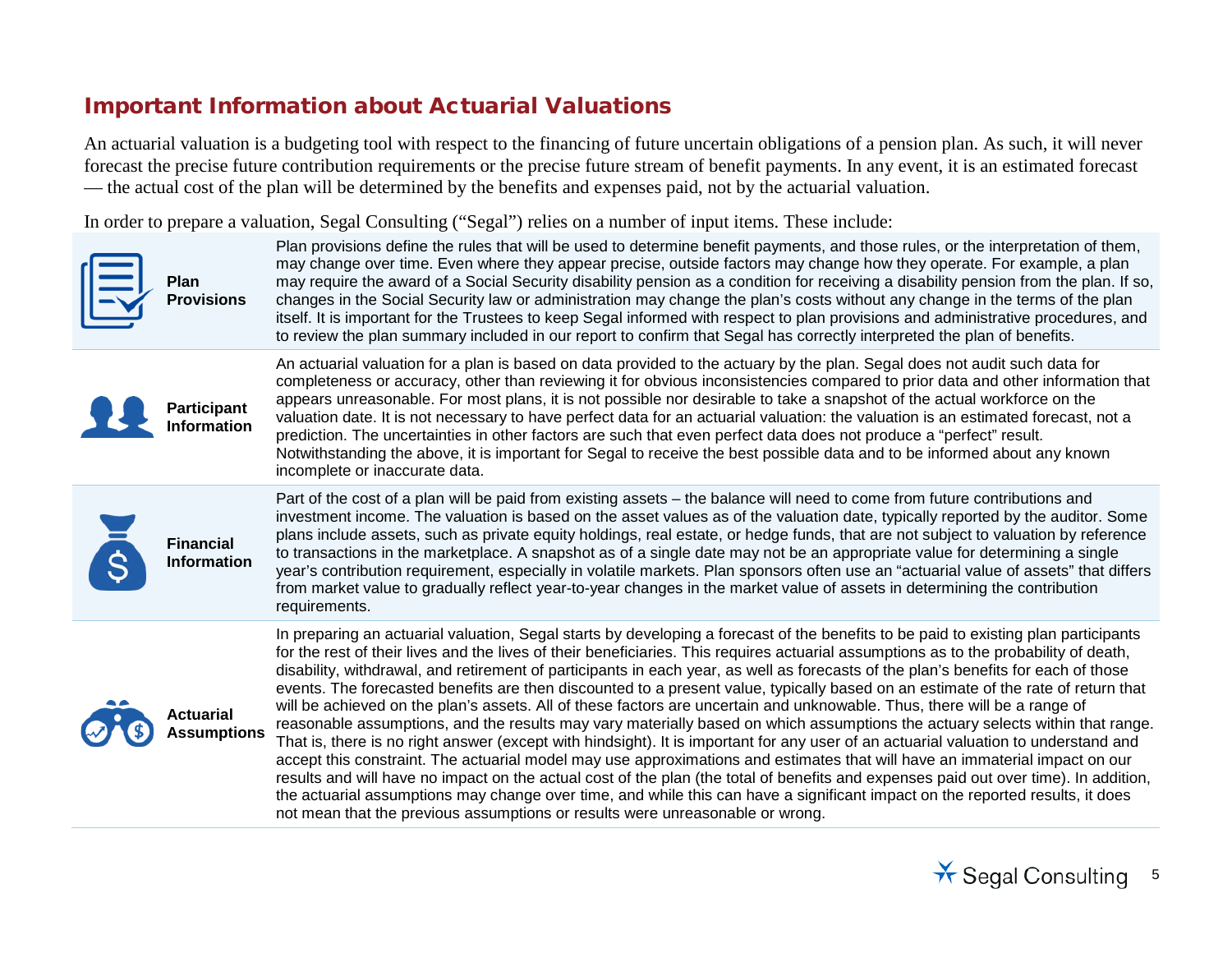Given the above, the user of Segal's actuarial valuation (or other actuarial calculations) needs to keep the following in mind:

- The actuarial valuation is prepared for use by the Trustees. It includes information for compliance with federal filing requirements and for the plan's auditor. Segal is not responsible for the use or misuse of its report, particularly by any other party.
- An actuarial valuation is a measurement at a specific date it is not a prediction of a plan's future financial condition. Accordingly, Segal did not perform an analysis of the potential range of financial measurements, except where otherwise noted.
- Actuarial results in this report are not rounded, but that does not imply precision.
- Critical events for a plan include, but are not limited to, decisions about changes in benefits and contributions. The basis for such decisions needs to consider many factors such as the risk of changes in employment levels and investment losses, not just the current valuation results.
- ERISA requires a plan's enrolled actuary to provide a statement for inclusion in the plan's annual report disclosing any event or trend that the actuary has not taken into account, if, to the best of the actuary's knowledge, such an event or trend may require a material increase in plan costs or required contribution rates. If the Trustees are currently aware of any event that was not considered in this valuation and that may materially increase the cost of the Plan, they must advise Segal, so that we can evaluate it and take it into account.
- A certification of "zone" status under PPA'06 is a separate document from the actuarial valuation.
- Segal does not provide investment, legal, accounting, or tax advice. This valuation is based on Segal's understanding of applicable guidance in these areas and of the plan's provisions, but they may be subject to alternative interpretations. The Trustees should look to their other advisors for expertise in these areas.
- While Segal maintains extensive quality assurance procedures, an actuarial valuation involves complex computer models and numerous inputs. In the event that an inaccuracy is discovered after presentation of Segal's valuation, Segal may revise that valuation or make an appropriate adjustment in the next valuation.
- Segal's report shall be deemed to be final and accepted by the Trustees upon delivery and review. Trustees should notify Segal immediately of any questions or concerns about the final content.

As Segal Consulting has no discretionary authority with respect to the management or assets of the Plan, it is not a fiduciary in its capacity as actuaries and consultants with respect to the Plan.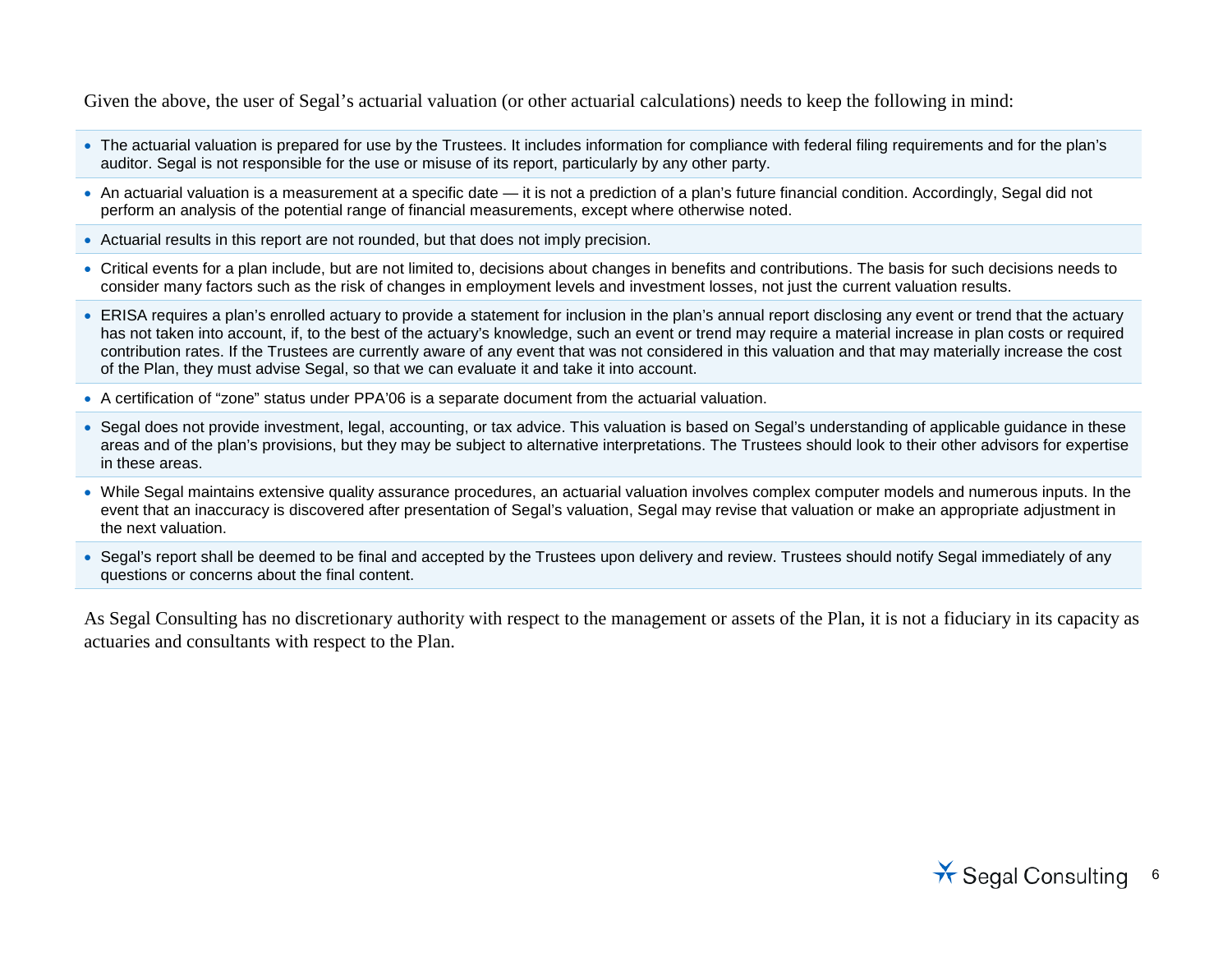# **Section 1: Actuarial Valuation Summary**

### Summary of Key Valuation Results

|                                                                                  | 2015              | 2016              |
|----------------------------------------------------------------------------------|-------------------|-------------------|
| <b>Certified Zone Status</b>                                                     | <b>Endangered</b> | <b>Endangered</b> |
| <b>Demographic Data:</b>                                                         |                   |                   |
| • Number of active participants                                                  | 54,319            | 55,897            |
| • Number of inactive participants with vested rights                             | 34,450            | 34,033            |
| • Number of alternate payees in deferred status                                  | 546               | 563               |
| • Number of retired participants and beneficiaries                               | 46,501            | 46,876            |
| • Number of alternate payees in payment status                                   | 1,009             | 1,046             |
| Assets:                                                                          |                   |                   |
| • Market value of assets (MVA) <sup>1</sup>                                      | \$3,999,233,547   | \$3,972,648,053   |
| • Actuarial value of assets $(AVA)^1$                                            | 4,140,279,634     | 4,294,266,345     |
| • AVA as a percent of MVA                                                        | 103.5%            | 108.1%            |
| <b>Statutory Funding Information:</b>                                            |                   |                   |
| • Minimum funding standard <sup>2</sup>                                          | \$292,271,676     | \$310,273,236     |
| • Maximum deductible contribution                                                | 12,895,044,525    | 13,955,027,182    |
| • Expected employer contributions for coming Plan Year                           | 418,779,120       | 446,891,484       |
| • Actual Contributions <sup>3</sup>                                              | 465,778,906       |                   |
| • Annual Funding Notice percentage                                               | 59.3%             | 59.4%             |
| • Funding Standard Account deficiency projected in Plan Year ending <sup>4</sup> | N/A               | 2020              |
| <b>Cost Elements on a Funding Standard Account Basis:</b>                        |                   |                   |
| • Normal cost, including administrative expenses <sup>5</sup>                    | \$167,259,204     | \$179,443,659     |
| • Actuarial accrued liability                                                    | 6,987,384,126     | 7,230,768,938     |
| • Unfunded actuarial accrued liability (based on AVA)                            | 2,847,104,492     | 2,936,502,593     |

*1Excludes receivable liability payments of \$28,268,777 for 2015 and \$19,786,725 for 2016*

*2Amount required to maintain a \$0 credit balance*

*3Includes withdrawal liability payments, liquidated damages, and adjustments for withdrawal liability receivable*

*4Recognizes the five-year amortization extension; contribution rate increases are based on current collective bargaining agreements only*

*5Reflects 1.25% Applicable Percentage under VBAR formula for 2015 and 2016*

**Section 1: Actuarial Valuation Summary as of January 1, 2016 for the Sheet Metal Workers' National**  Pension Fund<br>Pension Fund<br>
<sup>7</sup> Segal Consulting

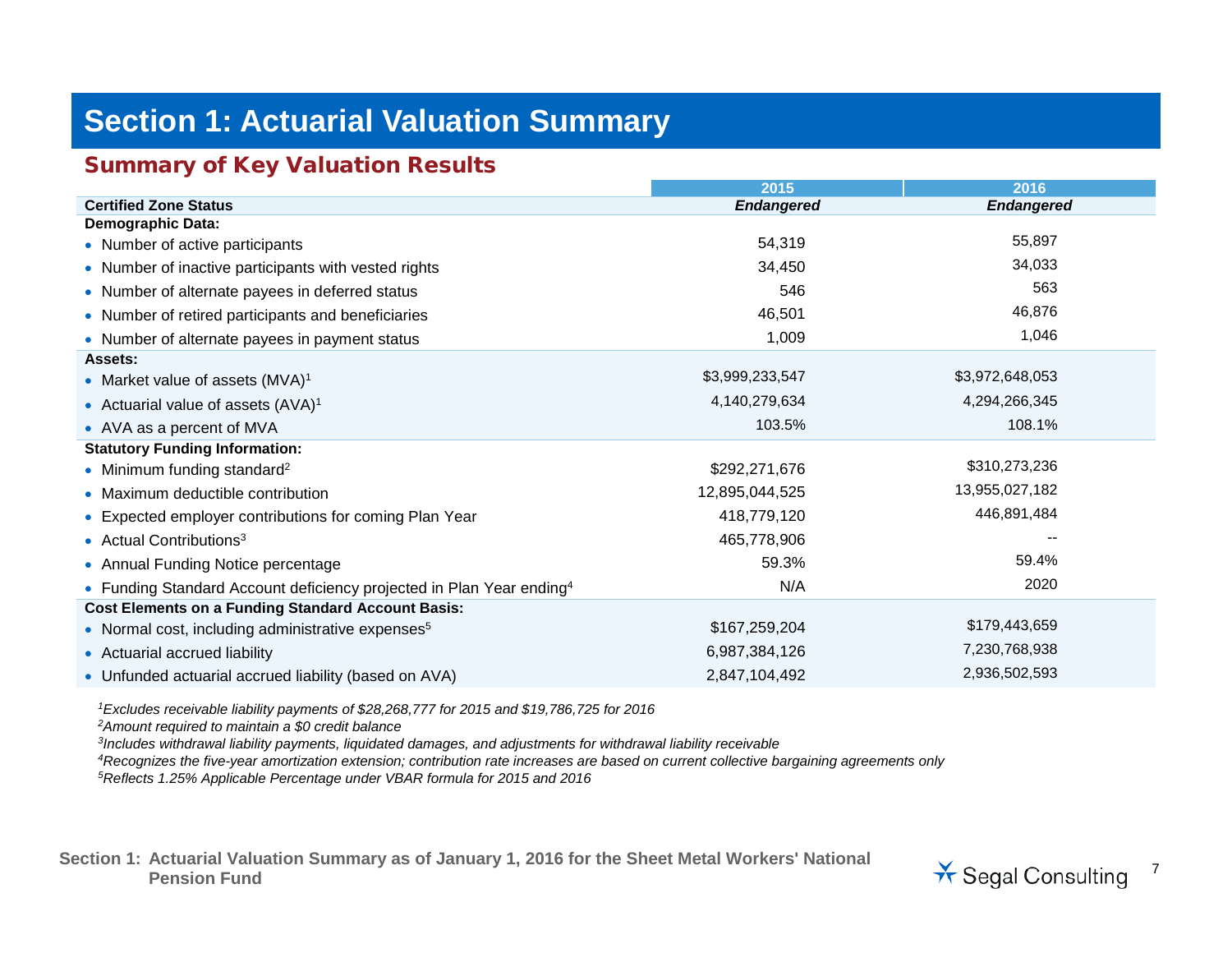**This January 1, 2016 actuarial valuation report is based on financial and demographic information as of that date. Changes subsequent to that date are not reflected unless specifically identified, and will affect future results. Segal is prepared to work with the Trustees to analyze the effects of any subsequent developments. The current year's actuarial valuation results follow.**

## A. Developments Since Last Valuation

- 1. The rate of return on the market value of plan assets was -0.42% for the 2015 Plan Year. The rate of return on the actuarial value of assets was 3.97%. Given the low fixed income interest rate environment, target asset allocation and expectations of future investment returns for various asset classes, we will continue to monitor the Plan's actual and anticipated investment returns relative to the assumed long-term rate of return on investments of 7.50%.
- 
- year's valuation: Annual administrative expense assumption was changed to \$14,500,000, payable monthly.

2. Based on past experience and future expectations, the following assumption was changed for this

- 3. Based on the 3-year average market value investment return of 12.89% for the Plan Years ended December 31, 2012-2014, the Applicable Percentage under the Variable Benefit Accrual Rate (VBAR) formula is 1.25% for the 2016 Plan Year. Based on the 3-year average market value investment return of 8.75% for the Plan Years ended December 31, 2013-2015, the Applicable Percentage under the VBAR formula is 1.00% for the 2017 Plan Year. Details of the VBAR formula are provided in Section 4, Exhibit 5.
- 4. Contribution rates increase in accordance with the Alternative Options of the Funding Improvement Plan. Since benefit accruals are tied to contribution rates, increases in contribution rates are recognized as plan amendments. The average contribution rate increased from \$4.64 per hour as of January 1, 2015 to \$4.85 per hour as of January 1, 2016.
- 5. Based on the census data used for this valuation (as of December 31, 2015), 74.9% of active participants were covered under the First Alternative Option (36.1% covered under 55/30 contracts), 24.4% were covered under the Default Option, 0.4% were covered under the benefit structure applicable to groups that did not continue bargaining increases under the Alternative Options and 0.3% were covered under the Second Alternative Option (0.1% covered under 60/30 contracts).
- 6. The 2016 certification, issued on March 30, 2016, based on the liabilities calculated in the 2015 actuarial valuation, projected to December 31, 2015, and estimated asset information as of December 31, 2015. The Plan was classified as endangered (*Yellow Zone*) status because the Plan was not critical (*Red Zone)* status and the projected funded percentage was less than 80%. In addition, the Plan was not projected to be in critical status for any of the succeeding five Plan Years. This projection was based on the Trustees' industry activity assumption that the active population will remain at the December 31, 2013 level of 54,282 active participants and, on average, contributions will be made for 1,650 hours per year for each active participant.
- **Section 1: Actuarial Valuation Summary as of January 1, 2016 for the Sheet Metal Workers' National**  Pension Fund<br>Pension Fund<br>**Pension Fund**<br>
<sup>8</sup>

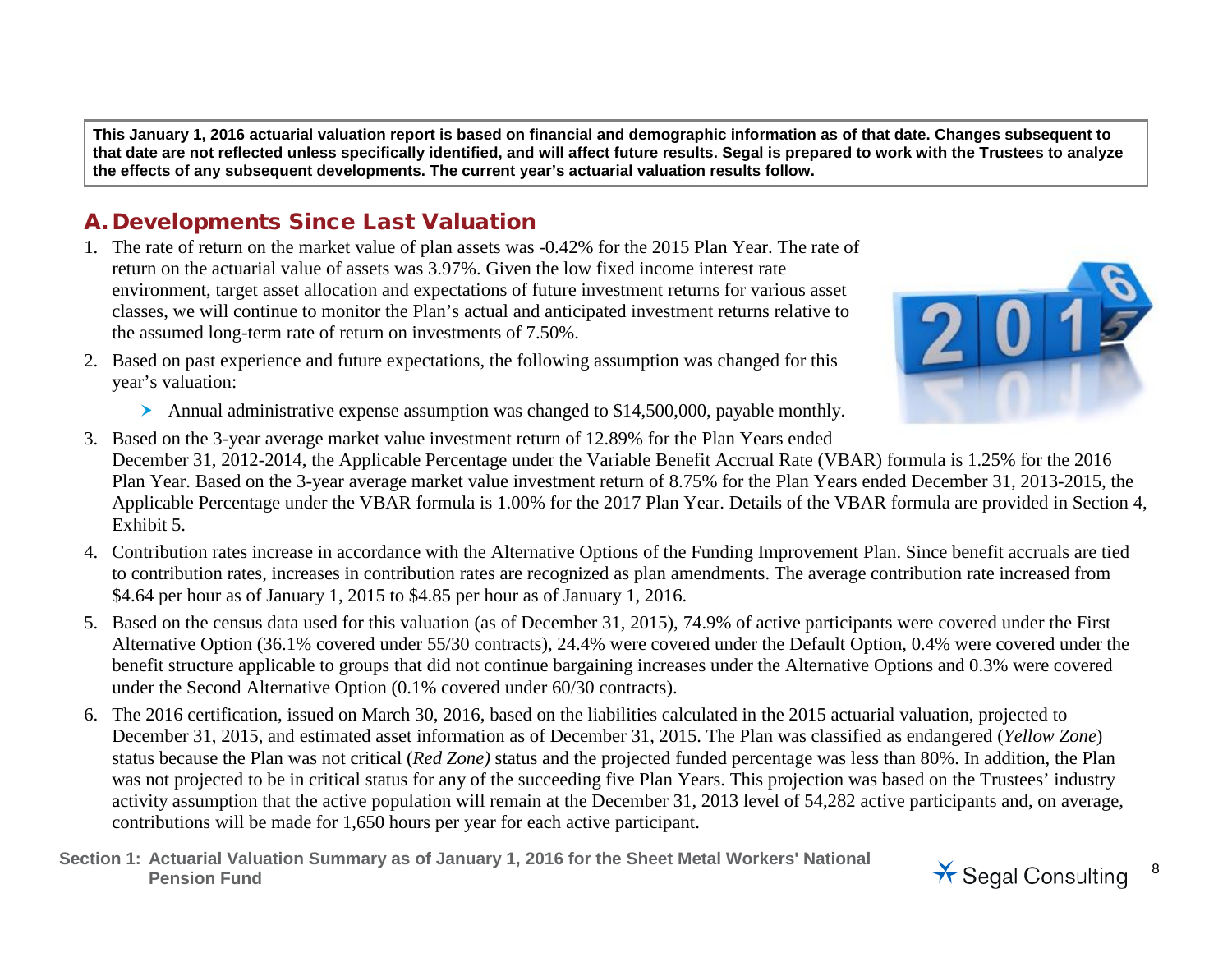# B. Funded Percentage and Funding Standard Account

- 1. Based on this January 1, 2016 actuarial valuation, the funded percentage that will be reported on the 2016 Annual Funding Notice is 59.4%.
- 2. The credit balance in the FSA as of December 31, 2015 was \$191.0 million (recognizing the fiveyear amortization extension), an increase of \$13.6 million from the prior year.
- 3. A 10-year projection of the Funding Standard Account based on this 2016 valuation, assuming the Plan will experience a market rate of return of 7.50% each year into the future, administrative expenses increase by 3.0% per year, all other experience emerges as projected, and with no plan amendments or changes to laws/regulations or other actuarial assumptions, indicates that credit balance (recognizing the five-year amortization extension) will be depleted by 2020. If the five-year amortization extension is not considered, the Plan is projected to have funding deficiency throughout the projection period. These projections are based on the Trustees' industry activity assumption (55,897 active participants and 1,650 hours per year for each active participant) and reported bargained contribution rate increases. They also reflect the Applicable Percentage under the VBAR formula of 1.25% for 2016 and 1.00% for 2017, and the average expected long-term Applicable Percentage of 0.84% for 2018 and later. The average expected long-term Applicable Percentage was developed based on stochastic projections as described in Section 4, Exhibit 6.
- 4. The Funding Standard Account projection in this report does not recognize remaining contribution rate increases in accordance with the Funding Improvement Plan. We will continue to assist the Trustees in evaluating and updating the Funding Improvement Plan.



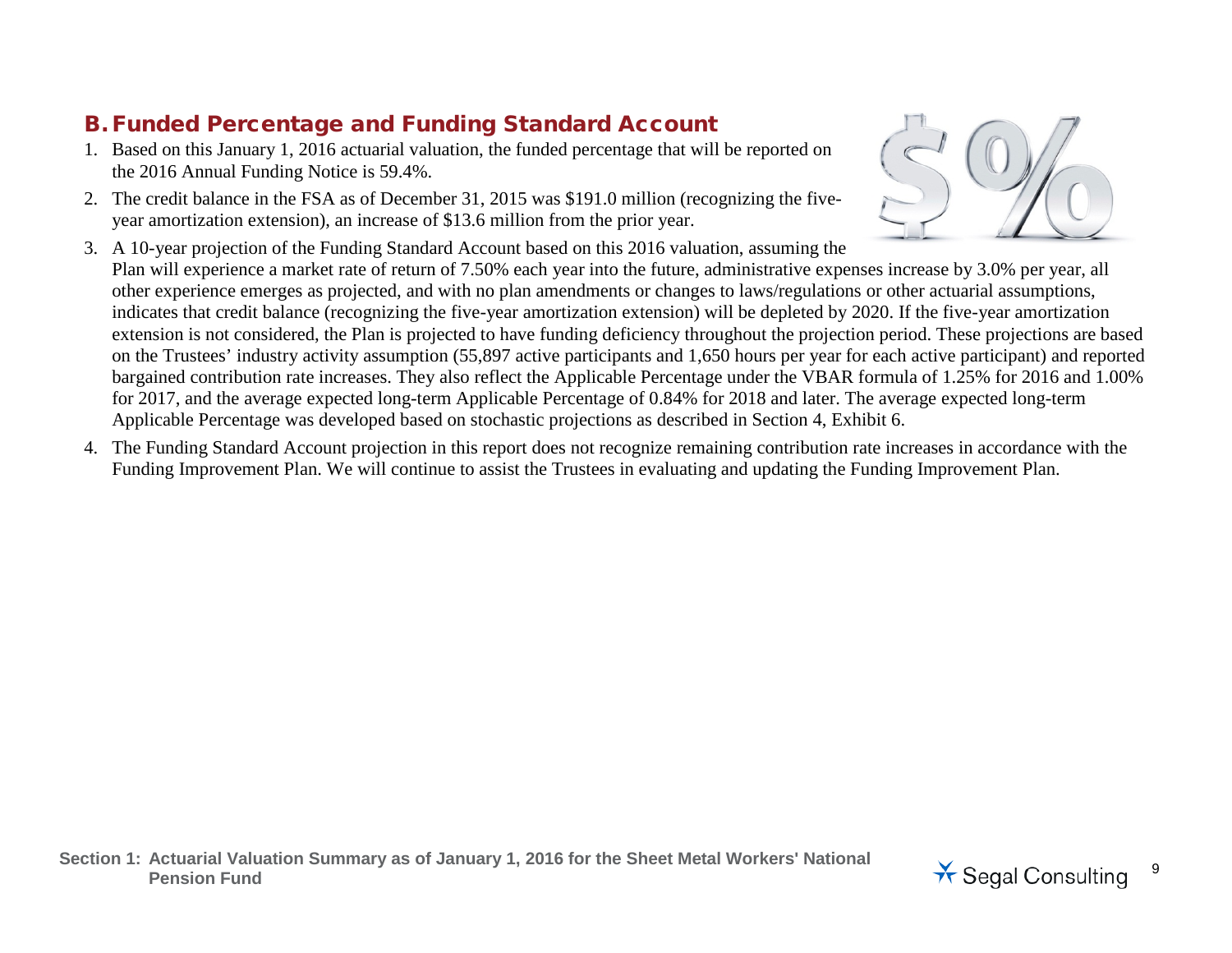## C. Solvency Projections

1. Based on this valuation, the current value of assets plus future investment earnings and contribution income is projected to exceed benefit payments and administrative expenses for at least 15 years, assuming experience is consistent with January 1, 2016 assumptions and there are no future changes in the Plan provisions, law/regulations, or actuarial assumptions. The projected assets are shown on page 32. If requested by the Trustees, we can perform additional projections of the financial status of the Plan.





2. A summary of the plan of benefits and contribution rates is included in Section 4, Exhibit 5.



2014 2015 2016 2017 2018  $2019$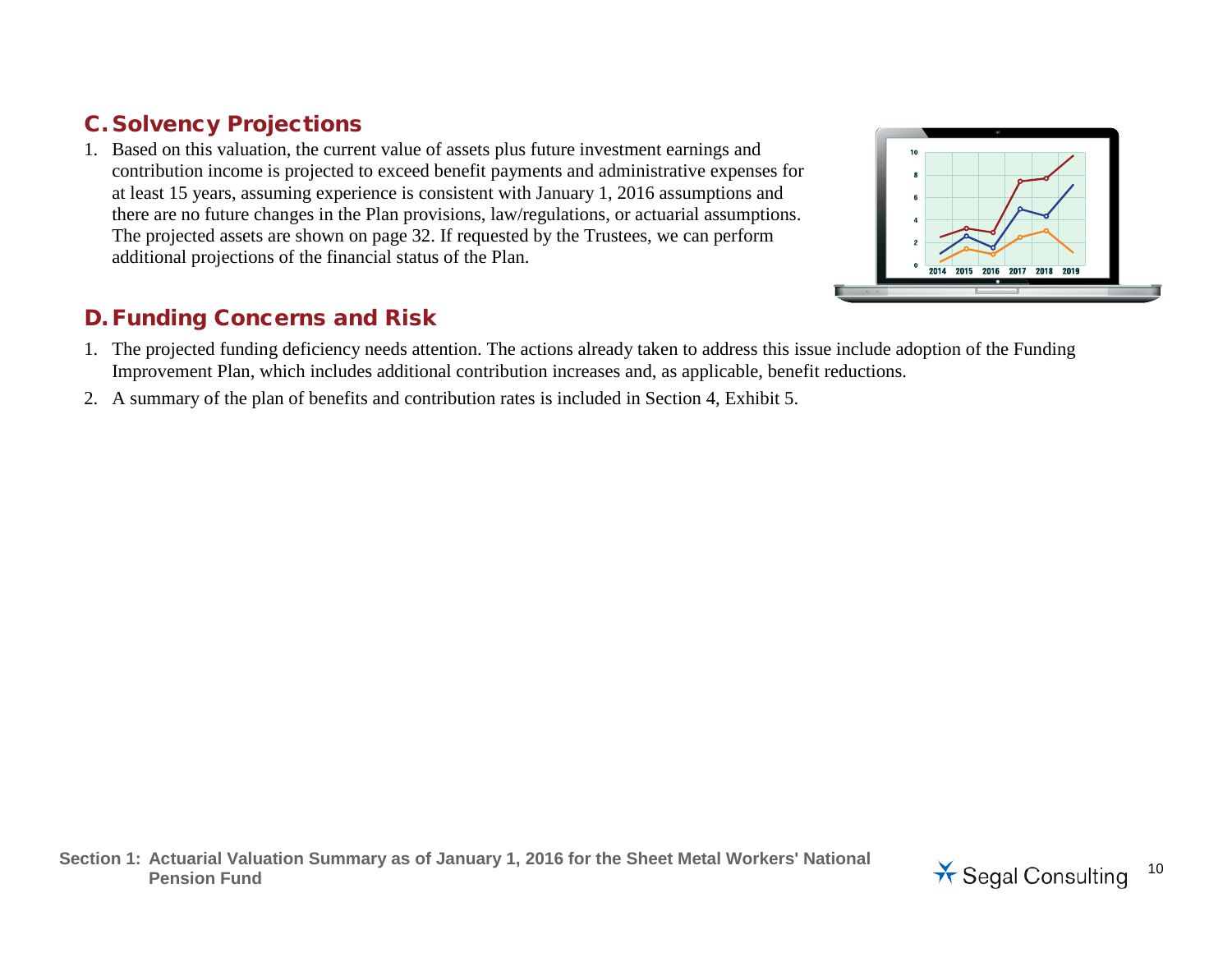## E. Withdrawal Liability

E. Withdrawal Liability<br>
1. The actuarial present value of vested Plan benefits for withdrawal liability purposes is not the same figure as<br>
determined for FASB ASC 960 purposes because the two calculations involve differe determined for FASB ASC 960 purposes because the two calculations involve different actuarial assumptions. A separate detailed report on withdrawal liability is available.

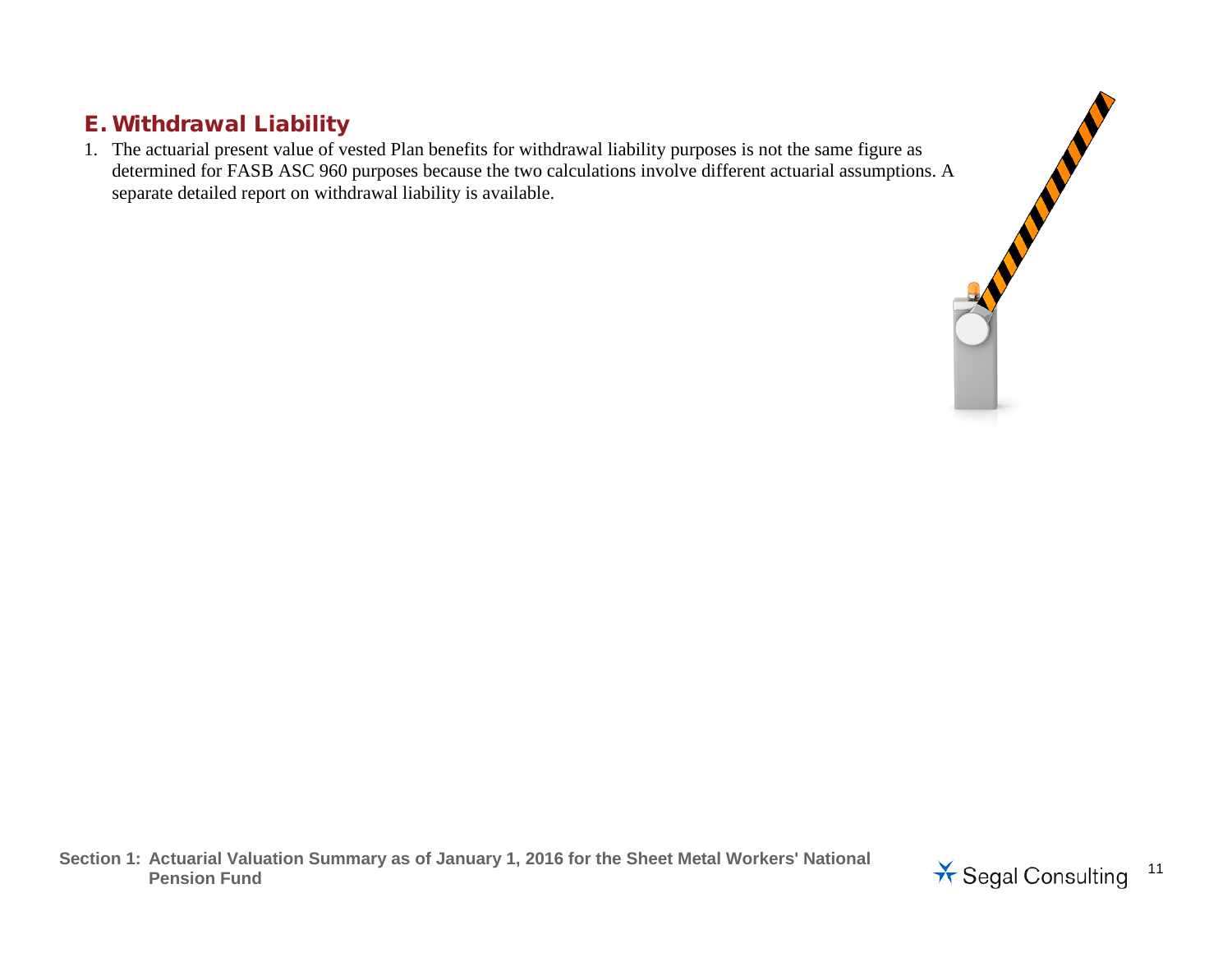#### Comparison of Funded Percentages

|                                               | <b>Funded Percentages</b><br>as of January 1 |       |                    | 2016            |
|-----------------------------------------------|----------------------------------------------|-------|--------------------|-----------------|
|                                               | 2015                                         | 2016  | <b>Liabilities</b> | <b>Assets</b>   |
| 1. Present Value of Future Benefits           | 51.8%                                        | 52.0% | \$8,265,975,661    | \$4,294,266,345 |
| 2. PPA'06 Liability and Annual Funding Notice | 59.3%                                        | 59.4% | 7,230,768,938      | 4,294,266,345   |
| 3. Accumulated Benefits Liability             | 57.2%                                        | 54.9% | 7,230,768,938      | 3,972,648,053   |
| 4. Current Liability                          | 34.1%                                        | 31.7% | 12,549,746,316     | 3,972,648,053   |

#### Notes:

- 1. The value of benefits earned through the valuation date (accrued benefits) plus the value of benefits projected to be earned in the future for current participants. Used to develop the actuarial accrued liability, based on the long-term funding investment return assumption of 7.50% and the actuarial value of assets. The funded percentage using market value of assets is 50.1% for 2015 and 48.1% for 2016.
- 2. The present value of benefits earned through the valuation date (accrued benefits) defined by PPA'06, based on the long-term funding investment return assumption of 7.50% and compared the actuarial value of assets.
- 3. The present value of accrued benefits for disclosure in the audited financial statements, based on long-term funding investment return assumption of 7.50%, and compared to the market value of assets.
- 4. The present value of accrued benefits based on a government-prescribed mortality table and investment return assumption of 3.51% for 2015 and 3.28% for 2016, and compared to the market value of assets. Used to develop the maximum tax-deductible contribution and shown on the Schedule MB if less than 70%.

Disclosure: These measurements are not necessarily appropriate for assessing the sufficiency of Plan assets to cover the estimated cost of settling the Plan's benefit obligations or the need for or the amount of future contributions.

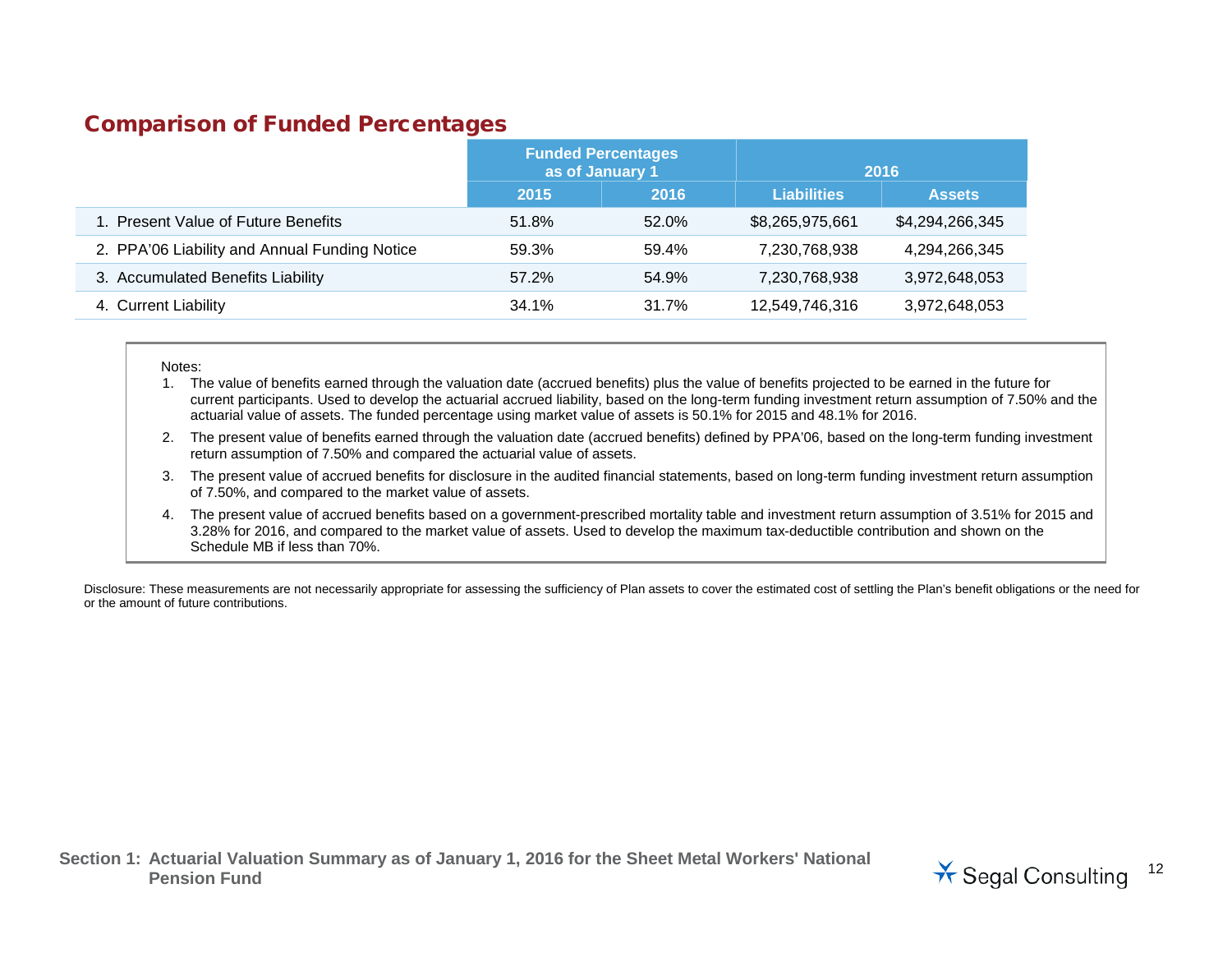# **Section 2: Actuarial Valuation Results**

## Participant Information

- The number of active participants has declined from its peak of 70,448 as of December 31, 2008 to its lowest level of 54,282 as of December 31, 2013 and increased to 55,897 since then. The number in pay status has increased steadily over the past ten years.
- $\triangleright$  The ratio of non-active to active participants decreased from 1.49 to 1.45.
- More details on the historical information are included in *Section 3, Exhibits A* and *B.*



**Section 2: Actuarial Valuation Results as of January 1, 2016 for the Sheet Metal Workers' National** 

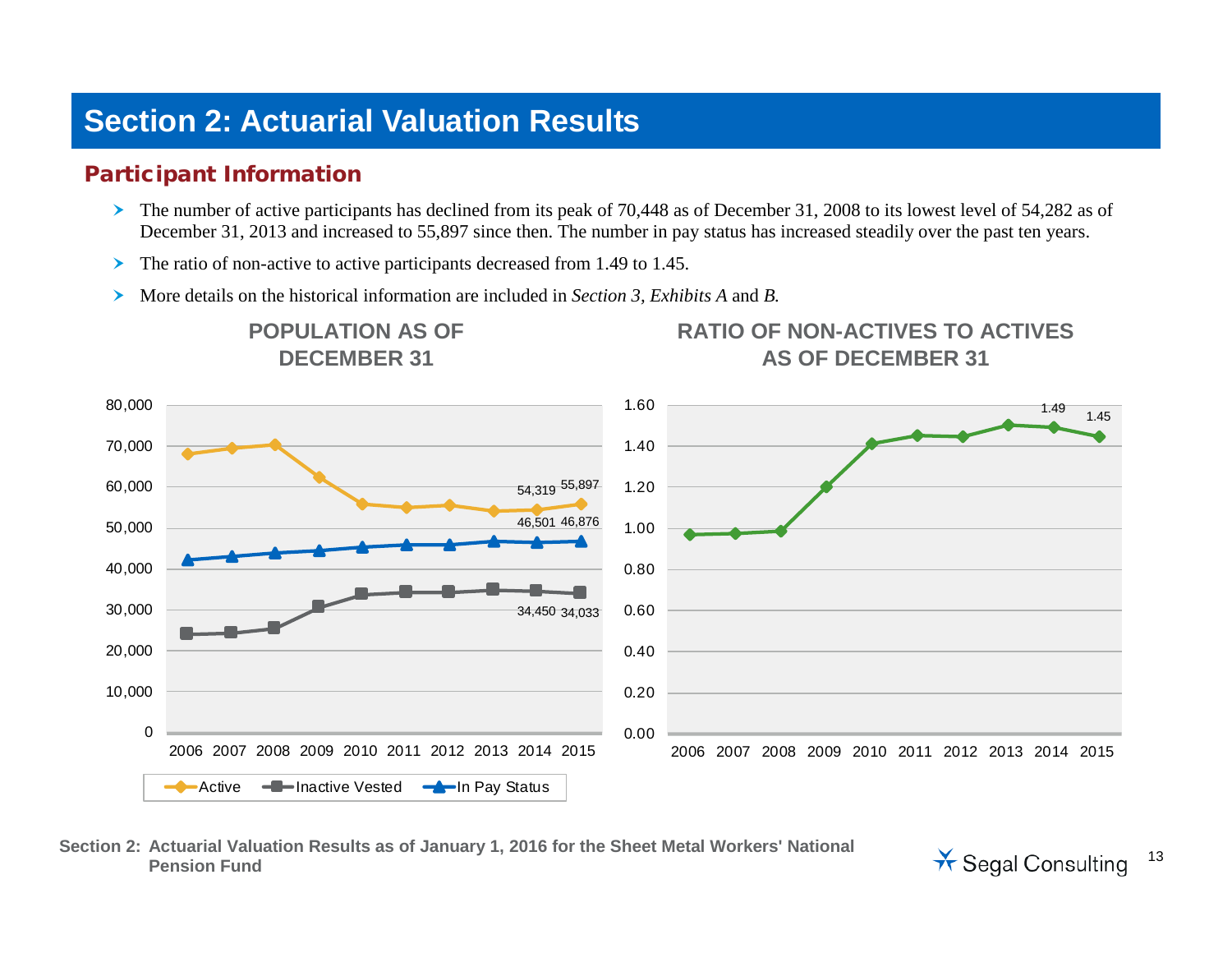### Active Participants

- There were 55,897 active participants this year, an increase of 2.9% compared to 54,319 in the prior year.
- $\triangleright$  There were 532 active participants with unknown age compared to 477 in the prior year. The actuarial calculations were adjusted for missing information by assuming that it was the same as information provided for other active participants with similar known characteristics.
- The age and service distribution is included in *Section 4, Exhibit 8*.



**DISTRIBUTION BY PENSION CREDITS**

**Section 2: Actuarial Valuation Results as of January 1, 2016 for the Sheet Metal Workers' National** 

**Penal Consulting** 14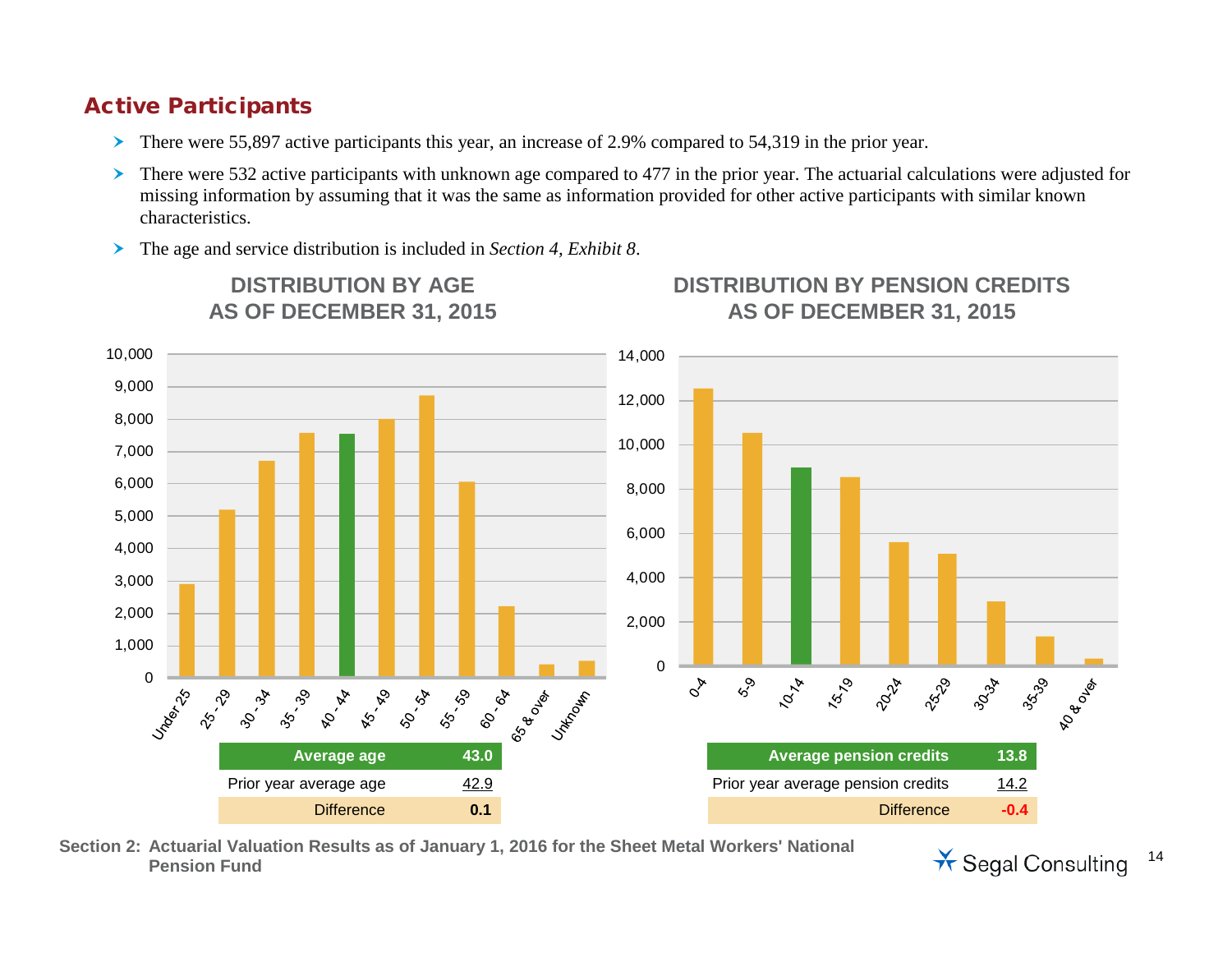### Historical Employment

- The charts below show a history of hours worked over the last 10 years. Additional detail is in *Section 3, Exhibit C*.
- The 2016 zone certification was based on an industry activity assumption of the number of active participants would remain at the December 31, 2013 level of 54,282 actives for all future years and, on the average, contributions will be made for each active for 1,650 hours each year. Recent average hours have been increasing.



#### **TOTAL HOURS AVERAGE HOURS**





*Note: The total hours are based on total hours reported in the census data.*

**Section 2: Actuarial Valuation Results as of January 1, 2016 for the Sheet Metal Workers' National**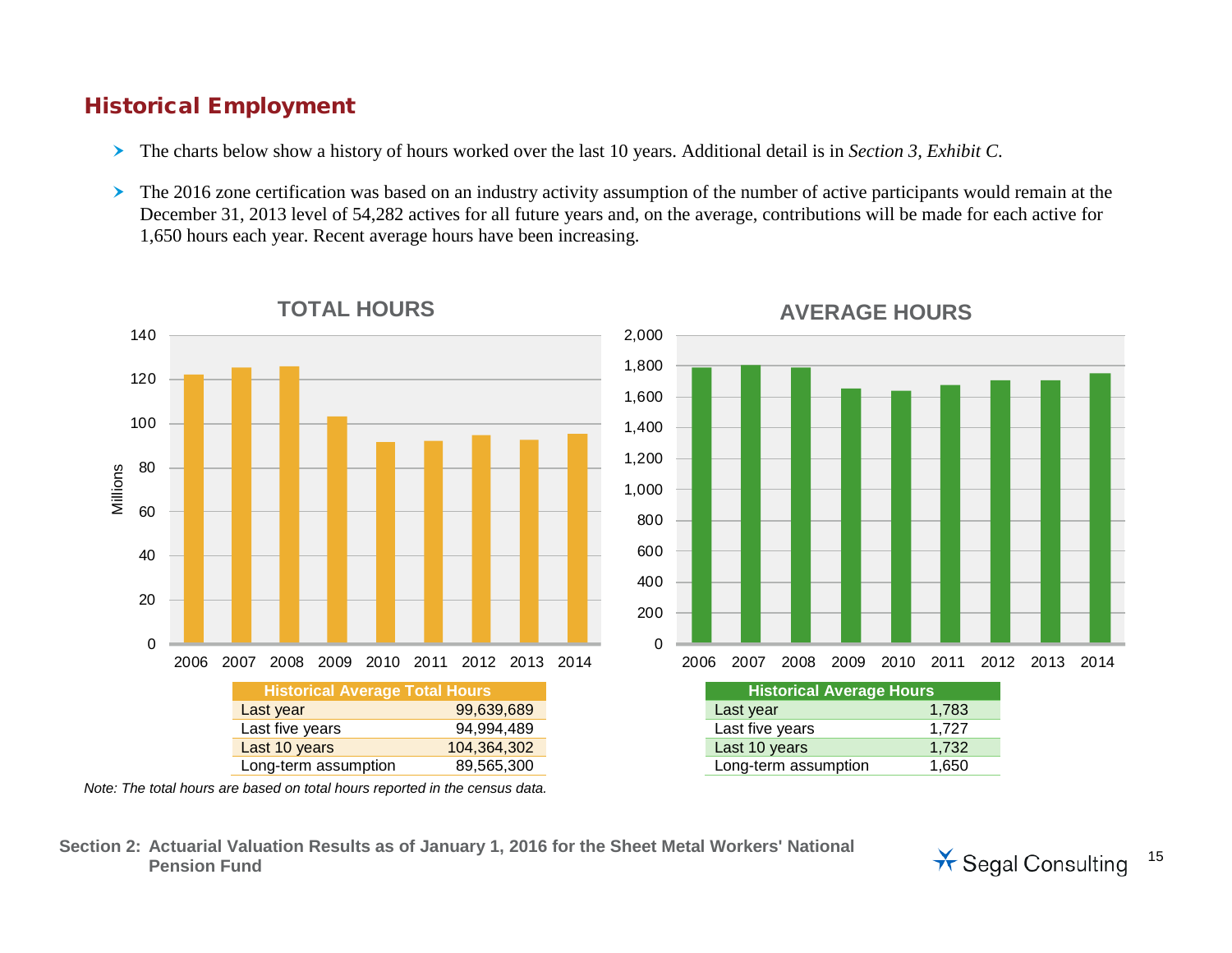### Inactive Vested Participants

- There were 33,869 inactive vested participants this year, a decrease of 1.4% compared to 34,364 last year.
- There were 39 inactive vested with unknown age compared to 38 in the prior year. The actuarial calculations were adjusted for missing information by assuming that it was the same as information provided for other active participants with similar known characteristics.
- In addition, there were 164 beneficiaries and 563 alternate payees eligible for deferred benefits in this valuation as compared to 86 beneficiaries and 546 alternate payees in the prior year. These participants are excluded from the charts shown below.



**Section 2: Actuarial Valuation Results as of January 1, 2016 for the Sheet Metal Workers' National** 

**Pr** Segal Consulting 16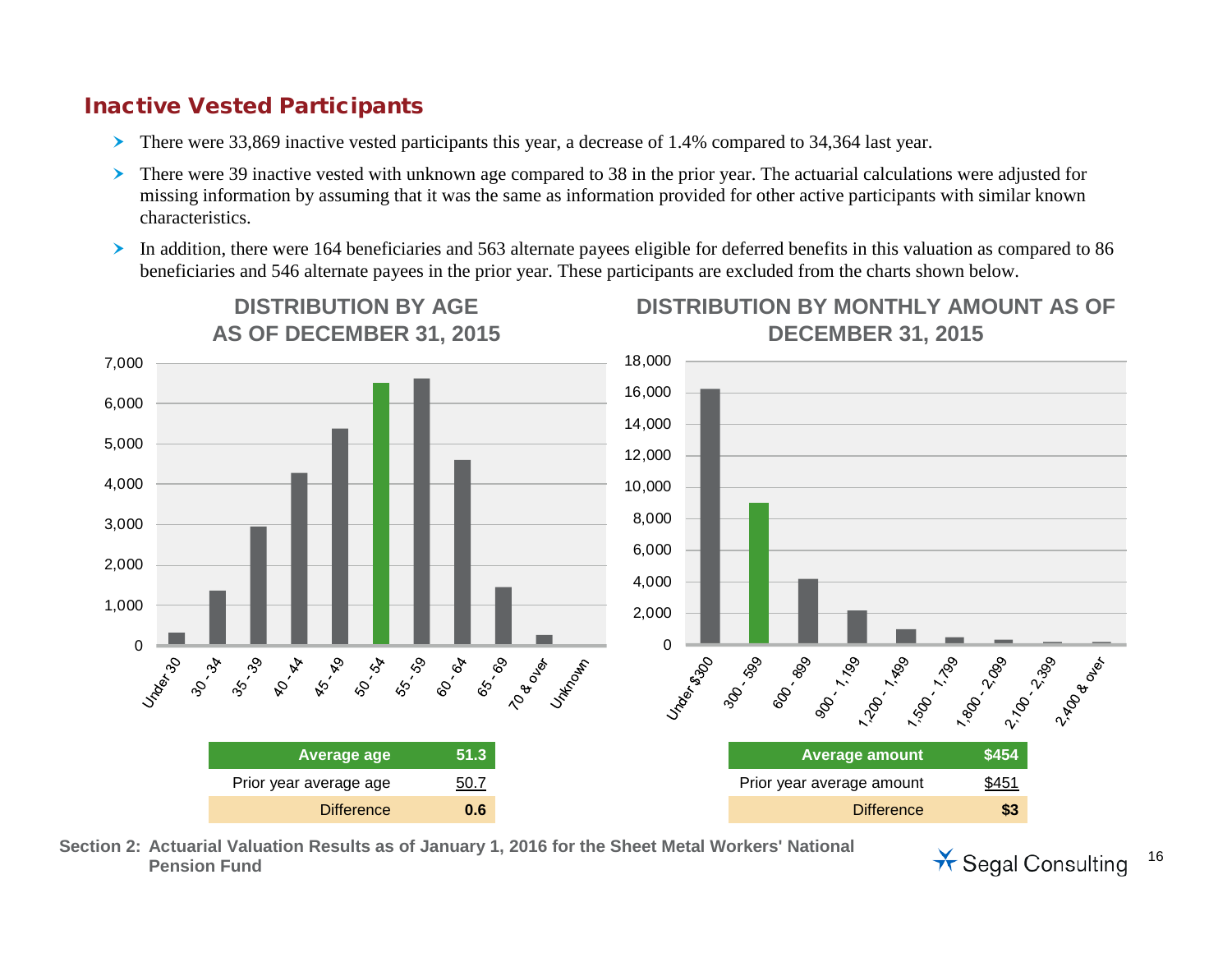### New Pensions Awarded

|                                       | <b>Total</b>  |                                                 |               | <b>Normal</b>                                   |               | <b>Standard Early*</b>                          |                          | <b>Unsubsidized Early*</b>                    |                     | <b>Special Early</b>                  |               | 55/30 (60/30)                         |               | <b>Disability</b>                            |
|---------------------------------------|---------------|-------------------------------------------------|---------------|-------------------------------------------------|---------------|-------------------------------------------------|--------------------------|-----------------------------------------------|---------------------|---------------------------------------|---------------|---------------------------------------|---------------|----------------------------------------------|
| Year<br><b>Ended</b><br><b>Dec 31</b> | <b>Number</b> | <b>Average</b><br><b>Amount</b><br>/Ret.<br>Age | <b>Number</b> | <b>Average</b><br><b>Amount</b><br>/Ret.<br>Age | <b>Number</b> | <b>Average</b><br><b>Amount</b><br>/Ret.<br>Age | <b>Number</b>            | <b>Average</b><br>Amount/<br><b>Ret. Age</b>  | <b>Numb</b><br>er : | Average<br>Amount/<br><b>Ret. Age</b> | <b>Number</b> | Average<br>Amount/<br><b>Ret. Age</b> | <b>Number</b> | <b>Average</b><br>Amount/<br><b>Ret. Age</b> |
| 2006                                  | 1,875         | 1,110                                           | 281           | 547                                             | 285           | 466                                             | $\overline{\phantom{a}}$ | $\overline{\phantom{a}}$                      | 790                 | 1,070                                 | 302           | 2,571                                 | 217           | 794                                          |
|                                       |               | 59.5                                            |               | 66.6                                            |               | 59.6                                            |                          | --                                            |                     | 59.6                                  |               | 57.7                                  |               | 51.9                                         |
| 2007                                  | 1,934         | 1,113                                           | 287           | 599                                             | 449           | 723                                             | $\overline{\phantom{a}}$ | $\overline{\phantom{a}}$                      | 713                 | 1,084                                 | 266           | 2,566                                 | 219           | 907                                          |
|                                       |               | 59.7                                            |               | 66.6                                            |               | 59.8                                            |                          | н.                                            |                     | 59.8                                  |               | 57.9                                  |               | 52.0                                         |
| 2008                                  | 1,763         | 951                                             | 342           | 547                                             | 387           | 545                                             | --                       | ۰.                                            | 732                 | 972                                   | 214           | 2,343                                 | 88            | 740                                          |
|                                       |               | 60.1                                            |               | 66.5                                            |               | 59.9                                            |                          | $\overline{\phantom{a}}$                      |                     | 59.1                                  |               | 57.6                                  |               | 49.8                                         |
| 2009                                  | 1,765         | 838                                             | 411           | 609                                             | 499           | 342                                             | $\overline{\phantom{a}}$ | ۰.                                            | 597                 | 1,008                                 | 174           | 2,357                                 | 84            | 542                                          |
|                                       |               | 60.8                                            |               | 66.8                                            |               | 59.6                                            |                          | $\mathord{\hspace{1pt}\text{--}\hspace{1pt}}$ |                     | 60.1                                  |               | 57.5                                  |               | 49.5                                         |
| 2010                                  | 1,909         | 868                                             | 457           | 564                                             | 516           | 406                                             | --                       | --                                            | 630                 | 1,001                                 | 200           | 2,516                                 | 106           | 523                                          |
|                                       |               | 60.8                                            |               | 67.0                                            |               | 59.5                                            |                          | $\overline{\phantom{a}}$                      |                     | 60.1                                  |               | 57.8                                  |               | 49.9                                         |
| 2011                                  | 1,856         | 967                                             | 505           | 582                                             | 333           | 434                                             | --                       | $\sim$ $\sim$                                 | 701                 | 1,065                                 | 229           | 2,453                                 | 88            | 543                                          |
|                                       |               | 61.0                                            |               | 66.5                                            |               | 60.1                                            |                          | ۰.                                            |                     | 60.1                                  |               | 57.6                                  |               | 49.4                                         |
| 2012                                  | 1,644         | 972                                             | 465           | 651                                             | 387           | 386                                             | $-$                      | $\qquad \qquad -$                             | 499                 | 1,190                                 | 214           | 2,383                                 | 79            | 536                                          |
|                                       |               | 61.4                                            |               | 66.6                                            |               | 60.6                                            |                          | $\overline{\phantom{a}}$                      |                     | 60.5                                  |               | 57.9                                  |               | 49.8                                         |
| 2013                                  | 2,065         | 930                                             | 592           | 645                                             | 563           | 440                                             | $\overline{\phantom{a}}$ | $\overline{\phantom{a}}$                      | 585                 | 1,090                                 | 240           | 2,552                                 | 85            | 477                                          |
|                                       |               | 61.5                                            |               | 66.8                                            |               | 60.6                                            |                          | $\mathord{\hspace{1pt}\text{--}\hspace{1pt}}$ |                     | 60.3                                  |               | 57.5                                  |               | 49.9                                         |
| 2014                                  | 1,962         | 916                                             | 576           | 626                                             | 569           | 402                                             | $\overline{a}$           | --                                            | 504                 | 1,077                                 | 245           | 2,544                                 | 68            | 611                                          |
|                                       |               | 61.7                                            |               | 66.7                                            |               | 60.9                                            |                          | --                                            |                     | 60.2                                  |               | 57.5                                  |               | 51.1                                         |
| 2015                                  | 1,655         | 957                                             | 511           | 732                                             | 94            | 578                                             | 370                      | 385                                           | 446                 | 1,131                                 | 179           | 2,623                                 | 55            | 611                                          |
|                                       |               | 61.6                                            |               | 66.5                                            |               | 60.7                                            |                          | 60.5                                          |                     | 59.9                                  |               | 57.7                                  |               | 49.9                                         |

\*Unsubsidized Early pensions separated starting December 31, 2015.

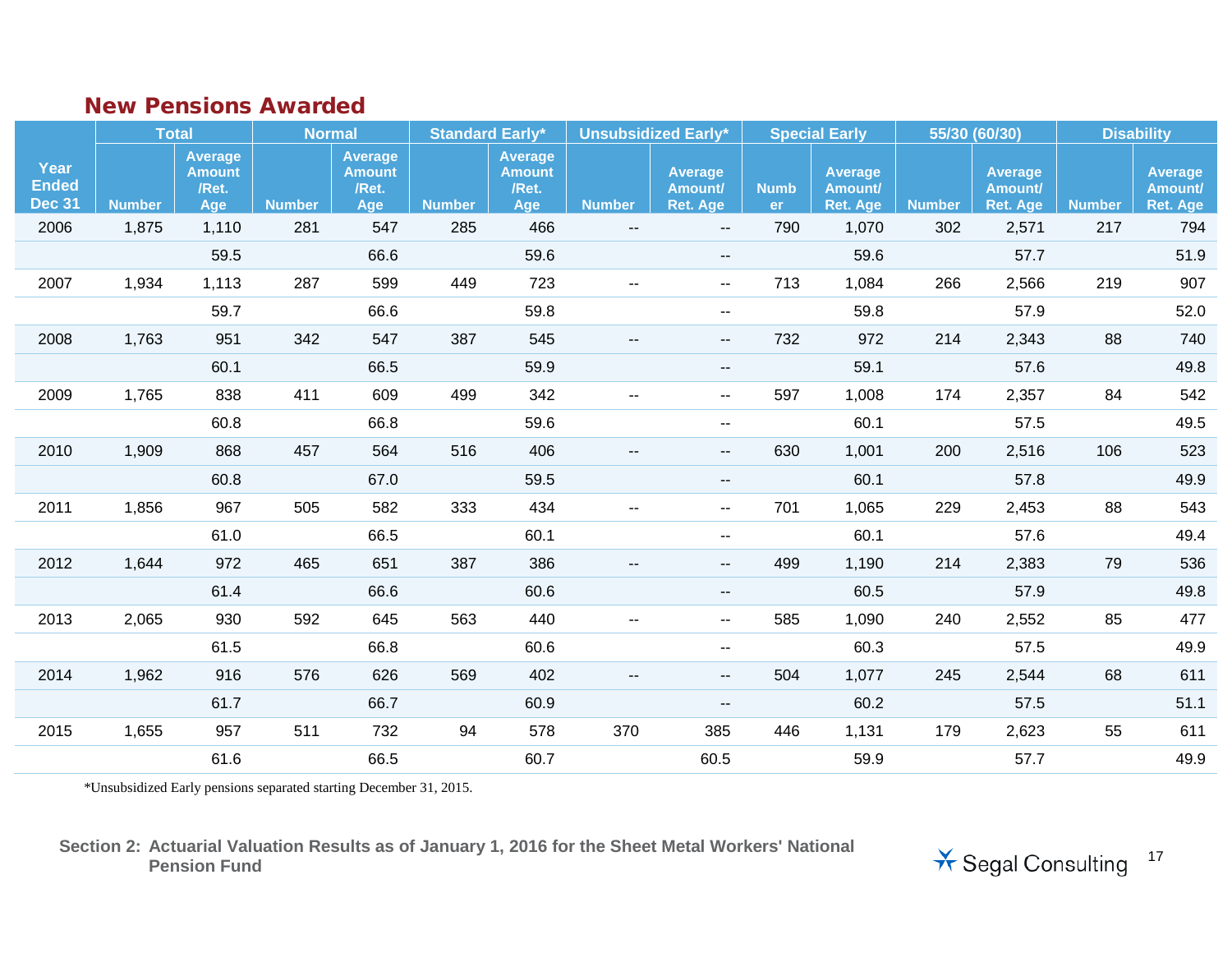### Pay Status Information

| <b>December 31, 2014</b>                                           | VS.           | $\blacksquare$ December 31, 2015                                   |
|--------------------------------------------------------------------|---------------|--------------------------------------------------------------------|
| 38,074 pensioners, 8,352 beneficiaries, and 1,009 alternate payees |               | 38,211 pensioners, 8,601 beneficiaries, and 1,046 alternate payees |
| \$37,576,578 total monthly benefits received                       | $\rightarrow$ | \$38,244,041 total monthly benefits received                       |

#### **Distribution of Pensioners as of December 31, 2015**



# **PENSIONERS BY TYPE AND BY AGE PENSIONERS BY TYPE AND MONTHLY AMOUNT**



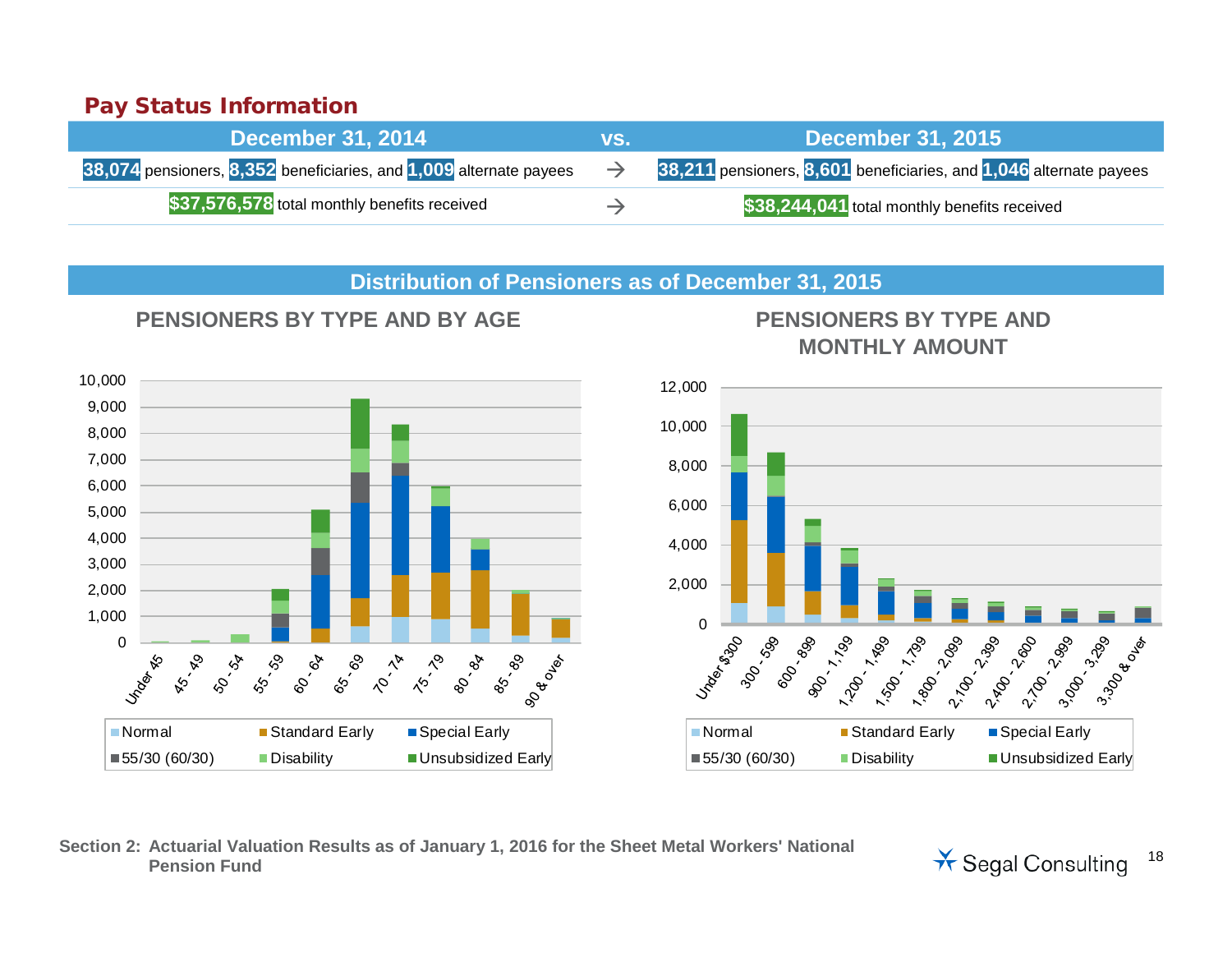#### Progress of Pension Rolls Over the Past Ten Years

| Year | <b>Number</b> | <b>Average</b><br>Age | <b>Average</b><br>Amount <sup>1</sup> | Terminations <sup>2</sup> | Additions <sup>3</sup> |
|------|---------------|-----------------------|---------------------------------------|---------------------------|------------------------|
| 2006 | 35,098        | 70.4                  | \$873                                 | 1,400                     | 1,875                  |
| 2007 | 35,747        | 70.5                  | 852                                   | 1,285                     | 1,934                  |
| 2008 | 36,019        | 70.8                  | 861                                   | 1,491                     | 1,763                  |
| 2009 | 36,408        | 71.0                  | 854                                   | 1,376                     | 1,765                  |
| 2010 | 36,892        | 71.2                  | 850                                   | 1,425                     | 1,909                  |
| 2011 | 37,321        | 71.4                  | 857                                   | 1,427                     | 1,856                  |
| 2012 | 37,165        | 71.5                  | 868                                   | 1,800                     | 1,644                  |
| 2013 | 37,648        | 71.7                  | 877                                   | 1,582                     | 2,065                  |
| 2014 | 38,074        | 71.8                  | 888                                   | 1,536                     | 1,962                  |
| 2015 | 38,211        | 72.1                  | 906                                   | 1,518                     | 1,655                  |

#### **IN PAY STATUS AT YEAR END**

<sup>1</sup>*Includes one-twelfth of annual COLA payments.*

*2Terminations include pensioners who died or were suspended during the prior plan year, less those suspended who were reinstated. 3Additions to the pension rolls include new pensions awarded.*

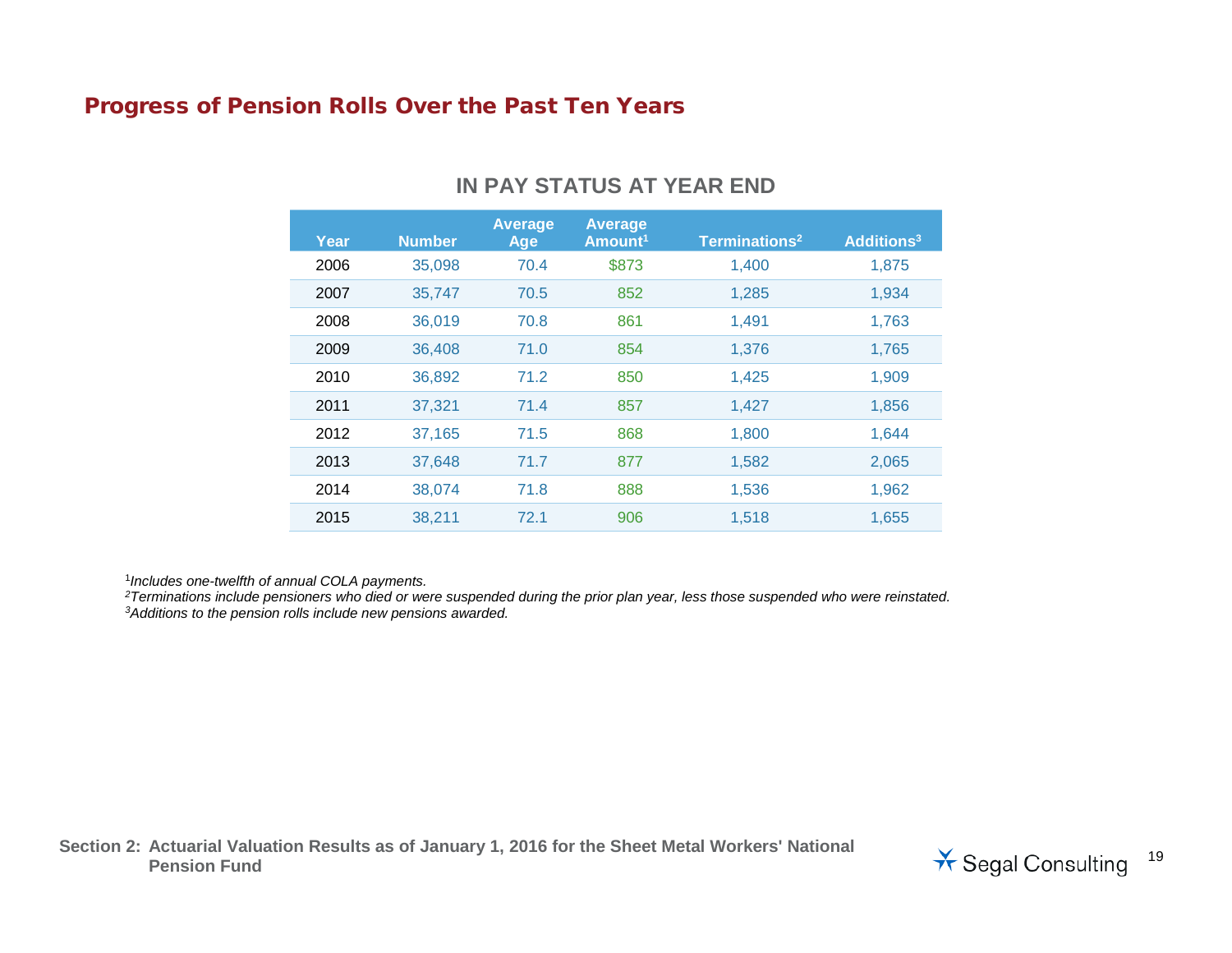### Financial Information

- Benefits and expenses are funded solely from contributions and investment earnings.
- Additional detail is in *Section 3, Exhibit D*.
- For the most recent year, benefit payments (\$461 million) were nearly equal to contributions, net of expenses (\$451 million).



### **COMPARISON OF EMPLOYER CONTRIBUTIONS WITH BENEFITS AND EXPENSES PAID**

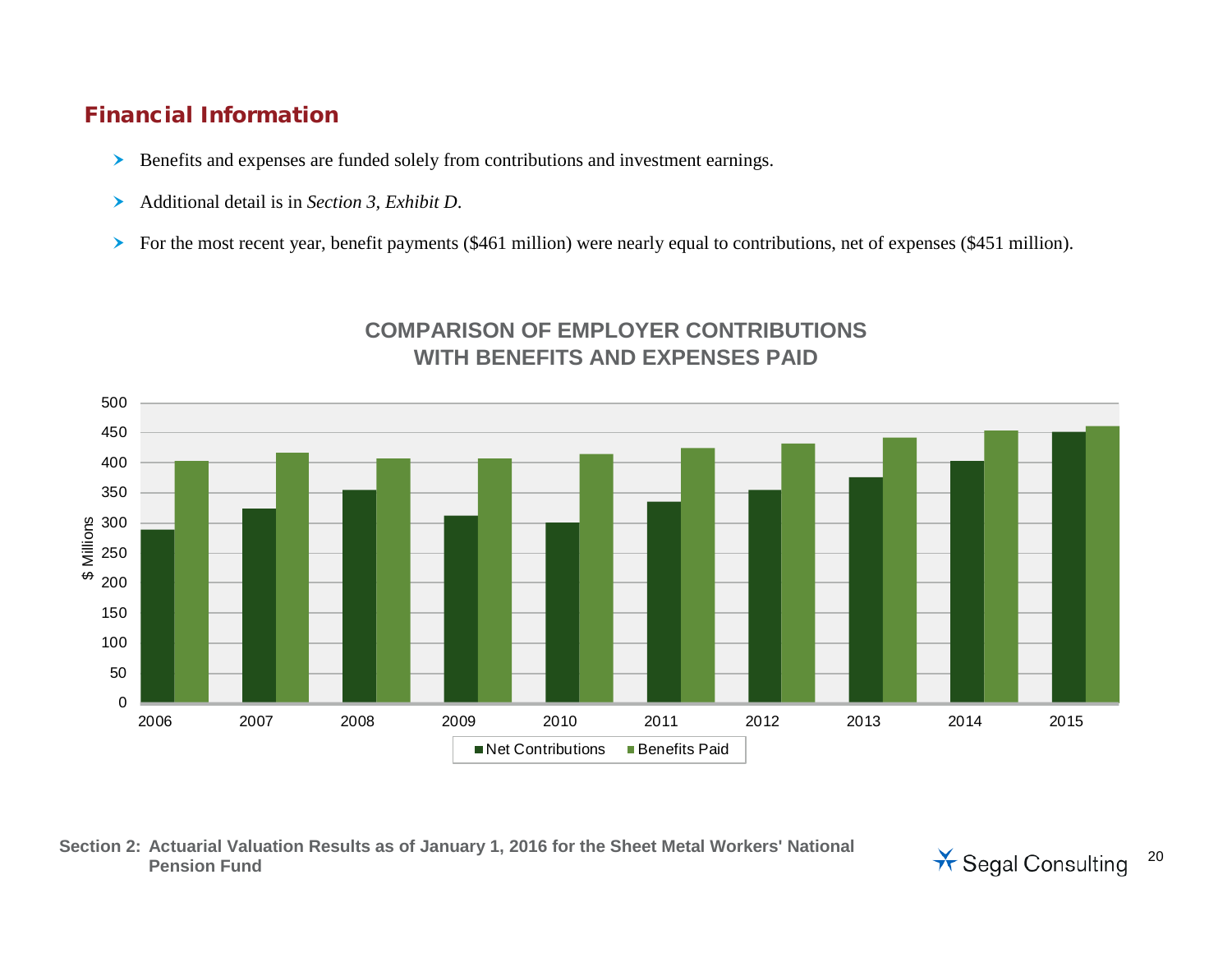### Determination of Actuarial Value of Assets

- > The asset valuation method gradually recognizes annual market value fluctuations to help mitigate volatility in the actuarial cost calculations.
- **Example 3** Less volatility in the actuarial cost better aligns with negotiated contribution rates.

|                  | Market value of assets, December 31, 2015                               |                   |                     |                   |  |  |  |
|------------------|-------------------------------------------------------------------------|-------------------|---------------------|-------------------|--|--|--|
|                  |                                                                         | <b>Original</b>   | <b>Unrecognized</b> |                   |  |  |  |
| $\overline{2}$   | Calculation of unrecognized return                                      | Amount*           | Return**            |                   |  |  |  |
|                  | Year ended December 31, 2015<br>(a)                                     | $-$ \$316,167,649 | $-$ \$252,934,119   |                   |  |  |  |
|                  | Year ended December 31, 2014<br>(b)                                     | $-52,249,711$     | $-31,349,827$       |                   |  |  |  |
|                  | Year ended December 31, 2013<br>(c)                                     | 417,070,836       | 166,828,334         |                   |  |  |  |
|                  | (d)<br>Year ended December 31, 2012                                     | 130,519,310       | 26,103,862          |                   |  |  |  |
|                  | Year ended December 31, 2011<br>(e)                                     | $-281,483,650$    | $\mathbf 0$         |                   |  |  |  |
|                  | (f)<br>Year ended December 31, 2008                                     | $-1,151,332,711$  | $-230,266,542$      |                   |  |  |  |
|                  | Total unrecognized return<br>(g)                                        |                   |                     | $-$ \$321,618,292 |  |  |  |
| $\mathbf{3}$     | $(1) - (2g)$<br>Preliminary actuarial value:                            |                   |                     | 4,294,266,345     |  |  |  |
| 4                | Adjustment to be within 20% corridor                                    |                   |                     |                   |  |  |  |
| 5                | $(3) + (4)$<br>Final actuarial value of assets as of December 31, 2015: |                   |                     | 4,294,266,345     |  |  |  |
| $\boldsymbol{6}$ | (5) ÷ (1)<br>Actuarial value as a percentage of market value:           |                   |                     |                   |  |  |  |
|                  | $(1) - (5)$<br>Amount deferred for future recognition:                  |                   |                     | $-$ \$321,618,292 |  |  |  |

\* Total return minus expected return on a market value basis

\*\* Recognition at 10% per year over 10 years for year ended December 31, 2008, and 20% per year over 5 years for remaining years

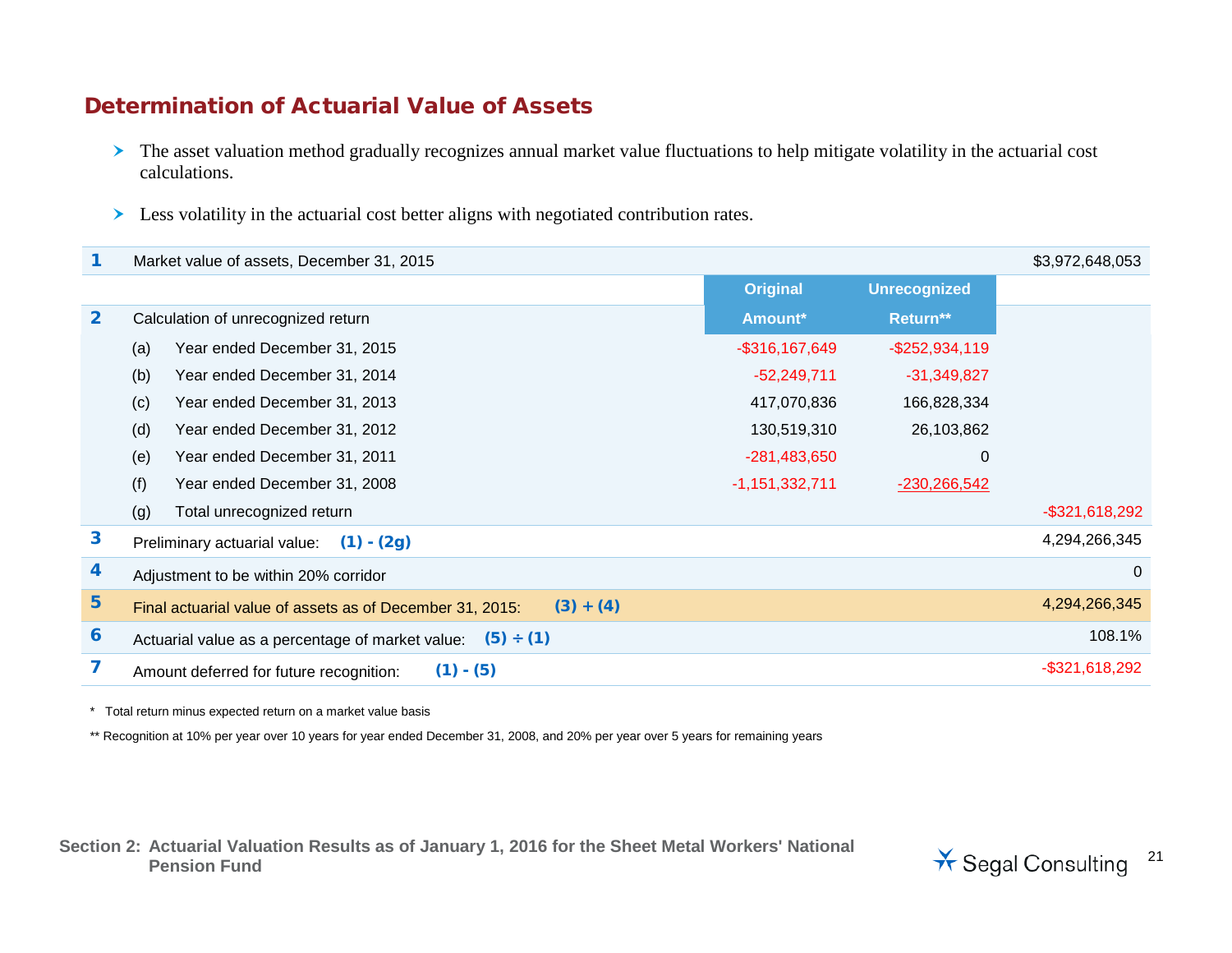#### Asset History for Years Ended December 31

- Both the actuarial value and the market value of assets are representations of the Plan's financial status.
- The actuarial value is significant because it is subtracted from the Plan's total actuarial accrued liability to determine the portion that is not funded and is used to determine the PPA'06 funded percentage.
- Amortization of the unfunded accrued liability is an important element in the contribution requirements of the Plan.



#### **ACTUARIAL VALUE OF ASSETS VS. MARKET VALUE OF ASSETS**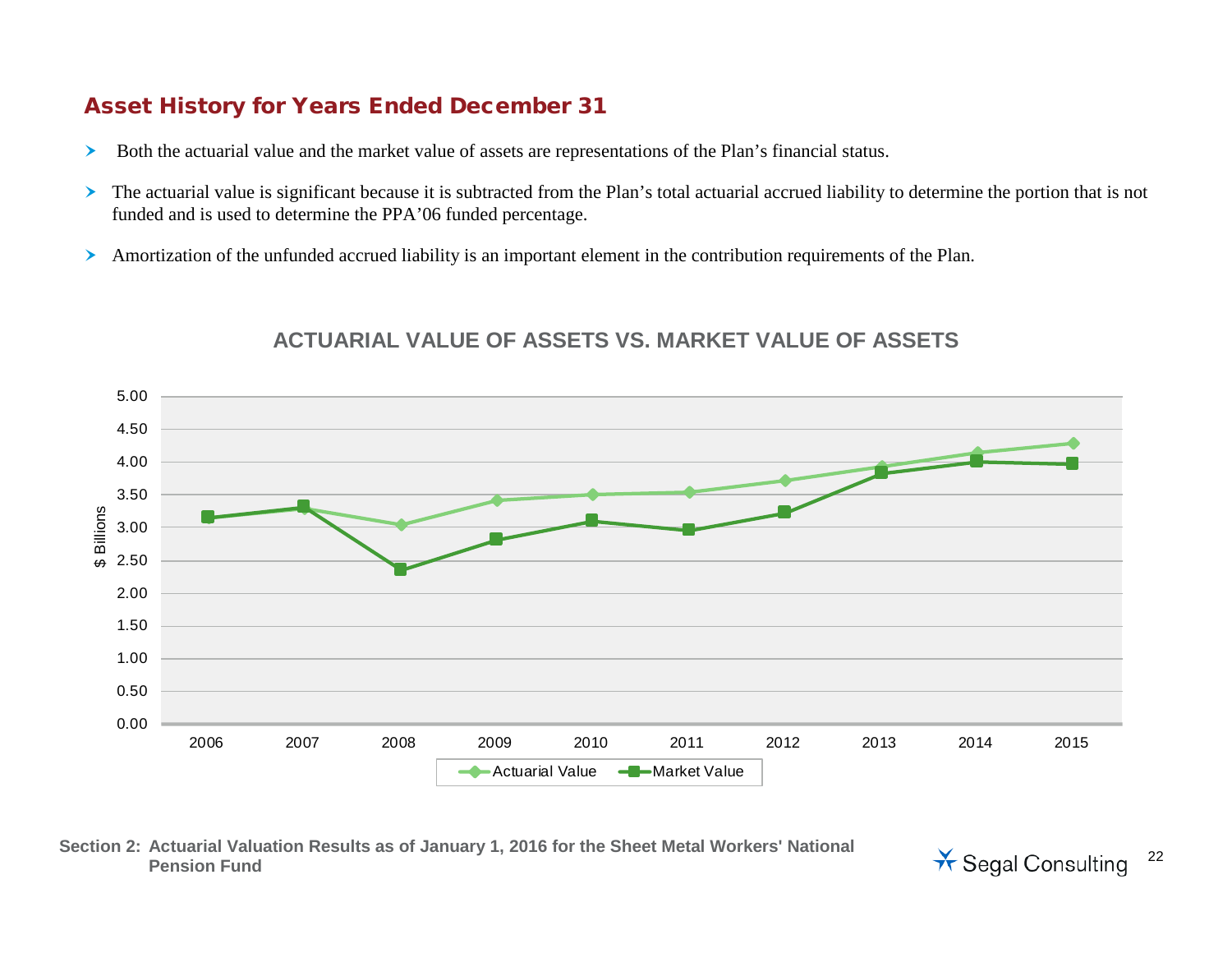## Actuarial Experience

- Assumptions should reflect experience and should be based on reasonable expectations for the future.
- Each year actual experience is compared to that projected by the assumptions. Differences are reflected in the contribution requirement as an experience gain or loss.
- Assumptions are not changed if experience is believed to be a short-term development and that, over the long run, experience will return to assumed levels.
- The net experience variation for the year ended December 31, 2015, other than investment experience, was less than 0.5% of the projected actuarial accrued liability from the prior valuation, and was not significant when compared to that liability.

### **EXPERIENCE FOR THE YEAR ENDED DECEMBER 31, 2015**

| Net loss from investments             | $-$146,173,901$ |
|---------------------------------------|-----------------|
| Net loss from administrative expenses | -311.826        |
| Net loss from other experience        | $-28,554,093$   |
| Net experience loss: $1 + 2 + 3$      | $-$175.039.820$ |

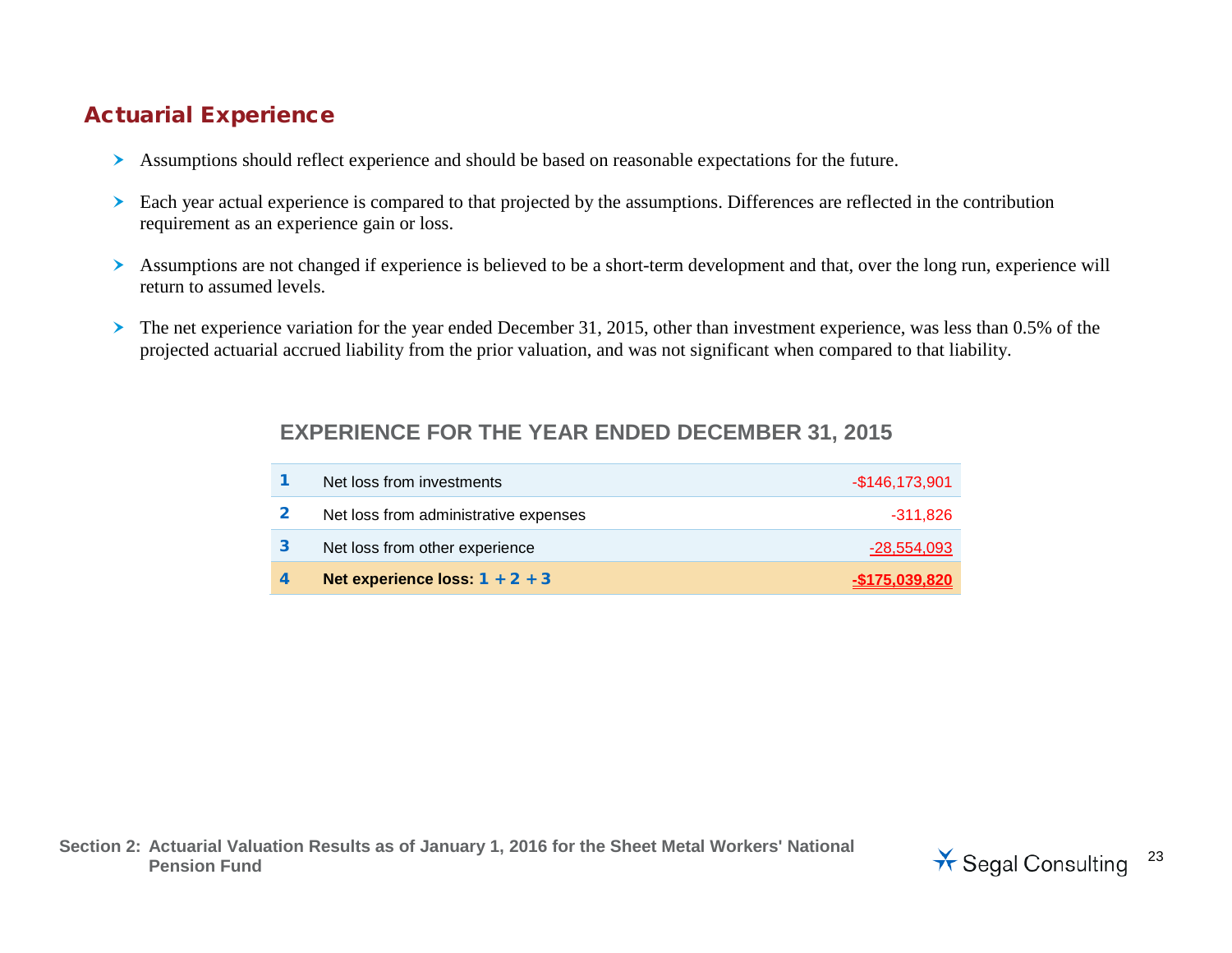### Actuarial Value Investment Experience

- Net investment income consists of expected investment income at the actuarially assumed rate of return, and an adjustment for market value changes. Investment expenses are subtracted.
- The actuarial value of assets does not yet fully recognize past investment gains and losses, which will affect future actuarial investment returns.
- The market value rate of return was -0.42% for the year ended December 31, 2015. The actuarial value rate of return was 3.97%.

#### **INVESTMENT EXPERIENCE FOR THE YEAR ENDED DECEMBER 31, 2015**

|   | Net investment income                 | \$163,972,601 |
|---|---------------------------------------|---------------|
| 2 | Average actuarial value of assets     | 4,135,286,689 |
| 3 | Rate of return: $1 \div 2$            | 3.97%         |
| 4 | Assumed rate of return                | 7.50%         |
| 5 | Expected net investment income: 2 x 4 | \$310,146,502 |
| 6 | Actuarial loss: 1 - 5                 | 146.173.901   |

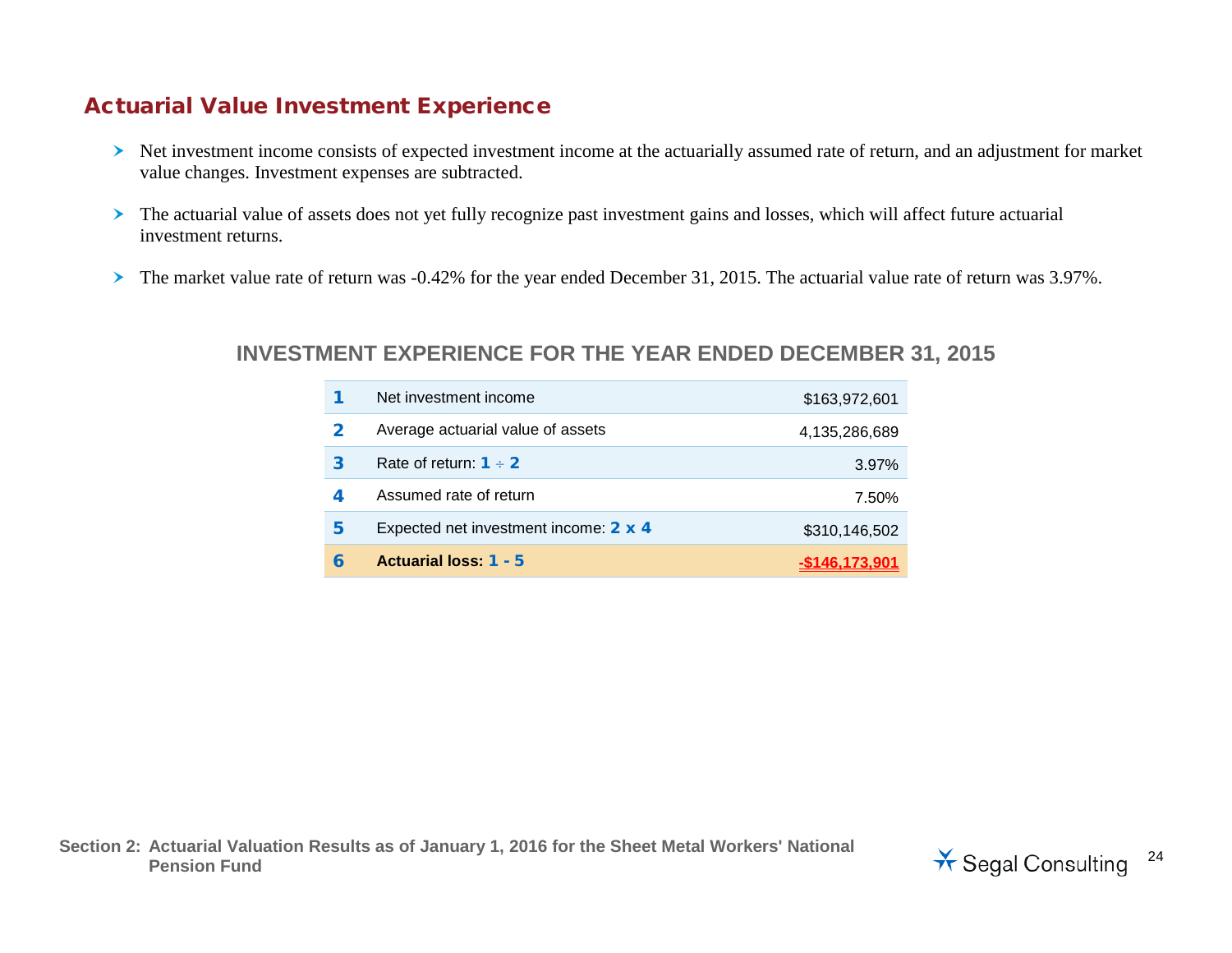#### Historical Investment Returns

- Actuarial planning is long term. The obligations of a pension plan are expected to continue for the lifetime of all its participants.
- The assumed long-term rate of return of 7.50% considers past experience, the Trustees' asset allocation policy and future expectations.



| <b>Average Rates of Return</b>         | <b>Actuarial Value</b> | <b>Market Value</b> |
|----------------------------------------|------------------------|---------------------|
| Most recent three-year average return: | 6.12%                  | 8.75%               |
| Most recent five-year average return:  | 5.74%                  | $6.90\%$            |
| Most recent 10-year average return:    | 5.63%                  | 5.89%               |
| 20-year average return:                | $6.32\%$               | 6.48%               |

*Note: Each year's yield is weighted by the average asset value in that year. The average return for the most recent three years is the arithmetic average of the returns. For average returns over five or more years, the average return is weighted by the asset value.* 

*The actuarial value investment returns for 1999, 2006 and 2008 include the effect of a change in the method for determining the actuarial value of assets.*

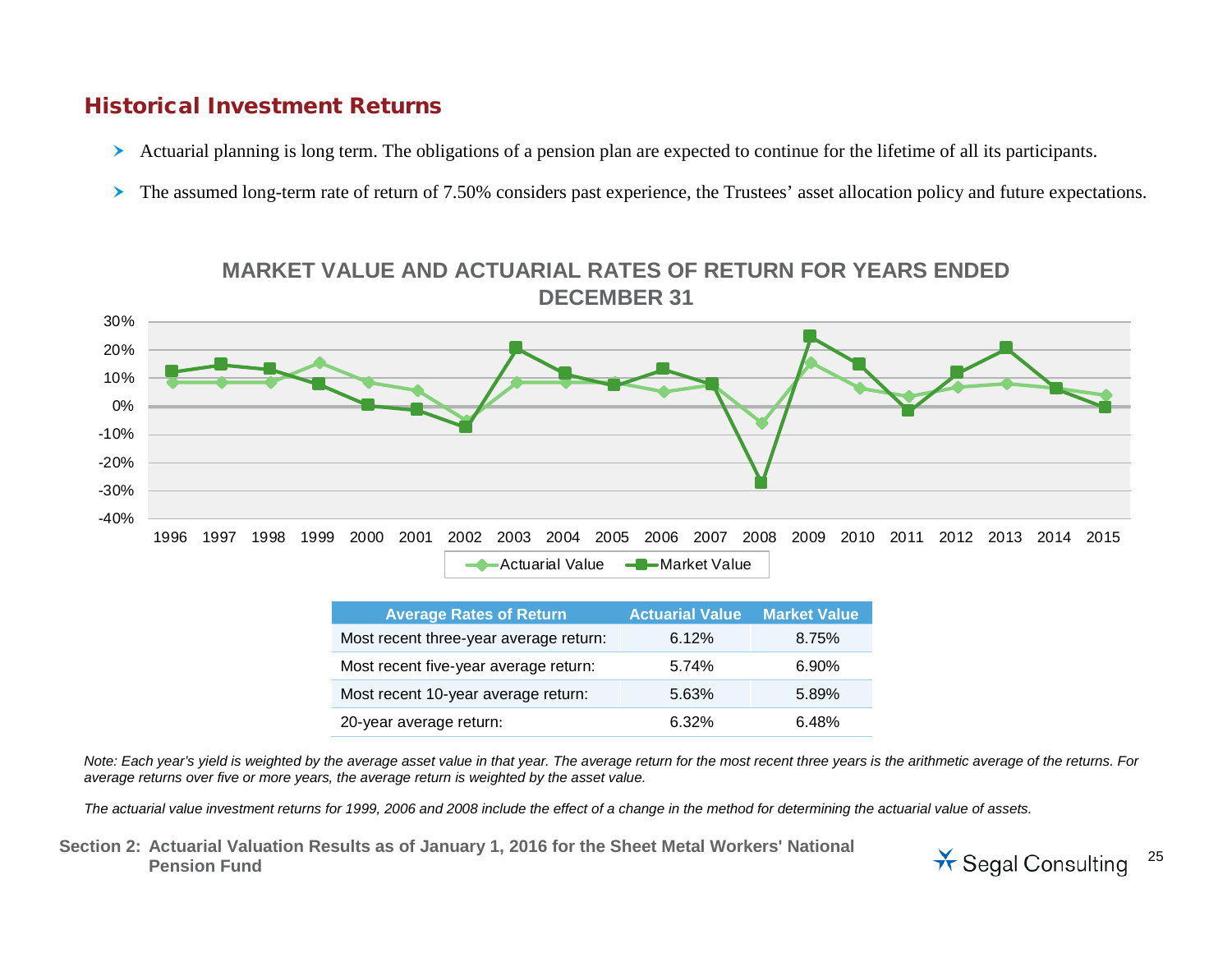#### Non-Investment Experience

#### **Administrative Expenses**

- Administrative expenses for the year ended December 31, 2015 totaled \$14,401,594 as compared to the assumption of \$14,100,000.
- Based on information from the Fund Office regarding anticipating expenses for the 2016 Plan year, we have updated our assumption.

#### **Mortality Experience**

- Mortality experience (more or fewer than expected deaths) yields actuarial gains or losses.
- The number of deaths for nondisabled pensioners over the past year was 1,360 per year compared to 1,287 projected deaths per year. The number of deaths for disabled pensioners over the past year was 191 per year compared to 222 projected deaths per year.

#### **Other Experience**

 Other differences between projected and actual experience include the extent of turnover among the participants, and retirement experience (earlier or later than projected), and the number of disability retirements.

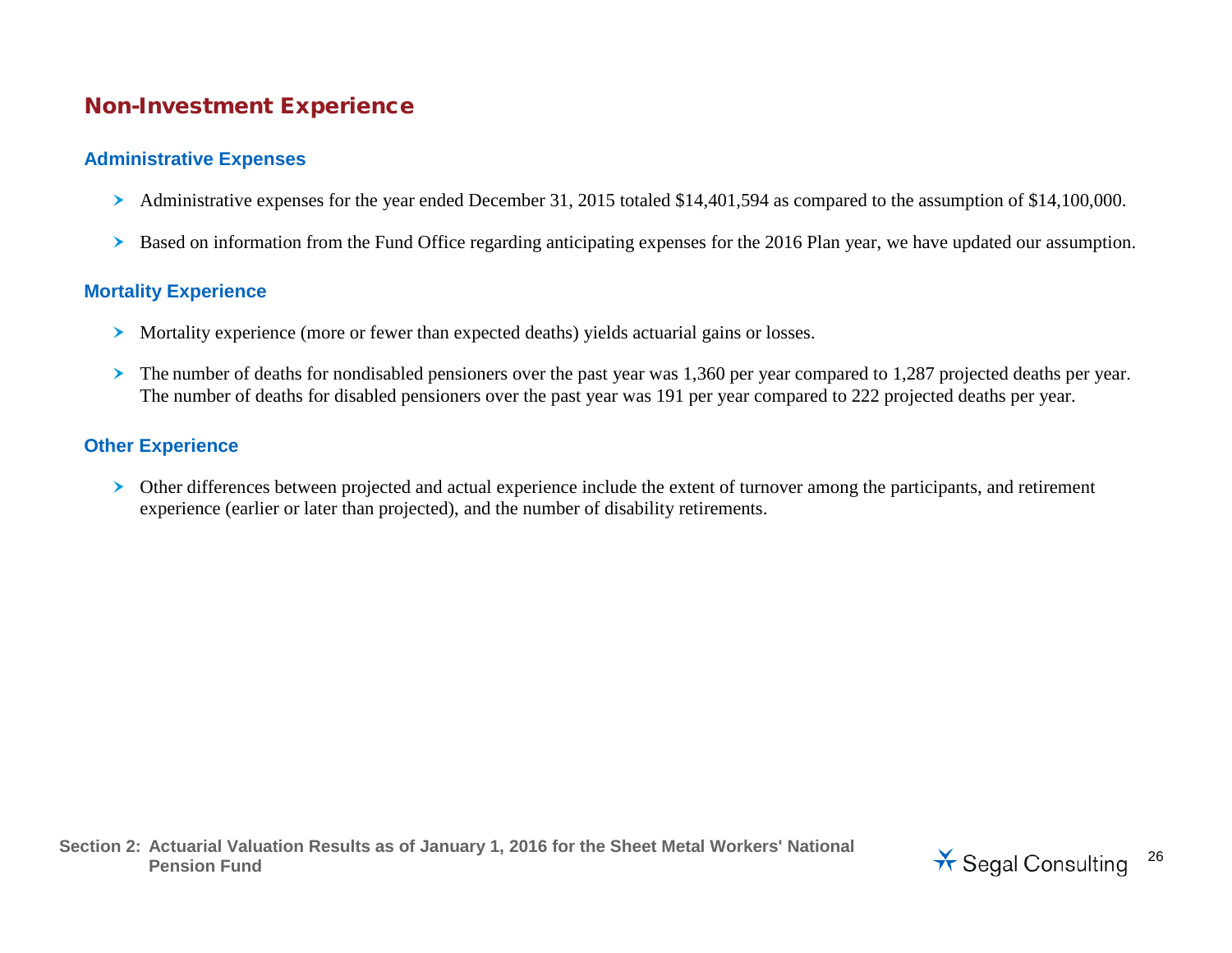## Actuarial Assumptions

- The following actuarial assumption change is recognized in this valuation:
	- Administrative expenses were increased from \$14,100,000 to \$14,500,000 for the year beginning January 1, 2016.
- Details on actuarial assumptions and methods are in *Section 4, Exhibit 6.*

### Plan Provisions

- Contribution rates increase in accordance with the Alternative Options of the Funding Improvement Plan. Since benefit accruals are tied to contribution rates, increases in contribution rates are recognized as plan amendments. The average contribution rate increased from \$4.64 per hour as of January 1, 2015 to \$4.85 per hour as of January 1, 2016.
- A summary of plan provisions is in *Section 4, Exhibit 5*.

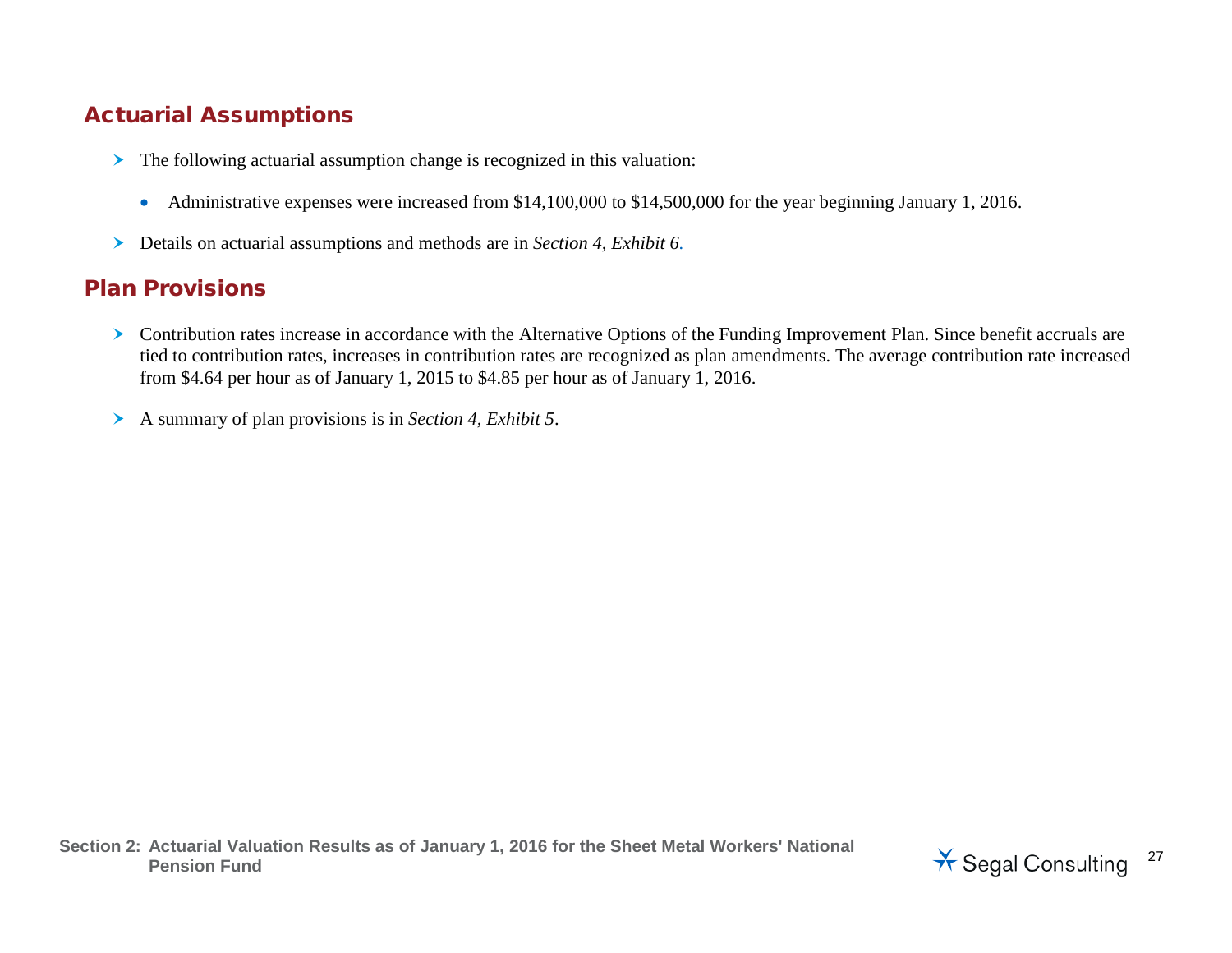## Pension Protection Act of 2006

#### **2016 Actuarial Status Certification**

- PPA'06 requires trustees to actively monitor their plans' financial prospects to identify emerging funding challenges so they can be addressed effectively. Details are shown in *Section 3, Exhibit J*.
- The 2016 certification, completed on March 30, 2016, was based on the liabilities calculated in the January 1, 2015 actuarial valuation projected to December 31, 2015, and estimated asset information as of December 31, 2015. The Trustees provided an industry activity projection of the number of active participants was assumed to remain level at the December 31, 2013 level of 54,282 and, on the average, contribution will be made for each active for 1,650 hours each year.

Year **Zone Status 2008** Red **2009** Red **2010** Red **2011** Red **2012** Red **2013** Red **2014** Yellow **2015** Yellow **2016** Yellow

 The Plan was classified as endangered (Yellow Zone) status because the Plan was not critical (Red Zone) status and the projected funded percentage was less than 80%. In addition, the Plan was not projected to be in critical status for any of the succeeding five Plan Years.

#### **Funding Improvement Plan Update**

- Section  $432(c)(6)$  of ERISA requires that the Trustees annually update the Funding Improvement Plan and Schedules.
- The Plan's Funding Improvement Period is the 10-year period beginning January 1, 2017.
- Segal will continue to assist the Trustees in evaluating and updating the Funding Improvement Plan.

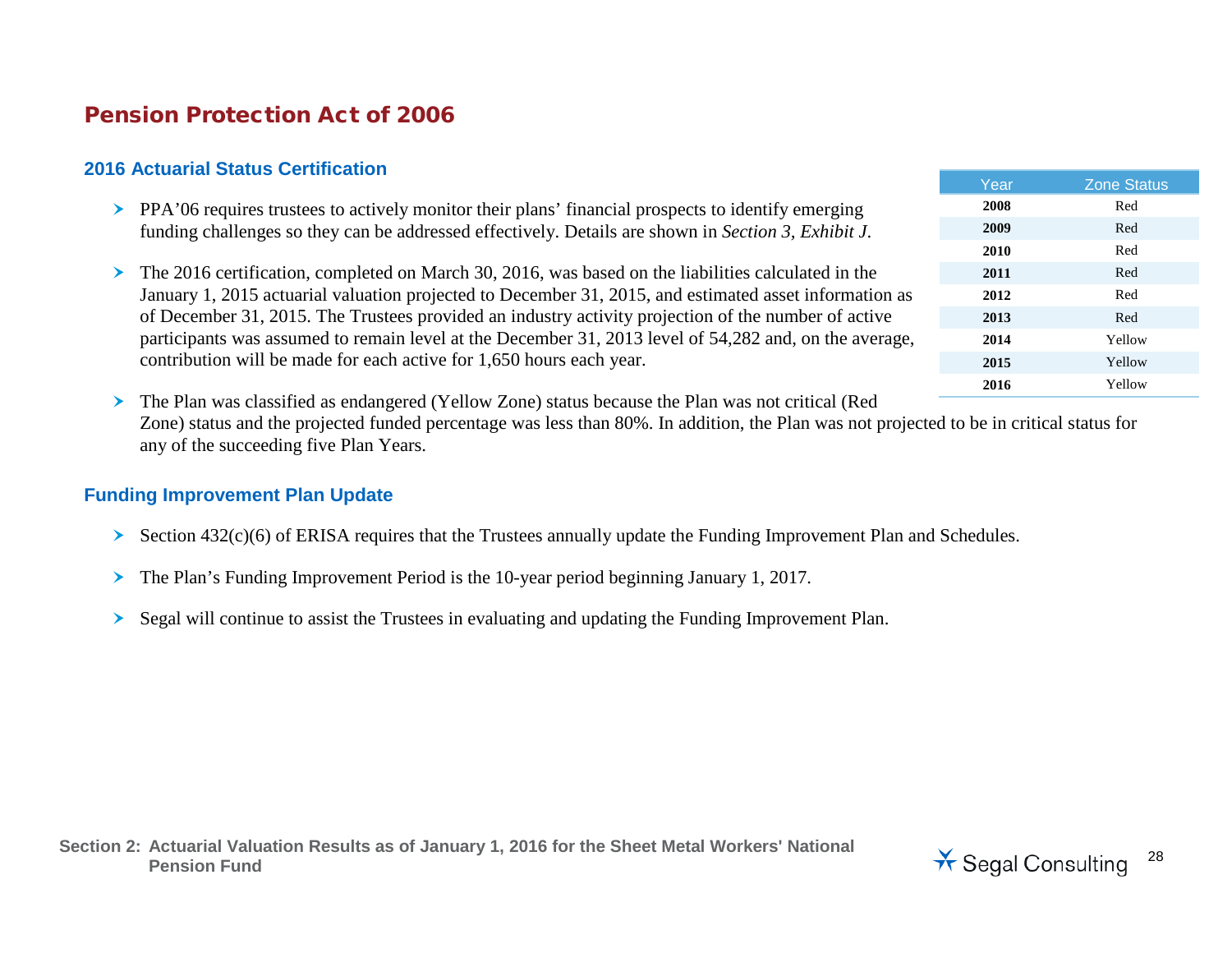# Funding Standard Account (FSA)

- On December 31, 2015, the FSA had a credit balance of \$190,973,941 (recognizing the five-year amortization extension), as will be shown on the 2015 Schedule MB. Contributions meet the legal requirement on a cumulative basis if that account shows no deficiency.
- The minimum funding requirement for the year beginning January 1, 2016 is \$310,273,236.
- Based on the assumption that 55,897 participants will work an average of 1,650 hours at a \$4.8454 average contribution rate, the contributions projected for the year beginning January 1, 2016 are \$446,891,484.
- A summary of the ERISA minimum funding requirements and the FSA for the year ended December 31, 2015 is included in *Section 3, Exhibit H.*

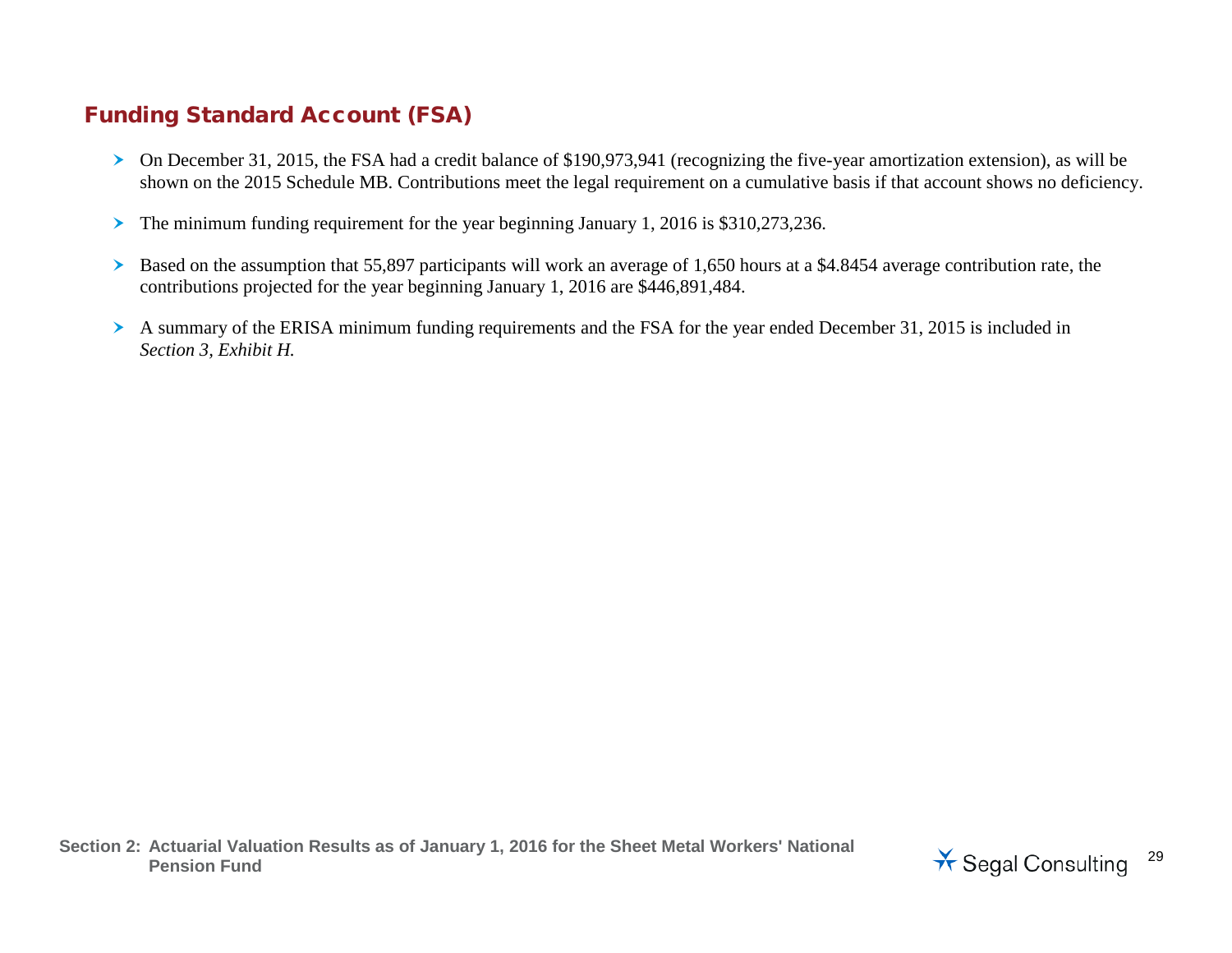### Funding Standard Account Projection

0.4

- A 10-year projection indicates the credit balance will be depleted by December 31, 2020, assuming that:
	- The Plan will earn a market rate of return equal to 7.50% each year,
	- The long-term applicable percentage under the VBAR is 0.84% for 2018 and after,
	- No contribution increases other than those already in effect (i.e., disregarding remaining contribution rate increases under the Funding Improvement Plan),
	- All other experience emerges as assumed, no assumption changes are made (other than a 3% per year increase in administrative expenses), and
	- There are no plan amendments or changes in law/regulation.
- The projection is based on a level number of active employees (at 54,282) and 1,650 hours per capita.



#### **CREDIT BALANCE AS OF DECEMBER 31**

**return, employment and other alternative assumptions.**

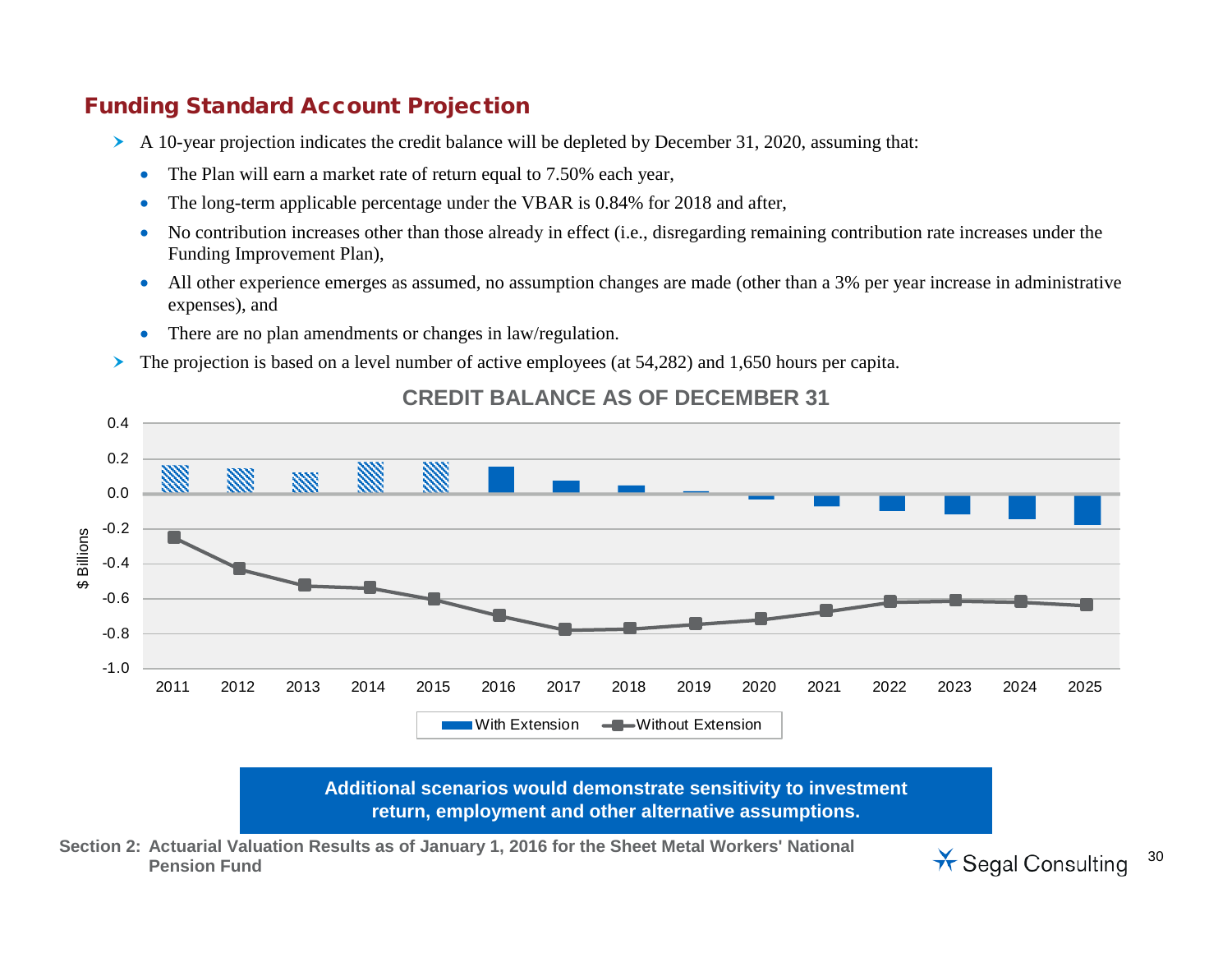#### PPA'06 Funded Percentage Historical Information



**PRESENT VALUE OF ACCRUED BENEFITS (PVAB) VS.** 

**Penal Consulting** 31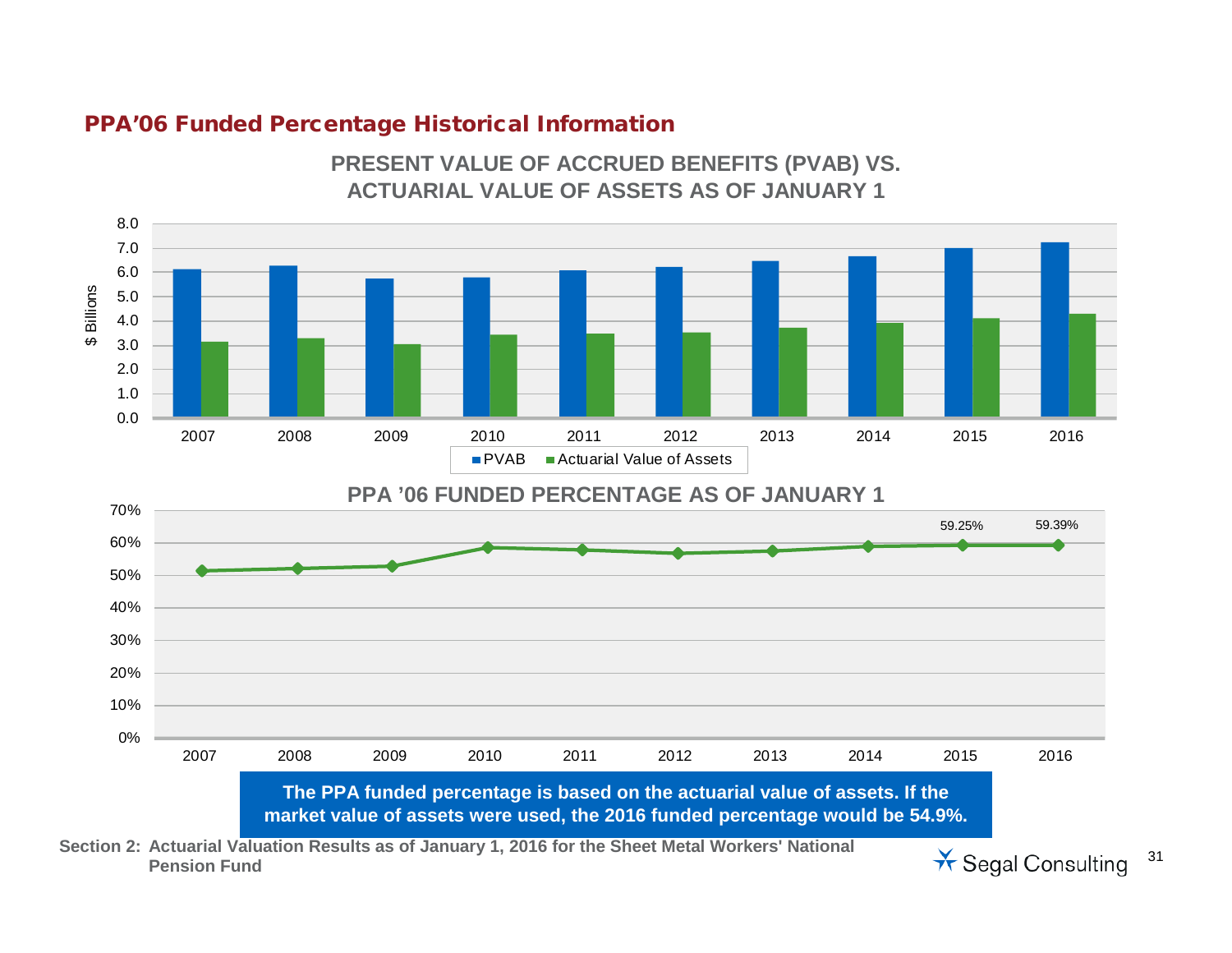### Solvency Projection

- PPA'06 requires Trustees to monitor plan solvency the ability to pay benefits and expenses when due. The Multiemployer Pension Reform Act of 2014 further classifies plans that are projected to become insolvent with 15 or 20 years as "critical and declining." See Section 3, Exhibit K for more information.
- Projections using the current actuarial valuation assumptions show the Plan is not expected to be insolvent within 15 years, based on the negotiated contribution rates, the current plan of benefits and the Trustees' industry activity assumption. This projection also reflects the Applicable Percentage under the VBAR formula of 1.25% for 2016 and 1.00% for 2017, and the average expected longterm Applicable Percentage of 0.84% for 2018 and later.



### **PROJECTED ASSETS AS OF DECEMBER 31**



**Section 2: Actuarial Valuation Results as of January 1, 2016 for the Sheet Metal Workers' National**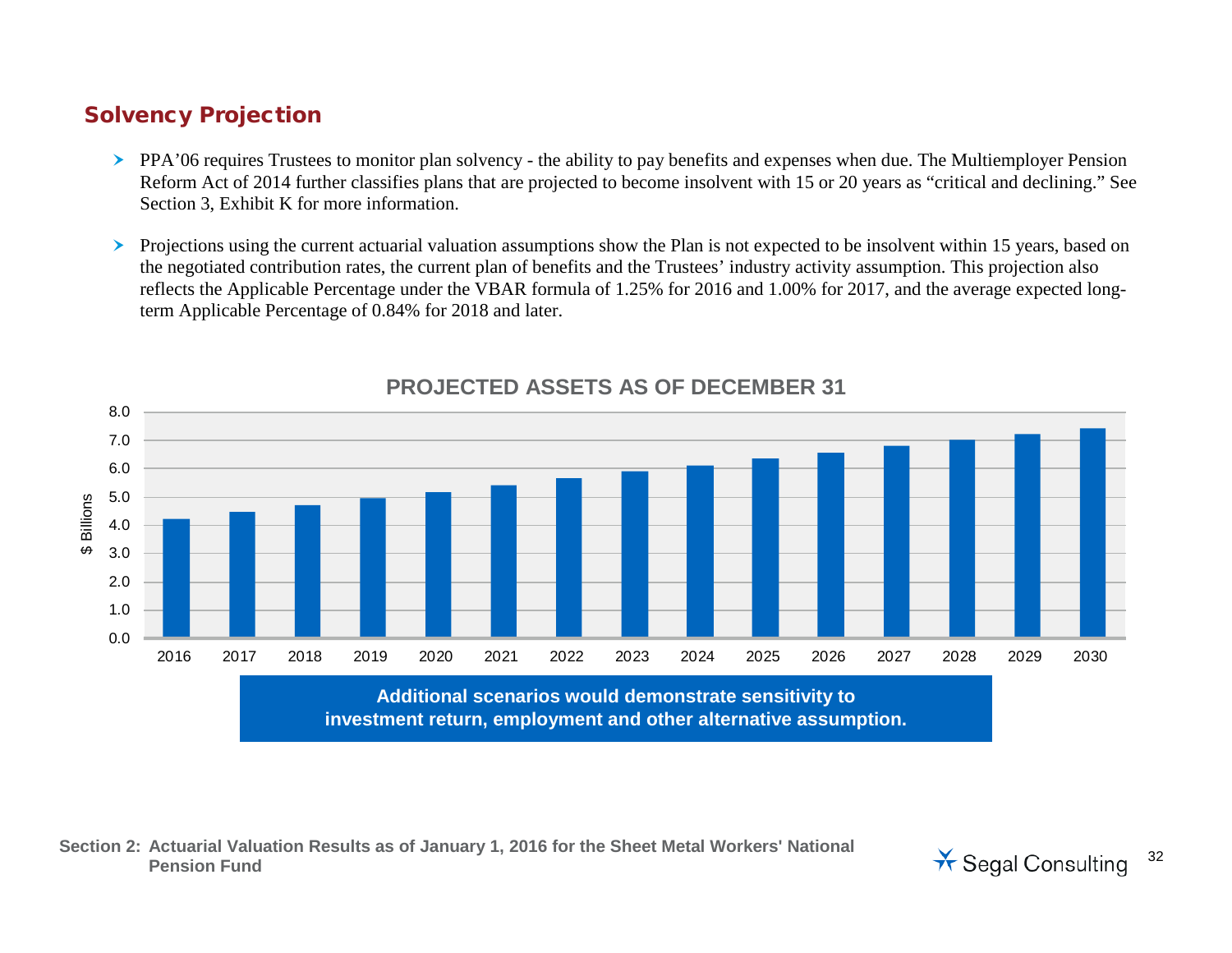# Withdrawal Liability

- > The actuarial present value of vested Plan benefits for withdrawal liability purposes is not the same figure as determined for FASB ASC 960 purposes because the two calculations involve different actuarial assumptions. A separate detailed report on withdrawal liability is available.
- A detailed report on withdrawal liability is available.

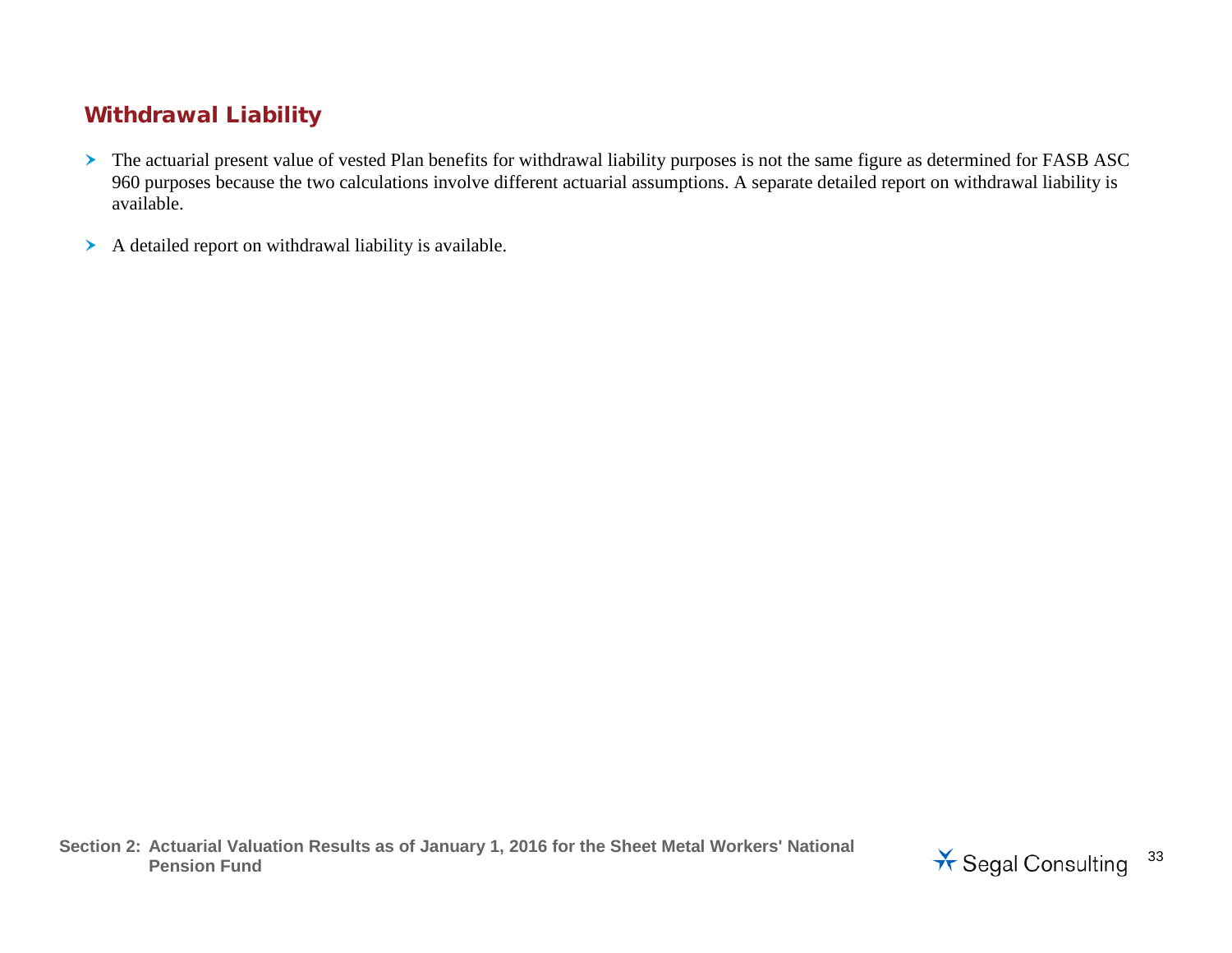## Disclosure Requirements

#### **Annual Funding Notice**

- The actuarial information to be provided in the annual funding notice is shown in *Section 3, Exhibit G.*
- The value of plan benefits earned to date as of January 1, 2016 is \$7,230,768,938 using the long-term funding interest rate of 7.50%. As the actuarial value of assets is \$4,294,266,345, the Plan's funded percentage is 59.4%, compared to 59.3% in the prior year.

#### **Current Liability**

 $\triangleright$  The Plan's current liability as of January 1, 2016 is \$12,549,746,316 using an interest rate of 3.28%. As the market value of assets is \$3,972,648,053, the funded current liability percentage is 31.7%. This is required to be disclosed on the 2016 Schedule MB of IRS Form 5500 since it is less than 70%. Details are shown in *Section 4, Exhibit 3*.

#### **Accounting Information**

 The Financial Accounting Standards Board (FASB) requires determination of the present value of accumulated plan benefits - the single-sum value of the benefits, vested or not, earned by participants as of the valuation date. Additional details on the present value of the accumulated plan benefits can be found in *Section 4, Exhibit 2.*

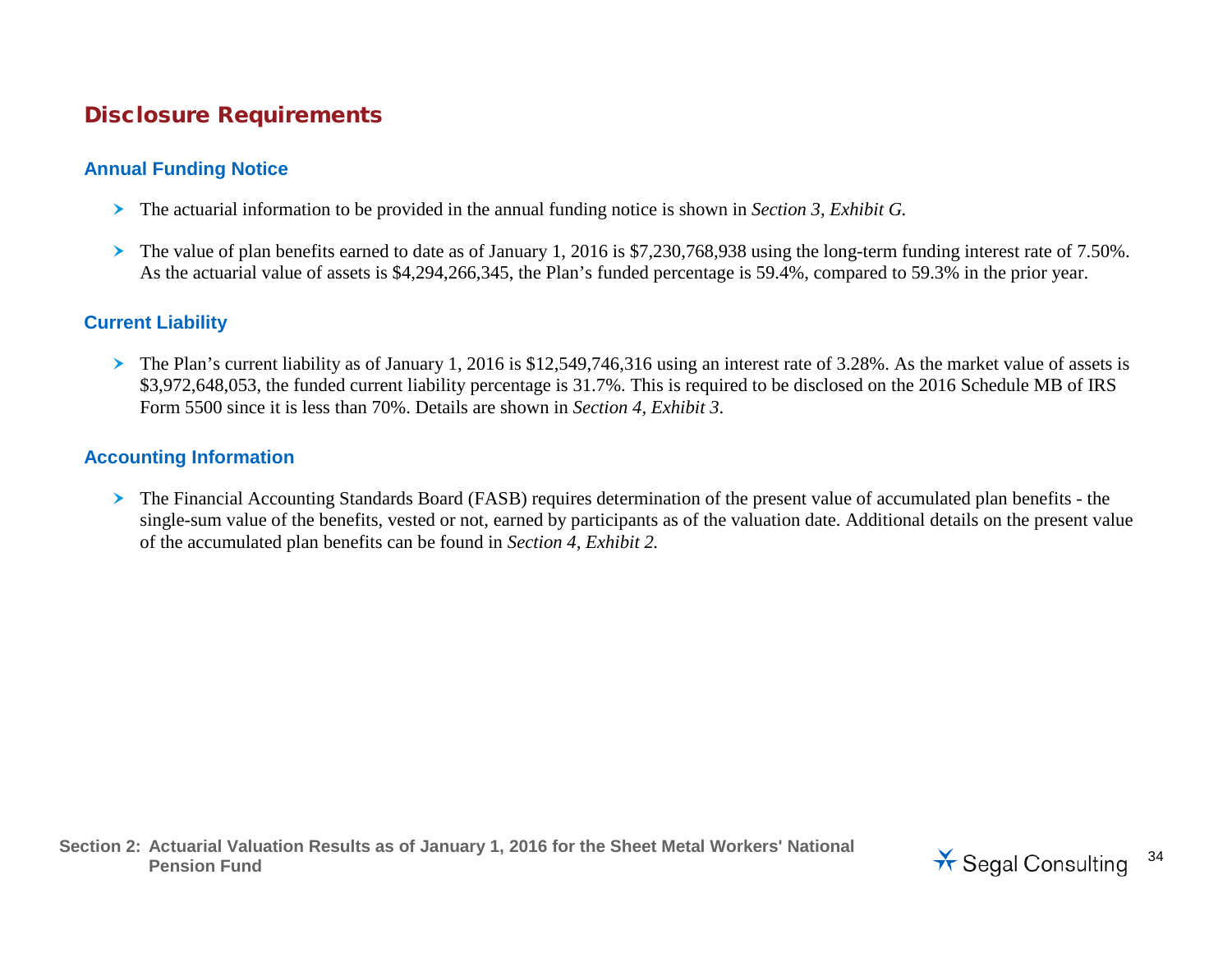# **Section 3: Supplementary Information**

#### **EXHIBIT A - TABLE OF PLAN COVERAGE**

|                                                                                | <b>Year Ended December 31</b> |        |                    |
|--------------------------------------------------------------------------------|-------------------------------|--------|--------------------|
|                                                                                |                               |        | <b>Change from</b> |
| <b>Category</b>                                                                | 2014                          | 2015   | <b>Prior Year</b>  |
| <b>Participants in Fund Office tabulation</b>                                  | 56,481                        | 58,265 | 3.2%               |
| Less: Employees with less than one pension credit                              | 2,162                         | 2,368  | N/A                |
| Active participants in valuation:                                              |                               |        |                    |
| First Alternative Schedule without 55/30                                       |                               |        |                    |
| • Number                                                                       | 20,455                        | 21,690 | 6.0%               |
| • Percentage of total active population                                        | 37.7%                         | 38.8%  | N/A                |
| • Average contribution rate as of the valuation date                           | \$3.04                        | \$3.26 | 7.2%               |
| First Alternative Schedule with 55/30                                          |                               |        |                    |
| • Number                                                                       | 20,614                        | 20,167 | $-2.2%$            |
| • Percentage of total active population                                        | 38.0%                         | 36.1%  | N/A                |
| • Average contribution rate as of the valuation date                           | \$8.16                        | \$8.74 | 7.1%               |
| Default Schedule                                                               |                               |        |                    |
| • Number                                                                       | 12,896                        | 13,634 | 5.7%               |
| • Percentage of total active population                                        | 23.7%                         | 24.4%  | N/A                |
| • Average contribution rate as of the valuation date                           | \$1.63                        | \$1.66 | 1.8%               |
| No contribution increases but previously covered under an Alternative Schedule |                               |        |                    |
| • Number                                                                       | 228                           | 215    | $-5.7%$            |
| • Percentage of total active population                                        | 0.4%                          | 0.4%   | N/A                |
| • Average contribution rate as of the valuation date                           | \$1.35                        | \$1.34 | $-0.7%$            |
| Second Alternative Schedule without 60/30                                      |                               |        |                    |
| • Number                                                                       | 126                           | 118    | $-6.3%$            |
| • Percentage of total active population                                        | 0.2%                          | 0.2%   | N/A                |
| • Average contribution rate as of the valuation date                           | \$2.73                        | \$2.96 | 8.4%               |
| Second Alternative Schedule with 60/30                                         |                               |        |                    |
| • Number                                                                       |                               | 73     |                    |
| • Percentage of total active population                                        | 0.0%                          | 0.1%   | N/A                |
| • Average contribution rate as of the valuation date                           |                               | \$8.21 |                    |
| Total                                                                          |                               |        |                    |
| • Number                                                                       | 54,319                        | 55,897 | 2.9%               |
| • Average contribution rate as of the valuation date                           | \$4.64                        | \$4.85 | 4.5%               |
| • Average age                                                                  | 42.9                          | 43.1   | N/A                |
| • Average pension credits                                                      | 14.2                          | 13.8   | N/A                |
| • Number with unknown age                                                      | 477                           | 532    | 11.5%              |

**Section 3: Supplementary Information as of January 1, 2016 for the Sheet Metal Workers' National**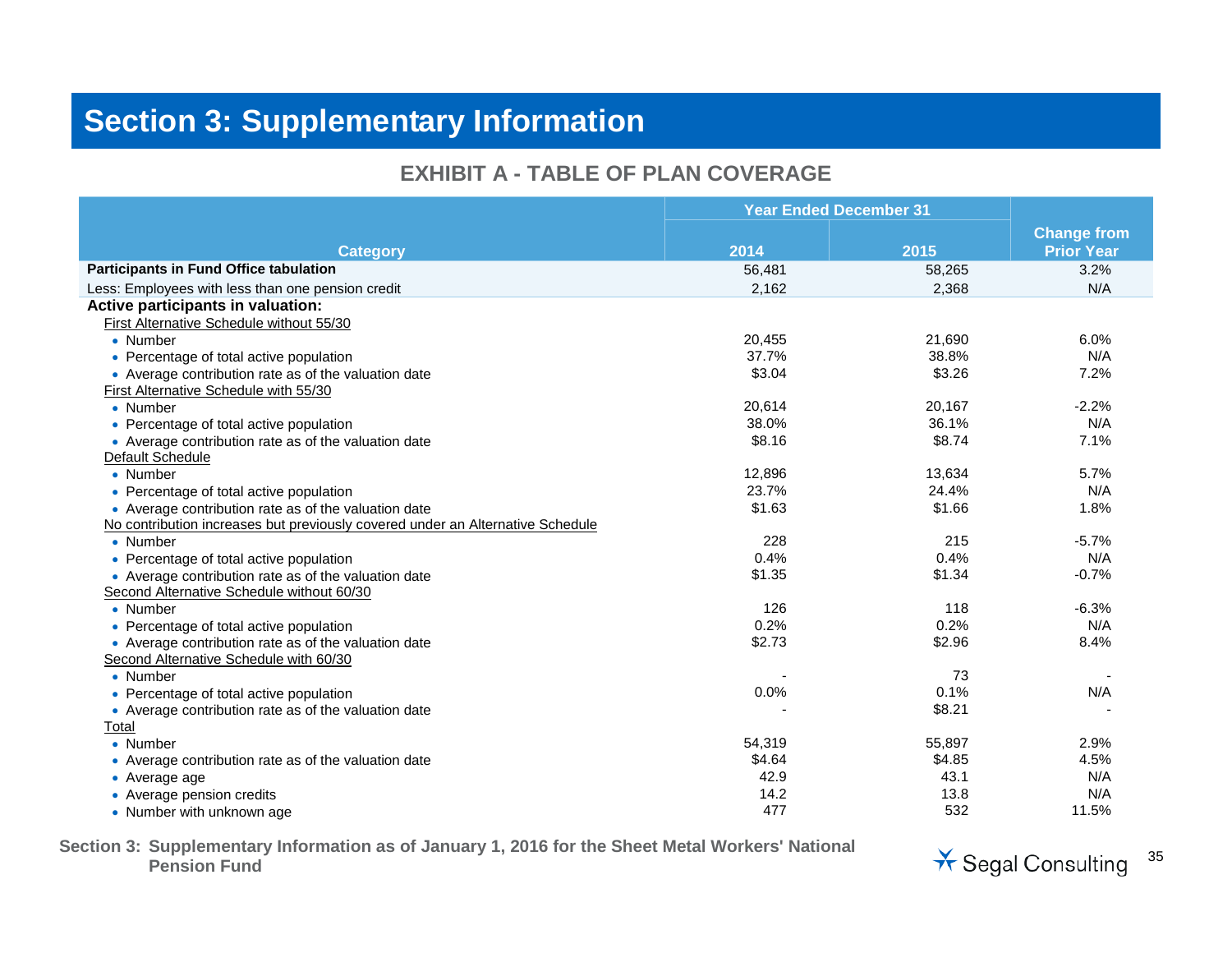# **EXHIBIT A - TABLE OF PLAN COVERAGE (CONTINUED)**

|                                                   | <b>Year Ended December 31</b> |        |                                         |
|---------------------------------------------------|-------------------------------|--------|-----------------------------------------|
| <b>Category</b>                                   | 2014                          | 2015   | <b>Change from</b><br><b>Prior Year</b> |
| Inactive participants with rights to a pension:   |                               |        |                                         |
| • Number                                          | 34,364                        | 33,869 | $-1.4%$                                 |
| • Average age                                     | 50.7                          | 51.3   | N/A                                     |
| • Average monthly benefit                         | \$451                         | \$454  | 0.7%                                    |
| • Number with unknown age                         | 38                            | 39     | 2.6%                                    |
| Beneficiaries with rights to deferred payments    | 86                            | 164    | 90.7%                                   |
| Alternate payees with rights to deferred payments | 546                           | 563    | 3.1%                                    |
| <b>Pensioners:</b>                                |                               |        |                                         |
| • Number in pay status                            | 38,074                        | 38.211 | 0.4%                                    |
| • Average age                                     | 71.8                          | 72.1   | N/A                                     |
| • Average monthly benefit*                        | \$888                         | \$906  | 2.0%                                    |
| • Number in suspended status                      | 59                            | 63     | 6.8%                                    |
| <b>Beneficiaries:</b>                             |                               |        |                                         |
| • Number in pay status                            | 8,352                         | 8,601  | 3.0%                                    |
| • Number in suspended status                      | 16                            |        | N/A                                     |
| Alternate payees in pay status                    | 1,009                         | 1,046  | 3.7%                                    |
| $*$ lnoludos ano twolfth of annual cola naymonts  |                               |        |                                         |

*\*Includes one-twelfth of annual cola payments*

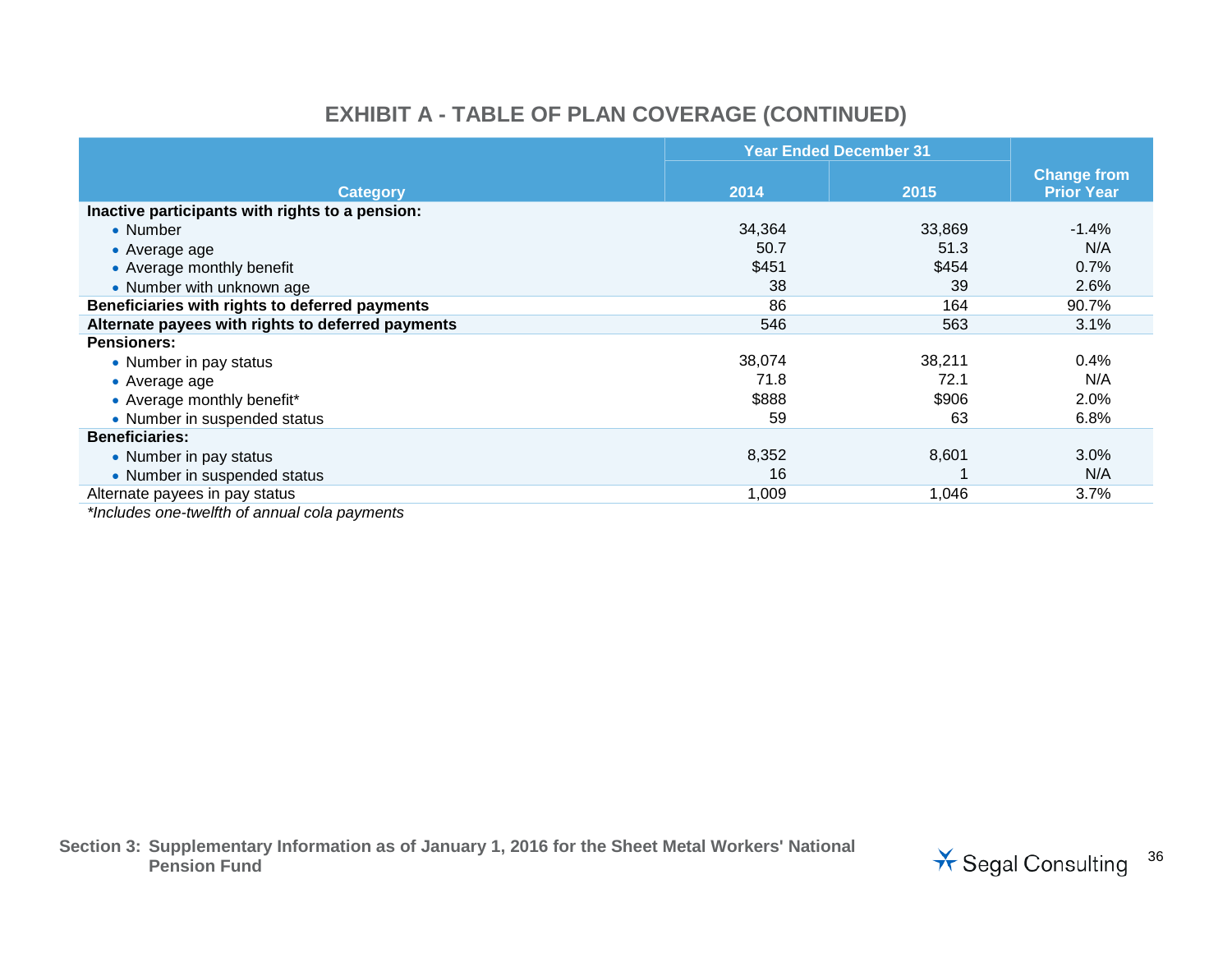#### **EXHIBIT B - PARTICIPANT POPULATION**

| <b>Year Ended</b><br><b>December 31</b> | <b>Active</b><br><b>Participants</b> | <b>Inactive Vested</b><br>Participants <sup>1</sup> | <b>Pensioners and</b><br>Beneficiaries <sup>2</sup> | <b>Ratio of Non-Actives</b><br>to Actives |
|-----------------------------------------|--------------------------------------|-----------------------------------------------------|-----------------------------------------------------|-------------------------------------------|
| 2006                                    | 68,046                               | 24,020                                              | 42,077                                              | 0.97                                      |
| 2007                                    | 69,408                               | 24,436                                              | 43,166                                              | 0.97                                      |
| 2008                                    | 70,448                               | 25,517                                              | 43,794                                              | 0.98                                      |
| 2009                                    | 62,321                               | 30,569                                              | 44,444                                              | 1.20                                      |
| 2010                                    | 55,940                               | 33,749                                              | 45,281                                              | 1.41                                      |
| 2011                                    | 55,131                               | 34,122                                              | 46,049                                              | 1.45                                      |
| 2012                                    | 55,440                               | 34,161                                              | 45,974                                              | 1.45                                      |
| 2013                                    | 54,282                               | 34,338                                              | 45,909                                              | 1.48                                      |
| 2014                                    | 54,319                               | 34,450                                              | 46,501                                              | 1.49                                      |
| 2015                                    | 55,897                               | 34,033                                              | 46,876                                              | 1.46                                      |

*1Includes deferred beneficiaries; excludes deferred alternate payees for 2013 and later*

*2Excludes alternate payees in pay status for 2013 and later*

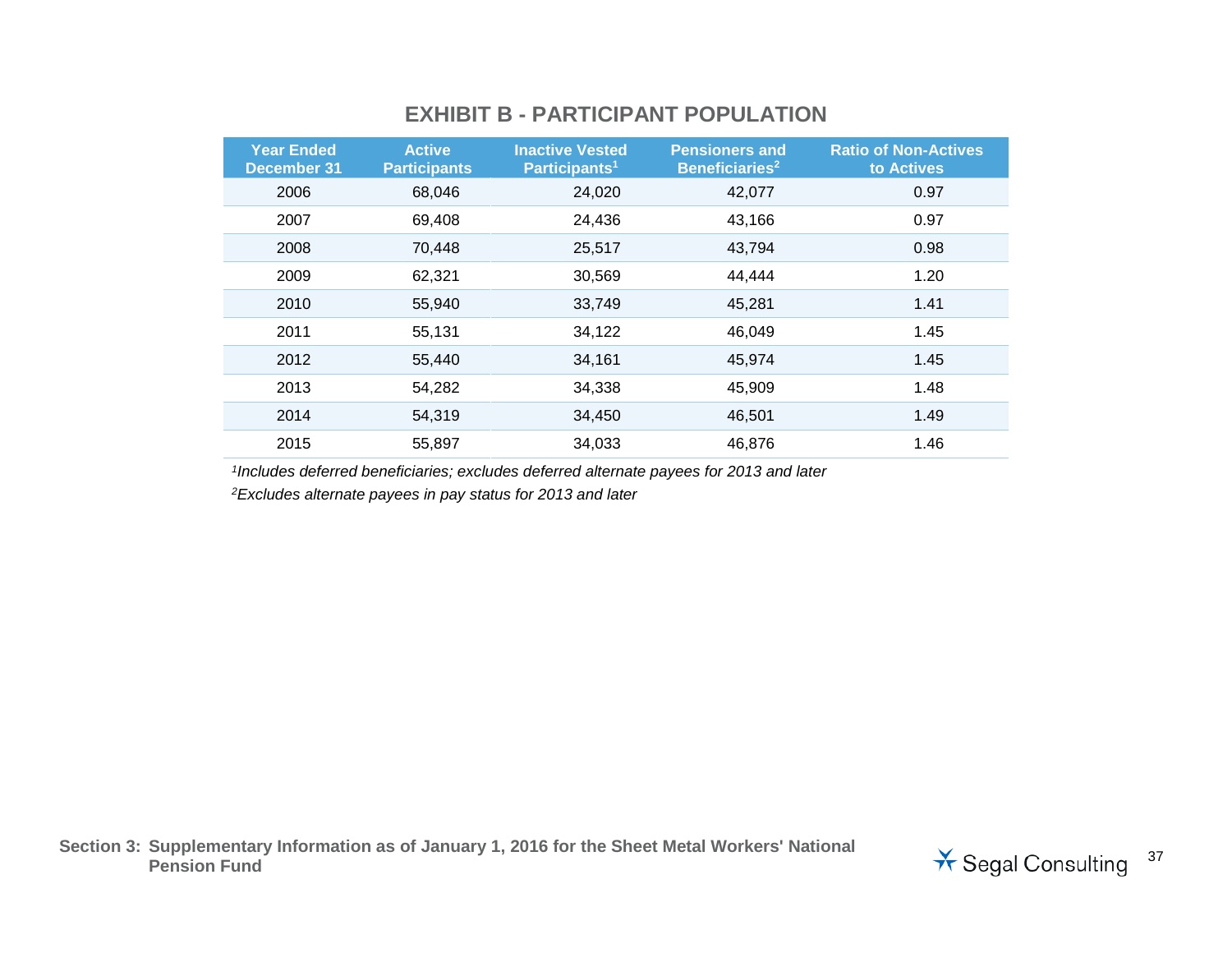|                                         | <b>Total Hours of Contributions*</b> |                       |                                 | <b>Active Participants</b> | <b>Average Hours of</b><br><b>Contributions</b> |                       |
|-----------------------------------------|--------------------------------------|-----------------------|---------------------------------|----------------------------|-------------------------------------------------|-----------------------|
| <b>Year Ended</b><br><b>December 31</b> | <b>Number</b>                        | <b>Percent Change</b> | <b>Number</b>                   | <b>Percent Change</b>      | <b>Number</b>                                   | <b>Percent Change</b> |
| 2006                                    | 122,074,466                          | 3.6%                  | 68,046                          | 1.4%                       | 1,794                                           | 2.2%                  |
| 2007                                    | 125,691,762                          | 3.0%                  | 69,408                          | 2.0%                       | 1,811                                           | 0.9%                  |
| 2008                                    | 126,093,952                          | 0.3%                  | 70,448                          | 1.5%                       | 1,790                                           | $-1.2%$               |
| 2009                                    | 103,117,103                          | $-18.2%$              | 62,321                          | $-11.5%$                   | 1,655                                           | $-7.5%$               |
| 2010                                    | 91,693,289                           | $-11.1%$              | 55,940                          | $-10.2\%$                  | 1,639                                           | $-1.0\%$              |
| 2011                                    | 92,440,381                           | 0.8%                  | 55,131                          | $-1.4%$                    | 1,677                                           | 2.3%                  |
| 2012                                    | 94,923,571                           | 2.7%                  | 55,440                          | 0.6%                       | 1,712                                           | 2.1%                  |
| 2013                                    | 92,829,393                           | $-2.2%$               | 54,282                          | $-2.1%$                    | 1,710                                           | $-0.1%$               |
| 2014                                    | 95,139,413                           | 2.5%                  | 54,319                          | 0.1%                       | 1,751                                           | 2.4%                  |
| 2015                                    | 99,639,689                           | 4.7%                  | 55,897                          | 2.9%                       | 1,783                                           | 1.8%                  |
|                                         |                                      |                       | <b>Five-year average hours:</b> |                            | 1,727                                           |                       |
| Ten-year average hours:                 |                                      |                       |                                 |                            |                                                 |                       |

#### **EXHIBIT C - EMPLOYMENT HISTORY**

\* The total hours of contributions are based on total hours reported in the census data.

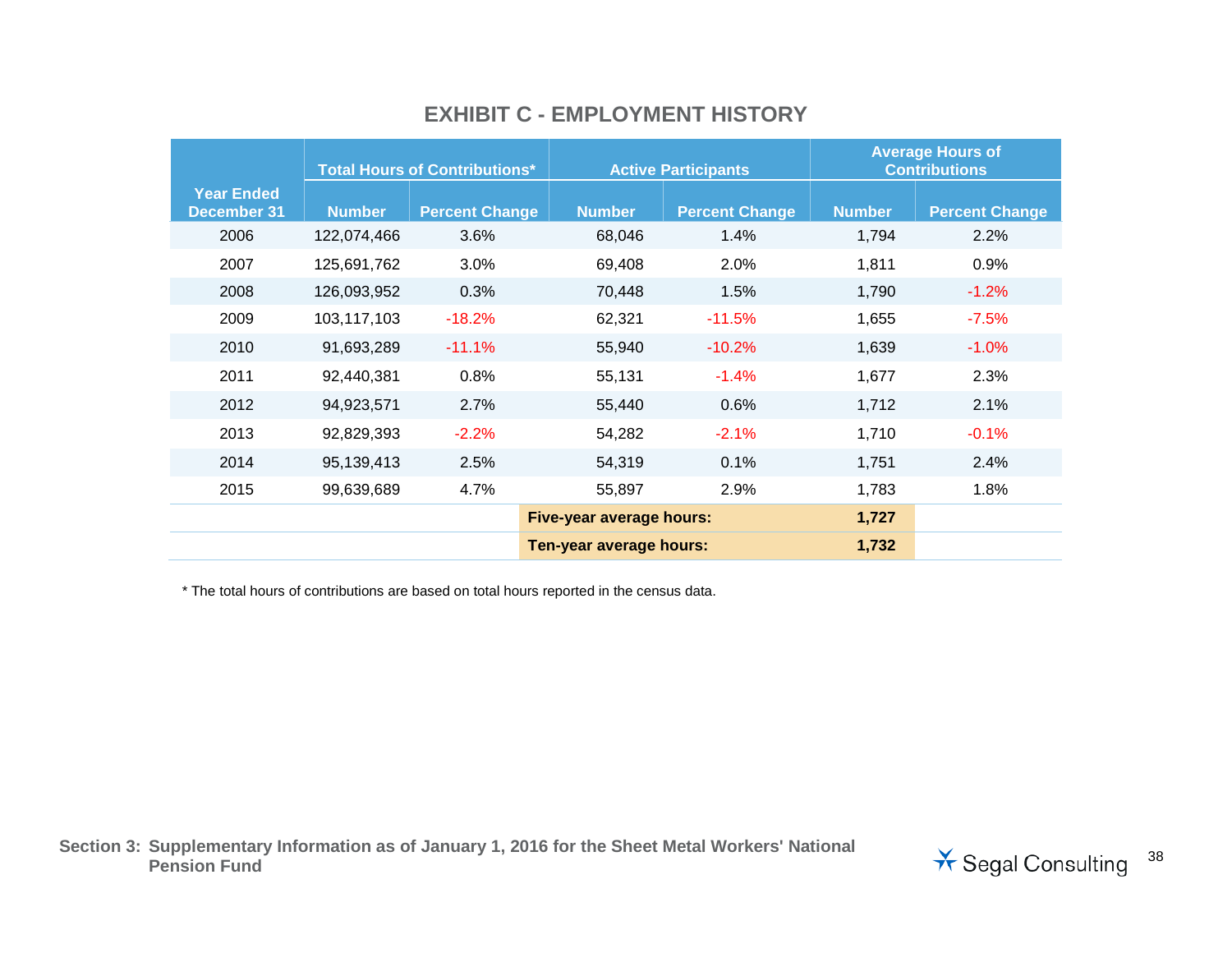|              |                                       |                              | As of December 31, 2014          |                                | As of December 31, 2015                            |                                       |                              |                                  |                                |                                                    |
|--------------|---------------------------------------|------------------------------|----------------------------------|--------------------------------|----------------------------------------------------|---------------------------------------|------------------------------|----------------------------------|--------------------------------|----------------------------------------------------|
| <b>Local</b> | <b>Number</b><br>of<br><b>Members</b> | <b>Average</b><br><b>Age</b> | <b>Average</b><br><b>Service</b> | <b>Average</b><br><b>Hours</b> | <b>Average</b><br><b>Rate</b><br>as of<br>$12/31*$ | <b>Number</b><br>of<br><b>Members</b> | <b>Average</b><br><b>Age</b> | <b>Average</b><br><b>Service</b> | <b>Average</b><br><b>Hours</b> | <b>Average</b><br><b>Rate</b><br>as of<br>$12/31*$ |
| 001          | 382                                   | 44.40                        | 16.43                            | 1,644.04                       | \$7.00                                             | 368                                   | 44.39                        | 15.95                            | 1,689.07                       | \$7.41                                             |
| 002          | 1,123                                 | 42.52                        | 15.04                            | 1,624.48                       | 10.28                                              | 1,109                                 | 42.62                        | 14.71                            | 1,688.45                       | 11.02                                              |
| 003          | 367                                   | 42.50                        | 13.50                            | 1,768.02                       | 5.28                                               | 426                                   | 41.49                        | 11.63                            | 1,741.56                       | 5.42                                               |
| 004          | 206                                   | 43.15                        | 15.67                            | 1,773.46                       | 0.51                                               | 195                                   | 43.33                        | 16.09                            | 1,759.49                       | 0.53                                               |
| 005          | 490                                   | 42.88                        | 10.91                            | 1,795.35                       | 4.06                                               | 493                                   | 42.50                        | 10.45                            | 1,822.35                       | 4.38                                               |
| 007          | 1,020                                 | 41.22                        | 13.41                            | 1,781.70                       | 1.47                                               | 1,026                                 | 41.01                        | 12.98                            | 1,815.15                       | 1.49                                               |
| 009          | 757                                   | 42.62                        | 12.77                            | 1,725.63                       | 0.54                                               | 751                                   | 42.73                        | 12.48                            | 1,773.43                       | 0.60                                               |
| 010          | 2,502                                 | 42.74                        | 14.59                            | 1,678.96                       | 4.13                                               | 2,774                                 | 42.44                        | 13.46                            | 1,780.26                       | 4.31                                               |
| 012          | 999                                   | 41.68                        | 14.33                            | 1,692.58                       | 7.84                                               | 987                                   | 42.02                        | 14.12                            | 1,680.36                       | 8.15                                               |
| 015          | 542                                   | 43.39                        | 9.70                             | 1,830.65                       | 2.51                                               | 539                                   | 42.96                        | 9.31                             | 1,869.55                       | 2.45                                               |
| 016          | 1,477                                 | 41.29                        | 11.34                            | 1,763.36                       | 1.79                                               | 1,264                                 | 41.62                        | 11.72                            | 1,681.63                       | 1.87                                               |
| 017          | 1,290                                 | 42.77                        | 15.18                            | 1,689.82                       | 9.89                                               | 1,343                                 | 42.95                        | 14.83                            | 1,774.46                       | 10.43                                              |
| 018          | 2,441                                 | 42.98                        | 15.90                            | 1,778.26                       | 8.53                                               | 2,437                                 | 43.22                        | 15.65                            | 1,772.95                       | 9.13                                               |
| 019          | 266                                   | 45.99                        | 14.98                            | 1,820.05                       | 3.62                                               | 259                                   | 46.46                        | 15.14                            | 1,828.71                       | 3.68                                               |
| 020          | 2,152                                 | 43.03                        | 15.35                            | 1,721.92                       | 5.12                                               | 2,211                                 | 43.15                        | 14.88                            | 1,779.00                       | 5.45                                               |
| 022          |                                       | $\mathbf{a}^{\prime}$        | $\mathbf{L}$                     |                                |                                                    | $\mathbf{1}$                          | 39.83                        | 1.02                             | 1,689.00                       | 7.56                                               |
| 023          | 210                                   | 43.50                        | 13.62                            | 1,639.96                       | 1.70                                               | 211                                   | 43.39                        | 13.33                            | 1,670.07                       | 1.73                                               |
| 024          | 1,189                                 | 43.04                        | 15.46                            | 1,738.11                       | 3.93                                               | 1,196                                 | 43.40                        | 15.25                            | 1,742.98                       | 4.27                                               |
| 025          | 496                                   | 46.05                        | 17.73                            | 1,639.00                       | 10.83                                              | 505                                   | 46.21                        | 17.22                            | 1,700.82                       | 11.52                                              |
| 026          | 133                                   | 40.66                        | 12.85                            | 1,614.38                       | 2.75                                               | 165                                   | 39.90                        | 10.87                            | 1,707.59                       | 2.88                                               |
| 027          | 386                                   | 45.33                        | 16.95                            | 1,558.90                       | 10.22                                              | 439                                   | 45.00                        | 16.02                            | 1,551.26                       | 10.86                                              |
| 028          | 2,493                                 | 42.94                        | 14.02                            | 1,646.04                       | 12.13                                              | 2,430                                 | 42.86                        | 13.65                            | 1,635.97                       | 12.73                                              |
| 029          | 168                                   | 38.22                        | 13.07                            | 1,722.56                       | 4.64                                               | 167                                   | 37.44                        | 12.30                            | 1,813.71                       | 4.87                                               |
| 032          | 276                                   | 44.38                        | 12.90                            | 1,690.01                       | 3.57                                               | 317                                   | 43.62                        | 11.59                            | 1,737.45                       | 3.11                                               |
| 033          | 2,143                                 | 42.63                        | 14.27                            | 1,703.02                       | 5.83                                               | 2,181                                 | 42.74                        | 13.99                            | 1,705.05                       | 6.10                                               |
| 036          | 1,659                                 | 44.36                        | 16.13                            | 1,576.80                       | 2.48                                               | 1,720                                 | 44.92                        | 16.12                            | 1,635.47                       | 2.45                                               |
| 038          | 484                                   | 43.77                        | 15.85                            | 1,582.71                       | 10.17                                              | 526                                   | 43.62                        | 15.36                            | 1,663.77                       | 10.61                                              |
| 040          | 368                                   | 44.62                        | 15.29                            | 1,662.28                       | 0.84                                               | 387                                   | 44.50                        | 14.40                            | 1,635.74                       | 0.84                                               |

#### **EXHIBIT D - COMPARISON OF ACTIVE PARTICIPANTS BY LOCAL**

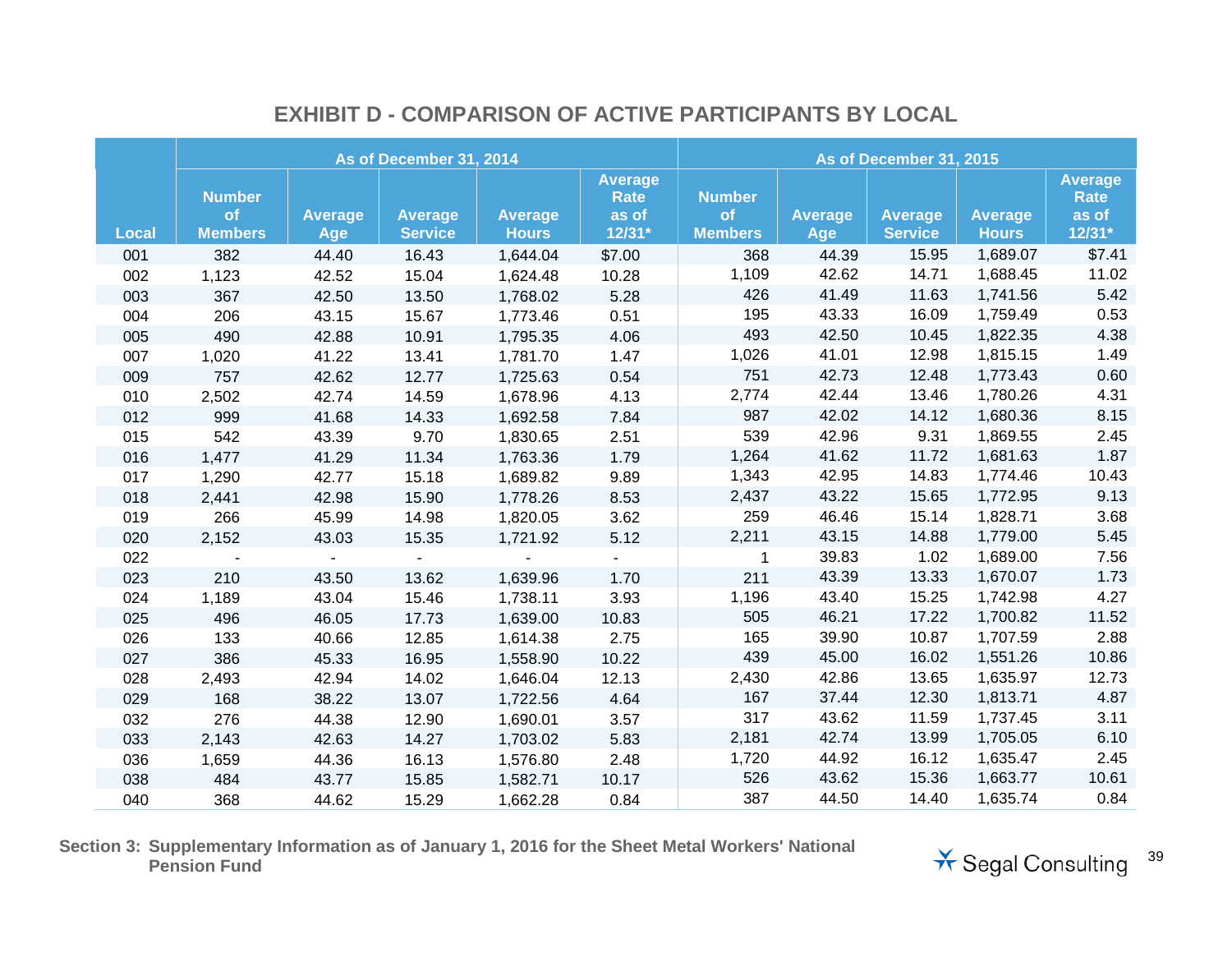|              |                                       |                       | As of December 31, 2014          |                                | As of December 31, 2015                     |                                       |                              |                                  |                                |                                                    |
|--------------|---------------------------------------|-----------------------|----------------------------------|--------------------------------|---------------------------------------------|---------------------------------------|------------------------------|----------------------------------|--------------------------------|----------------------------------------------------|
| <b>Local</b> | <b>Number</b><br>of<br><b>Members</b> | <b>Average</b><br>Age | <b>Average</b><br><b>Service</b> | <b>Average</b><br><b>Hours</b> | <b>Average</b><br>Rate<br>as of<br>$12/31*$ | <b>Number</b><br>of<br><b>Members</b> | <b>Average</b><br><b>Age</b> | <b>Average</b><br><b>Service</b> | <b>Average</b><br><b>Hours</b> | <b>Average</b><br><b>Rate</b><br>as of<br>$12/31*$ |
| 044          | 192                                   | 44.09                 | 14.99                            | 1,456.43                       | \$0.93                                      | 182                                   | 43.53                        | 14.43                            | 1,487.49                       | 0.86                                               |
| 045          | 402                                   | 39.97                 | 13.65                            | 1,781.70                       | 6.10                                        | 404                                   | 40.49                        | 13.65                            | 1,730.38                       | 6.43                                               |
| 046          | 350                                   | 41.00                 | 14.25                            | 1,651.30                       | 2.70                                        | 337                                   | 41.89                        | 14.60                            | 1,674.58                       | 3.09                                               |
| 048          | 204                                   | 43.46                 | 16.65                            | 1,844.46                       | 6.91                                        | 196                                   | 44.15                        | 16.21                            | 1,814.49                       | 7.34                                               |
| 049          | 403                                   | 42.81                 | 13.40                            | 1,742.30                       | 4.97                                        | 416                                   | 42.78                        | 12.87                            | 1,789.83                       | 5.49                                               |
| 054          | 739                                   | 42.22                 | 12.61                            | 1,892.14                       | 5.03                                        | 751                                   | 42.54                        | 12.13                            | 1,909.20                       | 5.32                                               |
| 055          | 850                                   | 42.51                 | 13.42                            | 1,706.64                       | 1.47                                        | 880                                   | 42.58                        | 12.74                            | 1,711.36                       | 1.47                                               |
| 058          | 149                                   | 43.16                 | 11.42                            | 1,481.90                       | 7.21                                        | 146                                   | 43.25                        | 11.34                            | 1,317.80                       | 7.43                                               |
| 063          | 309                                   | 44.62                 | 15.42                            | 1,613.09                       | 7.46                                        | 285                                   | 44.83                        | 15.75                            | 1,574.79                       | 8.08                                               |
| 066          | 1,799                                 | 43.51                 | 14.20                            | 1,686.57                       | 3.59                                        | 1,940                                 | 43.48                        | 13.58                            | 1,733.15                       | 3.59                                               |
| 067          | 729                                   | 41.54                 | 13.09                            | 1,711.92                       | 6.55                                        | 670                                   | 42.34                        | 13.77                            | 1,763.89                       | 7.33                                               |
| 068          | 455                                   | 43.03                 | 11.73                            | 1,756.30                       | 4.17                                        | 423                                   | 43.09                        | 11.39                            | 1,747.17                       | 4.58                                               |
| 071          | 310                                   | 42.13                 | 14.03                            | 1,783.57                       | 6.23                                        | 332                                   | 42.28                        | 13.50                            | 1,763.87                       | 6.64                                               |
| 073          | 1,890                                 | 46.49                 | 17.66                            | 1,749.36                       | 4.43                                        | 1,919                                 | 46.57                        | 17.21                            | 1,825.04                       | 4.72                                               |
| 080          | 65                                    | 40.67                 | 8.79                             | 1,286.46                       | 6.27                                        | 73                                    | 40.33                        | 7.55                             | 1,375.99                       | 6.38                                               |
| 083          | 375                                   | 43.14                 | 12.91                            | 1,862.43                       | 9.44                                        | 370                                   | 43.34                        | 12.68                            | 1,702.06                       | 10.04                                              |
| 085          | 811                                   | 41.01                 | 13.16                            | 1,776.09                       | 1.00                                        | 797                                   | 41.26                        | 13.01                            | 1,770.41                       | 1.04                                               |
| 088          | 490                                   | 42.36                 | 13.59                            | 1,574.73                       | 2.44                                        | 495                                   | 42.96                        | 13.55                            | 1,597.36                       | 2.71                                               |
| 091          | 631                                   | 40.02                 | 13.40                            | 1,733.38                       | 4.45                                        | 651                                   | 39.97                        | 13.00                            | 1,712.29                       | 4.68                                               |
| 100          | 423                                   | 42.96                 | 13.96                            | 1,584.04                       | 6.20                                        | 442                                   | 42.77                        | 12.79                            | 1,618.37                       | 6.58                                               |
| 103          | 323                                   | 43.86                 | 14.70                            | 1,616.27                       | 1.31                                        | 331                                   | 43.35                        | 13.53                            | 1,683.46                       | 1.31                                               |
| 104          | 4,030                                 | 42.45                 | 13.69                            | 1,561.34                       | 1.80                                        | 4,265                                 | 42.73                        | 13.25                            | 1,627.29                       | 1.82                                               |
| 105          | 2,693                                 | 40.99                 | 12.20                            | 1,613.26                       | 2.79                                        | 3,129                                 | 41.17                        | 11.58                            | 1,695.61                       | 2.99                                               |
| 110          | 555                                   | 44.39                 | 14.95                            | 1,776.19                       | 7.91                                        | 579                                   | 44.05                        | 14.39                            | 1,885.61                       | 8.38                                               |
| 112          | 289                                   | 41.36                 | 11.72                            | 1,745.97                       | 2.14                                        | 283                                   | 40.78                        | 11.28                            | 1,732.04                       | 2.24                                               |
| 124          | 323                                   | 42.45                 | 14.26                            | 1,726.03                       | 1.93                                        | 334                                   | 42.77                        | 13.74                            | 1,789.49                       | 1.98                                               |
| 137          | 329                                   | 44.65                 | 14.66                            | 1,685.66                       | 9.46                                        | 340                                   | 43.83                        | 13.45                            | 1,685.35                       | 9.85                                               |

## **EXHIBIT D - COMPARISON OF ACTIVE PARTICIPANTS BY LOCAL (CONTINUED)**

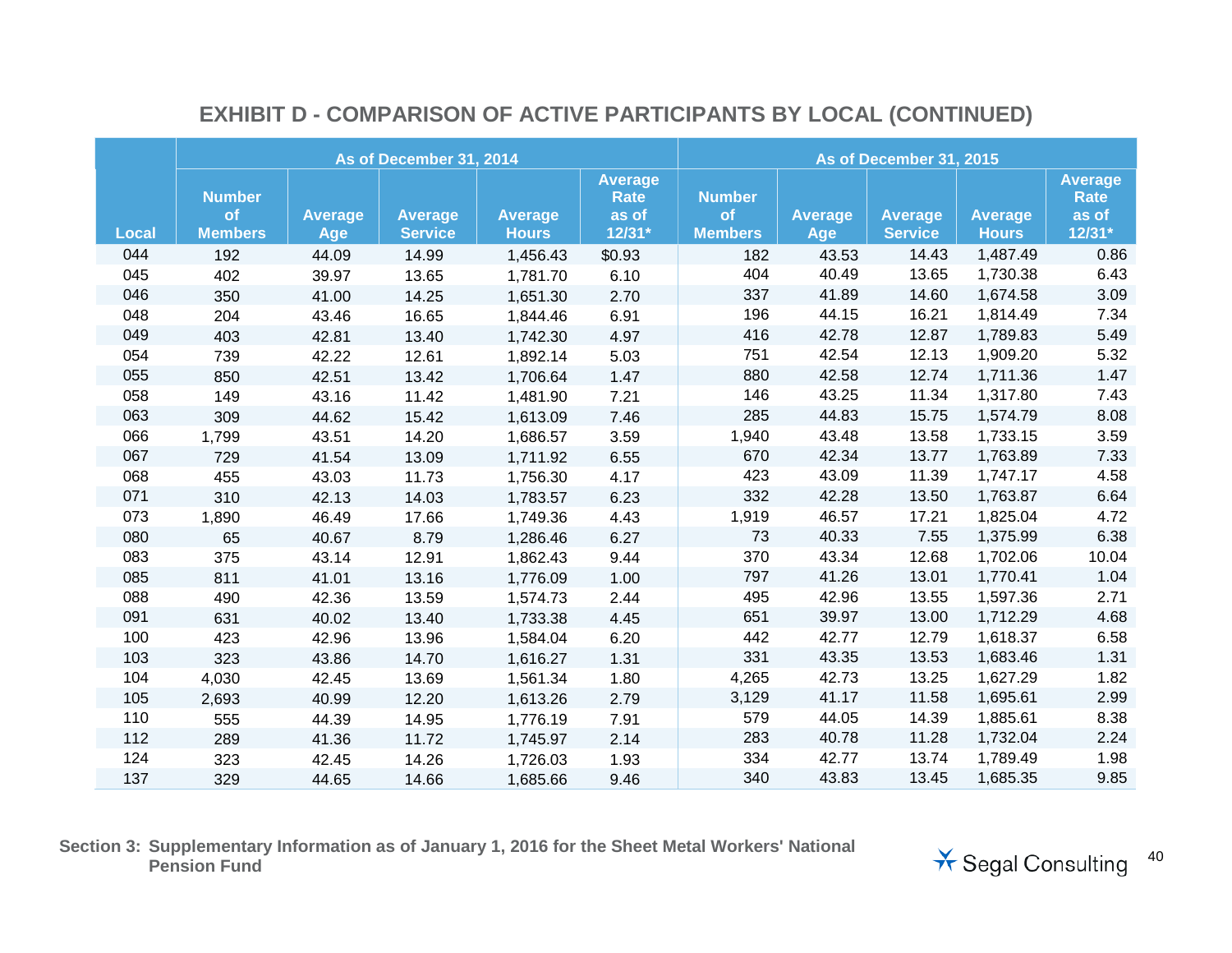|              |                                       |                       | As of December 31, 2014          |                                | As of December 31, 2015                          |                                       |                       |                                  |                                |                                                    |
|--------------|---------------------------------------|-----------------------|----------------------------------|--------------------------------|--------------------------------------------------|---------------------------------------|-----------------------|----------------------------------|--------------------------------|----------------------------------------------------|
| <b>Local</b> | <b>Number</b><br>of<br><b>Members</b> | <b>Average</b><br>Age | <b>Average</b><br><b>Service</b> | <b>Average</b><br><b>Hours</b> | <b>Average</b><br><b>Rate</b><br>as of<br>12/31* | <b>Number</b><br>of<br><b>Members</b> | <b>Average</b><br>Age | <b>Average</b><br><b>Service</b> | <b>Average</b><br><b>Hours</b> | <b>Average</b><br><b>Rate</b><br>as of<br>$12/31*$ |
| 162          |                                       |                       |                                  |                                | $\blacksquare$                                   | $\overline{2}$                        | 44.37                 | 10.53                            | 511.00                         | 0.94                                               |
| 170          | 777                                   | 45.58                 | 12.34                            | 2,134.79                       | \$1.44                                           | 838                                   | 45.21                 | 11.43                            | 2,109.87                       | 1.48                                               |
| 177          | 412                                   | 41.92                 | 12.09                            | 1,708.05                       | 0.94                                             | 425                                   | 42.11                 | 11.65                            | 1,786.20                       | 1.23                                               |
| 206          | 449                                   | 41.24                 | 11.24                            | 1,634.16                       | 4.38                                             | 490                                   | 41.51                 | 10.44                            | 1,745.75                       | 4.63                                               |
| 214          | 654                                   | 41.66                 | 13.21                            | 1,840.56                       | 2.71                                             | 590                                   | 42.50                 | 13.89                            | 1,818.59                       | 2.77                                               |
| 218          | 325                                   | 44.06                 | 16.02                            | 1,668.90                       | 3.29                                             | 327                                   | 43.75                 | 15.32                            | 1,640.32                       | 3.40                                               |
| 219          | 291                                   | 42.05                 | 15.18                            | 1,761.90                       | 5.67                                             | 296                                   | 42.19                 | 14.91                            | 1,750.29                       | 6.00                                               |
| 256          | 35                                    | 51.10                 | 10.14                            | 1,973.77                       | 1.07                                             | 39                                    | 47.15                 | 8.74                             | 1,890.69                       | 1.00                                               |
| 263          | 297                                   | 40.74                 | 13.69                            | 1,768.26                       | 5.65                                             | 305                                   | 40.37                 | 12.73                            | 1,852.41                       | 5.95                                               |
| 265          | 1,125                                 | 44.22                 | 17.22                            | 1,559.60                       | 1.02                                             | 1,169                                 | 44.61                 | 16.93                            | 1,634.99                       | 1.17                                               |
| 268          | 365                                   | 44.80                 | 17.26                            | 1,611.77                       | 4.49                                             | 368                                   | 44.76                 | 16.91                            | 1,678.80                       | 4.71                                               |
| 270          | 162                                   | 42.43                 | 13.47                            | 1,905.08                       | 5.41                                             | 182                                   | 41.38                 | 11.94                            | 1,793.01                       | 5.48                                               |
| 273          | 166                                   | 41.64                 | 13.00                            | 1,473.75                       | 3.07                                             | 202                                   | 42.26                 | 12.23                            | 1,674.54                       | 3.15                                               |
| 292          | 391                                   | 45.14                 | 15.82                            | 1,859.45                       | 1.11                                             | 445                                   | 44.10                 | 14.04                            | 1,912.60                       | 1.10                                               |
| 293          | $\blacksquare$                        | $\blacksquare$        | $\blacksquare$                   |                                | $\sim$                                           | 3                                     | 50.03                 | 8.03                             | 1,756.33                       | 1.22                                               |
| 312          | 805                                   | 40.75                 | 13.73                            | 1,783.46                       | 0.25                                             | 852                                   | 41.41                 | 13.55                            | 1,839.95                       | 0.28                                               |
| 359          | 382                                   | 42.88                 | 14.08                            | 1,562.46                       | 3.52                                             | 335                                   | 43.64                 | 14.36                            | 1,440.40                       | 2.89                                               |
| 399          | 318                                   | 41.68                 | 7.56                             | 1,795.18                       | 6.53                                             | 320                                   | 41.74                 | 7.63                             | 1,781.41                       | 7.02                                               |
| 435          | 165                                   | 41.88                 | 14.56                            | 1,784.16                       | 5.42                                             | 162                                   | 41.86                 | 14.08                            | 1,799.10                       | 5.87                                               |
| 441          | 170                                   | 44.67                 | 15.76                            | 1,851.19                       | 5.22                                             | 191                                   | 44.34                 | 14.41                            | 1,788.98                       | 5.47                                               |
| 450          | 128                                   | 46.76                 | 13.93                            | 2,361.33                       | 2.15                                             | 132                                   | 46.59                 | 13.32                            | 2,346.62                       | 2.15                                               |
| 464          | 128                                   | 54.35                 | 24.86                            | 1,815.63                       | 0.88                                             | 115                                   | 54.99                 | 25.46                            | 1,883.16                       | 0.89                                               |
| 480          | 451                                   | 45.83                 | 16.76                            | 2,178.51                       | 2.33                                             | 519                                   | 44.24                 | 14.07                            | 2,217.04                       | 2.40                                               |
| 555          | 158                                   | 45.30                 | 10.99                            | 1,825.38                       | 0.79                                             | 165                                   | 43.36                 | 9.85                             | 1,982.65                       | 0.79                                               |
| 565          | $\mathbf{1}$                          | 59.67                 | 35.75                            | 1,956.00                       | 5.79                                             | $\mathbf 1$                           | 60.67                 | 36.09                            | 1,956.00                       | 6.20                                               |
| 997          | 27                                    | 48.49                 | 10.02                            | 1,850.33                       | 5.61                                             | 27                                    | 49.02                 | 10.66                            | 1,879.93                       | 6.20                                               |
| Total        | 54,319                                | 42.91                 | 14.24                            | 1,703.53                       | \$4.64                                           | 55,897                                | 43.09                 | 13.77                            | 1,736.34                       | \$4.85                                             |

## **EXHIBIT D - COMPARISON OF ACTIVE PARTICIPANTS BY LOCAL (CONTINUED)**

*\*Does not reflect contribution rate increases scheduled to occur during subsequent Plan years*

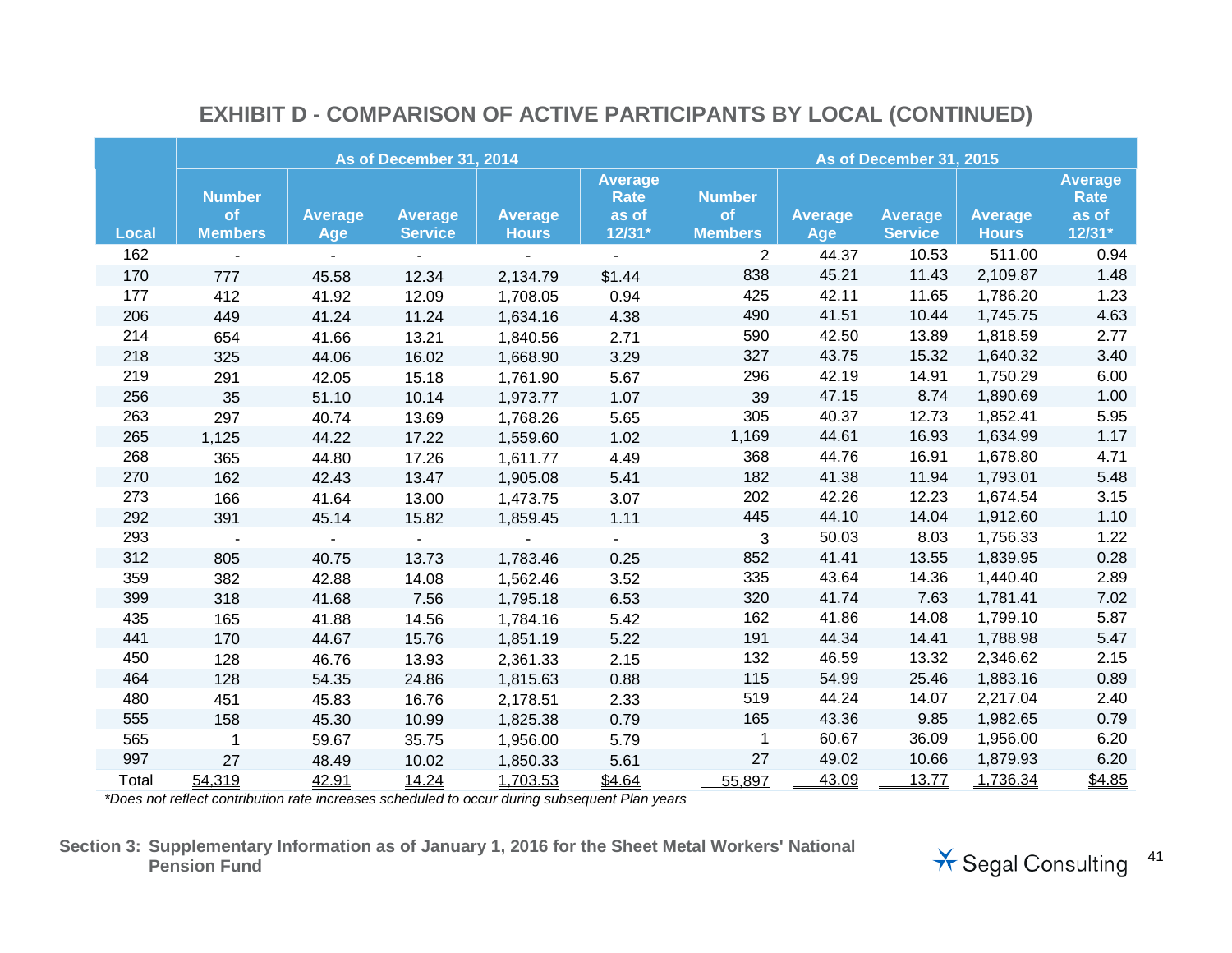#### **EXHIBIT E - SUMMARY STATEMENT OF INCOME AND EXPENSES ON AN ACTUARIAL BASIS**

|                                                            | Year Ended December 31, 2014 |                | Year Ended December 31, 2015 |                   |
|------------------------------------------------------------|------------------------------|----------------|------------------------------|-------------------|
| <b>Contribution income:</b>                                |                              |                |                              |                   |
| • Employer contributions and withdrawal liability payments | \$406,915,882                |                | \$462,170,646                |                   |
| • Liquidated damages                                       | 166,463                      |                | 127,567                      |                   |
| • Adjustment for withdrawal liability receivable           | 7,442,292                    |                | 3,480,693                    |                   |
| • Less administrative expenses                             | $-12,014,240$                |                | $-14,401,594$                |                   |
| Net contribution income                                    |                              | \$402,510,397  |                              | \$451,377,312     |
| <b>Other Income</b>                                        |                              | 426,275        |                              | 23,299            |
| Investment income:                                         |                              |                |                              |                   |
| • Expected investment income                               | \$293,646,757                |                | \$310,146,502                |                   |
| • Adjustment toward market value                           | $-43,115,454$                |                | $-146, 173, 901$             |                   |
| Net investment income                                      |                              | 250,531,303    |                              | 163,972,601       |
| <b>Total income available for benefits</b>                 |                              | \$653,467,975  |                              | \$615,373,212     |
| Less benefit payments                                      |                              | -\$454,020,194 |                              | $-$ \$461,386,501 |
| <b>Change in reserve for future benefits</b>               |                              | \$199,447,781  |                              | \$153,986,711     |

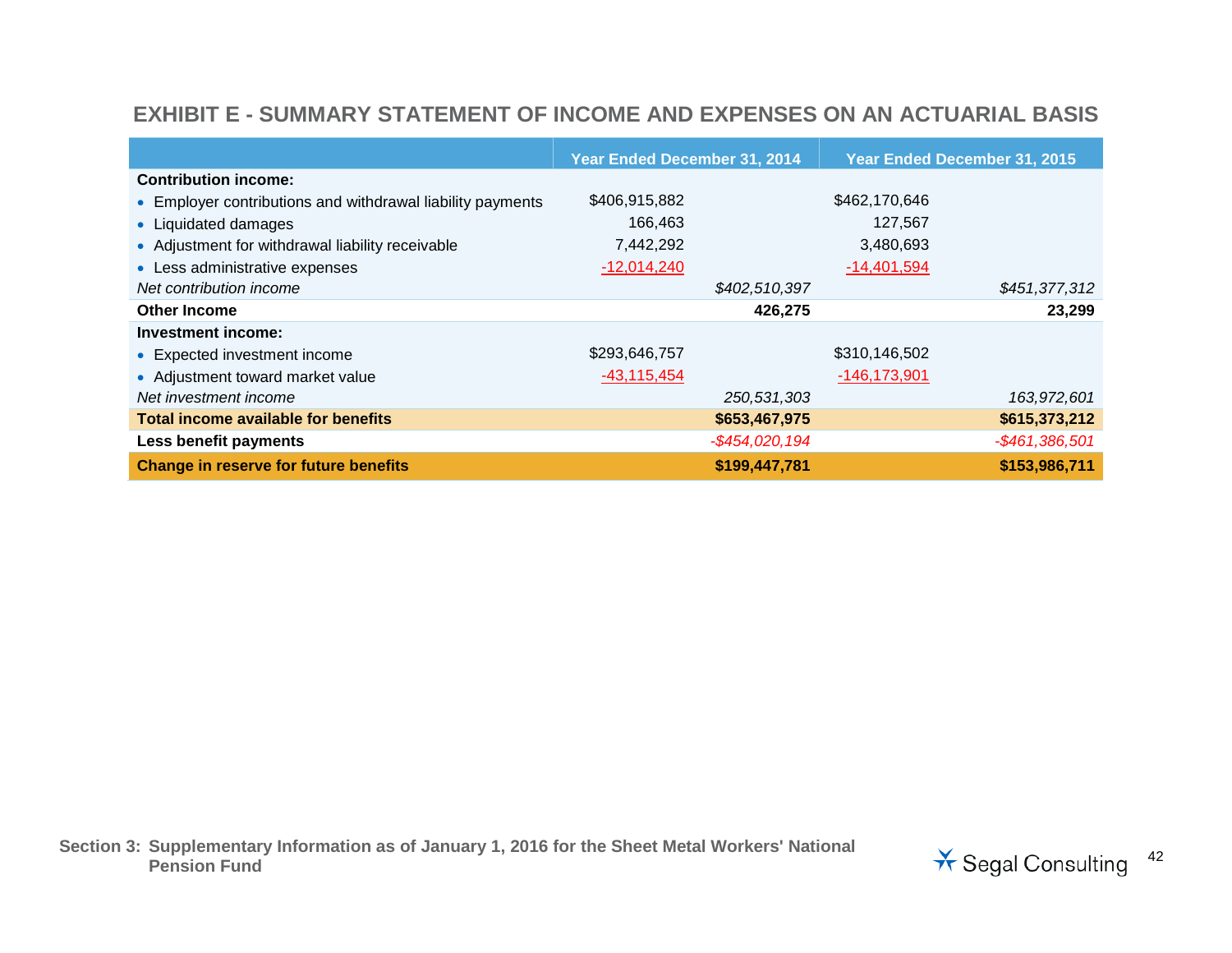#### **EXHIBIT F - FINANCIAL INFORMATION TABLE**

|                                       | Year Ended December 31, 2014 |                   | Year Ended December 31, 2015 |                 |  |
|---------------------------------------|------------------------------|-------------------|------------------------------|-----------------|--|
| <b>Cash equivalents</b>               |                              | \$68,780,712      |                              | \$82,924,747    |  |
| <b>Accounts receivable:</b>           |                              |                   |                              |                 |  |
| • Employer contributions              | \$40,151,788                 |                   | \$45,146,651                 |                 |  |
| • Payment for security sold           | 31,721,108                   |                   | 7,684,994                    |                 |  |
| • Accrued interest and dividend       | 6,731,806                    |                   | 7,155,428                    |                 |  |
| • Miscellaneous                       | 680,788                      |                   | 726,631                      |                 |  |
| Total accounts receivable             |                              | 79,285,490        |                              | 60,713,704      |  |
| Total investments at market value     |                              | 3,963,344,630     |                              | 3,896,504,678   |  |
| <b>Total assets</b>                   |                              | \$4,111,410,832   |                              | \$4,040,143,129 |  |
| Less accounts payable:                |                              |                   |                              |                 |  |
| • Settlement for securities purchased | $-$ \$99,098,625             |                   | $-$ \$55,083,000             |                 |  |
| • Notes payable                       | $-7,232,939$                 |                   | $-7,080,807$                 |                 |  |
| • Miscellaneous                       | $-5,845,721$                 |                   | $-5,331,269$                 |                 |  |
| Total accounts payable                |                              | $-$ \$112,177,285 |                              | -\$67,495,076   |  |
| Net assets at market value *          |                              | \$3,999,233,547   |                              | \$3,972,648,053 |  |
| Net assets at actuarial value *       |                              | \$4,140,279,634   |                              | \$4,287,226,241 |  |

*\*Excludes withdrawal liability payments receivable of \$28,268,777 as of December 31, 2014 and \$19,786,725 as of December 31, 2015*

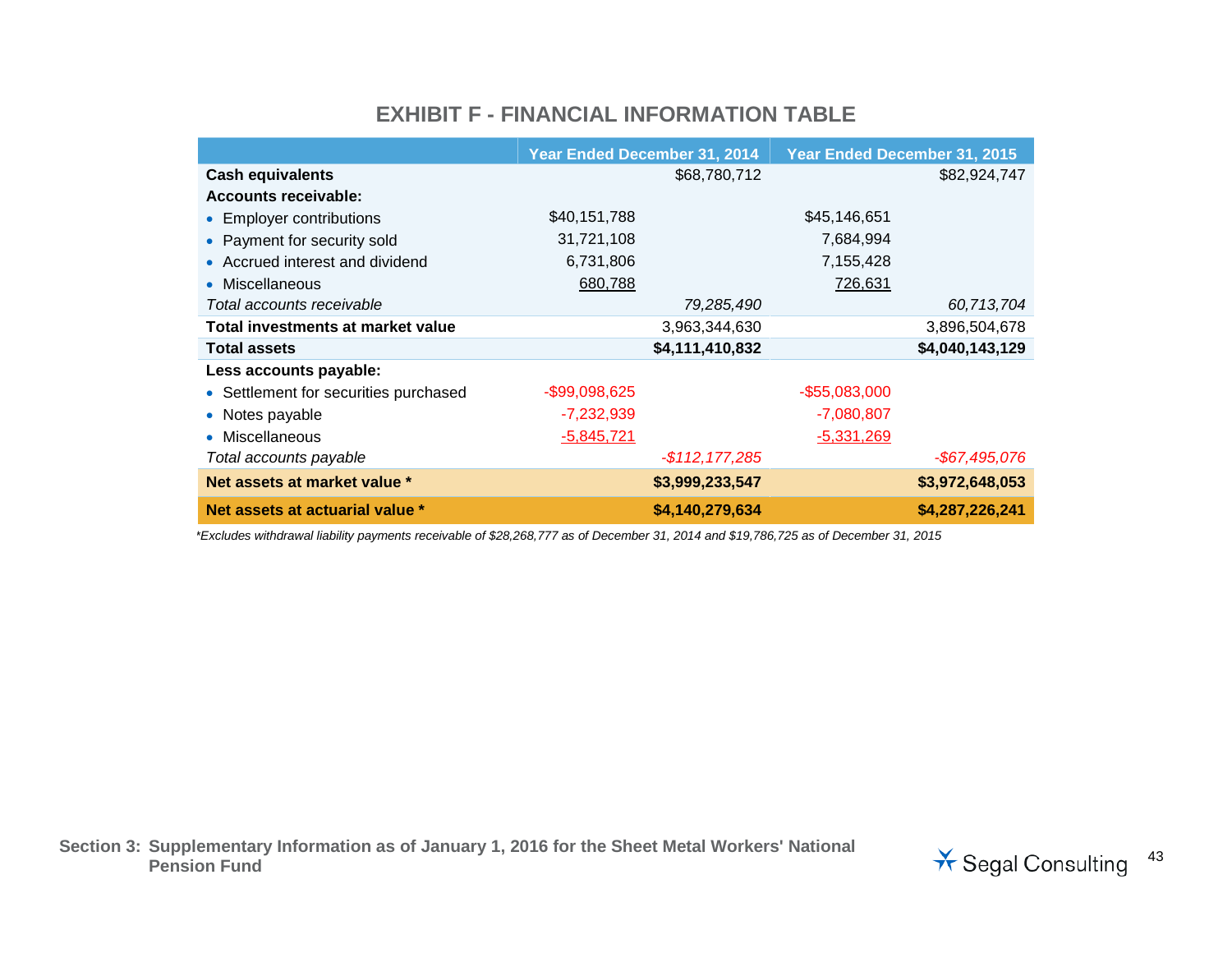#### **EXHIBIT G - INVESTMENT RETURN – ACTUARIAL VALUE VS. MARKET VALUE**

|                                         | <b>Actuarial Value</b><br><b>Investment Return*</b> |                |                                        | <b>Market Value</b><br><b>Investment Return</b> |                                         | <b>Actuarial Value</b><br>Investment Return* |                | <b>Market Value</b><br><b>Investment Return</b> |                |
|-----------------------------------------|-----------------------------------------------------|----------------|----------------------------------------|-------------------------------------------------|-----------------------------------------|----------------------------------------------|----------------|-------------------------------------------------|----------------|
| <b>Year Ended</b><br><b>December 31</b> | <b>Amount</b>                                       | <b>Percent</b> | <b>Amount</b>                          | <b>Percent</b>                                  | <b>Year Ended</b><br><b>December 31</b> | <b>Amount</b>                                | <b>Percent</b> | <b>Amount</b>                                   | <b>Percent</b> |
| 1996                                    | \$170,828,792                                       | 8.52%          | \$229,161,544                          | 12.12%                                          | 2006                                    | \$153,183,390                                | 5.01%          | \$370,984,124                                   | 13.07%         |
| 1997                                    | 168,993,853                                         | 8.62%          | 283,878,769                            | 14.49%                                          | 2007                                    | 235,073,194                                  | 7.57%          | 243,628,390                                     | 7.84%          |
| 1998                                    | 205,324,555                                         | 8.50%          | 314,421,636                            | 13.04%                                          | 2008                                    | $-193,649,545$                               | $-5.93%$       | $-905,604,097$                                  | $-27.64%$      |
| 1999                                    | 363,401,597                                         | 15.40%         | 190,707,659                            | 7.52%                                           | 2009                                    | 463,585,989                                  | 15.45%         | 561,785,116                                     | 24.45%         |
| 2000                                    | 226,303,645                                         | 8.50%          | 3,560,195                              | 0.13%                                           | 2010                                    | 209,948,846                                  | 6.25%          | 398,844,675                                     | 14.48%         |
| 2001                                    | 159,799,521                                         | 5.63%          | $-36,479,361$                          | $-1.39%$                                        | 2011                                    | 122,036,155                                  | 3.52%          | $-52,598,539$                                   | $-1.72%$       |
| 2002                                    | $-154,706,918$                                      | $-5.26%$       | $-194,048,412$                         | $-7.69%$                                        | 2012                                    | 243,627,164                                  | 6.95%          | 349,221,467                                     | 11.98%         |
| 2003                                    | 229,560,422                                         | 8.50%          | 458,228,754                            | 20.44%                                          | 2013                                    | 293,987,827                                  | 7.99%          | 656,623,939                                     | 20.56%         |
| 2004                                    | 239,619,449                                         | 8.50%          | 298,949,842                            | 11.55%                                          | 2014                                    | 250,531,303                                  | 6.40%          | 232,193,895                                     | 6.12%          |
| 2005                                    | 249,128,731                                         | 8.50%          | 201,693,098                            | 7.31%                                           | 2015                                    | 163,972,601                                  | 3.97%          | $-16,599,604$                                   | $-0.42%$       |
|                                         |                                                     |                |                                        |                                                 | Total                                   | \$3,800,550,571                              |                | \$3,588,553,090                                 |                |
|                                         |                                                     |                | Most recent three-year average return: |                                                 |                                         |                                              | 6.12%          |                                                 | 8.75%          |
| Most recent five-year average return:   |                                                     |                |                                        |                                                 |                                         |                                              | 5.74%          |                                                 | 6.90%          |
|                                         |                                                     |                | Most recent 10-year average return:    |                                                 |                                         |                                              | 5.63%          |                                                 | 5.89%          |
|                                         |                                                     |                | 20-year average return:                |                                                 |                                         |                                              | 6.32%          |                                                 | 6.48%          |

*Note: Each year's yield is weighted by the average asset value in that year. The average return for the most recent three years is the arithmetic average of the returns. For average returns over five or more years, the average return is weighted by the asset value.*

*\* The actuarial value investment returns for 1999, 2006 and 2008 include the effect of a change in the method for determining the actuarial value of assets.*

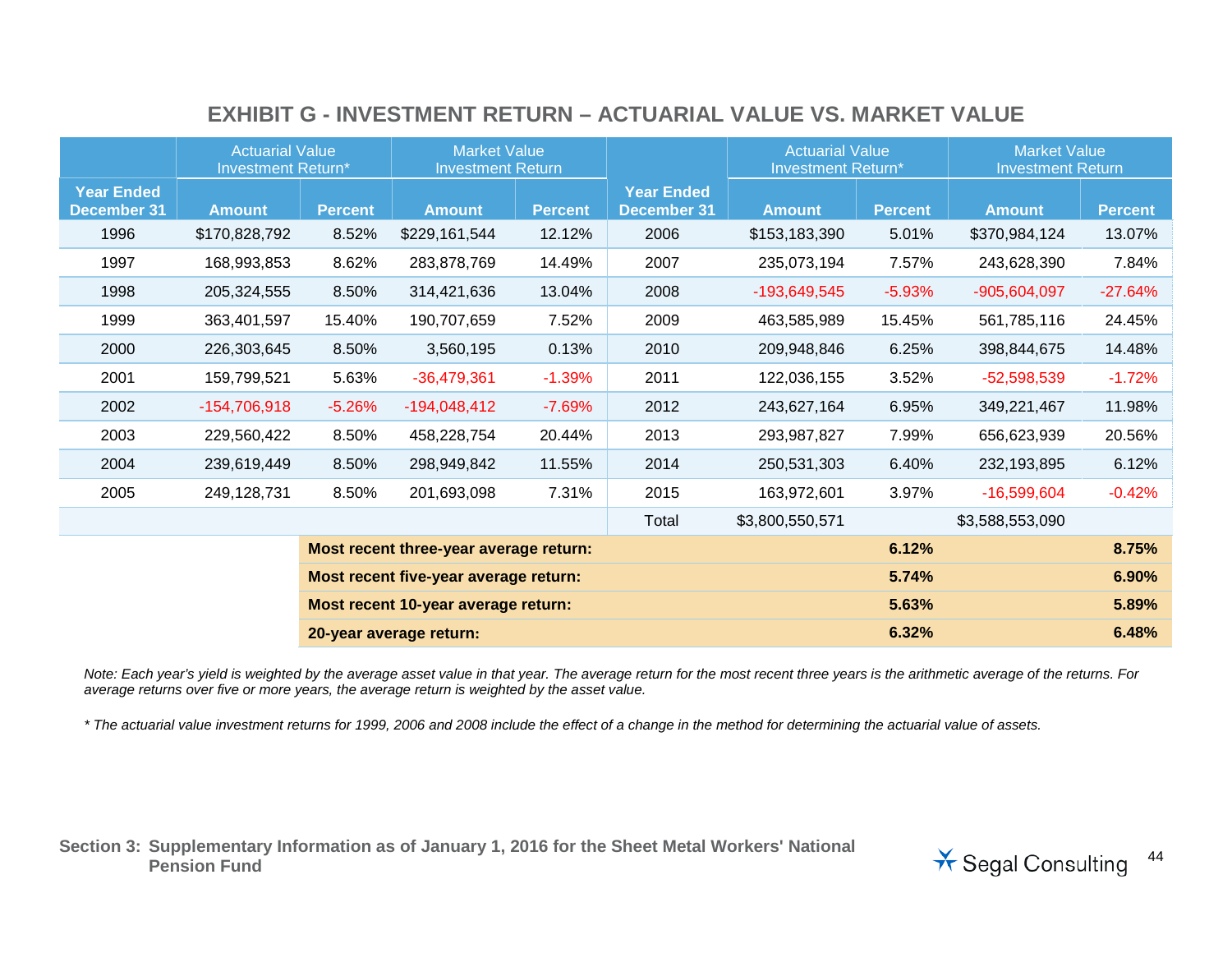### **EXHIBIT H - ANNUAL FUNDING NOTICE FOR PLAN YEAR BEGINNING JANUARY 1, 2016 AND ENDING DECEMBER 31, 2016**

|                                                  | 2016<br><b>Plan Year</b> | 2015<br><b>Plan Year</b> | 2014<br><b>Plan Year</b> |
|--------------------------------------------------|--------------------------|--------------------------|--------------------------|
| Actuarial valuation date                         | January 1, 2016          | January 1, 2015          | January 1, 2014          |
| Funded percentage                                | 59.4%                    | 59.3%                    | 59.1%                    |
| Value of assets*                                 | \$4,294,266,345          | \$4,140,279,634          | \$3,940,831,853          |
| Value of liabilities                             | 7,230,768,938            | 6,987,384,126            | 6,671,514,903            |
| Fair market value of assets as of plan year end* | Not available            | 3,972,648,053            | 3,999,233,547            |

*\*Excludes withdrawal liability payments receivable*

#### **Critical or Endangered Status**

The Plan is in endangered status for the 2016 Plan year because it is not in critical status and its funded percentage is less than 80%. In addition, the Plan is not projected to be in critical status for any of the five succeeding Plan years.

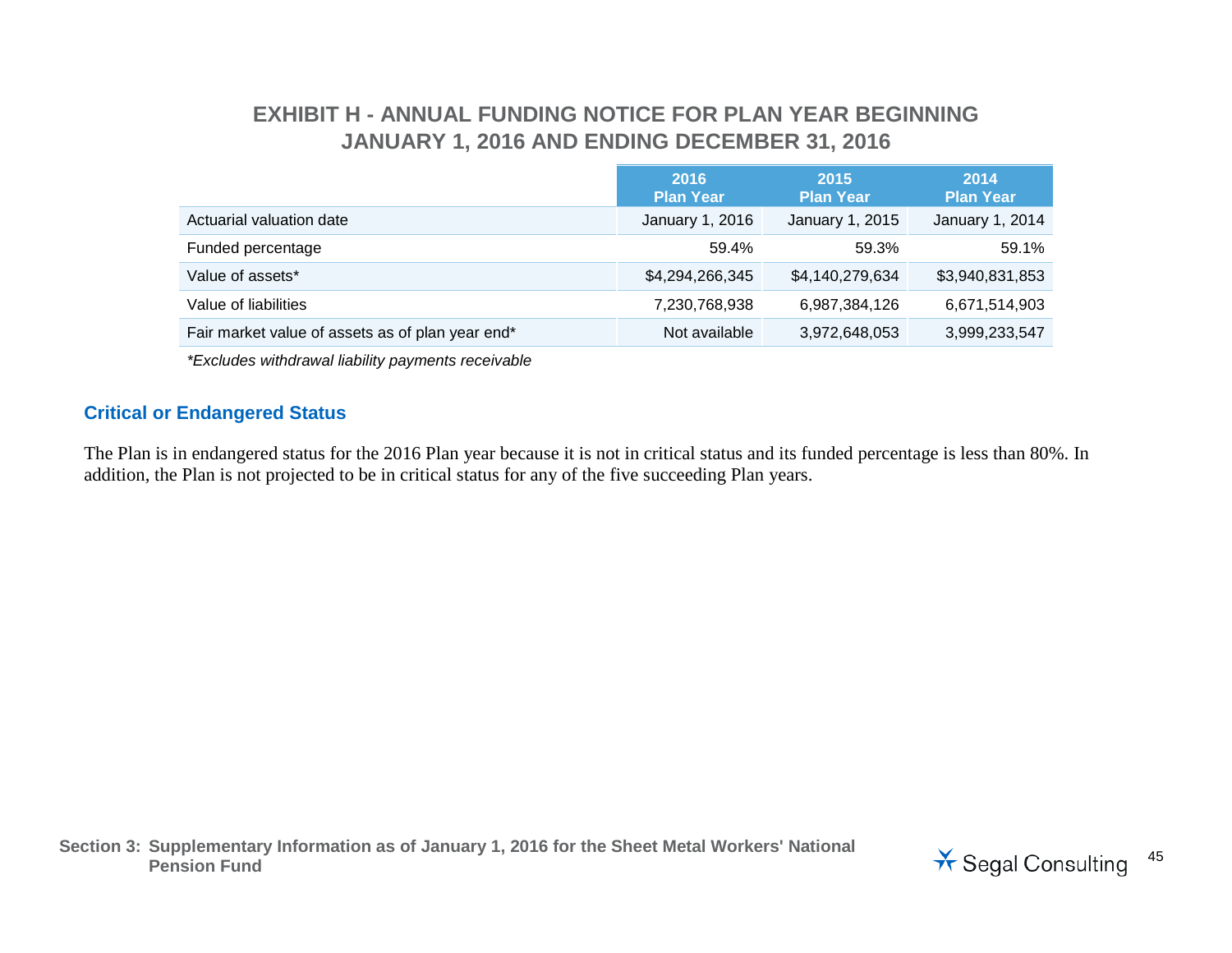#### **EXHIBIT I - FUNDING STANDARD ACCOUNT**

- ERISA imposes a minimum funding standard that requires the Plan to maintain an FSA. The accumulation of contributions in excess of the minimum required contributions is called the FSA credit balance. If actual contributions fall short on a cumulative basis, a funding deficiency has occurred. For a plan that is in critical status under PPA'06, employers will generally not be penalized if a funding deficiency develops, provided the parties fulfill their obligations in accordance with the Rehabilitation Plan developed by the Trustees and the negotiated bargaining agreements reflect that Rehabilitation Plan.
- The FSA is charged with the normal cost and the amortization of increases or decreases in the unfunded actuarial accrued liability due to plan amendments, experience gains or losses, and changes in actuarial assumptions and funding methods. The FSA is credited with employer contributions. All items, including the prior credit balance or deficiency, are adjusted with interest at the actuarially assumed rate.
- Increases or decreases in the unfunded actuarial accrued liability are amortized over 15 years except that short-term benefits, such as 13<sup>th</sup> checks, are amortized over the scheduled payout period.

#### **FUNDING STANDARD ACCOUNT FOR THE YEAR ENDED DECEMBER 31, 2015 (RECOGNIZING FIVE-YEAR AMORTIZATION EXTENSION)**

|              | <b>Charges</b>                                 |               |   | <b>Credits</b>                           |                |
|--------------|------------------------------------------------|---------------|---|------------------------------------------|----------------|
|              | Prior year funding deficiency                  | \$0           | 6 | Prior year credit balance                | \$177,390,712  |
| $\mathbf{2}$ | Normal cost, including administrative expenses | 167,259,204   |   | <b>Employer contributions</b>            | 465,778,906    |
| 3.           | Total amortization charges                     | 578,371,103   | 8 | Total amortization credits               | 296,358,967    |
|              | Interest to end of the year                    | 55,922,273    | 9 | Interest to end of the year              | 52,997,936     |
| 5.           | <b>Total charges</b>                           | \$801,552,580 |   | <b>10 Full-funding limitation credit</b> | $\overline{0}$ |
|              |                                                |               |   | <b>11</b> Total credits                  | \$992,526,521  |
|              |                                                |               |   | Credit balance: 11 - 5                   | \$190.973.941  |

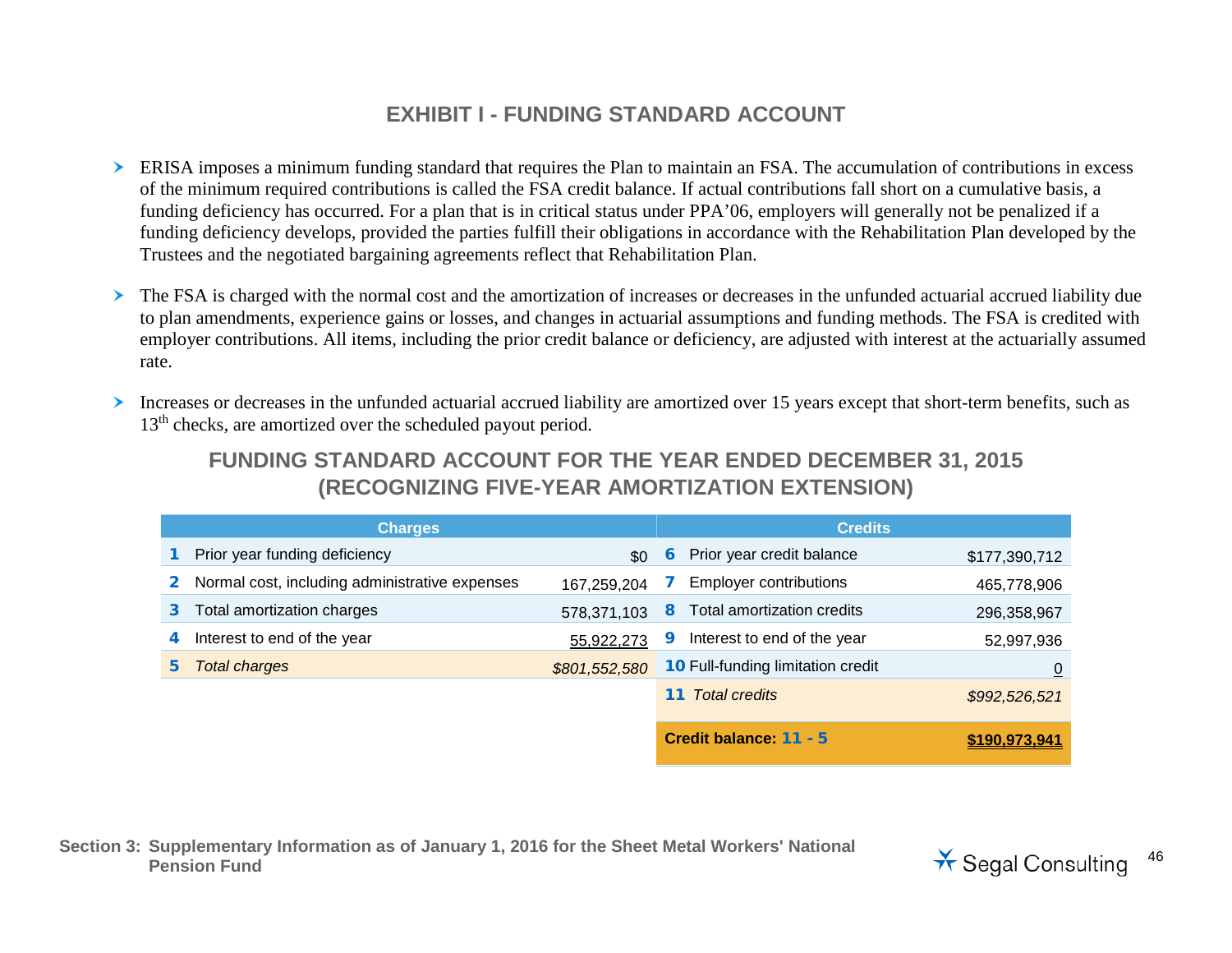## **EXHIBIT I - FUNDING STANDARD ACCOUNT (CONTINUED)**

- PPA'06 requires the Internal Revenue Service (IRS) to permit multiemployer plans facing a funding deficiency within 10 years to extend the schedule for paying off their liabilities by five years. The Trustees elected to utilize this provision effective January 1, 2009.
- The chart below shows the development of the Funding Standard Account without the five-year amortization extension.

#### **FUNDING STANDARD ACCOUNT FOR THE YEAR ENDED DECEMBER 31, 2015 (DISREGARDING FIVE-YEAR AMORTIZATION EXTENSION)**

|                | <b>Charges</b>                                 |                 | <b>Credits</b> |                                             |                |  |
|----------------|------------------------------------------------|-----------------|----------------|---------------------------------------------|----------------|--|
|                | Prior year funding deficiency                  | \$543,284,019   | 6              | Prior year credit balance                   | \$0            |  |
| $\mathbf{2}^-$ | Normal cost, including administrative expenses | 167,259,204     |                | <b>Employer contributions</b>               | 465,778,906    |  |
|                | Total amortization charges                     | 592,310,873     | 8              | Total amortization credits                  | 296,358,967    |  |
| 4              | Interest to end of the year                    | 97,714,057      | q              | Interest to end of the year                 | 52,997,936     |  |
|                | <b>Total charges</b>                           | \$1,400,568,153 |                | <b>10 Full-funding limitation credit</b>    |                |  |
|                |                                                |                 |                | <b>Total credits</b>                        | \$815,135,809  |  |
|                |                                                |                 |                | Credit balance/(funding deficiency): 11 - 5 | -\$585,432,344 |  |

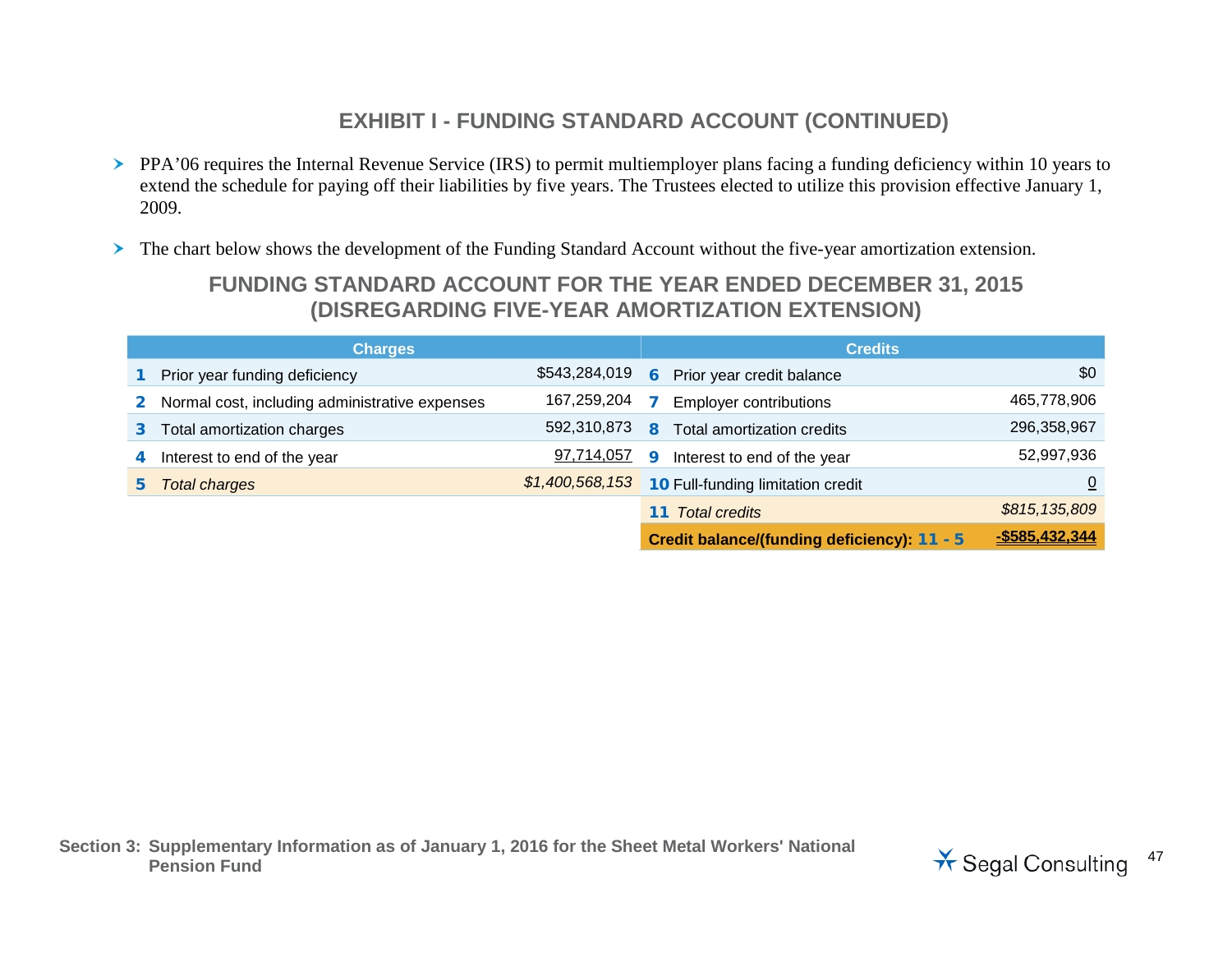#### **EXHIBIT J - MAXIMUM DEDUCTIBLE CONTRIBUTION**

- Employers that contribute to defined benefit pension plans are allowed a current deduction for payments to such plans. There are various measures of a plan's funded level that are considered in the development of the maximum deductible contribution amount.
- One of the limits is the excess of 140% of "current liability" over assets. "Current liability" is one measure of the actuarial present value of all benefits earned by the participants as of the valuation date. This limit is significantly higher than the current contribution level.
- $\triangleright$  Contributions in excess of the maximum deductible amount are not prohibited; only the deductibility of these contributions is subject to challenge and may have to be deferred to a later year. In addition, if contributions are not fully deductible, an excise tax in an amount equal to 10% of the non-deductible contributions may be imposed. However, the plan sponsor may elect to exempt the nondeductible amount up to the ERISA full-funding limitation from the excise tax.
- The Trustees should review the interpretation and applicability of all laws and regulations concerning any issues as to the deductibility of contribution amounts with Fund Counsel.

| Normal cost, including administrative expenses                                                                                      | \$179,443,659    |
|-------------------------------------------------------------------------------------------------------------------------------------|------------------|
| Amortization of unfunded actuarial accrued liability<br>$\mathbf{2}$                                                                | 397,960,096      |
| Preliminary maximum deductible contribution: $1 + 2$ , with interest to the end of the plan year<br>3                               | \$620,709,037    |
| Full-funding limitation (FFL)<br>4                                                                                                  | 7,505,453,850    |
| 5 Preliminary maximum deductible contribution, adjusted for FFL: lesser of 3 and 4                                                  | 620,709,037      |
| Current liability, projected to the end of the plan year<br>6                                                                       | 12,899,146,664   |
| Actuarial value of assets, projected to the end of the plan year                                                                    | 4,103,778,147    |
| Excess of 140% of current liability over projected assets at end of plan year: $[140\%$ of $(6)]$ - $(7)$ , not less than zero<br>8 | 13,955,027,182   |
| End of year minimum required contribution<br>9                                                                                      | 310,273,236      |
| Maximum deductible contribution: greatest of 5, 8, and 9                                                                            | \$13,955,027,182 |

**Section 3: Supplementary Information as of January 1, 2016 for the Sheet Metal Workers' National** 

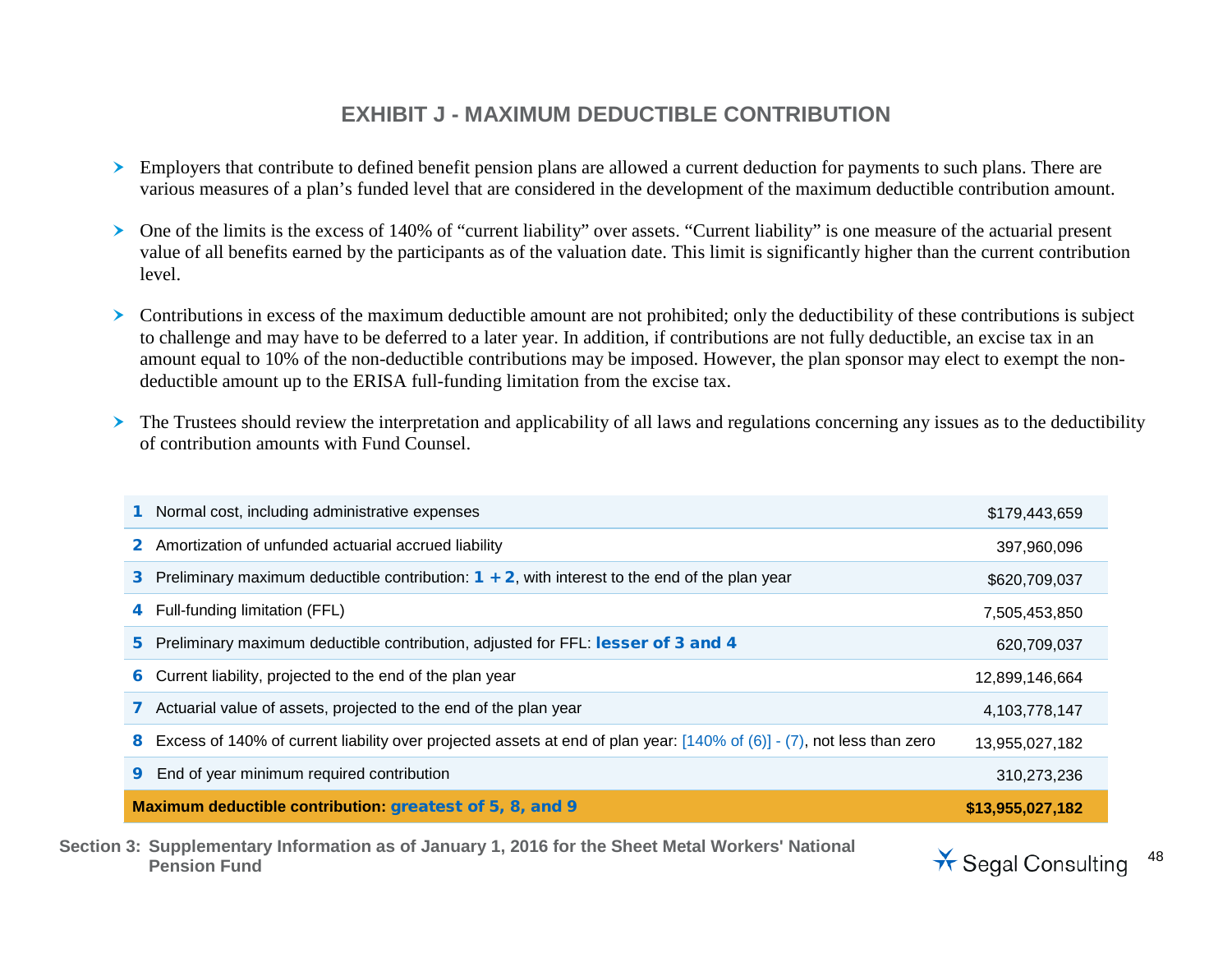#### **EXHIBIT K - PENSION PROTECTION ACT OF 2006**

#### PPA'06 Zone Status

- Based on projections of the credit balance in the FSA, the funded percentage, and cash flow sufficiency tests, plans are categorized in one of three "zones": critical status, endangered status, or neither.
- The funded percentage is determined using the actuarial value of assets and the present value of benefits earned to date, based on the actuary's best estimate assumptions.

| <b>Critical</b><br><b>Status</b><br>(Red Zone) | A plan is classified as being in critical status (the Red Zone) if:<br>• The funded percentage is less than 65%, and either there is a projected FSA deficiency within five years or the plan is projected to<br>be unable to pay benefits within seven years, or                                                                                                                                                                                                                                                    |
|------------------------------------------------|----------------------------------------------------------------------------------------------------------------------------------------------------------------------------------------------------------------------------------------------------------------------------------------------------------------------------------------------------------------------------------------------------------------------------------------------------------------------------------------------------------------------|
|                                                | • There is a projected FSA deficiency within four years, or                                                                                                                                                                                                                                                                                                                                                                                                                                                          |
|                                                | • There is a projected inability to pay benefits within five years, or                                                                                                                                                                                                                                                                                                                                                                                                                                               |
|                                                | • The present value of vested benefits for inactive participants exceeds that for actives, contributions are less than the value of the<br>current year's benefit accruals plus interest on existing unfunded accrued benefit liabilities, and there is a projected FSA deficiency<br>within five years, or                                                                                                                                                                                                          |
|                                                | • As permitted by the Multiemployer Pension Reform Act of 2014, the plan is projected to be in the Red Zone within five years and<br>the plan sponsor elects to be in critical status.                                                                                                                                                                                                                                                                                                                               |
|                                                | A critical status plan is further classified as being in critical and declining status if:<br>• The ratio of inactives to actives is at least 2 to 1, and there is an inability to pay benefits projected within 20 years, or                                                                                                                                                                                                                                                                                        |
|                                                | • The funded percentage is less than 80%, and there is an inability to pay benefits projected within 20 years, or                                                                                                                                                                                                                                                                                                                                                                                                    |
|                                                | • There is an inability to pay benefits projected within 15 years.                                                                                                                                                                                                                                                                                                                                                                                                                                                   |
|                                                | Any amortization extensions are ignored for testing initial entry into the Red Zone but are used for determining emergence.                                                                                                                                                                                                                                                                                                                                                                                          |
|                                                | The Trustees are required to adopt a formal Rehabilitation Plan, designed to allow the plan to emerge from critical status by the end<br>of the rehabilitation period. If they determine that such emergence is not reasonable, the Rehabilitation Plan must be designed to<br>emerge as of a later time or to forestall possible insolvency.                                                                                                                                                                        |
|                                                | Trustees of Red Zone plans have tools, such as the ability to reduce or eliminate early retirement subsidies, to remedy the situation.<br>Accelerated forms of benefit payment (such as lump sums) are prohibited. However, unless the plan is critical and declining,<br>Trustees may not reduce benefits of participants who retired before being notified of the plan's critical status (other than rolling back<br>recent benefit increases) or alter core retirement benefits payable at normal retirement age. |

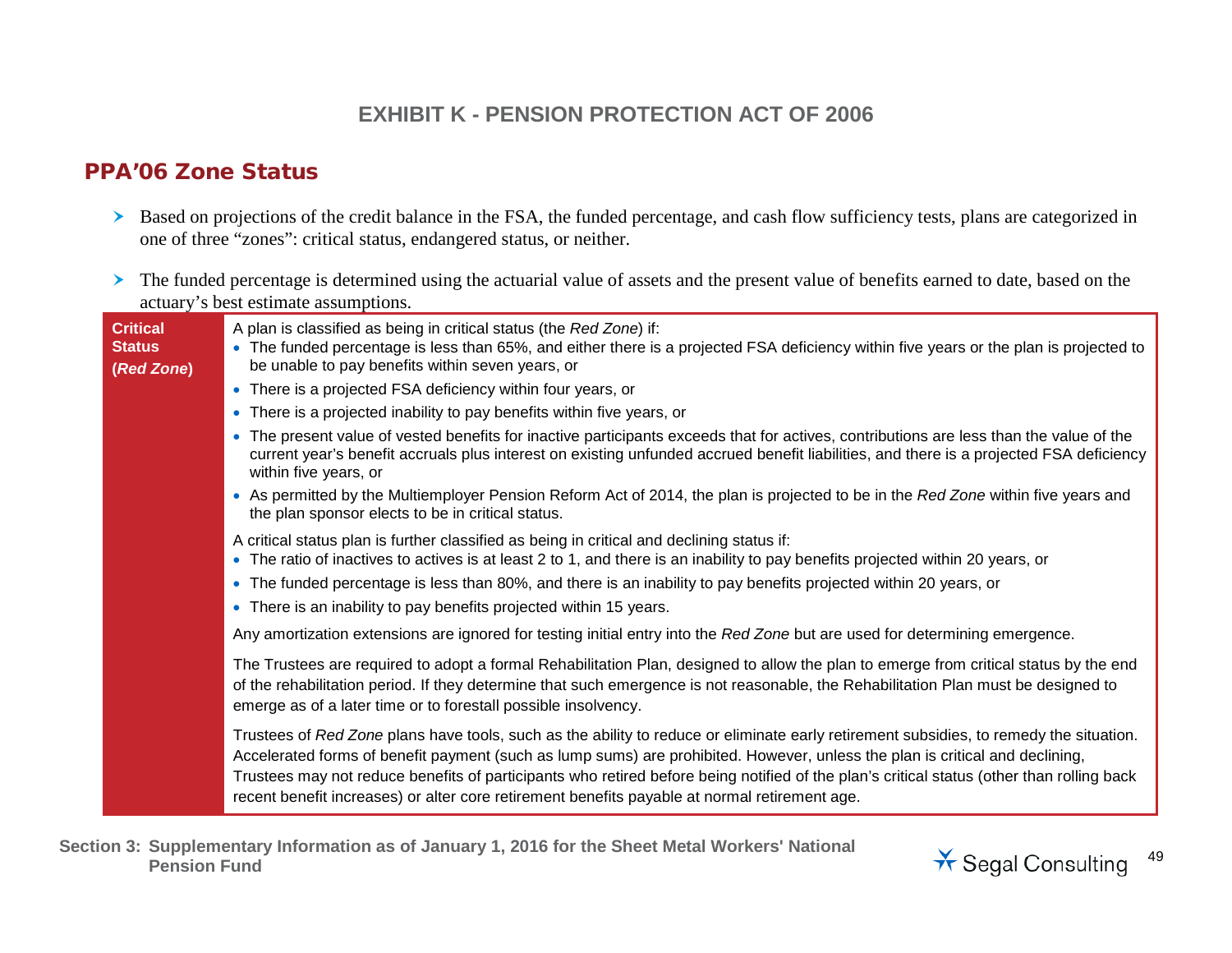| <b>Endangered</b><br><b>Status</b> | A plan not in critical status (Red Zone) is classified as being in endangered status (the Yellow Zone) if:                                                                                                                                                                                                              |
|------------------------------------|-------------------------------------------------------------------------------------------------------------------------------------------------------------------------------------------------------------------------------------------------------------------------------------------------------------------------|
| (Yellow Zone)                      | • The funded percentage is less than 80%, or                                                                                                                                                                                                                                                                            |
|                                    | • There is a projected FSA deficiency within seven years.                                                                                                                                                                                                                                                               |
|                                    | A plan that has both of the endangered conditions present is classified as seriously endangered.                                                                                                                                                                                                                        |
|                                    | Trustees of a plan that was in the Green Zone in the prior year can elect not to enter the Yellow Zone in the current year (although<br>otherwise required to do so) if the plan's current provisions would be sufficient (with no further action) to allow the plan to emerge<br>from the Yellow Zone within 10 years. |
|                                    | The Trustees are required to adopt a formal Funding Improvement Plan, designed to improve the current funded percentage, and<br>avoid a funding deficiency as of the emergence date.                                                                                                                                    |
| <b>Green Zone</b>                  | A plan not in critical status (the Red Zone) nor in endangered status (the Yellow Zone) is classified as being in the Green Zone.                                                                                                                                                                                       |

**Early Election of Critical Status** Trustees of a *Green* or *Yellow Zone* plan that is projected to enter the *Red Zone* within five years must elect whether or not to enter the *Red Zone* for the current year.

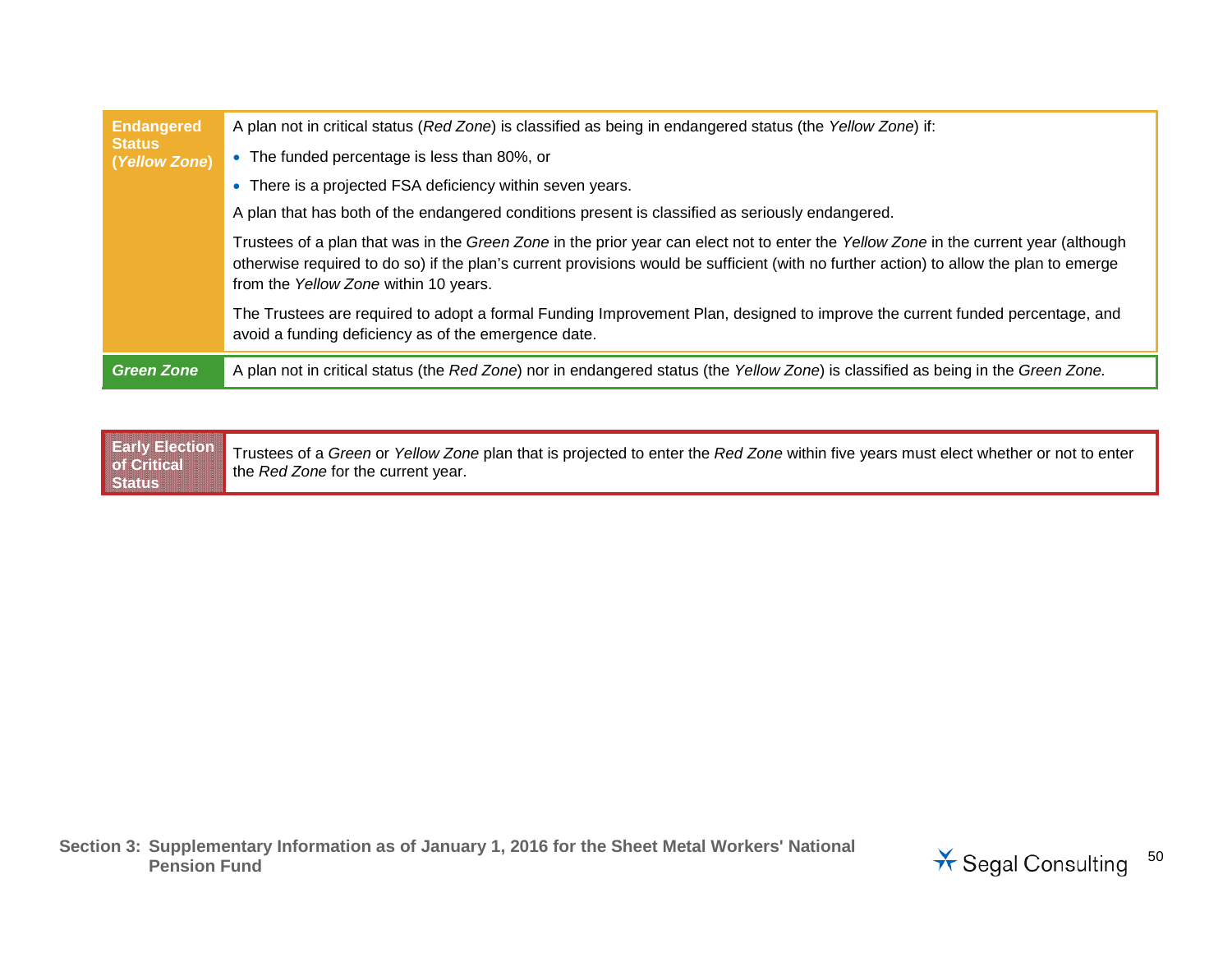## **Section 4: Certificate of Actuarial Valuation**

#### **OCTOBER 10, 2016 CERTIFICATE OF ACTUARIAL VALUATION**

This is to certify that Segal Consulting, a Member of The Segal Group, Inc. ("Segal") has prepared an actuarial valuation of the Sheet Metal Workers' National Pension Fund as of January 1, 2016 in accordance with generally accepted actuarial principles and practices. It has been prepared at the request of the Board of Trustees to assist in administering the Fund and meeting filing requirements of federal government agencies. This valuation report may not otherwise be copied or reproduced in any form without the consent of the Board of Trustees and may only be provided to other parties in its entirety.

The measurements shown in this actuarial valuation may not be applicable for other purposes. Future actuarial measurements may differ significantly from the current measurements presented in this report due to such factors as the following: plan experience differing from that anticipated by the economic or demographic assumptions; changes in economic or demographic assumptions; increases or decreases expected as part of the natural operation of the methodology used for these measurements (such as the end of an amortization period or additional cost or contribution requirements based on the plan's funded status); and changes in plan provisions or applicable law.

The valuation is based on the assumption that the Plan is qualified as a multiemployer plan for the year and on draft information supplied by the auditor with respect to contributions and assets and reliance on the Plan Administrator with respect to the participant data. Segal Consulting does not audit the data provided. The accuracy and comprehensiveness of the data is the responsibility of those supplying the data. To the extent we can, however, Segal does review the data for reasonableness and consistency. Based on our review of the data, we have no reason to doubt the substantial accuracy of the information on which we have based this report and we have no reason to believe there are facts or circumstances that would affect the validity of these results. Adjustments for incomplete or apparently inconsistent data were made as described in the attached *Exhibit 6*.

I am a member of the American Academy of Actuaries and I meet the Qualification Standards of the American Academy of Actuaries to render the actuarial opinion herein. To the best of my knowledge, the information supplied in this actuarial valuation is complete and accurate, except as noted in *Exhibit 1*. Each prescribed assumption for the determination of Current Liability was applied in accordance with applicable law and regulations. In my opinion, each other assumption is reasonable (taking into account the experience of the plan and reasonable expectations) and such other assumptions, in combination, offer my best estimate of anticipated experience under the plan.

 $\mathcal{L}(V^{\perp})$ 

Daniel V. Ciner, MAAA Senior Vice President and Actuary Enrolled Actuary No. 14-05773

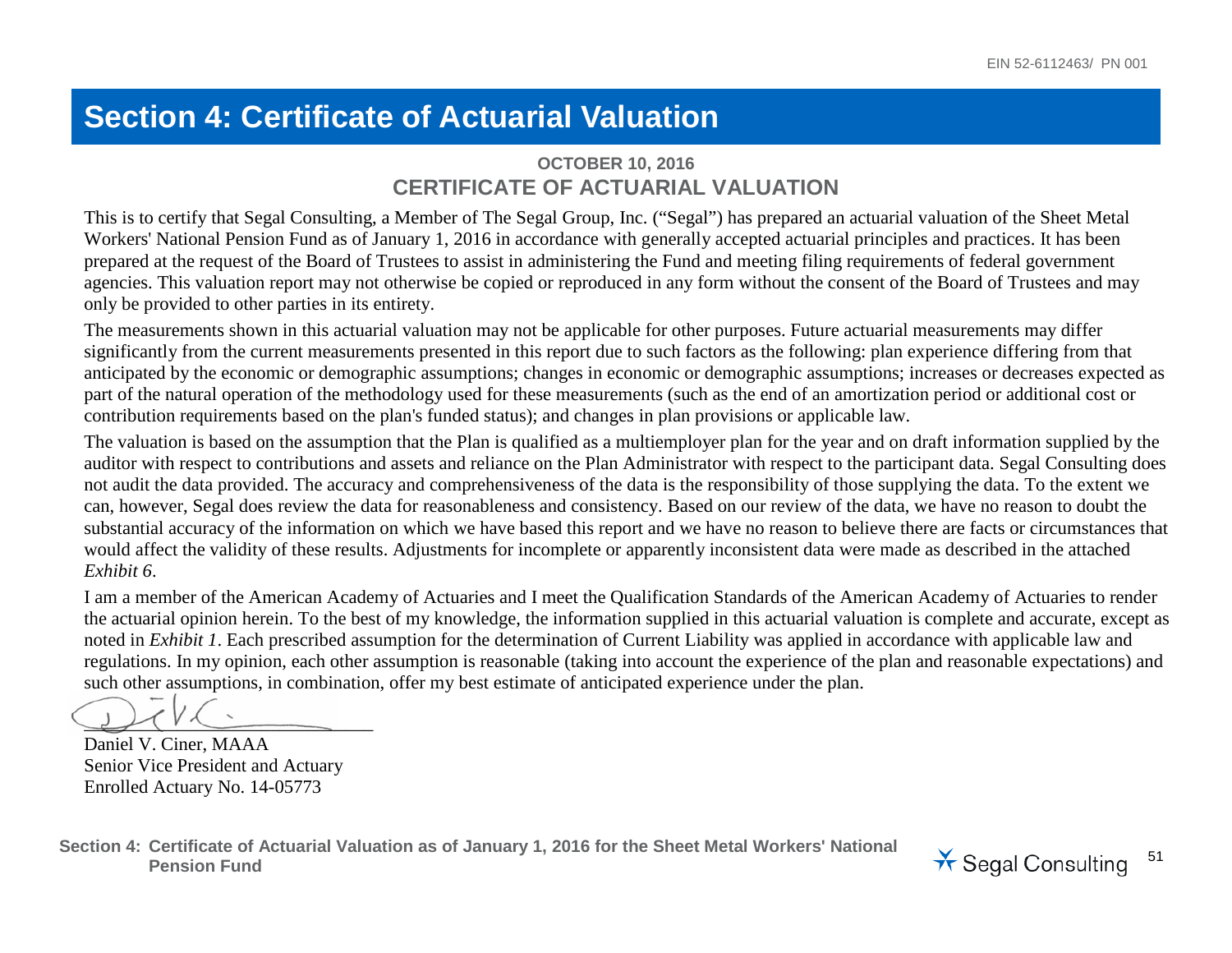#### **EXHIBIT 1 - SUMMARY OF ACTUARIAL VALUATION RESULTS**

The valuation was made with respect to the following data supplied to us by the Plan Administrator:

| Pensioners as of the valuation date (including 8,601 beneficiaries in pay status, 63 pensioners in<br>suspended status and 1 beneficiary in suspended status) | 46.876  |
|---------------------------------------------------------------------------------------------------------------------------------------------------------------|---------|
| Participants inactive during year ended December 31, 2015 with vested rights (including 164                                                                   | 34,033  |
| beneficiaries with rights to deferred pensions and 39 participants with unknown age)                                                                          |         |
| Participants active during the year ended December 31, 2015 (including 532 participants with unknown                                                          | 55,897  |
| age)                                                                                                                                                          |         |
| Fully vested                                                                                                                                                  | 43.388  |
| Not vested                                                                                                                                                    | 12,509  |
| Total participants                                                                                                                                            | 136,806 |

The actuarial factors as of the valuation date are as follows:

| Normal cost, including administrative expenses                                                                                              |                 | \$179,443,659      |
|---------------------------------------------------------------------------------------------------------------------------------------------|-----------------|--------------------|
| <b>Actuarial accrued liability</b>                                                                                                          |                 | 7,230,768,938      |
| • Pensioners and beneficiaries <sup>1</sup>                                                                                                 | \$4,065,913,451 |                    |
| • Inactive participants with vested rights <sup>2</sup>                                                                                     | 864,033,753     |                    |
| • Active participants                                                                                                                       | 2,300,821,734   |                    |
| Actuarial value of assets (\$3,972,648,053 <sup>3</sup> at market value as reported in a draft financial statement by<br>Calibre CPA Group) |                 | $$4,294,266,345^3$ |
| Unfunded actuarial accrued liability                                                                                                        |                 | 2,936,502,593      |
| <sup>1</sup> Includes liabilities for 1,046 alternate payees in pay status who are excluded from the above counts                           |                 |                    |

2Includes liabilities for 563 alternate payees with deferred benefits who are excluded from the above counts

3Excludes receivable withdrawal liability payments of \$19,786,725

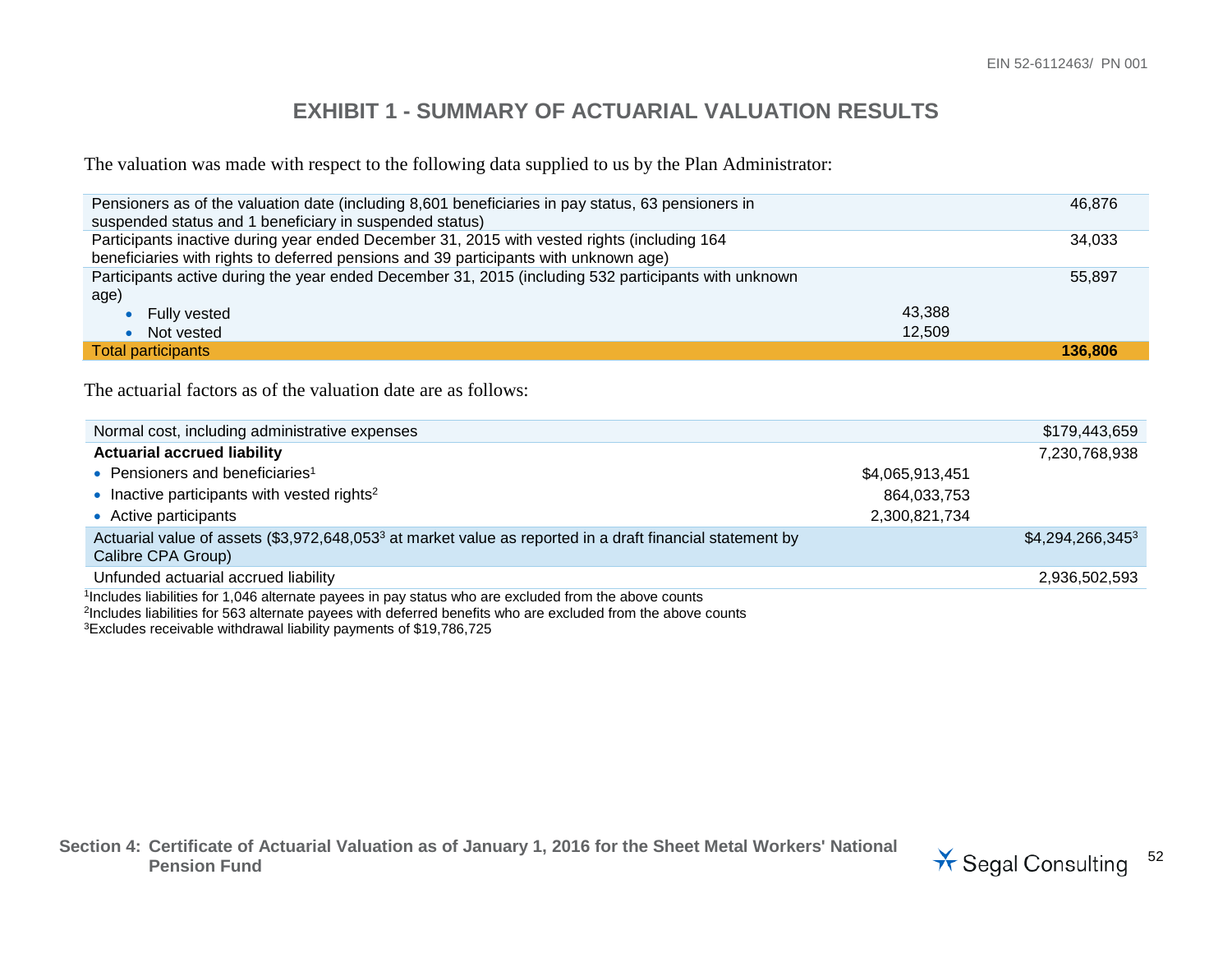#### **EXHIBIT 2 - ACTUARIAL PRESENT VALUE OF ACCUMULATED PLAN BENEFITS**

The actuarial present value of accumulated plan benefits calculated in accordance with FASB ASC 960 is shown below as of January 1, 2015 and as of January 1, 2016. In addition, the factors that affected the change between the two dates follow.

|                                                                 | <b>Benefit Information Date</b>                  |                 |
|-----------------------------------------------------------------|--------------------------------------------------|-----------------|
|                                                                 | <b>January 1, 2015</b><br><b>January 1, 2016</b> |                 |
| Actuarial present value of vested accumulated plan benefits:    |                                                  |                 |
| • Participants currently receiving payments                     | \$4,003,649,767                                  | \$4,065,913,451 |
| • Other vested benefits                                         | 2,640,847,873                                    | 2,813,081,617   |
| • Total vested benefits                                         | \$6,644,497,640                                  | \$6,878,995,068 |
| Actuarial present value of non-vested accumulated plan benefits | 342,886,486                                      | 351,773,870     |
| Total actuarial present value of accumulated plan benefits      | \$6,987,384,126                                  | \$7,230,768,938 |

| <b>Factors</b>                                                     | <b>Change in Actuarial</b><br><b>Present Value of</b><br><b>Accumulated Plan Benefits</b> |
|--------------------------------------------------------------------|-------------------------------------------------------------------------------------------|
| Plan amendment*                                                    | \$4,267,416                                                                               |
| Benefits accumulated, net experience gain or loss, changes in data | 193,752,081                                                                               |
| Benefits paid                                                      | -461,386,501                                                                              |
| Interest                                                           | 506,751,816                                                                               |
| <b>Total</b>                                                       | \$243,384,812                                                                             |

\*Increased benefit accruals due to contribution rate changes during the year.

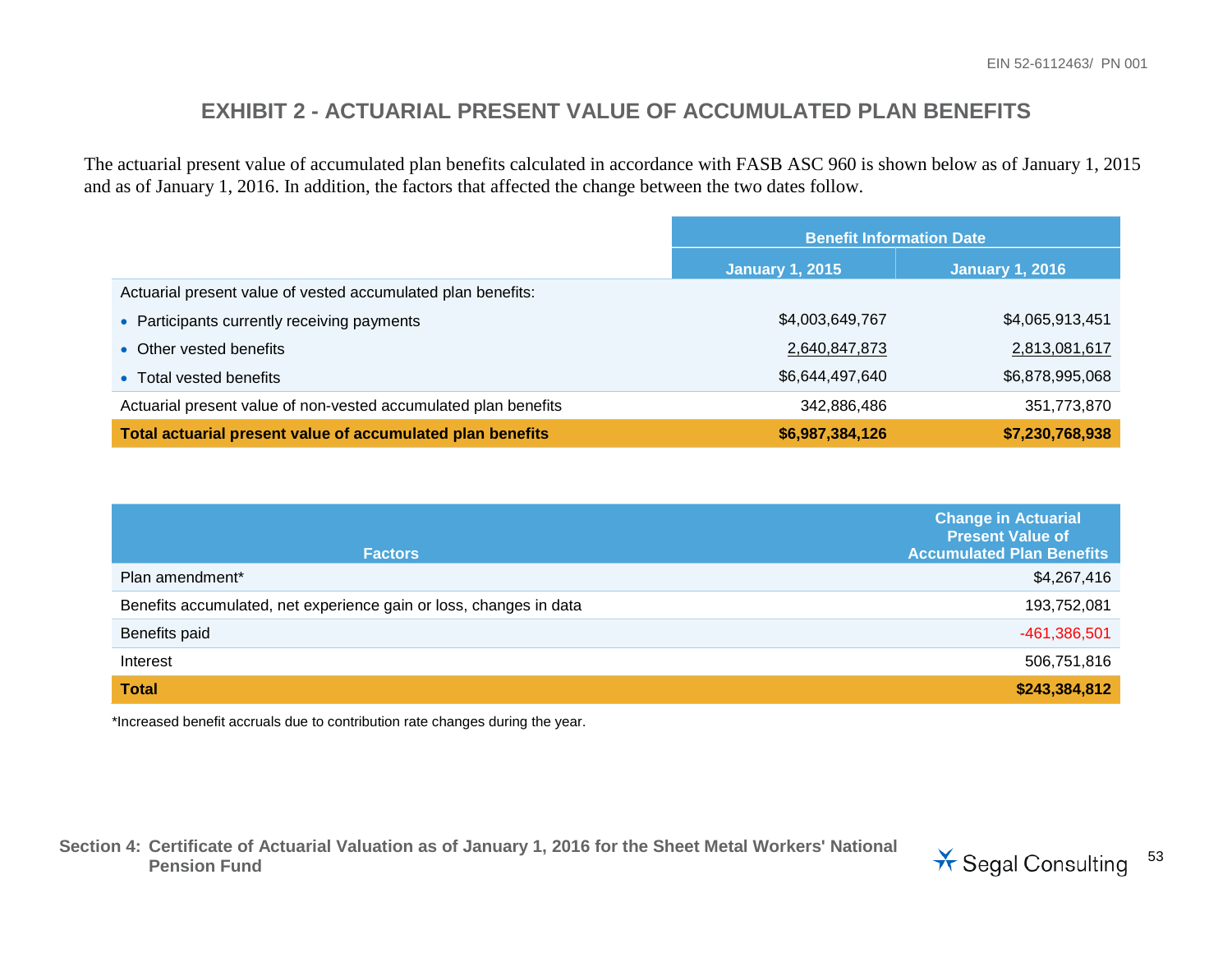#### <span id="page-53-0"></span>**EXHIBIT 3 - CURRENT LIABILITY[1](#page-53-0)**

The table below presents the current liability for the Plan Year beginning January 1, 2016.

| <b>Item</b>                                                                                      | <b>Amount</b>    |
|--------------------------------------------------------------------------------------------------|------------------|
| Retired participants and beneficiaries receiving payments                                        | \$5,670,247,021  |
| Inactive vested participants                                                                     | 1,872,260,485    |
| Active participants                                                                              |                  |
| • Non-vested benefits                                                                            | \$788,897,323    |
| • Vested benefits                                                                                | 4,218,341,487    |
| • Total active                                                                                   | \$5,007,238,810  |
| <b>Total</b>                                                                                     | \$12,549,746,316 |
|                                                                                                  |                  |
| Expected increase in current liability due to benefits accruing during the plan year             | \$411,711,594    |
| Expected release from current liability for the plan year                                        | 479,581,922      |
| Expected plan disbursements for the plan year, including administrative expenses of \$14,500,000 | \$494,081,922    |
|                                                                                                  |                  |
| Current value of assets                                                                          | \$3,972,648,053  |
| Percentage funded for Schedule MB                                                                | 31.7%            |

<sup>1</sup> The actuarial assumptions used to calculate these values are shown in *Exhibit 6*.

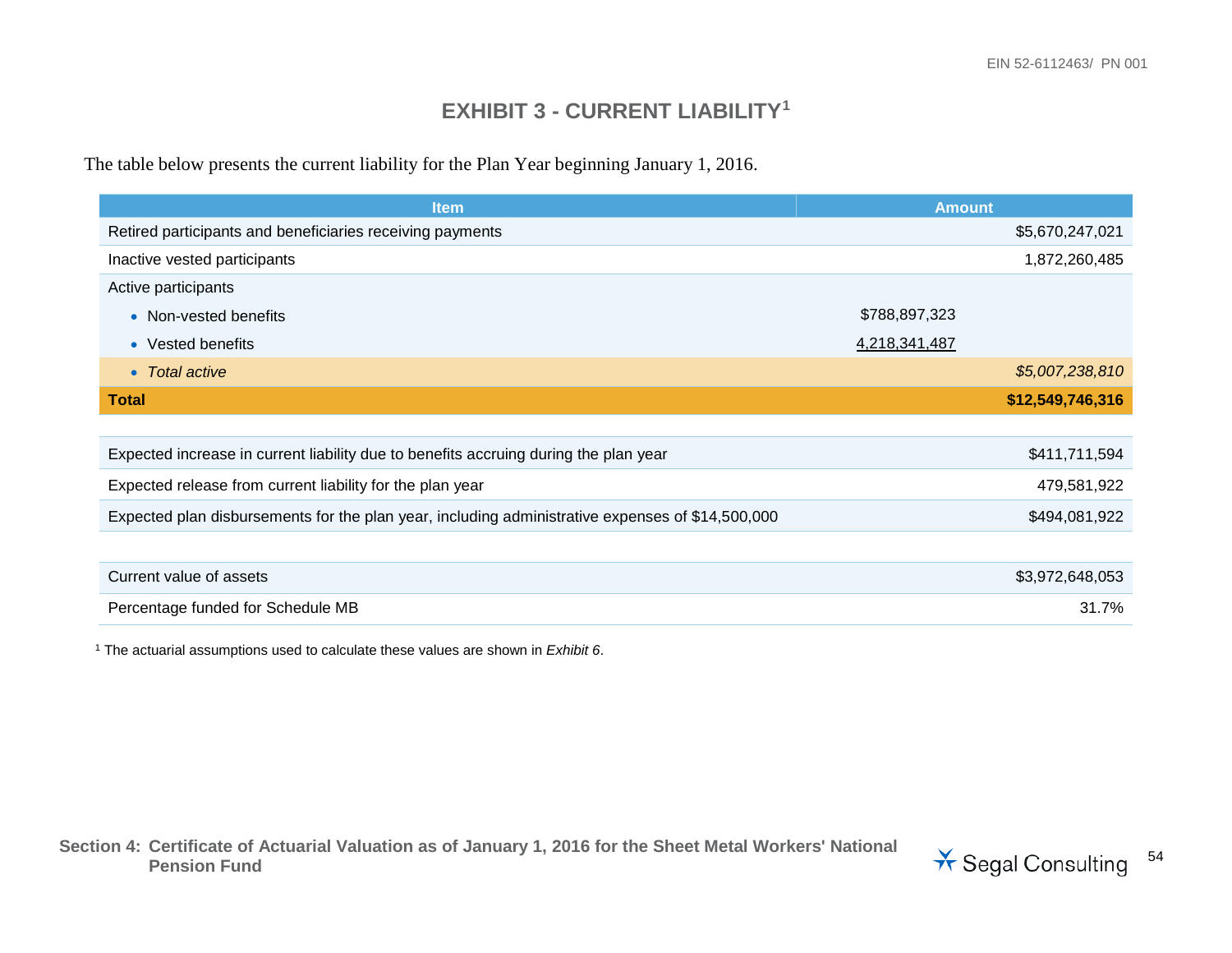### **EXHIBIT 4 - INFORMATION ON PLAN STATUS AS OF JANUARY 1, 2016**

| Plan status (as certified on March 30, 2016, for the 2016 zone certification) | <b>Endangered</b> |
|-------------------------------------------------------------------------------|-------------------|
| Actuarial value of assets for FSA                                             | \$4.294.266.345   |
| Accrued liability under unit credit cost method                               | 7.230.768.938     |
| Funded percentage for monitoring plan's status                                | 59.4%             |

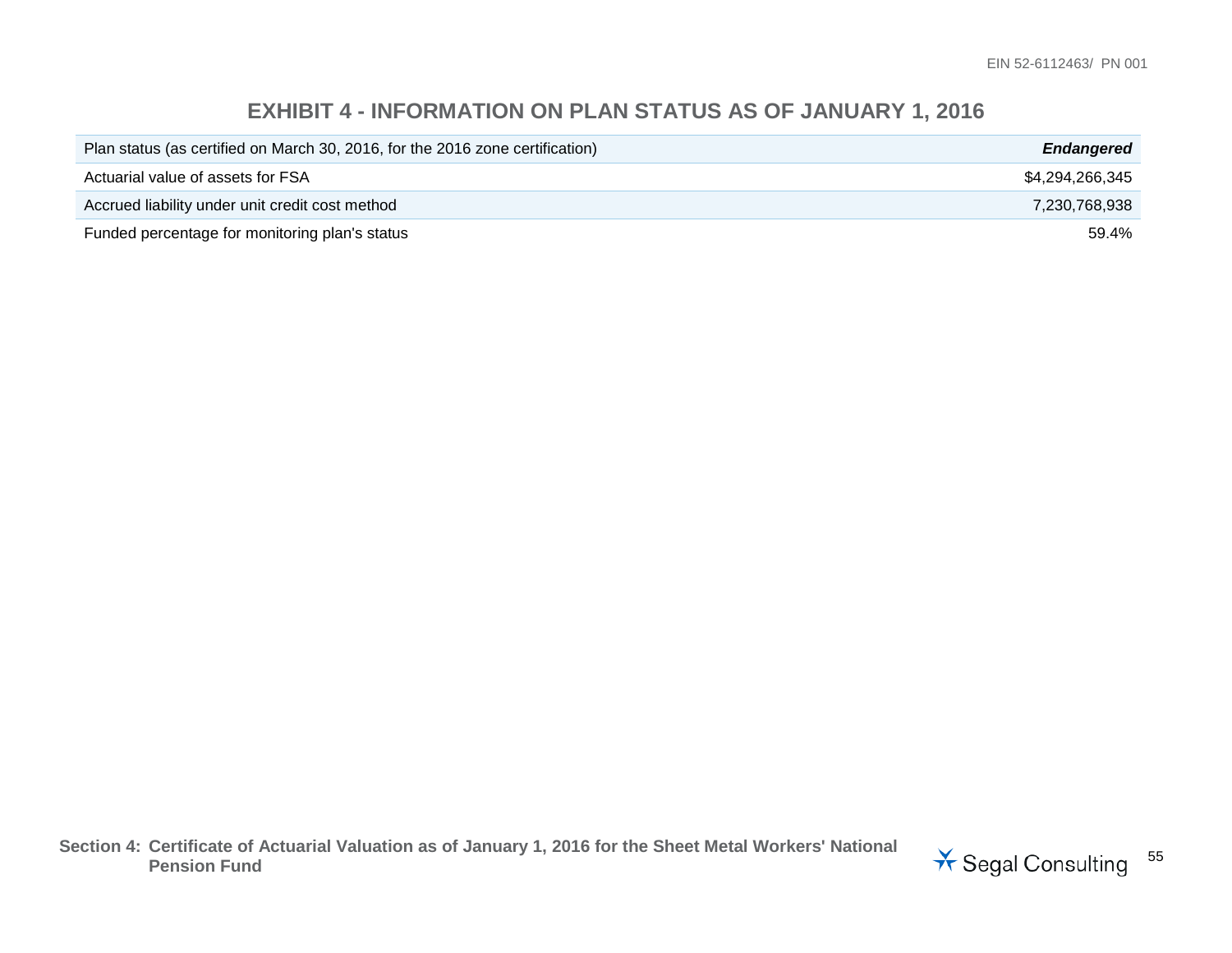#### **EXHIBIT 5 - SUMMARY OF PLAN PROVISIONS**

(SCHEDULE MB, LINE 6)

This exhibit summarizes the major provisions of the Plan included in the valuation. It is not intended to be, nor should it be interpreted as, a complete statement of all plan provisions.

| <b>Plan Year</b>           | January 1 through December 31                                                                                                                                                                                                                                                                                                                                                      |
|----------------------------|------------------------------------------------------------------------------------------------------------------------------------------------------------------------------------------------------------------------------------------------------------------------------------------------------------------------------------------------------------------------------------|
| <b>Pension Credit Year</b> | January 1 through December 31                                                                                                                                                                                                                                                                                                                                                      |
| <b>Plan Status</b>         | Ongoing plan                                                                                                                                                                                                                                                                                                                                                                       |
| <b>Normal Retirement</b>   | • Age Requirement: 65                                                                                                                                                                                                                                                                                                                                                              |
|                            | • Service Requirement: Five years of participation in the Plan                                                                                                                                                                                                                                                                                                                     |
|                            | • Amount: Described below                                                                                                                                                                                                                                                                                                                                                          |
|                            | For service on and after January 1, 2014:                                                                                                                                                                                                                                                                                                                                          |
|                            | Participant's Benefit Rate multiplied by the participant's Contribution Hours for the Plan Year multiplied by<br>the Applicable Percentage for the Plan Year.                                                                                                                                                                                                                      |
|                            | Benefit Rate is the portion of the participant's contribution rate that is subject to benefit accruals. For<br>Participants working under a Collective Bargaining Agreement that qualifies for a 55/30 (or 60/30) Pension,<br>the Benefit Rate is the total Contribution Rate less the 55/30 (or 60/30) Rate (30% of the Contribution Rate<br>for periods after December 1, 2007). |
|                            | Contribution Hours are the hours for which contributions are required to be made for the participant's work in<br>Covered Employment.                                                                                                                                                                                                                                              |
|                            | Applicable Percentage is based on the average of the Plan's rate of market value investment return for each<br>of the three most recent Plan Years reported in the Actuarial Valuation and Review as of January 1 of the<br>immediately preceding Plan Year and is defined in the following table:                                                                                 |

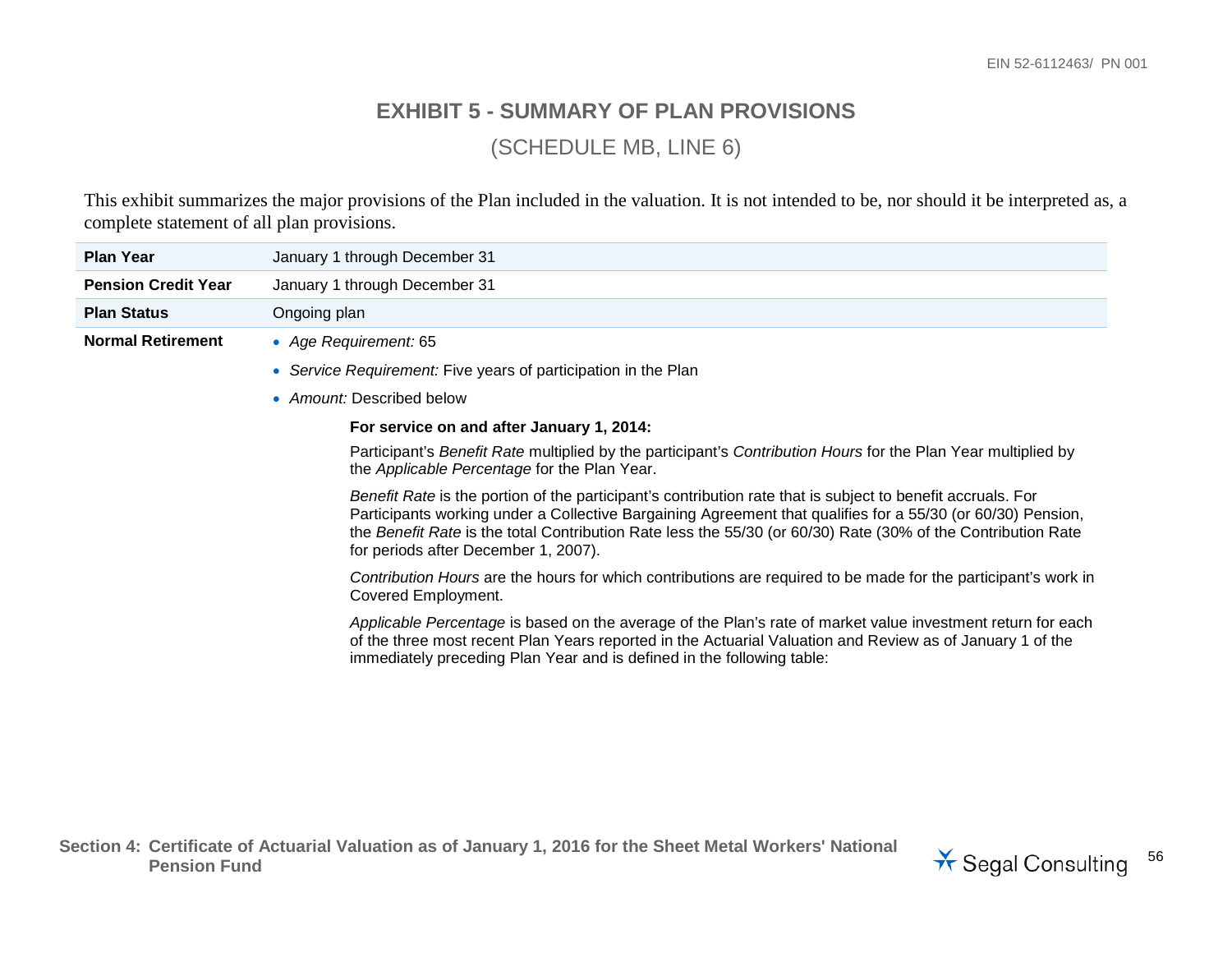| <b>Applicable Percentage</b> | Average of<br><b>Market Value Investment Return Percentages</b><br>for 3 Most Recent Plan Years |
|------------------------------|-------------------------------------------------------------------------------------------------|
| 1.25%                        | 10.0% or higher                                                                                 |
| 1.00%                        | 8.5% or higher but less than 10.0%                                                              |
| 0.75%                        | 6.5% or higher but less than 8.5%                                                               |
| 0.50%                        | Greater than 0% but less than 6.5%                                                              |
| $0.00\%$                     | 0% or less                                                                                      |

The above formula applies unless otherwise stated in a Funding Improvement Plan Option.

The Applicable Percentage for the 2016 Plan Year is 1.25%.

#### **For service and on and after adoption of Rehabilitation Plan Schedule and before January 1, 2014:**

Default Schedule/Persons for Whom Contribution were Not Required to be Made ("Persons for Whom"): 1% of the amount determined by multiplying the participant's Benefit Rate by the participant's Contribution Hours for the Plan Year.

First Alternative Schedule: Same as accrual for service on and after December 1, 2007 and before adoption of Rehabilitation Plan Schedule.

Second Alternative Schedule: 1% of the amount determined by multiplying the participant's Benefit Rate by the participant's Contribution Hours for the Plan Year.

Formerly Alternative Schedule and Agreement Did Not Include Required Contribution Rate Increases - No Increase Consequences ("NIC"): 1% of the amount determined by multiplying the participant's Benefit Rate by the participant's Contribution Hours for the Plan Year.

#### **For service on and after December 1, 2007 and before adoption of Rehabilitation Plan Schedule:**

Employers that have not made required contribution rate increases: Same as accrual for service after August 31, 2003.

Employers that have made required contribution rate increases: 1.5% of the amount determined by multiplying the participant's Benefit Rate by the participant's Contribution Hours for the Plan Year (up to 1,200 hours), plus 0.7% of the amount determined by multiplying the participant's Benefit Rate by the participant's Contribution Hours (over 1,200 hours). The 1.5% multiplier is applied to the first 1,200 hours at the highest Benefit Rate in effect during the Plan Year.

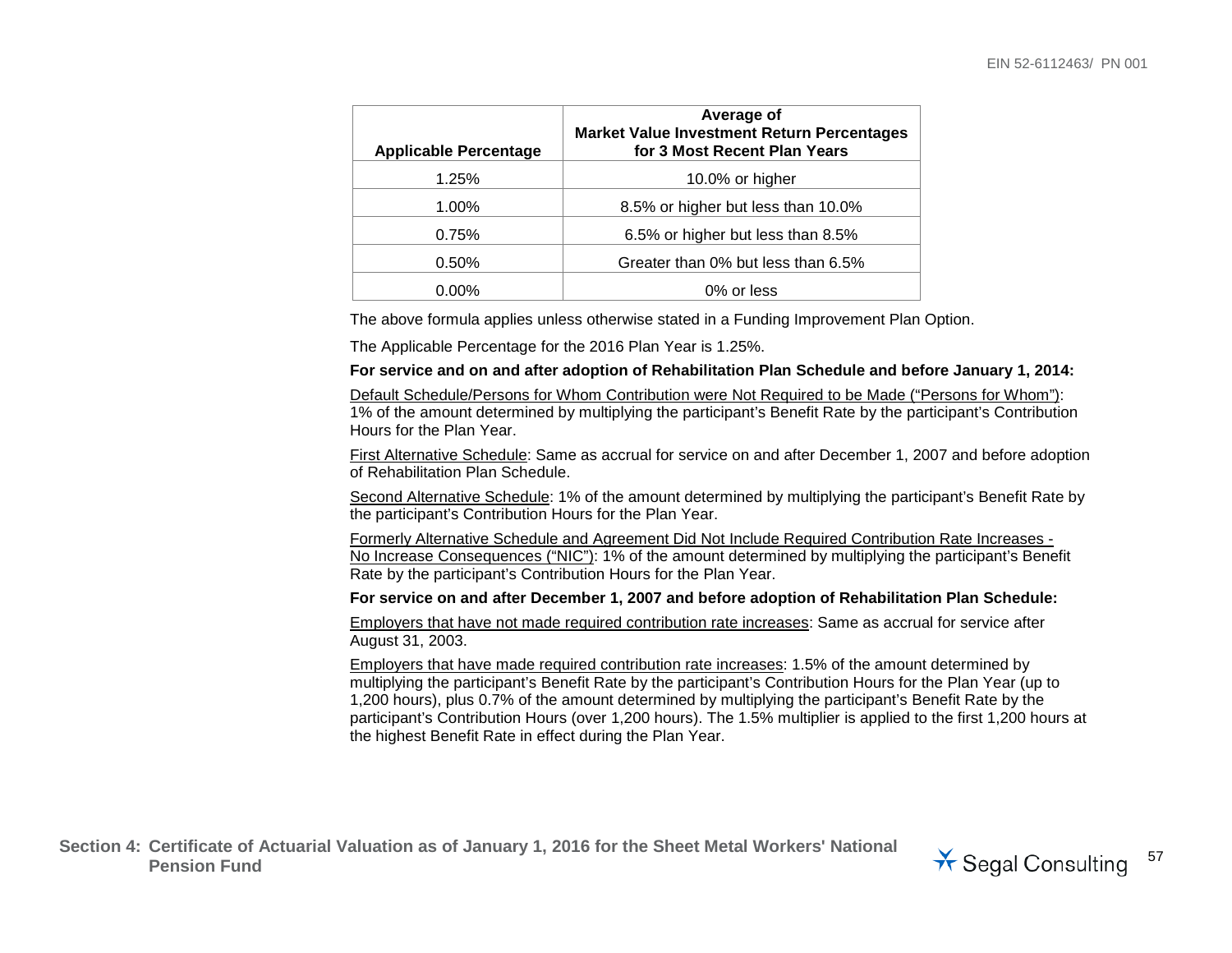| For service after August 31, 2003 and before December 1, 2007: |  |  |  |  |
|----------------------------------------------------------------|--|--|--|--|
|----------------------------------------------------------------|--|--|--|--|

|                       | 0.8571% of the amount determined by multiplying the participant's Benefit Rate by the participant's<br>Contribution Hours (up to 1,400 hours), plus 0.3% of the amount determined by multiplying the participant's<br>Benefit Rate by the participant's Contribution Hours (over 1,400 hours). For participants in 55/30 Locals, 80%<br>of the total contribution rate is subject to benefit accruals. The 0.8571% multiplier is applied to the first 1,400<br>hours at the highest Benefit Rate in effect during the Plan Year. |
|-----------------------|----------------------------------------------------------------------------------------------------------------------------------------------------------------------------------------------------------------------------------------------------------------------------------------------------------------------------------------------------------------------------------------------------------------------------------------------------------------------------------------------------------------------------------|
|                       | Supplemental accruals:<br>Locals are required to increase their contribution rates subject to benefit accruals by 10% annually for<br>eligibility. Participants of Locals that make the required increases earn a supplemental accrual that brings the<br>total accrual to twice the normal rate in the year following the increase.                                                                                                                                                                                             |
|                       | For service after December 31, 1999 and before September 1, 2003:                                                                                                                                                                                                                                                                                                                                                                                                                                                                |
|                       | 1.7142% of the amount determined by multiplying the participant's Benefit Rate by the participant's<br>Contribution Hours (up to 1,400 hours), plus 0.6% of the amount determined by multiplying the participant's<br>Benefit Rate by the participant's Contribution Hours (over 1,400 hours). The 1.7142% multiplier is applied to<br>the first 1,400 hours at the highest Benefit Rate in effect during the Plan Year.                                                                                                         |
|                       | For service before January 1, 2000:                                                                                                                                                                                                                                                                                                                                                                                                                                                                                              |
|                       | Benefit accrued according to the rules of the Plan in effect on December 31, 1999                                                                                                                                                                                                                                                                                                                                                                                                                                                |
|                       | <b>Past Service:</b>                                                                                                                                                                                                                                                                                                                                                                                                                                                                                                             |
|                       | \$10.00 for each year of Past Service Credit, if any, up to 10 years                                                                                                                                                                                                                                                                                                                                                                                                                                                             |
|                       | • Post-Normal Retirement Age Adjustment: Regular pension accrued at Normal Retirement Age (NRA), increased by<br>1.0% for each month greater than NRA, and 1.5% for each month greater than age 70.                                                                                                                                                                                                                                                                                                                              |
| <b>Standard Early</b> | • Age Requirement: 55                                                                                                                                                                                                                                                                                                                                                                                                                                                                                                            |
| <b>Retirement</b>     | • Service Requirement: Fulfill any one of the following:                                                                                                                                                                                                                                                                                                                                                                                                                                                                         |
|                       | a. 10 years of Pension Credits, including at least five years of Future Service Credit, or<br>b. 10 years of Vesting Service, or<br>c. 15 years of Pension Credits, including at least 12 months of Future Service Credit                                                                                                                                                                                                                                                                                                        |
|                       | • Amount: Normal Retirement benefit reduced as described below.                                                                                                                                                                                                                                                                                                                                                                                                                                                                  |
|                       | For benefits accrued on and after January 1, 2014:                                                                                                                                                                                                                                                                                                                                                                                                                                                                               |
|                       | Reductions based on the participant's Funding Improvement Plan Option, which depends upon the<br>Schedule or Rehabilitation Plan provision which applied to the classification of employment when the Plan<br>was in critical status.                                                                                                                                                                                                                                                                                            |
|                       | <b>Default Option</b><br>Actuarially from age 65 (Unsubsidized Early Retirement Pension)                                                                                                                                                                                                                                                                                                                                                                                                                                         |
|                       | <b>First Alternative Option</b><br>6% per year from age 65                                                                                                                                                                                                                                                                                                                                                                                                                                                                       |
|                       | <b>Second Alternative Option</b><br>Actuarially from age 65 (Unsubsidized Early Retirement Pension)                                                                                                                                                                                                                                                                                                                                                                                                                              |

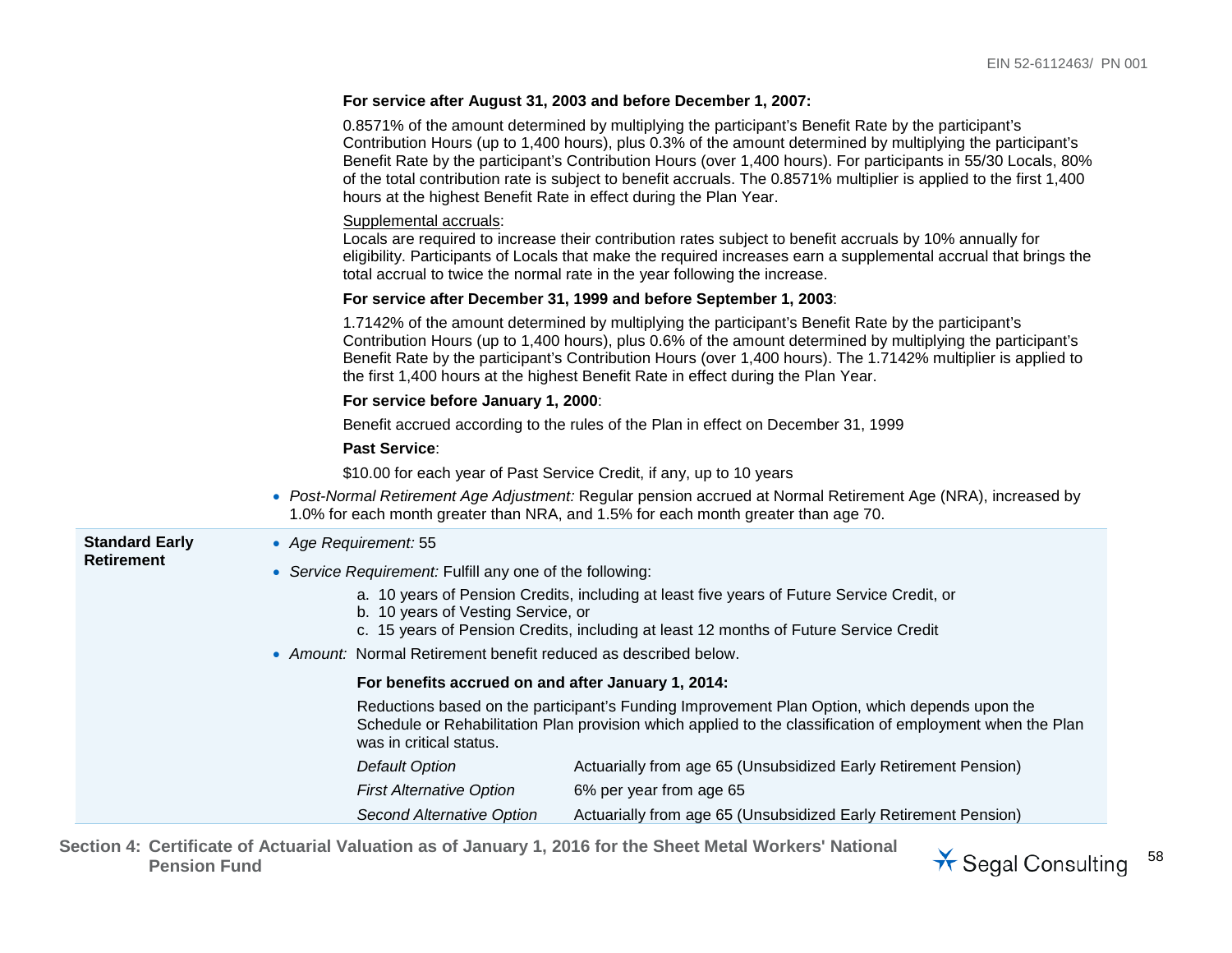|                      | For benefits accrued before January 1, 2014:                    |                                                                                                                                                                                                            |
|----------------------|-----------------------------------------------------------------|------------------------------------------------------------------------------------------------------------------------------------------------------------------------------------------------------------|
|                      | was in critical status.                                         | Reductions based on the participant's Home Local Schedule (Rehabilitation Plan Schedule) when the Plan                                                                                                     |
|                      | Default Schedule/<br>Persons for Whom                           | Actuarially from age 65 (Unsubsidized Early Retirement Pension)                                                                                                                                            |
|                      | <b>First Alternative Schedule</b>                               | 6% per year from age 65                                                                                                                                                                                    |
|                      | Second Alternative Schedule                                     | Actuarially from age 65 (Unsubsidized Early Retirement Pension)                                                                                                                                            |
|                      | <b>NIC</b>                                                      | Actuarially from age 65 (Unsubsidized Early Retirement Pension)                                                                                                                                            |
| <b>Special Early</b> | • Age Requirement: 55                                           |                                                                                                                                                                                                            |
| <b>Retirement</b>    | • Service Requirement: Fulfill any one of the following:        |                                                                                                                                                                                                            |
|                      |                                                                 | a. 10 years of Pension Credits, including at least five years of Future Service Credit, or<br>b. 10 years of Vesting Service, or                                                                           |
|                      | consecutive calendar years immediately preceding retirement     | c. 15 years of Pension Credits, including at least 12 months of Future Service Credit<br>• Active Service Requirement: Complete at least 3,500 hours of work in covered employment during the five         |
|                      | • Amount: Normal Retirement benefit reduced as described below. |                                                                                                                                                                                                            |
|                      |                                                                 | For benefits accrued on and after January 1, 2014:                                                                                                                                                         |
|                      | was in critical status.                                         | Reductions based on the participant's Funding Improvement Plan Option, which depends upon the<br>Schedule or Rehabilitation Plan provision which applied to the classification of employment when the Plan |
|                      | <b>Default Option</b>                                           | Unavailable                                                                                                                                                                                                |
|                      | <b>First Alternative Option</b>                                 | 6% per year from age 62                                                                                                                                                                                    |
|                      | Second Alternative Option                                       | Unavailable                                                                                                                                                                                                |
|                      | For benefits accrued before January 1, 2014:                    |                                                                                                                                                                                                            |
|                      | was in critical status.                                         | Reductions based on the participant's Home Local Schedule (Rehabilitation Plan Schedule) when the Plan                                                                                                     |
|                      | Default Schedule/<br>Persons for Whom                           | Unavailable                                                                                                                                                                                                |
|                      | <b>First Alternative Schedule</b>                               | 6% per year from age 62                                                                                                                                                                                    |
|                      | Second Alternative Schedule                                     | Unavailable                                                                                                                                                                                                |
|                      | <b>NIC</b>                                                      | Unavailable                                                                                                                                                                                                |

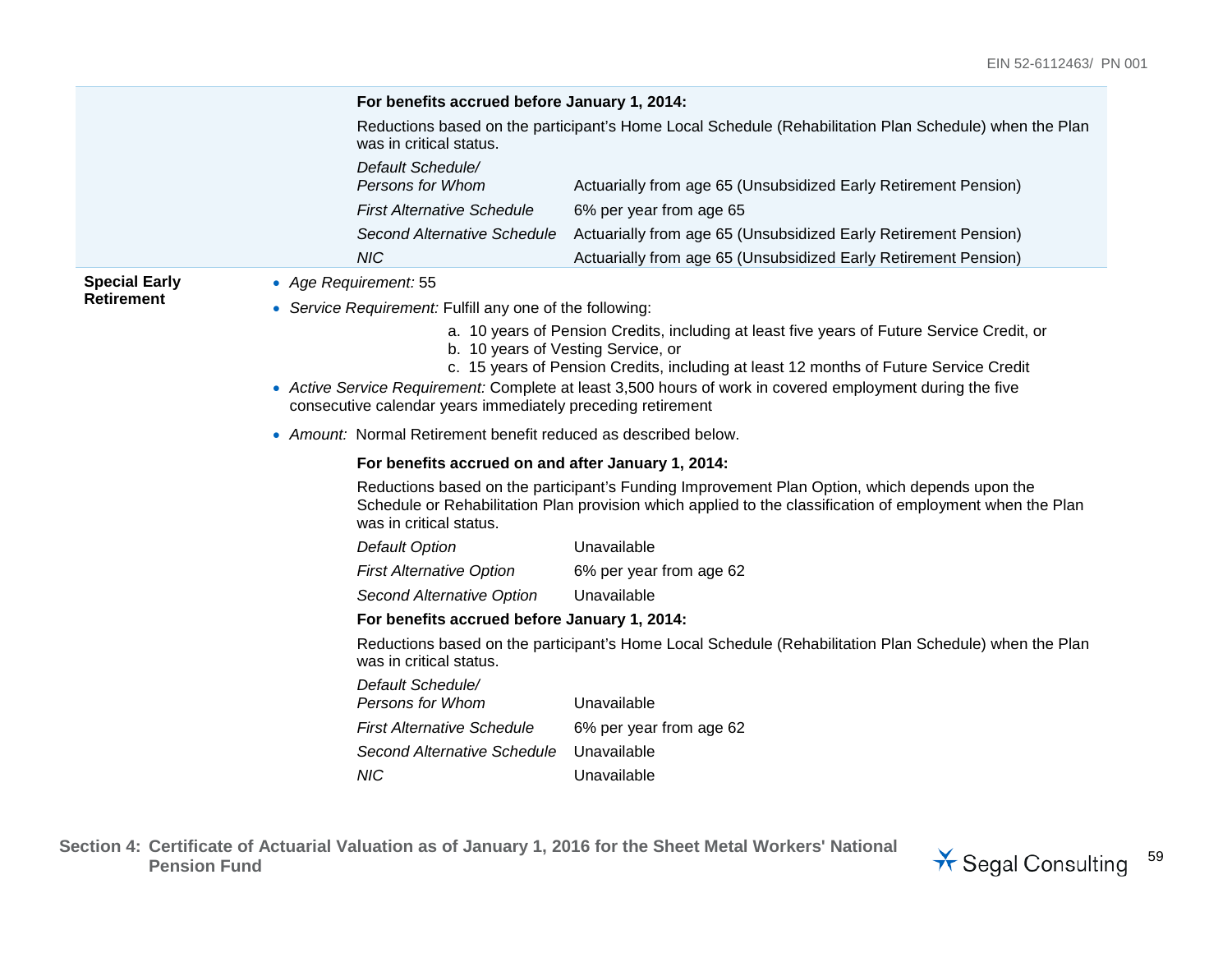| Age 62 Pension | • Age Requirement: 62                                                                                                                                                                  |                                                                                                                                                                                                                        |  |  |
|----------------|----------------------------------------------------------------------------------------------------------------------------------------------------------------------------------------|------------------------------------------------------------------------------------------------------------------------------------------------------------------------------------------------------------------------|--|--|
|                | • Service Requirement: Same as Special Early Retirement                                                                                                                                |                                                                                                                                                                                                                        |  |  |
|                | • Active Service Requirement: Same as Special Early Retirement                                                                                                                         |                                                                                                                                                                                                                        |  |  |
|                | • Amount: Described below                                                                                                                                                              |                                                                                                                                                                                                                        |  |  |
|                | For benefits accrued on and after January 1, 2014:                                                                                                                                     |                                                                                                                                                                                                                        |  |  |
|                | status.                                                                                                                                                                                | Amount based on the participant's Funding Improvement Plan Option, which depends upon the Schedule or<br>Rehabilitation Plan provision which applied to the classification of employment when the Plan was in critical |  |  |
|                | <b>Default Option</b>                                                                                                                                                                  | Unavailable                                                                                                                                                                                                            |  |  |
|                | <b>First Alternative Option</b>                                                                                                                                                        | Unavailable                                                                                                                                                                                                            |  |  |
|                | Second Alternative Option                                                                                                                                                              | Normal Retirement Benefit amount                                                                                                                                                                                       |  |  |
|                |                                                                                                                                                                                        | For benefits accrued before January 1, 2014:                                                                                                                                                                           |  |  |
|                | in critical status.                                                                                                                                                                    | Amount based on the participant's Home Local Schedule (Rehabilitation Plan Schedule) when the Plan was                                                                                                                 |  |  |
|                | Default Schedule/<br>Persons for Whom                                                                                                                                                  | Unavailable                                                                                                                                                                                                            |  |  |
|                | <b>First Alternative Schedule</b>                                                                                                                                                      | Unavailable                                                                                                                                                                                                            |  |  |
|                | Second Alternative Schedule                                                                                                                                                            | Normal Retirement Benefit amount                                                                                                                                                                                       |  |  |
|                | <b>NIC</b>                                                                                                                                                                             | Normal Retirement Benefit amount                                                                                                                                                                                       |  |  |
| 55/30 Pension  | • Age Requirement: 55                                                                                                                                                                  |                                                                                                                                                                                                                        |  |  |
|                | Service Credit subject to a 55/30 Rate                                                                                                                                                 | • Service Requirement: 30 years of Future Service Credit with at least 60 months of the last 120 months of Future                                                                                                      |  |  |
|                | • Active Service Requirement: Complete at least 3,500 hours of work in covered employment at 55/30 Rate during the<br>five consecutive calendar years immediately preceding retirement |                                                                                                                                                                                                                        |  |  |
|                | • Amount: Described below                                                                                                                                                              |                                                                                                                                                                                                                        |  |  |
|                | For benefits accrued on and after January 1, 2014:                                                                                                                                     |                                                                                                                                                                                                                        |  |  |
|                | status.                                                                                                                                                                                | Amount based on the participant's Funding Improvement Plan Option, which depends upon the Schedule or<br>Rehabilitation Plan provision which applied to the classification of employment when the Plan was in critical |  |  |
|                | <b>Default Option</b>                                                                                                                                                                  | Unavailable                                                                                                                                                                                                            |  |  |
|                | <b>First Alternative Option</b>                                                                                                                                                        | Normal Retirement benefit amount                                                                                                                                                                                       |  |  |
|                |                                                                                                                                                                                        |                                                                                                                                                                                                                        |  |  |

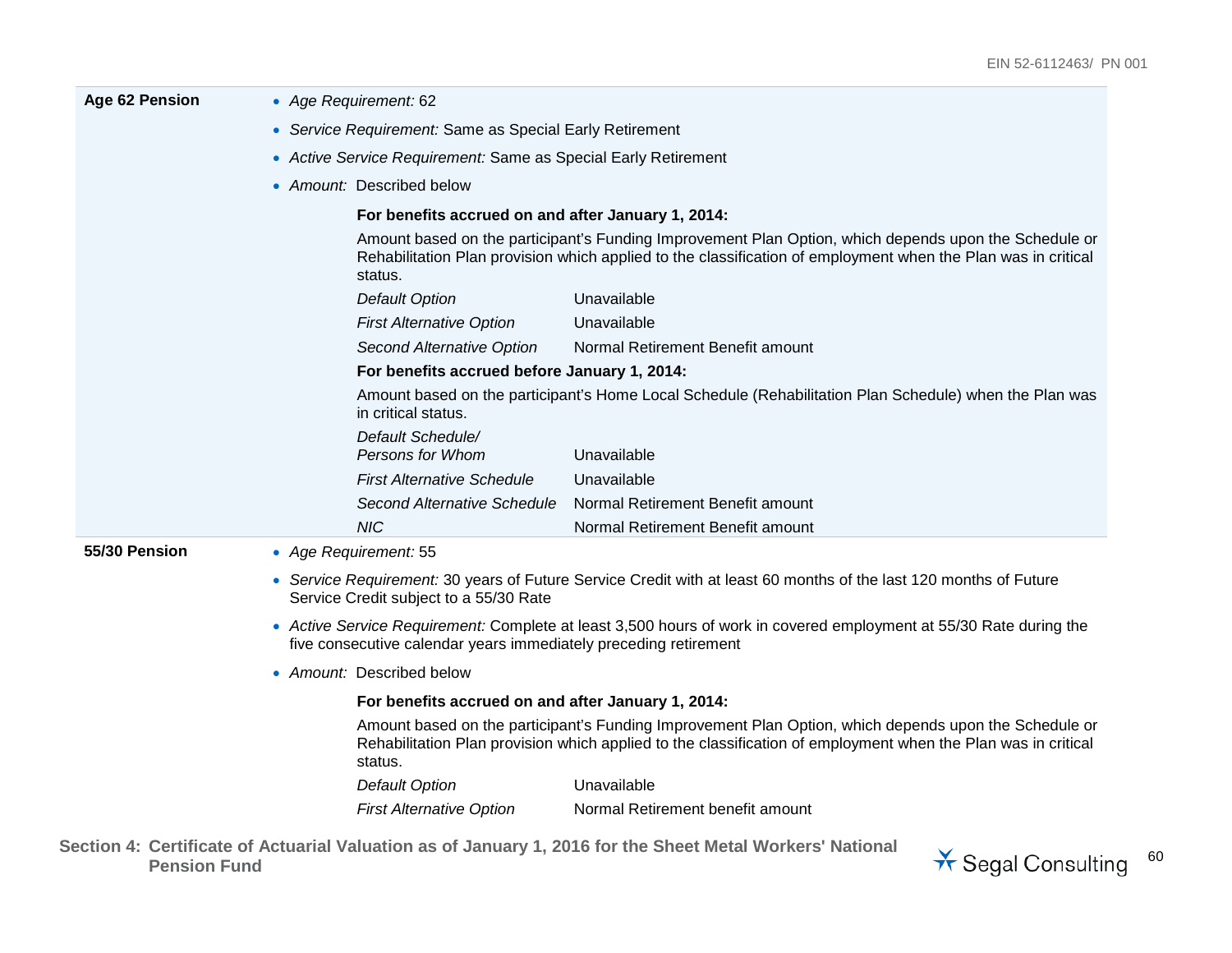*Second Alternative Option* Unavailable **For benefits accrued before January 1, 2014:** Amount based on the participant's Home Local Schedule (Rehabilitation Plan Schedule) when the Plan was in critical status. *Default Schedule/ Persons for Whom* Unavailable *First Alternative Schedule* Normal Retirement Benefit amount *Second Alternative Schedule* Unavailable *NIC* Unavailable **60/30 Pension** • *Age Requirement:* 55 • *Service Requirement:* Same as 55/30 Pension • *Active Service Requirement:* Same as 55/30 Pension • *Amount:* Described below **For benefits accrued on and after January 1, 2014:** Amount based on the participant's Funding Improvement Plan Option, which depends upon the Schedule or Rehabilitation Plan provision which applied to the classification of employment when the Plan was in critical status. *Default Option* Unavailable *First Alternative Option* Unavailable *Second Alternative Option* Normal Retirement benefit amount **For benefits accrued before January 1, 2014:** Amount based on the participant's Home Local Schedule (Rehabilitation Plan Schedule) when the Plan was in critical status. *Default Schedule/ Persons for Whom* Unavailable *First Alternative Schedule* Unavailable *Second Alternative Schedule* Normal Retirement benefit amount *NIC* Unavailable **Full Disability** • *Age Requirement:* Under age 55 • *Service Requirement:* 10 years of Credited Service, including at least five years of Future Service Credit

• Active Service Requirement: Worked at least 435 hours in the 24-month period immediately preceding the date of

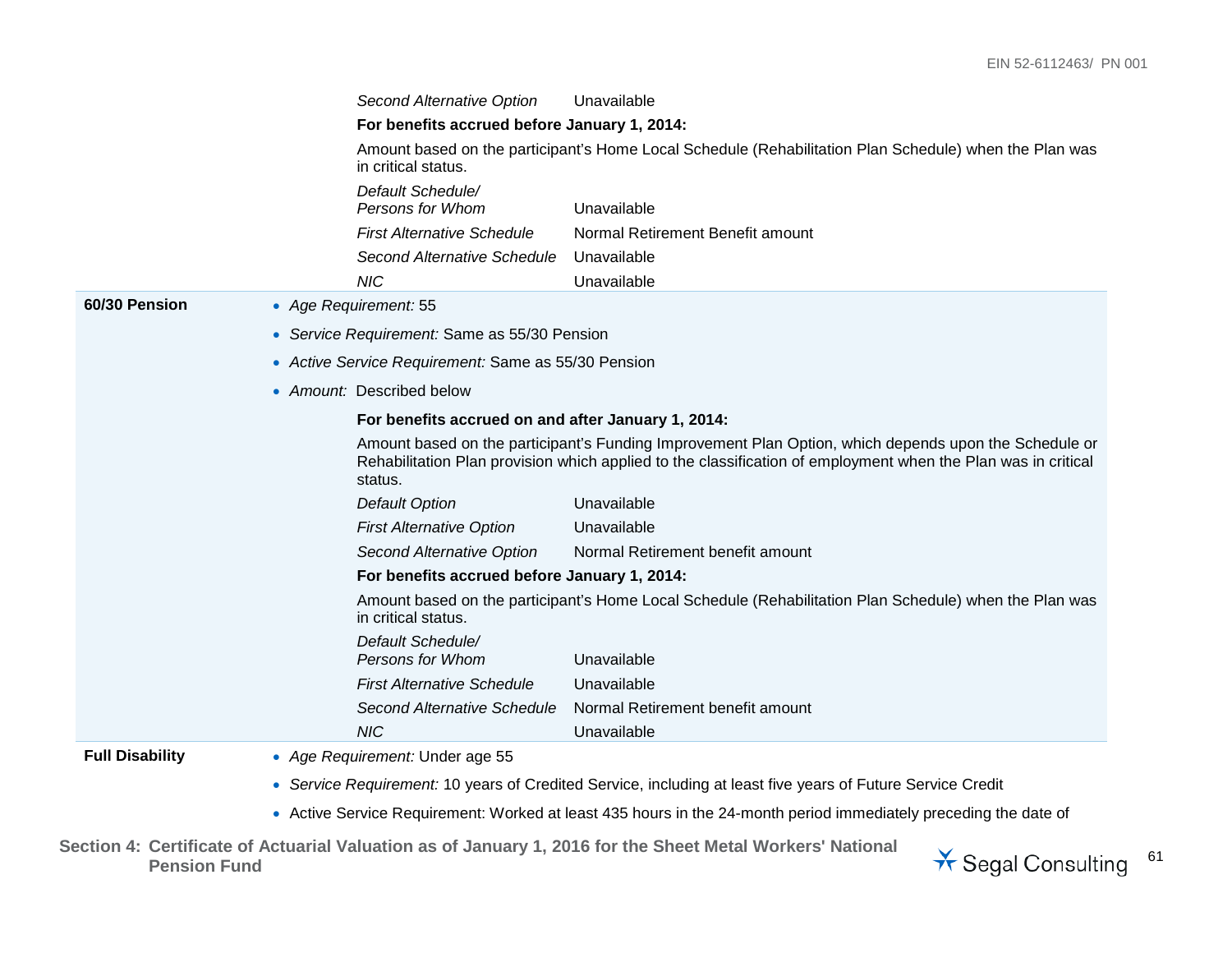|                                                  |                                                                                                                                                                                                                                                                                                                                                                                                                                                                                           | disablement                                                                                                                                                                                                                                                                                                                                                                                                                                                                                                                                                                                                                                                                                                                                                           |                           |
|--------------------------------------------------|-------------------------------------------------------------------------------------------------------------------------------------------------------------------------------------------------------------------------------------------------------------------------------------------------------------------------------------------------------------------------------------------------------------------------------------------------------------------------------------------|-----------------------------------------------------------------------------------------------------------------------------------------------------------------------------------------------------------------------------------------------------------------------------------------------------------------------------------------------------------------------------------------------------------------------------------------------------------------------------------------------------------------------------------------------------------------------------------------------------------------------------------------------------------------------------------------------------------------------------------------------------------------------|---------------------------|
|                                                  |                                                                                                                                                                                                                                                                                                                                                                                                                                                                                           | • Other Requirement: Approved for disability benefit with the Social Security Administration or Railroad Retirement<br>Board                                                                                                                                                                                                                                                                                                                                                                                                                                                                                                                                                                                                                                          |                           |
|                                                  |                                                                                                                                                                                                                                                                                                                                                                                                                                                                                           | • Amount: Early Retirement benefit amount, payable beginning in the seventh month of disability                                                                                                                                                                                                                                                                                                                                                                                                                                                                                                                                                                                                                                                                       |                           |
|                                                  |                                                                                                                                                                                                                                                                                                                                                                                                                                                                                           | • Charge for Coverage: None                                                                                                                                                                                                                                                                                                                                                                                                                                                                                                                                                                                                                                                                                                                                           |                           |
|                                                  |                                                                                                                                                                                                                                                                                                                                                                                                                                                                                           | The Disability Benefit is not payable for participants categorized as Persons for Whom when the Plan was in critical<br>status unless all eligibility conditions had been satisfied before January 1, 2010.                                                                                                                                                                                                                                                                                                                                                                                                                                                                                                                                                           |                           |
| <b>Vesting</b>                                   |                                                                                                                                                                                                                                                                                                                                                                                                                                                                                           | • Age Requirement: None                                                                                                                                                                                                                                                                                                                                                                                                                                                                                                                                                                                                                                                                                                                                               |                           |
|                                                  |                                                                                                                                                                                                                                                                                                                                                                                                                                                                                           | • Service Requirement: Five years of Vesting Service                                                                                                                                                                                                                                                                                                                                                                                                                                                                                                                                                                                                                                                                                                                  |                           |
|                                                  |                                                                                                                                                                                                                                                                                                                                                                                                                                                                                           | • Amount: Normal Retirement benefit amount, based on plan in effect when last active                                                                                                                                                                                                                                                                                                                                                                                                                                                                                                                                                                                                                                                                                  |                           |
|                                                  |                                                                                                                                                                                                                                                                                                                                                                                                                                                                                           | • Normal Retirement Age: 65                                                                                                                                                                                                                                                                                                                                                                                                                                                                                                                                                                                                                                                                                                                                           |                           |
| <b>Spouse's Pre-</b>                             |                                                                                                                                                                                                                                                                                                                                                                                                                                                                                           | • Eligibility Requirement: Has attained Vested Status                                                                                                                                                                                                                                                                                                                                                                                                                                                                                                                                                                                                                                                                                                                 |                           |
|                                                  | <b>Retirement Death</b><br><b>Benefit</b>                                                                                                                                                                                                                                                                                                                                                                                                                                                 | • Amount: 50% of the monthly benefit the participant would have received had he/she terminated employment on<br>his/her date of death and survived to his/her Early Retirement Date (or any later date elected by the spouse), retired<br>and elected to receive benefits in the Normal Form of payment.                                                                                                                                                                                                                                                                                                                                                                                                                                                              |                           |
|                                                  | • When Paid: Immediately if participant's death occurred after attainment of his/her earliest retirement age, otherwise<br>month in which the participant would have attained his/her earliest retirement age. If surviving spouse elects to<br>receive payments before the month in which participant would have attained his/her earliest retirement age, the<br>monthly benefit will be the actuarial equivalent of the amount described above.                                        |                                                                                                                                                                                                                                                                                                                                                                                                                                                                                                                                                                                                                                                                                                                                                                       |                           |
| <b>Pre-Retirement Lump-</b><br>sum Death Benefit |                                                                                                                                                                                                                                                                                                                                                                                                                                                                                           | • Eligibility: Date of death after December 31, 2007; has attained Vested Status; no portion of the benefit assigned to<br>an Alternative Payee under a QDRO; and worked at least 435 hours within 24-month period preceding death                                                                                                                                                                                                                                                                                                                                                                                                                                                                                                                                    |                           |
|                                                  |                                                                                                                                                                                                                                                                                                                                                                                                                                                                                           | • Amount: \$5,000                                                                                                                                                                                                                                                                                                                                                                                                                                                                                                                                                                                                                                                                                                                                                     |                           |
| <b>Post-Retirement Death</b><br><b>Benefit</b>   |                                                                                                                                                                                                                                                                                                                                                                                                                                                                                           | 50% Joint and Survivor: If married, pension benefits are paid in the form of a 50% joint and survivor annuity unless the<br>participant and spouse reject this form. If not rejected, the benefit amount otherwise payable is reduced to reflect the<br>joint and survivor coverage. If not rejected, the spouse predeceases the employee, and the employee retired on<br>March 1, 1999 or later, the employee's benefit amount will subsequently be increased to the unreduced amount payable<br>("pop-up" feature) had the joint and survivor coverage been rejected. If rejected, or if not married, benefits are payable<br>for the life of the employee, or in any other available optional form elected by the employee in an actuarially equivalent<br>amount. |                           |
|                                                  | The "pop-up" feature is only applicable to pre-2014 benefits if the participant's Home Local Schedule/Rehabilitation Plan<br>Schedule as of December 31, 2013 was the First Alternative Schedule or Second Alternative Schedule. It is only<br>applicable to post-2013 benefits attributable to Contribution Hours worked under a collective bargaining agreement<br>satisfying the required contribution rate increases under the Rehabilitation Plan First Alternative Schedule/Funding |                                                                                                                                                                                                                                                                                                                                                                                                                                                                                                                                                                                                                                                                                                                                                                       |                           |
|                                                  | <b>Pension Fund</b>                                                                                                                                                                                                                                                                                                                                                                                                                                                                       | Section 4: Certificate of Actuarial Valuation as of January 1, 2016 for the Sheet Metal Workers' National                                                                                                                                                                                                                                                                                                                                                                                                                                                                                                                                                                                                                                                             | <b>★ Segal Consulting</b> |
|                                                  |                                                                                                                                                                                                                                                                                                                                                                                                                                                                                           |                                                                                                                                                                                                                                                                                                                                                                                                                                                                                                                                                                                                                                                                                                                                                                       |                           |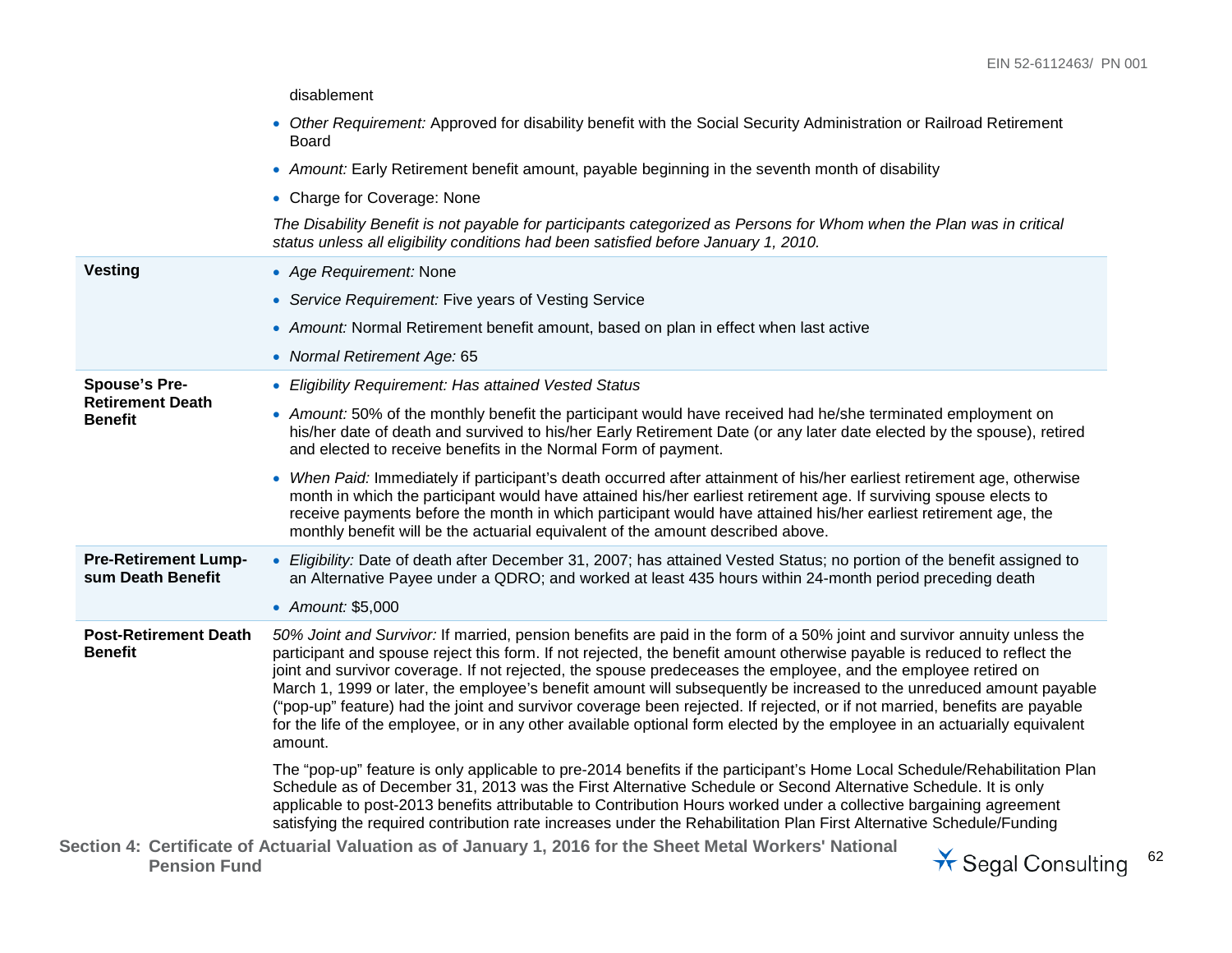|                            | Improvement Plan First Alternative Option or Rehabilitation Plan Second Alternative Schedule/Funding Improvement<br>Plan Second Alternative Option.                                                                                                                                                                                                                                                                                                                                                                                                                                                                                                                       |
|----------------------------|---------------------------------------------------------------------------------------------------------------------------------------------------------------------------------------------------------------------------------------------------------------------------------------------------------------------------------------------------------------------------------------------------------------------------------------------------------------------------------------------------------------------------------------------------------------------------------------------------------------------------------------------------------------------------|
|                            | 60-Month Certain: If the member has completed at least 15 years of Pension Credits before retirement and died within 5<br>years after retirement (if married, and taking joint and survivor pension, the spouse also died prior to receiving an<br>amount equal to 60 times the amount of the pension the participant had been entitled), the pension benefit will continue<br>to be paid to the participant's designated beneficiary until a total of 60 months payments had been made.                                                                                                                                                                                  |
|                            | The 60-month certain is only applicable to pre-2014 benefits if the participant's Home Local Schedule/Rehabilitation<br>Plan Schedule as of December 31, 2013 was the First Alternative Schedule or Second Alternative Schedule. It is only<br>applicable to post-2013 benefits attributable to Contribution Hours worked under a collective bargaining agreement<br>satisfying the required contribution rate increases under the Rehabilitation Plan First Alternative Schedule/Funding<br>Improvement Plan First Alternative Option or Rehabilitation Plan Second Alternative Schedule/Funding Improvement<br>Plan Second Alternative Option.                          |
| <b>Forms of Payment</b>    | The normal forms of payment are:                                                                                                                                                                                                                                                                                                                                                                                                                                                                                                                                                                                                                                          |
|                            | Single life annuity for single participants, and<br>≻                                                                                                                                                                                                                                                                                                                                                                                                                                                                                                                                                                                                                     |
|                            | 50% joint and survivor annuity with a "pop-up" feature for married participants (if applicable)<br>➤                                                                                                                                                                                                                                                                                                                                                                                                                                                                                                                                                                      |
|                            | The available optional forms of payment are:                                                                                                                                                                                                                                                                                                                                                                                                                                                                                                                                                                                                                              |
|                            | Single life annuity with 60-month certain (if applicable)<br>≻                                                                                                                                                                                                                                                                                                                                                                                                                                                                                                                                                                                                            |
|                            | 50% joint and survivor annuity with a "pop-up" feature and 60-month certain (if applicable)<br>➤                                                                                                                                                                                                                                                                                                                                                                                                                                                                                                                                                                          |
|                            | 75% joint and survivor annuity with a "pop-up" feature (if applicable)<br>≻                                                                                                                                                                                                                                                                                                                                                                                                                                                                                                                                                                                               |
|                            | 100% joint and survivor annuity with and without a "pop-up" feature (if applicable)<br>≻                                                                                                                                                                                                                                                                                                                                                                                                                                                                                                                                                                                  |
|                            | The "pop-up" feature and 60-month certain are only applicable to pre-2014 benefits if the participant's Home Local<br>Schedule/Rehabilitation Plan Schedule as of December 31, 2013 was the First Alternative Schedule or Second<br>Alternative Schedule. They are only applicable to post-2013 benefits attributable to Contribution Hours worked under a<br>collective bargaining agreement satisfying the required contribution rate increases under the Rehabilitation Plan First<br>Alternative Schedule/Funding Improvement Plan First Alternative Option or Rehabilitation Plan Second Alternative<br>Schedule/Funding Improvement Plan Second Alternative Option. |
| Participation              | After completion of 870 hours during a calendar year                                                                                                                                                                                                                                                                                                                                                                                                                                                                                                                                                                                                                      |
| <b>Past Service Credit</b> | Service granted on the basis of days worked or amount earned in covered employment in calendar years prior to a<br>participant's Contribution Date. For employers with a Contribution Date on or after January 1, 2000, the employer's<br>initial contribution rate must be at least \$0.50 per hour.                                                                                                                                                                                                                                                                                                                                                                     |

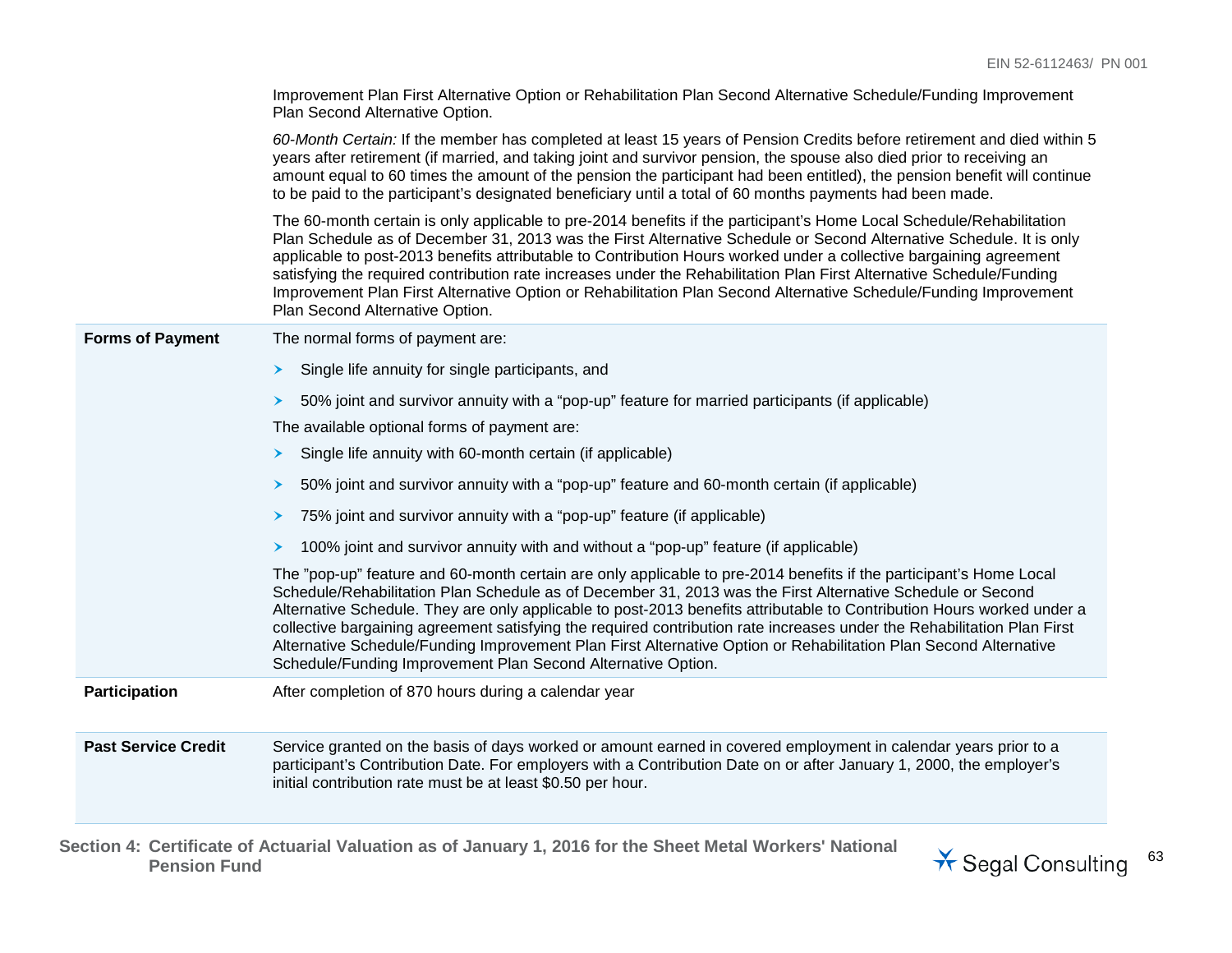**Future Service Credit** Service granted on the basis of hours of work in a calendar year after a Participant's Contribution Date in accordance with the following schedule:

|                                                   | <b>Months of Future</b><br><b>Service Credit</b>           | <b>Hours of Work in Covered</b><br><b>Employment During Calendar Year</b>                                                                                                                                                                                                                                                                                                                                                                                                  |  |
|---------------------------------------------------|------------------------------------------------------------|----------------------------------------------------------------------------------------------------------------------------------------------------------------------------------------------------------------------------------------------------------------------------------------------------------------------------------------------------------------------------------------------------------------------------------------------------------------------------|--|
|                                                   | 0                                                          | Less than 100                                                                                                                                                                                                                                                                                                                                                                                                                                                              |  |
|                                                   |                                                            | $100 - 199$                                                                                                                                                                                                                                                                                                                                                                                                                                                                |  |
|                                                   | 2                                                          | 200 - 299                                                                                                                                                                                                                                                                                                                                                                                                                                                                  |  |
|                                                   | 3                                                          | $300 - 399$                                                                                                                                                                                                                                                                                                                                                                                                                                                                |  |
|                                                   | 4                                                          | 400 - 499                                                                                                                                                                                                                                                                                                                                                                                                                                                                  |  |
|                                                   | 5                                                          | $500 - 599$                                                                                                                                                                                                                                                                                                                                                                                                                                                                |  |
|                                                   | 6                                                          | $600 - 699$                                                                                                                                                                                                                                                                                                                                                                                                                                                                |  |
|                                                   | 7                                                          | 700 - 799                                                                                                                                                                                                                                                                                                                                                                                                                                                                  |  |
|                                                   | 8                                                          | 800 - 899                                                                                                                                                                                                                                                                                                                                                                                                                                                                  |  |
|                                                   | 9                                                          | $900 - 999$                                                                                                                                                                                                                                                                                                                                                                                                                                                                |  |
|                                                   | 10                                                         | $1,000 - 1,099$                                                                                                                                                                                                                                                                                                                                                                                                                                                            |  |
|                                                   | 11                                                         | $1,100 - 1,199$                                                                                                                                                                                                                                                                                                                                                                                                                                                            |  |
|                                                   | 12                                                         | 1,200 & Over                                                                                                                                                                                                                                                                                                                                                                                                                                                               |  |
| <b>Pension Credit</b>                             |                                                            | Sum of the Past Service Credit and Future Service Credit (excluding service lost under the Plan's break in service rules)                                                                                                                                                                                                                                                                                                                                                  |  |
| <b>Vesting Service</b>                            |                                                            | 870 or more hours of work within a Plan year earns one year of Vesting Service                                                                                                                                                                                                                                                                                                                                                                                             |  |
| <b>Contribution Rate</b>                          |                                                            | Varies from \$0.05 to \$16.69 per hour as of the valuation date. The average rate is \$4.85 per hour as of January 1, 2016.<br>2.5% of employer contributions are allocated to 401(h) Medical Accounts but are subject to pension benefit accruals.                                                                                                                                                                                                                        |  |
| <b>Required Contribution</b>                      |                                                            | Future contribution rate increases required under the Funding Improvement Plan Options are described below.                                                                                                                                                                                                                                                                                                                                                                |  |
| <b>Increases</b>                                  | First Alternative Option: 7.0% for 2016 - 2017 Plan Years  |                                                                                                                                                                                                                                                                                                                                                                                                                                                                            |  |
|                                                   | Second Alternative Option: 3.5% for 2016 - 2017 Plan Years |                                                                                                                                                                                                                                                                                                                                                                                                                                                                            |  |
|                                                   |                                                            | The above increases are recognized in future valuations as adopted in each contract                                                                                                                                                                                                                                                                                                                                                                                        |  |
| <b>Cost of Living</b><br><b>Adjustment (COLA)</b> | Date for 2002 - October 31, 2002).                         | • Eligibility: Pensioners and beneficiaries whose benefits are based on contribution rates that were increased by the<br>Required Pension Fund Increase and who separated and retired from Covered Employment on or after January 1,<br>1991 and before December 1, 2001. No payment is made after January 1, 2008 unless the annual supplement had<br>been in effect 60 months before that date (i.e., the benefit must have been payable on the participant's Allocation |  |
|                                                   |                                                            | • Amount: An annual supplement equal to 2% of the participant's total monthly payments for the 12 months<br>immediately preceding the Allocation Date, multiplied by the number of whole years preceding the Allocation Date                                                                                                                                                                                                                                               |  |

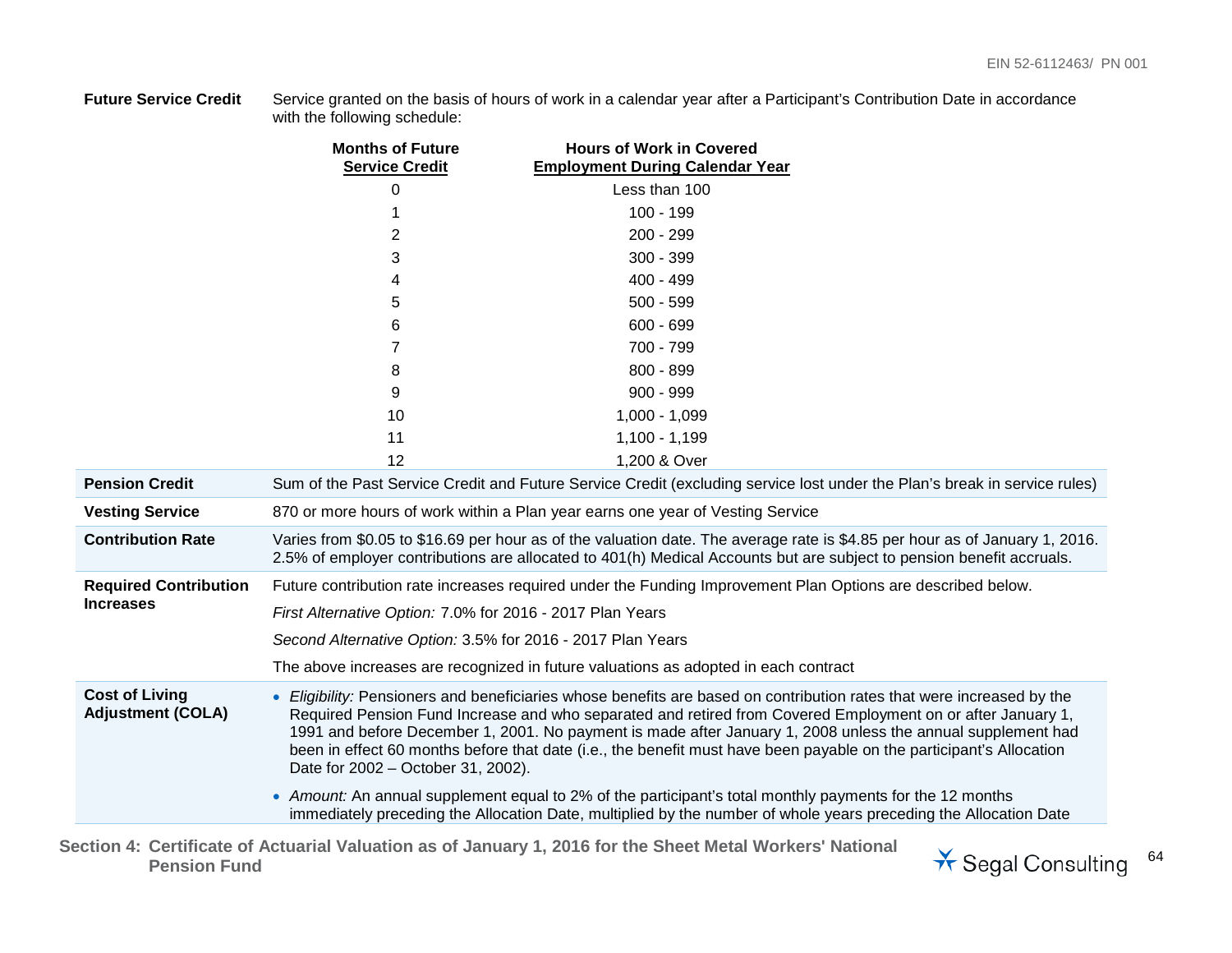|                                             | that the participant or beneficiary has received benefits, up to a maximum of 15 years. If the participant had elected a<br>level income option, the 2% factor is applied to the benefit prior to the adjustment for the form of payment.                                                               |
|---------------------------------------------|---------------------------------------------------------------------------------------------------------------------------------------------------------------------------------------------------------------------------------------------------------------------------------------------------------|
|                                             | Effective July 1, 1995, no NPF COLA Benefit is payable with respect to any benefits accrued after June 30, 1995.                                                                                                                                                                                        |
|                                             | A participant who was retired and received an annual supplemental increase under the NPF COLA Benefit for the 2002<br>Allocation Date will continue to receive the benefit, but it will not exceed the supplement that was paid for the 2002<br>Allocation Date (i.e., it remains fixed at that amount) |
| <b>Changes in Plan</b><br><b>Provisions</b> | Contribution rates increased in accordance with the Funding Improvement Plan. Since benefit accruals are tied directly<br>to contribution rates, the contribution rate increases are treated as a Plan change.                                                                                          |
|                                             | The average contribution rate increased from \$4.64 per hour as of January 1, 2015 to \$4.85 per hour as of January 1,<br>2016.                                                                                                                                                                         |

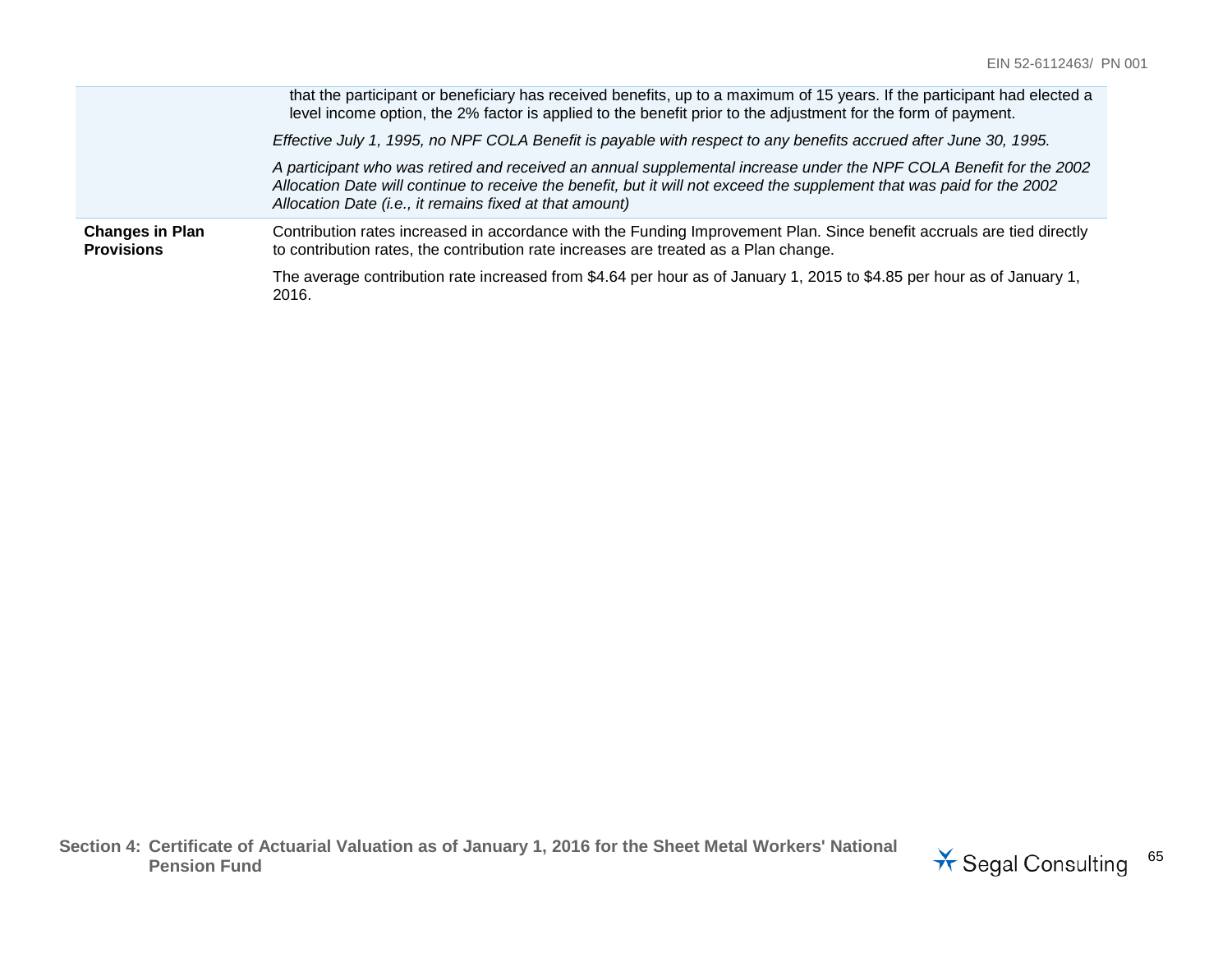#### **EXHIBIT 6 - STATEMENT OF ACTUARIAL ASSUMPTIONS/METHODS**

#### (SCHEDULE MB, LINE 6)

**Mortality Rates** *Healthy Employee*: RP-2014 Blue Collar Employee Mortality Tables (sex distinct), with ages set forward 1 year, projected generationally using Scale MP-2014

> *Healthy Pensioner or Beneficiary:* RP-2014 Blue Collar Healthy Annuitant Mortality Tables (sex distinct), with ages set forward 1 year, projected generationally using Scale MP-2014

*Disabled:* RP-2014 Disabled Retiree Mortality Tables (sex distinct), with ages set forward 1 year, projected generationally using Scale MP-2014

The mortality tables with ages set forward 1 year and projected with Scale MP-2014 from 2014 reasonably reflect the mortality experience of the Plan as of the measurement date. These mortality tables were then adjusted to future years using the generational projection to reflect future mortality improvement between the measurement date and those years.

The mortality rates were based on historical and current demographic data, adjusted to reflect estimated future experience and professional judgment. As part of the analysis, a comparison was made between the actual number of deaths by age and liability change and the projected number and liability change based on the prior year's assumption over the most recent year.

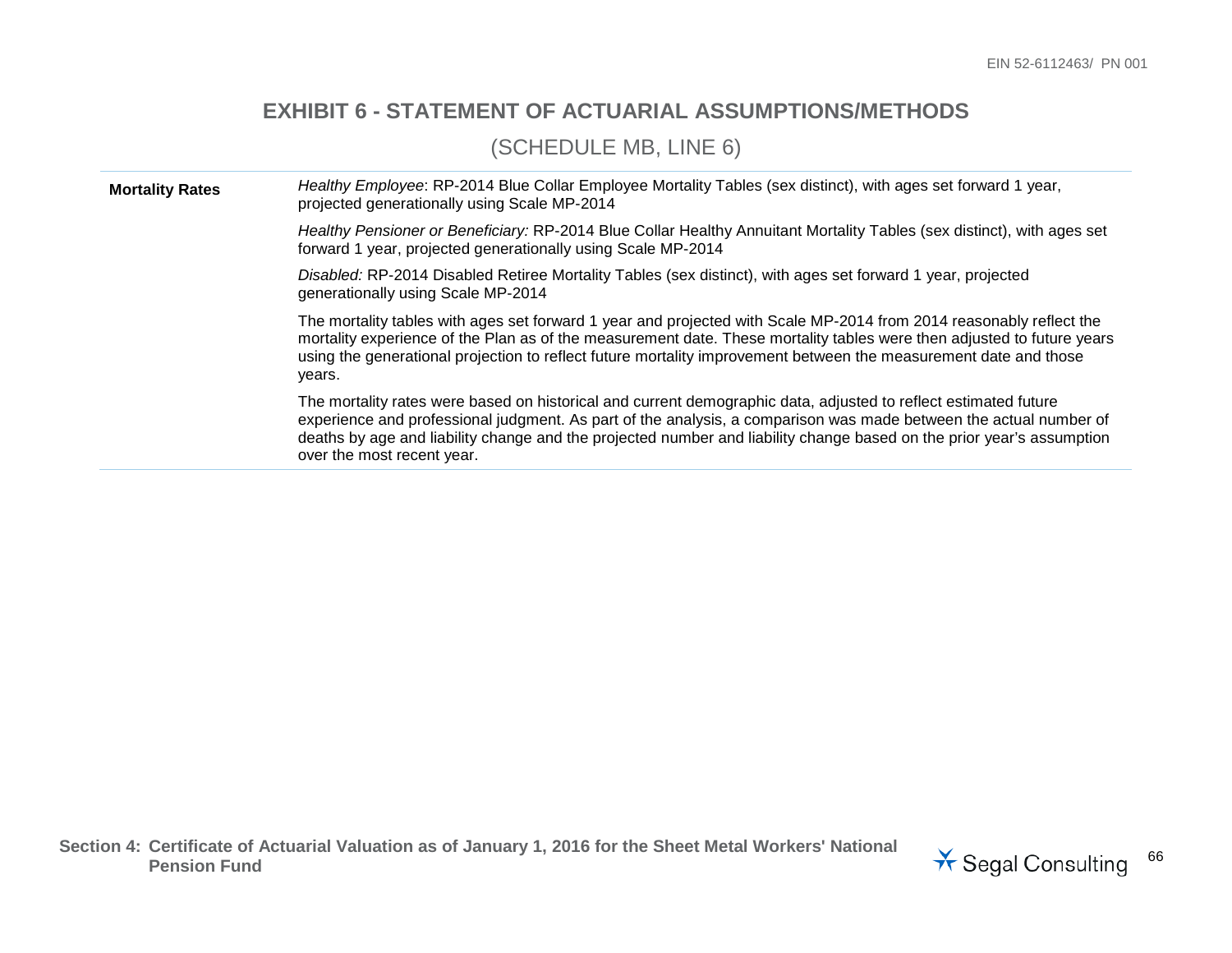#### **Termination Rates before Retirement**

|     | <b>Rate (%)</b>        |               |                         |                         |                   |
|-----|------------------------|---------------|-------------------------|-------------------------|-------------------|
|     | Mortality <sup>1</sup> |               |                         | Withdrawal <sup>3</sup> |                   |
| Age | <b>Male</b>            | <b>Female</b> | Disability <sup>2</sup> | <b>Construction</b>     | <b>Production</b> |
| 20  | 0.06                   | 0.02          | 0.04                    | 13.00                   | 24.00             |
| 25  | 0.06                   | 0.02          | 0.04                    | 10.17                   | 20.00             |
| 30  | 0.06                   | 0.03          | 0.04                    | 7.00                    | 14.84             |
| 35  | 0.07                   | 0.03          | 0.05                    | 5.42                    | 11.57             |
| 40  | 0.08                   | 0.05          | 0.07                    | 4.72                    | 9.57              |
| 45  | 0.13                   | 0.08          | 0.14                    | 3.53                    | 8.43              |
| 50  | 0.23                   | 0.13          | 0.30                    | 3.00                    | 7.40              |
| 55  | 0.39                   | 0.20          | 0.64                    | 3.00                    | 7.40              |
| 60  | 0.67                   | 0.29          | 1.30                    | 0.00                    | 7.40              |

*1Mortality rates are projected on a generational basis using Scale MP-2014. Rates above are sample rates in 2016. 2Participants are assumed to elect non-disability pensions upon eligibility.*

*3Withdrawal rates do not apply at or beyond early retirement age.*

The termination rates and disability rates were based on historical and current demographic data, adjusted to reflect estimated future experience and professional judgment. As part of the analysis, a comparison was made between the actual number of terminations and disability retirements and the projected number based on the prior years' assumption over the most recent five years.

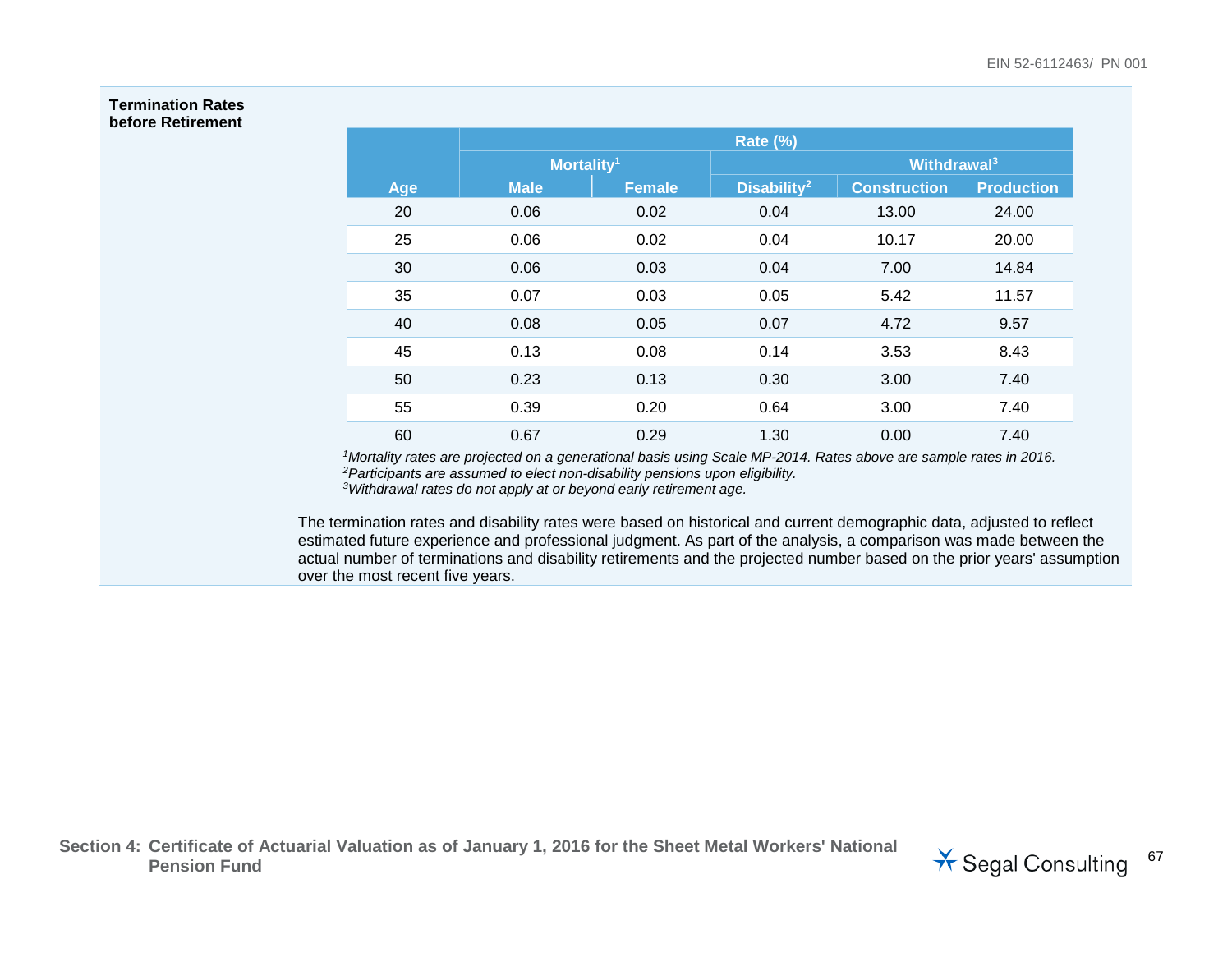#### **Retirement Rates - Active Participants**

|       | <b>Annual Retirement Rates</b> |                        |  |
|-------|--------------------------------|------------------------|--|
|       | <b>Not Eligible for</b>        | <b>Eligible for</b>    |  |
| Age   | 55/30 (60/30) Pension          | 55/30 (60/30) Pension* |  |
| 55    | 5                              | 25                     |  |
| 56-57 | 5                              | 14                     |  |
| 58-59 | 7                              | 14                     |  |
| 60-61 | 14                             | 20                     |  |
| 62    | 35                             | 40                     |  |
| 63-69 | 25                             | 35                     |  |
| 70    | 100                            | 100                    |  |

*\*Rate at first eligibility for 55/30 (60/30, if applicable) Pension is 25% or above rate at applicable age, if higher*

The retirement rates were based on historical and current demographic data, adjusted to reflect estimated future experience and professional judgment. As part of the analysis, a comparison was made between the actual number of retirements by age and liability change and the projected number and liability change based on the prior years' assumption over the most recent five years.

**Description of Weighted Average Retirement Age**

Age 61, determined as follows: The weighted average retirement age for each participant is calculated as the sum of the product of each potential current or future retirement age times the probability of surviving from current age to that age and then retiring at that age, assuming no other decrements. The overall weighted retirement age is the average of the individual retirement ages based on all the active participants included in the January 1, 2016 actuarial valuation.

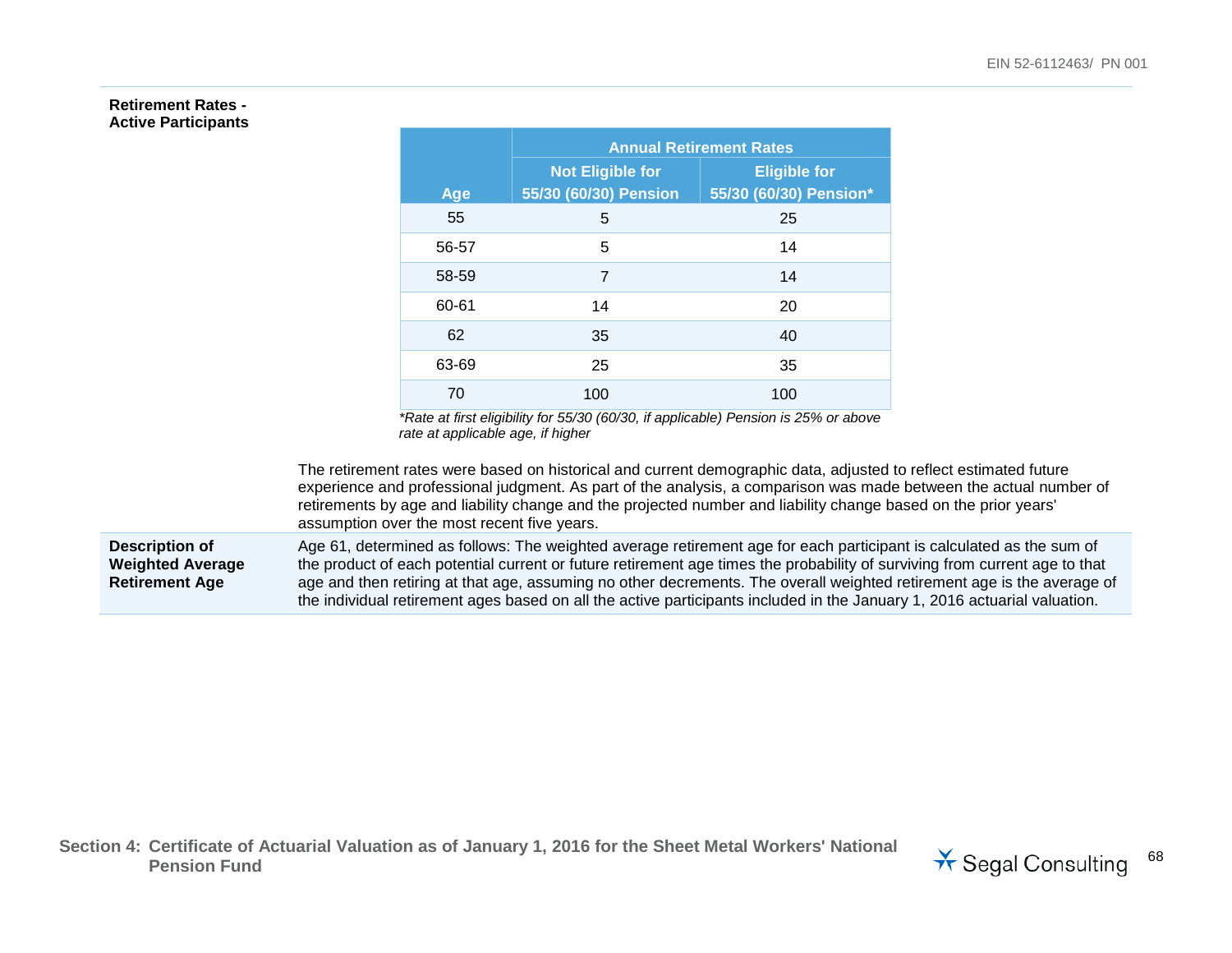| <b>Retirement Rates for</b>                    |                                                                                                                                                                               |                                                                                                                                                                                                                                                                                                                                         |                                                                                                                                                                                                                                                                                                                                                                  |  |
|------------------------------------------------|-------------------------------------------------------------------------------------------------------------------------------------------------------------------------------|-----------------------------------------------------------------------------------------------------------------------------------------------------------------------------------------------------------------------------------------------------------------------------------------------------------------------------------------|------------------------------------------------------------------------------------------------------------------------------------------------------------------------------------------------------------------------------------------------------------------------------------------------------------------------------------------------------------------|--|
| <b>Inactive Vested</b><br><b>Participants</b>  |                                                                                                                                                                               | Age<br>55-61                                                                                                                                                                                                                                                                                                                            | <b>Annual Retirement Rates*</b><br>5                                                                                                                                                                                                                                                                                                                             |  |
|                                                |                                                                                                                                                                               | 62-63                                                                                                                                                                                                                                                                                                                                   | 10                                                                                                                                                                                                                                                                                                                                                               |  |
|                                                |                                                                                                                                                                               |                                                                                                                                                                                                                                                                                                                                         |                                                                                                                                                                                                                                                                                                                                                                  |  |
|                                                |                                                                                                                                                                               | 64                                                                                                                                                                                                                                                                                                                                      | 30                                                                                                                                                                                                                                                                                                                                                               |  |
|                                                |                                                                                                                                                                               | 65                                                                                                                                                                                                                                                                                                                                      | 35                                                                                                                                                                                                                                                                                                                                                               |  |
|                                                |                                                                                                                                                                               | 66-79                                                                                                                                                                                                                                                                                                                                   | 20                                                                                                                                                                                                                                                                                                                                                               |  |
|                                                |                                                                                                                                                                               | 80                                                                                                                                                                                                                                                                                                                                      | 100                                                                                                                                                                                                                                                                                                                                                              |  |
|                                                |                                                                                                                                                                               | retirement.                                                                                                                                                                                                                                                                                                                             | *20% of inactive participants are assumed to retire with a Special Early, or<br>55/30 Pension (60/30 if applicable) if expected to be eligible based on reported<br>Funding Improvement Plan Option, and 80% are assumed to retire with a<br>Normal or Standard Early Pension, depending upon age and service at                                                 |  |
|                                                | most recent five years.                                                                                                                                                       |                                                                                                                                                                                                                                                                                                                                         | The retirement rates for inactive vested participants were based on historical and current demographic data, adjusted to<br>reflect estimated future experience and professional judgment. As part of the analysis, a comparison was made<br>between the actual number retirements by age and the projected number based on the prior years' assumption over the |  |
| <b>Future Benefit</b>                          |                                                                                                                                                                               | For Construction employees: 1,650 hours per year                                                                                                                                                                                                                                                                                        |                                                                                                                                                                                                                                                                                                                                                                  |  |
| <b>Accruals</b>                                | For Production employees: 1,700 hours per year                                                                                                                                |                                                                                                                                                                                                                                                                                                                                         |                                                                                                                                                                                                                                                                                                                                                                  |  |
|                                                | The Funding Improvement Plan Option covering each participant, based on the census data provided for this valuation,<br>is assumed to remain unchanged.                       |                                                                                                                                                                                                                                                                                                                                         |                                                                                                                                                                                                                                                                                                                                                                  |  |
|                                                | The Applicable Percentage under the Plan's benefit formula is 1.25% for 2016 and 1.00% for 2017. For 2018 and<br>beyond, the average expected Applicable Percentage is 0.84%. |                                                                                                                                                                                                                                                                                                                                         |                                                                                                                                                                                                                                                                                                                                                                  |  |
|                                                |                                                                                                                                                                               | The assumed hours used to calculate future benefit accruals were based on historical and current demographic data,<br>adjusted to reflect estimated future experience and professional judgment. As part of the analysis, a comparison was<br>made between the assumed and the actual benefit accruals over the most recent five years. |                                                                                                                                                                                                                                                                                                                                                                  |  |
|                                                |                                                                                                                                                                               |                                                                                                                                                                                                                                                                                                                                         | The average expected Applicable Percentage was determined by stochastically projecting the Plan's market investment<br>returns after 2015. The stochastic projections were based on the long-term expected returns and volatility estimates as<br>provided by Morgan Stanley's Global Investment Committee, as well as the Plan's target asset allocation.       |  |
| <b>Unknown Data for</b><br><b>Participants</b> | be male.                                                                                                                                                                      |                                                                                                                                                                                                                                                                                                                                         | Same as those exhibited by participants with similar known characteristics. If not specified, participants are assumed to                                                                                                                                                                                                                                        |  |

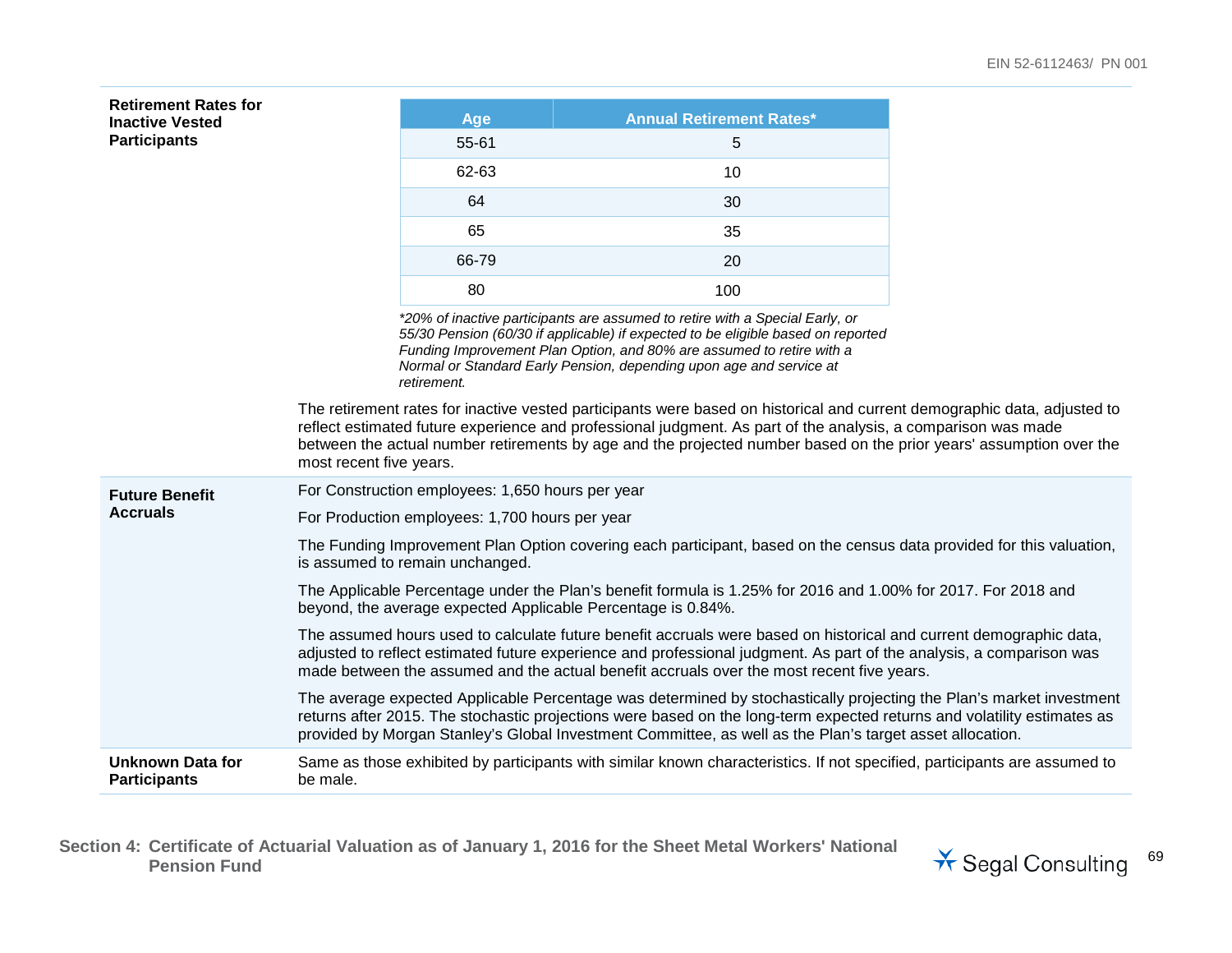| <b>Definition of Active</b><br><b>Participants</b>          | Employees with at least 435 hours in the most recent plan year and who have accumulated at least one year of vesting<br>service, excluding those who have retired as of the valuation date.                                                                                                                                                                                                                                                                                                                                                                  |
|-------------------------------------------------------------|--------------------------------------------------------------------------------------------------------------------------------------------------------------------------------------------------------------------------------------------------------------------------------------------------------------------------------------------------------------------------------------------------------------------------------------------------------------------------------------------------------------------------------------------------------------|
| <b>Percent Married</b>                                      | 80%                                                                                                                                                                                                                                                                                                                                                                                                                                                                                                                                                          |
| Age and Sex of<br><b>Spouse</b>                             | Spouse of male participant is assumed to be three years younger than the participant and spouse of female participant<br>is assumed to be three years older than the participant. If the spouse's sex is not provided, the spouse is assumed to<br>be the opposite sex of the participant.                                                                                                                                                                                                                                                                   |
| <b>Benefit Election</b>                                     | Married participants are assumed to elect the 50% joint and survivor annuity (with the "pop-up" feature if available) and<br>non-married participants are assumed to elect the single life annuity.                                                                                                                                                                                                                                                                                                                                                          |
|                                                             | The benefit elections were based on historical and current demographic data, adjusted to reflect the plan design, and<br>estimated future experience and professional judgment. As part of the analysis, a comparison was made between the<br>assumed and the actual option election patterns over the most recent five years.                                                                                                                                                                                                                               |
| <b>Eligibility for Delayed</b><br><b>Retirement Factors</b> | Inactive vested participants after attaining age 65, with increases up to age 80.                                                                                                                                                                                                                                                                                                                                                                                                                                                                            |
| <b>Net Investment Return</b>                                | 7.50%                                                                                                                                                                                                                                                                                                                                                                                                                                                                                                                                                        |
|                                                             | The net investment return assumption is a long-term estimate derived from historical data, current and recent market<br>expectations, and professional judgment. As part of the analysis, a building block approach was used that reflects<br>inflation expectations and anticipated risk premiums for each of the portfolio's asset classes as provided by Segal<br>Rogerscasey, and the long-term expected returns and volatility estimates as provided by Morgan Stanley's Global<br>Investment Committee, as well as the Plan's target asset allocation. |
| <b>Annual Administrative</b><br><b>Expenses</b>             | \$14,500,000, payable monthly, for the year beginning January 1, 2016 (equivalent to \$14,042,160 payable at the<br>beginning of the year)                                                                                                                                                                                                                                                                                                                                                                                                                   |
|                                                             | The annual administrative expenses were based on historical and current data, adjusted to reflect the budget for the<br>upcoming year, estimated future experience, and professional judgment.                                                                                                                                                                                                                                                                                                                                                               |
| <b>Actuarial Value of</b><br><b>Assets</b>                  | The market value of assets less unrecognized returns in prior years. Unrecognized return is equal to the difference<br>between the actual market return and the projected market return, and is recognized 20% per year over a five-year<br>period (10% per year over a 10-year period for the year ended December 31, 2008). The actuarial value is further<br>adjusted, if necessary, to be within 20% of the market value.                                                                                                                                |
| <b>Actuarial Cost Method</b>                                | Unit Credit Actuarial Cost Method. Normal Cost and Actuarial Accrued Liability are calculated on an individual basis.                                                                                                                                                                                                                                                                                                                                                                                                                                        |
| <b>Benefits Valued</b>                                      | Unless otherwise indicated, includes all benefits summarized in Exhibit 5.                                                                                                                                                                                                                                                                                                                                                                                                                                                                                   |
| <b>Current Liability</b>                                    | Interest: 3.28%, within the permissible range prescribed under IRC Section $431(c)(6)(E)$                                                                                                                                                                                                                                                                                                                                                                                                                                                                    |
| <b>Assumptions</b>                                          | Mortality: Mortality prescribed under IRS Regulations 1.431(c)(6)-1 and 1.430(h)(3)-1: RP-2000 tables projected forward<br>to the valuation year plus seven years for annuitants and 15 years for nonannuitants                                                                                                                                                                                                                                                                                                                                              |

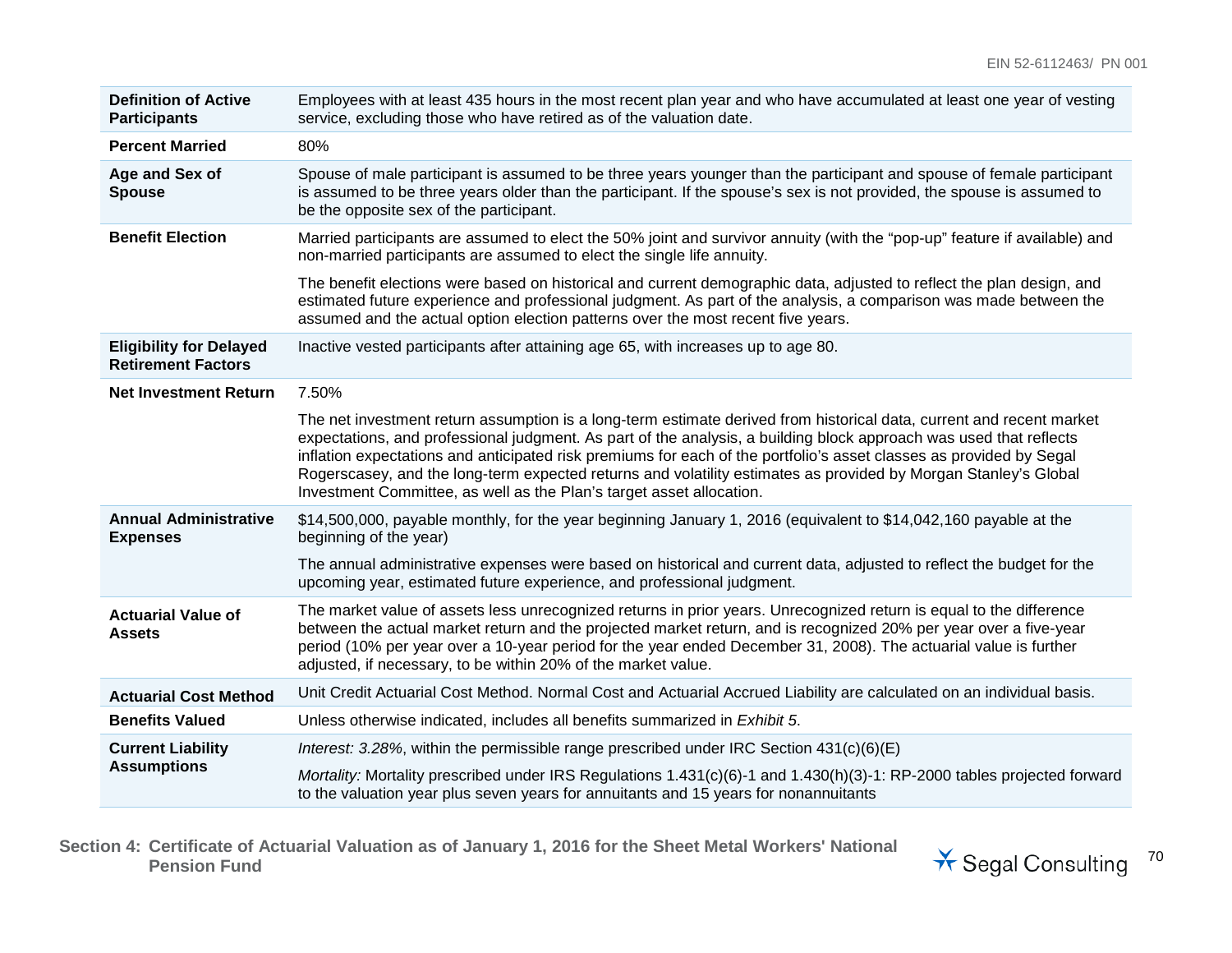| <b>Estimated Rate of</b>                                           | On actuarial value of assets (Schedule MB, line 6g): 4.0%, for the Plan Year ending December 31, 2015                                                                                                                                   |
|--------------------------------------------------------------------|-----------------------------------------------------------------------------------------------------------------------------------------------------------------------------------------------------------------------------------------|
| <b>Investment Return</b>                                           | On current (market) value of assets (Schedule MB, line 6h): -0.4%, for the Plan Year ending December 31, 2015                                                                                                                           |
| <b>FSA Contribution</b><br><b>Timing (Schedule MB,</b><br>line 3a) | Unless otherwise noted, contributions are paid periodically throughout the year pursuant to collective bargaining<br>agreements. The interest credited in the FSA is therefore assumed to be equivalent to a June 30 contribution date. |

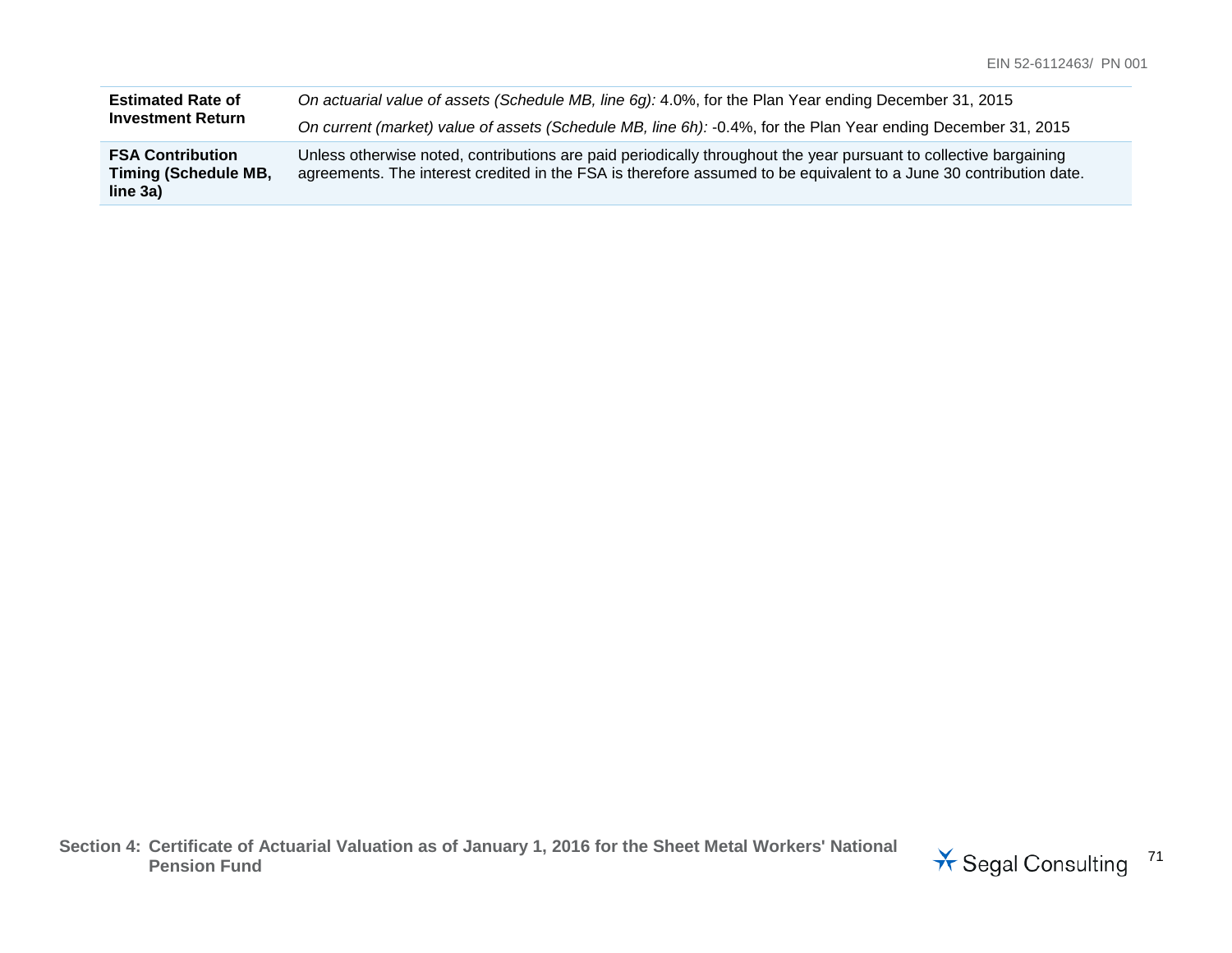| <b>Justification for</b><br><b>Change in Actuarial</b> | Based on past experience and future expectations, the following actuarial assumption was changed as of January 1,<br>2016 for funding purposes: |
|--------------------------------------------------------|-------------------------------------------------------------------------------------------------------------------------------------------------|
| <b>Assumptions</b>                                     | Annual administrative expenses, previously \$14,100,000, payable at the beginning of the year                                                   |
| (Schedule MB, line 11)                                 |                                                                                                                                                 |

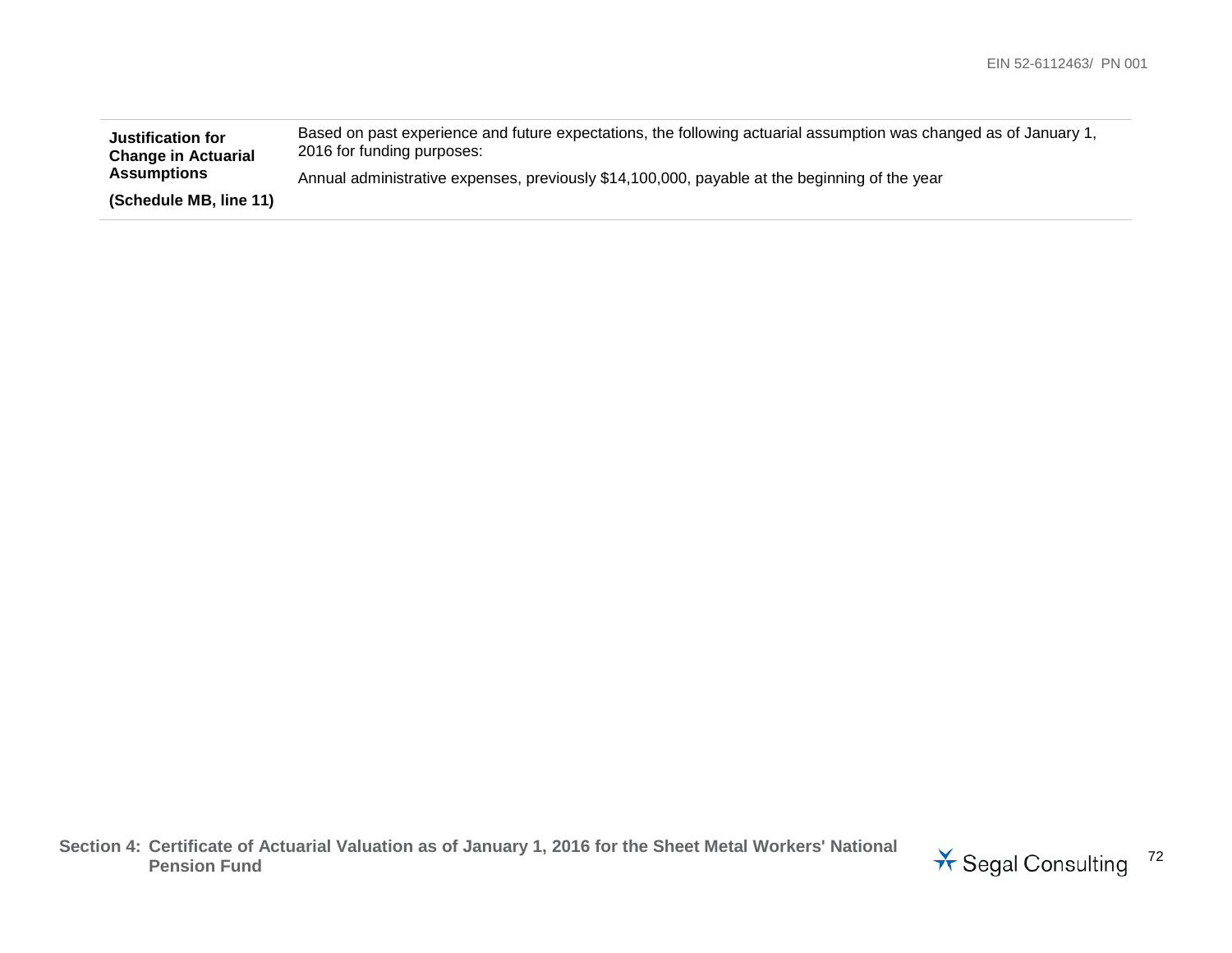# **EXHIBIT 7 - SCHEDULE OF PROJECTION OF EXPECTED BENEFIT PAYMENTS**

### (SCHEDULE MB, LINE 8b(1))

| Plan<br>Year | <b>Expected Annual</b><br><b>Benefit Payments</b> |
|--------------|---------------------------------------------------|
| 2016         | \$478,973,328                                     |
| 2017         | 491,340,207                                       |
| 2018         | 503,546,162                                       |
| 2019         | 516,533,911                                       |
| 2020         | 529,776,036                                       |
| 2021         | 542,302,644                                       |
| 2022         | 554,256,113                                       |
| 2023         | 565,446,672                                       |
| 2024         | 575,231,268                                       |
| 2025         | 584.005.856                                       |

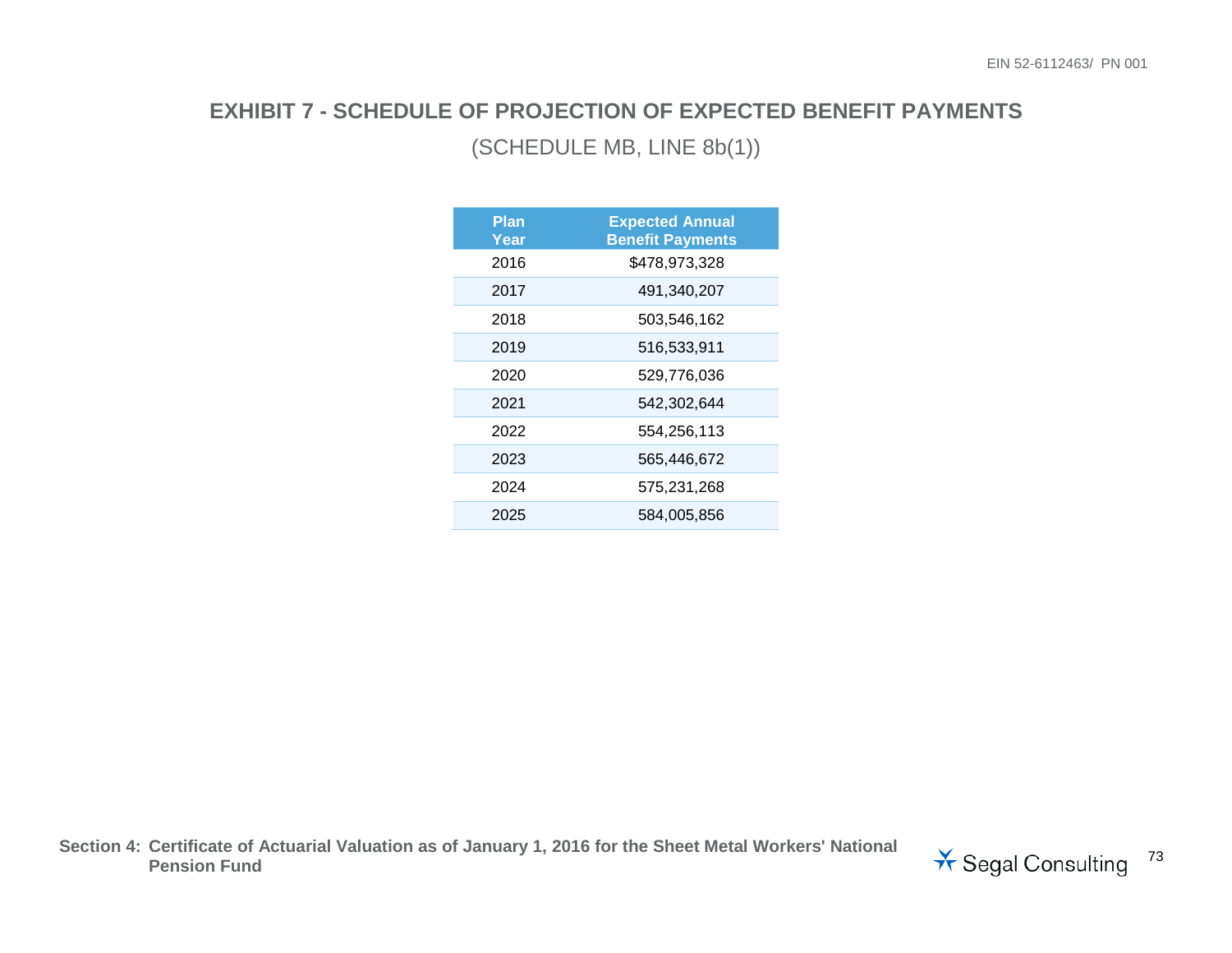## **EXHIBIT 8 - SCHEDULE OF ACTIVE PARTICIPANT DATA**

#### (SCHEDULE MB, LINE 8b(2))

The participant data is for the year ended December 31, 2015.

|              | <b>Pension Credits</b> |                          |                |         |                   |                          |                          |                          |                          |                 |                      |
|--------------|------------------------|--------------------------|----------------|---------|-------------------|--------------------------|--------------------------|--------------------------|--------------------------|-----------------|----------------------|
|              |                        |                          |                |         |                   |                          |                          |                          |                          |                 |                      |
| <b>Age</b>   | <b>Total</b>           | <b>Under 1</b>           | $1 - 4$        | $5 - 9$ | $10 - 14$         | $15 - 19$                | $20 - 24$                | $25 - 29$                | $30 - 34$                | $35 - 39$       | <b>40 &amp; over</b> |
| Under 25     | 2,894                  | 356                      | 2,415          | 123     | $\qquad \qquad -$ | $\overline{\phantom{m}}$ | $\overline{\phantom{0}}$ | $\overline{\phantom{m}}$ | $\overline{\phantom{m}}$ | $\qquad \qquad$ |                      |
| $25 - 29$    | 5,223                  | 220                      | 2,909          | 1,966   | 128               | $\qquad \qquad$          | $\overline{\phantom{0}}$ | $\overline{\phantom{0}}$ |                          |                 |                      |
| $30 - 34$    | 6,705                  | 147                      | 2,037          | 2,795   | 1,626             | 100                      | $\qquad \qquad$          | $\qquad \qquad$          |                          |                 |                      |
| $35 - 39$    | 7,588                  | 97                       | 1,356          | 2,069   | 2,253             | 1,761                    | 52                       | $\overline{\phantom{0}}$ |                          |                 |                      |
| $40 - 44$    | 7,533                  | 74                       | 889            | 1,308   | 1,728             | 2,288                    | 1,180                    | 66                       | $\overline{\phantom{m}}$ |                 |                      |
| $45 - 49$    | 8,022                  | 57                       | 602            | 889     | 1,344             | 1,829                    | 1,854                    | 1,375                    | 72                       |                 |                      |
| $50 - 54$    | 8,717                  | 34                       | 460            | 734     | 997               | 1,404                    | 1,479                    | 2,192                    | 1,304                    | 113             |                      |
| $55 - 59$    | 6,058                  | 13                       | 251            | 413     | 621               | 811                      | 759                      | 1,108                    | 1,167                    | 880             | 35                   |
| $60 - 64$    | 2,211                  | 10                       | 94             | 178     | 225               | 290                      | 237                      | 288                      | 327                      | 346             | 216                  |
| $65 - 69$    | 375                    |                          | 20             | 45      | 39                | 57                       | 31                       | 39                       | 31                       | 31              | 82                   |
| 70 & over    | 39                     | $\overline{\phantom{m}}$ | $\overline{7}$ | 4       | 3                 | $\overline{4}$           | $\sqrt{3}$               | 3                        | 4                        | 3               | 8                    |
| Unknown      | 532                    | 98                       | 425            | 8       | 1                 | $\qquad \qquad$          | $\qquad \qquad$          | —                        |                          |                 |                      |
| <b>Total</b> | 55,897                 | 1,106                    | 11,465         | 10,532  | 8,965             | 8,544                    | 5,595                    | 5,071                    | 2,905                    | 1,373           | 341                  |

Note: Excludes 2,368 participants with less than one pension credit.

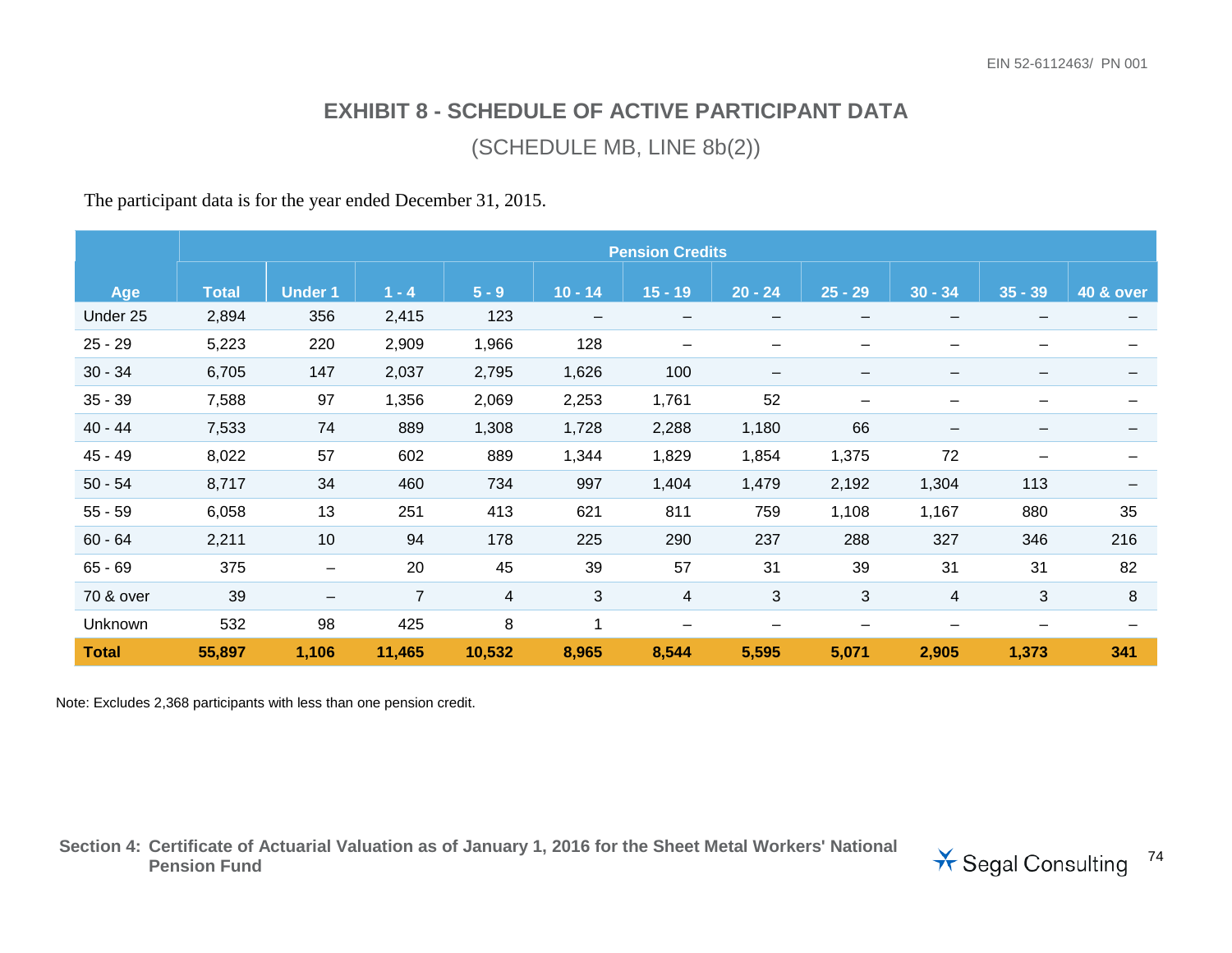### **EXHIBIT 9 - FUNDING STANDARD ACCOUNT**

The table below presents the FSA for the Plan Year ending December 31, 2016.

|                | <b>Charges</b>                                                                                           |               |   |                                | <b>Credits</b> |
|----------------|----------------------------------------------------------------------------------------------------------|---------------|---|--------------------------------|----------------|
|                | Prior year funding deficiency                                                                            | \$0           | 6 | Prior year credit balance      | \$190,973,941  |
| $\mathbf{2}^-$ | Normal cost, including administrative expenses                                                           | 179.443.659   |   | Amortization credits           | 296,358,966    |
|                | Amortization charges                                                                                     | 596,515,514   | 8 | Interest on 6 and 7            | 36,549,968     |
|                | Interest on $1, 2$ and $3$                                                                               | 58,196,938    | 9 | Full-funding limitation credit | 0              |
| 5.             | <b>Total charges</b>                                                                                     | \$834,156,111 |   | <b>10</b> Total credits        | \$523,882,875  |
|                | Minimum contribution with interest required to avoid a funding deficiency: $5 - 10$ , not less than zero |               |   |                                |                |

| <b>Full Funding Limitation (FFL) and Credits</b> |                 |
|--------------------------------------------------|-----------------|
| <b>ERISA FFL (accrued liability FFL)</b>         | \$3,900,678,871 |
| RPA'94 override (90% current liability FFL)      | 7,505,453,850   |
| FFL credit                                       |                 |

#### **Schedule MB, line 8e**

Difference between minimum required contribution for the year and the minimum that would have been required without extending the amortization bases is \$855,638,819.

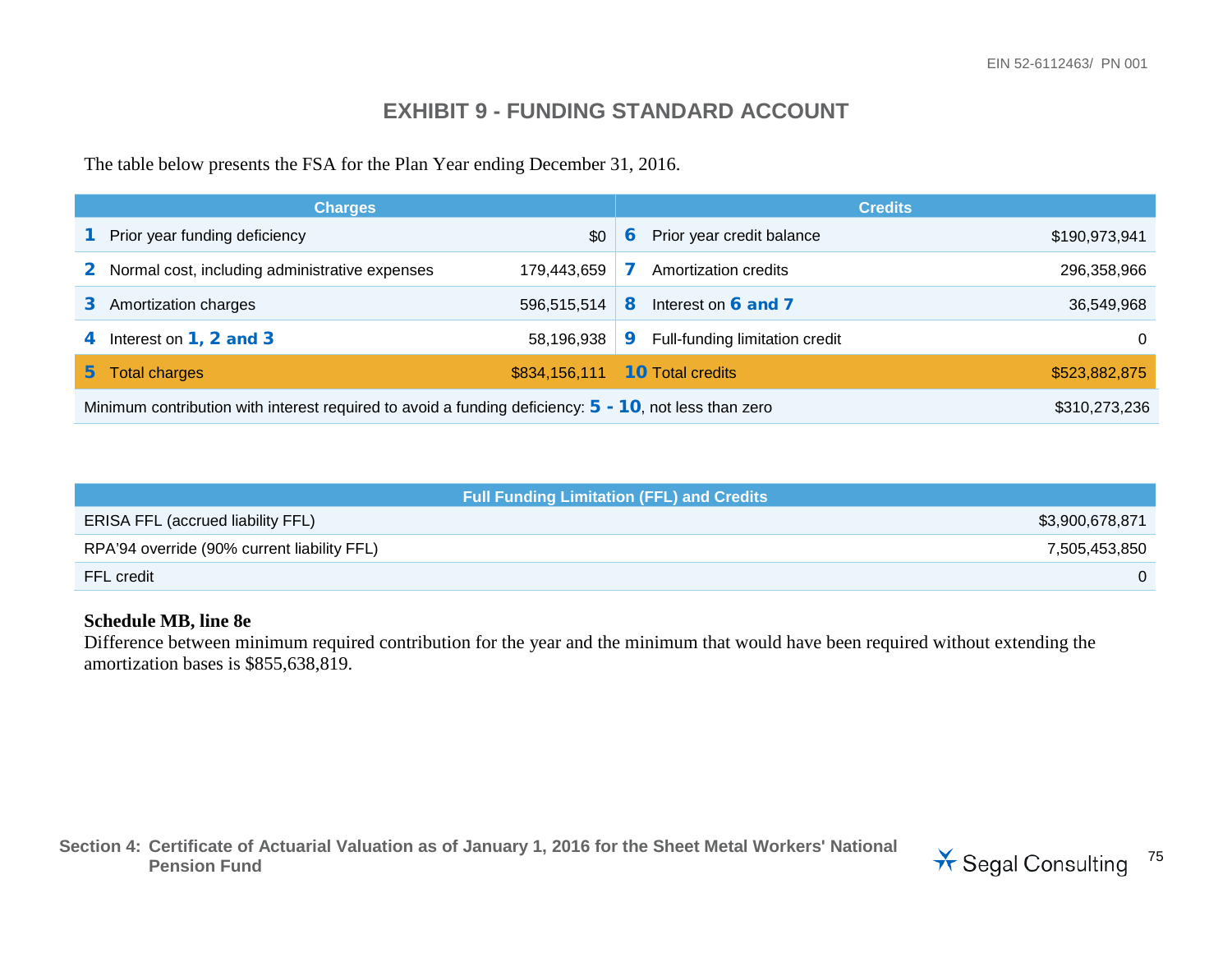#### **Schedule of FSA Bases (Charges) (Schedule MB, Line 9c)**

| <b>Type of Base</b>             | <b>Date</b><br><b>Established</b> | <b>Amortization</b><br><b>Amount</b> | <b>Years</b><br><b>Remaining</b> | <b>Outstanding</b><br><b>Balance</b> |
|---------------------------------|-----------------------------------|--------------------------------------|----------------------------------|--------------------------------------|
| Initial Base*                   | 01/01/1989                        | \$39,990,461                         | $\overline{2}$                   | \$77,190,889                         |
| Plan Amendment*                 | 01/01/1989                        | 14,770,976                           | 8                                | 93,006,944                           |
| Prior Local 137 Combined Bases* | 01/01/1990                        | 75,591                               | $\overline{7}$                   | 430,406                              |
| Prior Local 12 Combined Bases*  | 01/01/1990                        | 1,227,045                            | $\overline{2}$                   | 2,368,483                            |
| Plan Amendment*                 | 01/01/1990                        | 4,751,276                            | 9                                | 32,580,945                           |
| Prior Local 51 Combined Bases*  | 01/01/1991                        | 41,541                               | 5                                | 180,677                              |
| Prior Local 17 Combined Bases*  | 01/01/1991                        | 411,698                              | 5                                | 1,790,607                            |
| Plan Amendment*                 | 01/01/1991                        | 4,891,544                            | 10                               | 36,094,154                           |
| Plan Amendment*                 | 01/01/1992                        | 24,338,562                           | 11                               | 191,400,418                          |
| Plan Amendment*                 | 01/01/1993                        | 5,201,026                            | 12                               | 43,248,741                           |
| Plan Amendment*                 | 01/01/1994                        | 6,086,651                            | 13                               | 53,168,586                           |
| Plan Amendment*                 | 01/01/1995                        | 1,519,236                            | 14                               | 13,864,305                           |
| Plan Amendment*                 | 01/01/1996                        | 6,412,433                            | 15                               | 60,848,565                           |
| Change in Assumptions*          | 01/01/1996                        | 9,939,332                            | 15                               | 94,315,854                           |
| Plan Amendment*                 | 01/01/1997                        | 8,866,051                            | 16                               | 87,127,740                           |
| <b>Actuarial Loss*</b>          | 01/01/1998                        | 5,040,097                            | $\overline{2}$                   | 9,728,559                            |
| Plan Amendment*                 | 01/01/1998                        | 2,160,881                            | 17                               | 21,914,594                           |
| Prior Local 38 Combined Bases*  | 01/01/1999                        | 538,165                              | 4                                | 1,937,676                            |
| Plan Amendment*                 | 01/01/1999                        | 555,299                              | 18                               | 5,793,963                            |
| <b>Actuarial Loss*</b>          | 01/01/1999                        | 5,275,114                            | 3                                | 14,746,926                           |
| <b>Actuarial Loss*</b>          | 01/01/2000                        | 4,068,170                            | 4                                | 14,647,552                           |
| Plan Amendment*                 | 01/01/2000                        | 19,037,631                           | 19                               | 203,817,045                          |

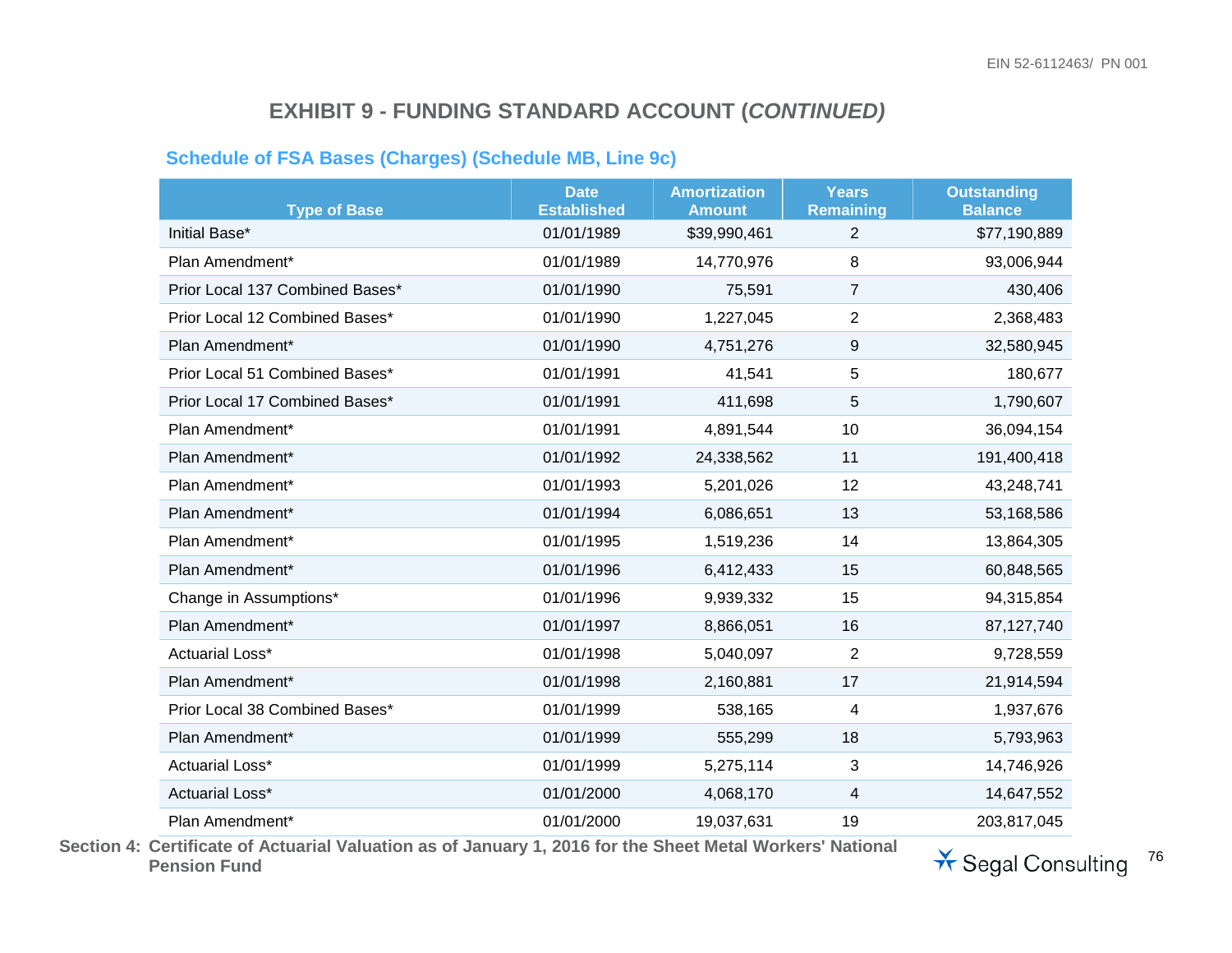#### **Schedule of FSA Bases (Charges) (Schedule MB, Line 9c)**

| <b>Type of Base</b>                           | <b>Date</b><br><b>Established</b> | <b>Amortization</b><br><b>Amount</b> | <b>Years</b><br><b>Remaining</b> | <b>Outstanding</b><br><b>Balance</b> |
|-----------------------------------------------|-----------------------------------|--------------------------------------|----------------------------------|--------------------------------------|
| Plan Amendment*                               | 01/01/2001                        | \$192,228                            | 20                               | \$2,106,644                          |
| <b>Actuarial Loss*</b>                        | 01/01/2001                        | 5,338,830                            | 5                                | 23,220,312                           |
| Plan Amendment*                               | 01/01/2002                        | 10,255,333                           | 21                               | 114,803,235                          |
| Actuarial Loss*                               | 01/01/2002                        | 35,807,008                           | 6                                | 180,678,039                          |
| Plan Amendment*                               | 01/01/2003                        | 3,719,186                            | 22                               | 42,448,854                           |
| <b>Actuarial Loss*</b>                        | 01/01/2003                        | 60,459,485                           | 7                                | 344,247,025                          |
| <b>Actuarial Loss*</b>                        | 01/01/2004                        | 4,431,608                            | 8                                | 27,904,070                           |
| Plan Amendment*                               | 01/01/2004                        | 12,476,476                           | 23                               | 144,941,599                          |
| <b>Actuarial Loss*</b>                        | 01/01/2005                        | 7,680,389                            | $\boldsymbol{9}$                 | 52,666,762                           |
| <b>Actuarial Loss*</b>                        | 01/01/2006                        | 3,351,823                            | 10                               | 24,732,720                           |
| Plan Amendment*                               | 01/01/2006                        | 3,205,525                            | 25                               | 38,411,702                           |
| Actuarial Loss*                               | 01/01/2007                        | 4,600,188                            | 11                               | 36,176,248                           |
| Plan Amendment*                               | 01/01/2007                        | 3,652,209                            | 26                               | 44,363,191                           |
| Plan Amendment*                               | 01/01/2007                        | 10,417,797                           | 6                                | 52,567,004                           |
| Change in Assumptions*                        | 01/01/2007                        | 75,824,731                           | 26                               | 921,038,901                          |
| <b>Actuarial Loss*</b>                        | 01/01/2008                        | 4,486,880                            | 12                               | 37,310,309                           |
| Actuarial Loss*                               | 01/01/2009                        | 2,228,556                            | 13                               | 19,467,054                           |
| Extended Recognition of 2008 Investment Loss* | 01/01/2009                        | 53,243,117                           | 23                               | 618,535,459                          |
| Change in Assumptions                         | 01/01/2011                        | 15,855,237                           | 10                               | 116,993,999                          |
| Extended Recognition of 2008 Investment Loss  | 01/01/2011                        | 25,516,211                           | 22                               | 291,228,769                          |
| Plan Amendment                                | 01/01/2012                        | 429,327                              | 11                               | 3,376,264                            |
| Extended Recognition of 2008 Investment Loss  | 01/01/2012                        | 5,765,101                            | 22                               | 65,799,863                           |

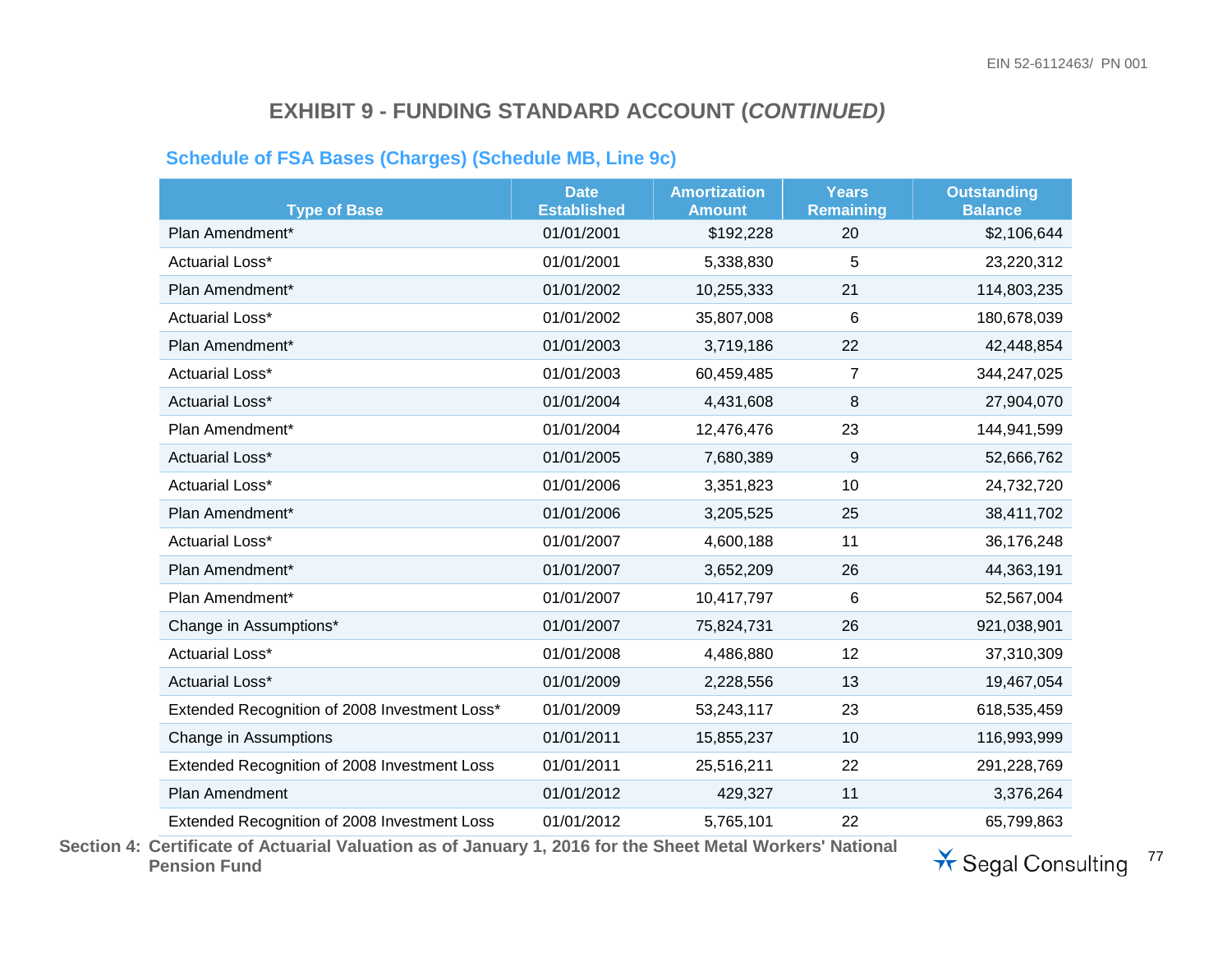#### **Schedule of FSA Bases (Charges) (Schedule MB, Line 9c)**

| <b>Type of Base</b>                          | <b>Date</b><br><b>Established</b> | <b>Amortization</b><br><b>Amount</b> | <b>Years</b><br><b>Remaining</b> | <b>Outstanding</b><br><b>Balance</b> |
|----------------------------------------------|-----------------------------------|--------------------------------------|----------------------------------|--------------------------------------|
| <b>Actuarial Loss</b>                        | 01/01/2012                        | \$10,376,023                         | 11                               | \$81,597,887                         |
| Plan Amendment                               | 01/01/2013                        | 486,781                              | 12                               | 4,047,791                            |
| Change in Assumptions                        | 01/01/2013                        | 4,648,382                            | 12                               | 38,653,268                           |
| Extended Recognition of 2008 Investment Loss | 01/01/2013                        | 6,588,832                            | 22                               | 75,201,510                           |
| Plan Amendment                               | 01/01/2014                        | 285,758                              | 13                               | 2,496,174                            |
| Extended Recognition of 2008 Investment Loss | 01/01/2014                        | 16,044,274                           | 22                               | 183, 121, 007                        |
| <b>Plan Amendment</b>                        | 01/01/2015                        | 360,874                              | 14                               | 3,293,278                            |
| <b>Actuarial Loss</b>                        | 01/01/2015                        | 7,597,483                            | 14                               | 69,333,419                           |
| Change in Assumptions                        | 01/01/2015                        | 17,095,062                           | 14                               | 156,006,808                          |
| <b>Plan Amendment</b>                        | 01/01/2016                        | 449,715                              | 15                               | 4,267,416                            |
| <b>Actuarial Loss</b>                        | 01/01/2016                        | 18,446,305                           | 15                               | 175,039,820                          |
| Total                                        |                                   | \$596,515,514                        |                                  | \$5,056,280,032                      |

*\*Denotes bases that were extended five years (not to exceed 30 years for the extended recognition of the 2008 investment loss) under IRC Section 431(d)(1)*

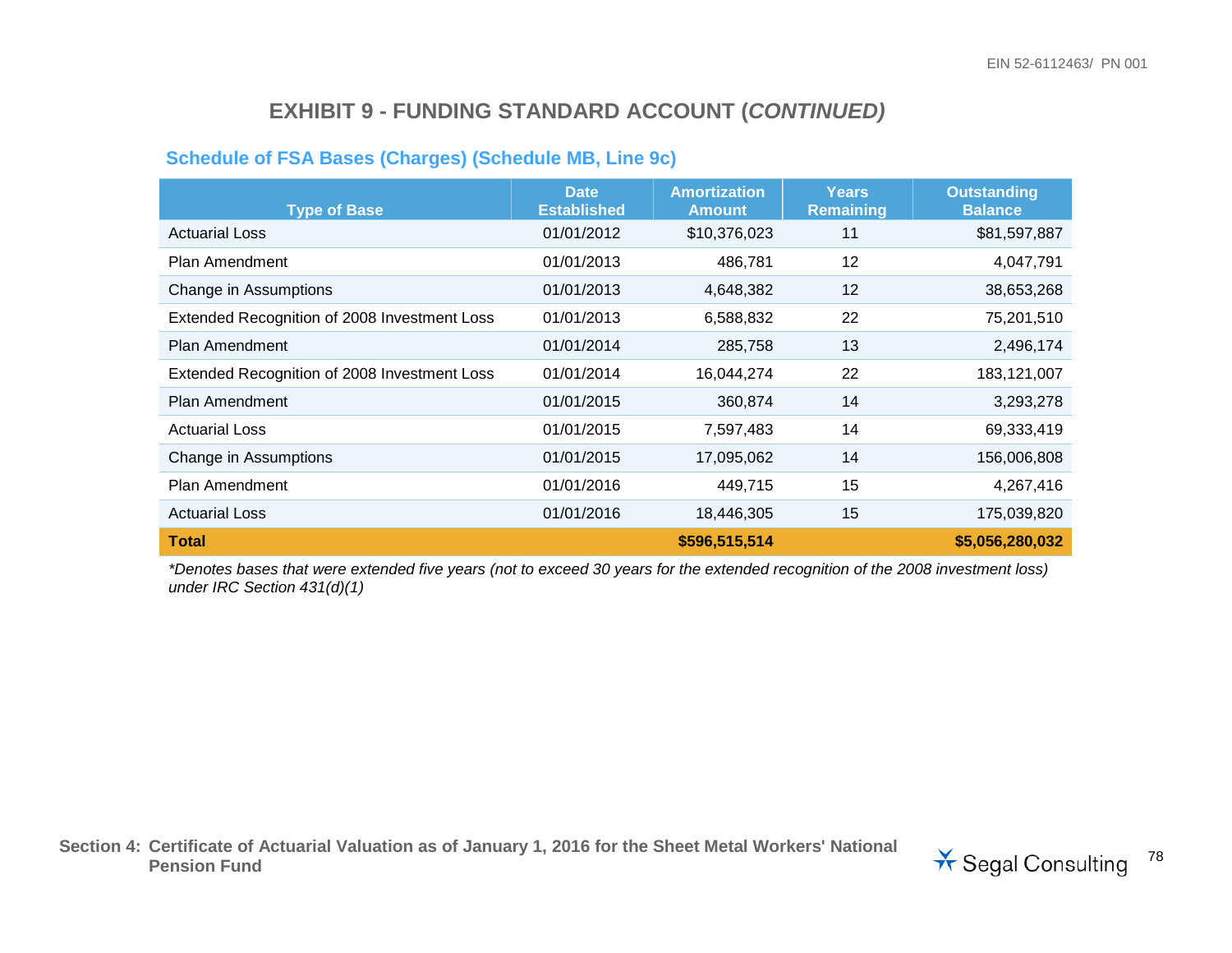#### **Schedule of FSA Bases (Credits) (Schedule MB, Line 9h)**

| <b>Type of Base</b>                          | <b>Date</b><br><b>Established</b> | <b>Amortization</b><br><b>Amount</b> | <b>Years</b><br><b>Remaining</b> | <b>Outstanding</b><br><b>Balance</b> |
|----------------------------------------------|-----------------------------------|--------------------------------------|----------------------------------|--------------------------------------|
| Change in Assumptions                        | 01/01/1989                        | \$4,851,476                          | 4                                | \$17,467,866                         |
| Prior Local 501 Combined Bases               | 01/01/1990                        | 22,416                               | 5                                | 97,493                               |
| Change in Method                             | 01/01/1991                        | 40,285                               | 3                                | 112,620                              |
| Change in Assumptions                        | 01/01/1992                        | 11,419,593                           | 6                                | 57,621,953                           |
| Change in Method                             | 01/01/1992                        | 15,774,802                           | 6                                | 79,597,835                           |
| <b>Plan Amendment</b>                        | 07/01/1994                        | 13,461                               | 14.5                             | 125,337                              |
| Plan Amendment                               | 01/01/1996                        | 14,769,689                           | 10                               | 108,983,864                          |
| Plan Amendment                               | 09/01/2003                        | 21,285,336                           | 17.67                            | 220,064,753                          |
| Plan Amendment                               | 01/01/2005                        | 3,079,758                            | 19                               | 32,971,915                           |
| Change in Cost Method                        | 01/01/2007                        | 45,147,422                           | 1                                | 45,147,422                           |
| <b>Plan Amendment</b>                        | 01/01/2008                        | 2,607,010                            | 7                                | 14,843,915                           |
| <b>Plan Amendment</b>                        | 03/01/2008                        | 49,137,498                           | 7.17                             | 284,968,714                          |
| <b>Plan Amendment</b>                        | 08/01/2008                        | 27,770,774                           | 7.58                             | 167,978,271                          |
| Change in Asset Method (Funding Relief)      | 01/01/2009                        | 18,467,501                           | 23                               | 214,540,492                          |
| Plan Amendment                               | 01/01/2010                        | 627,691                              | 9                                | 4,304,265                            |
| <b>Actuarial Gain</b>                        | 01/01/2010                        | 12,696,666                           | 9                                | 87,064,892                           |
| Extended Recognition of 2008 Investment Loss | 01/01/2010                        | 14,218,585                           | 22                               | 162,283,535                          |
| <b>Plan Amendment</b>                        | 01/01/2011                        | 1,357,810                            | 10                               | 10,019,126                           |
| <b>Actuarial Gain</b>                        | 01/01/2011                        | 30,219,651                           | 10                               | 222,987,388                          |
| <b>Plan Amendment</b>                        | 01/01/2013                        | 21,746                               | 12                               | 180,831                              |